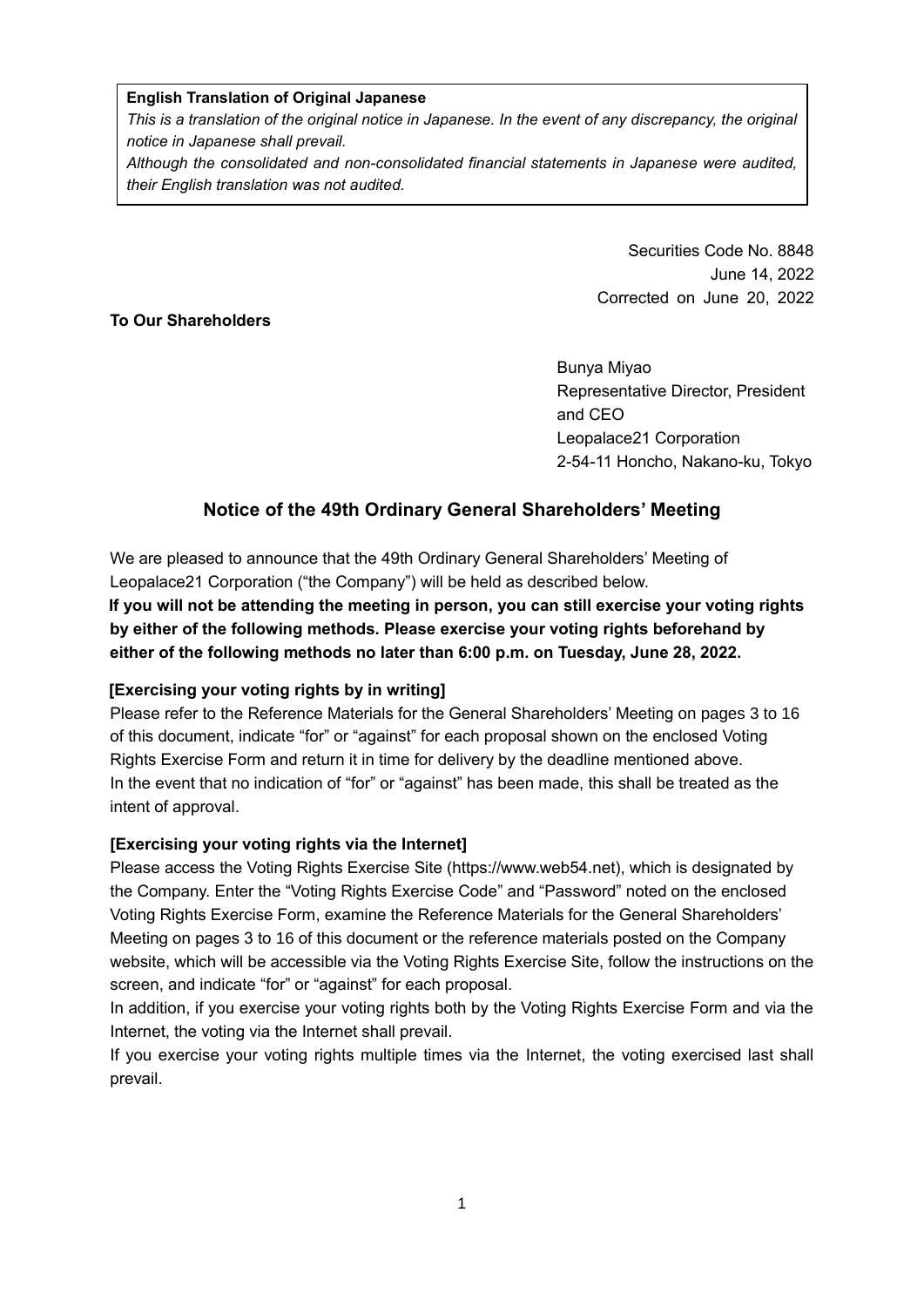### **Details**

- **1. Date and Time:** June 29, 2022 (Wednesday), 10:00 a.m. (Reception will open at 9:00 a.m.)
- **2. Place:** Conference room, Head Office, Leopalace21 Corporation 2-54-11 Honcho, Nakano-ku, Tokyo

# **3. Agenda for the Meeting Matters to be reported:**

- 1. Report on the Business Report, Consolidated Financial Statements, and Results of Audit of the Consolidated Financial Statements by the Accounting Auditor and the Audit & Supervisory Board for the 49th Fiscal Term (from April 1, 2021 to March 31, 2022)
- 2. Report on Non-consolidated Financial Statements for the 49th Fiscal Term (from April 1, 2021 to March 31, 2022)

### **Matters to be resolved**:

| Proposal No. 1:   | Partial Amendment to Articles of Incorporation (System for Electronic |
|-------------------|-----------------------------------------------------------------------|
|                   | Provision of Informational Materials)                                 |
| Bushes all Marcha | Flackbook Tan (40) Blue stage                                         |

**Proposal No. 2:** Election of Ten (10) Directors

Note:For those attending the meeting in person, please present the enclosed Voting Rights Exercise Form at the reception desk.

Should any amendments be made to the Reference Materials for the General Shareholders' Meeting, the Business Report, Non-consolidated Financial Statements or Consolidated Financial Statements, such amendments will be posted on the Company website (please refer to the URL below).

If you wish your proxy to attend the meeting, the proxy shall be limited to one other shareholder who has the voting right of the Company. In this case, you should submit the letter of attorney and your own Voting Rights Exercise Form evidencing the proxy's authority to represent. Please note that anyone other than a shareholder (e.g., non-shareholding proxy, person accompanying the shareholder) will not be allowed to attend the meeting.

Trust banks and other nominee shareholders (including standing proxies) who have applied in advance to use the electronic voting platform operated by ICJ, Inc. (a joint-venture company established by Tokyo Stock Exchange, Inc. and others) may use this platform other than voting via the Internet to electronically exercise voting rights for the Company's General Shareholders' Meeting.

Up until now, it has been the Company's practice to distribute in writing the "Notice Concerning Resolutions at the Ordinary General Shareholders' Meeting" as the method of providing notification of the results of resolutions after the conclusion of the Ordinary General Shareholders' Meeting. However, starting from the 48th Ordinary General Shareholders' Meeting, the Company will post the results of resolutions on the Company's website (URL shown below), instead of providing them in writing.

We appreciate the understanding of our shareholders on this matter.

http://eg.leopalace21.com/ir/stocks/meeting.html

On the day of the General Shareholders' Meeting, we invite all shareholders to dress casually.

Please be advised in advance that no gifts will be distributed to attending shareholders, and no social function will be held after the conclusion of the General Shareholders' Meeting.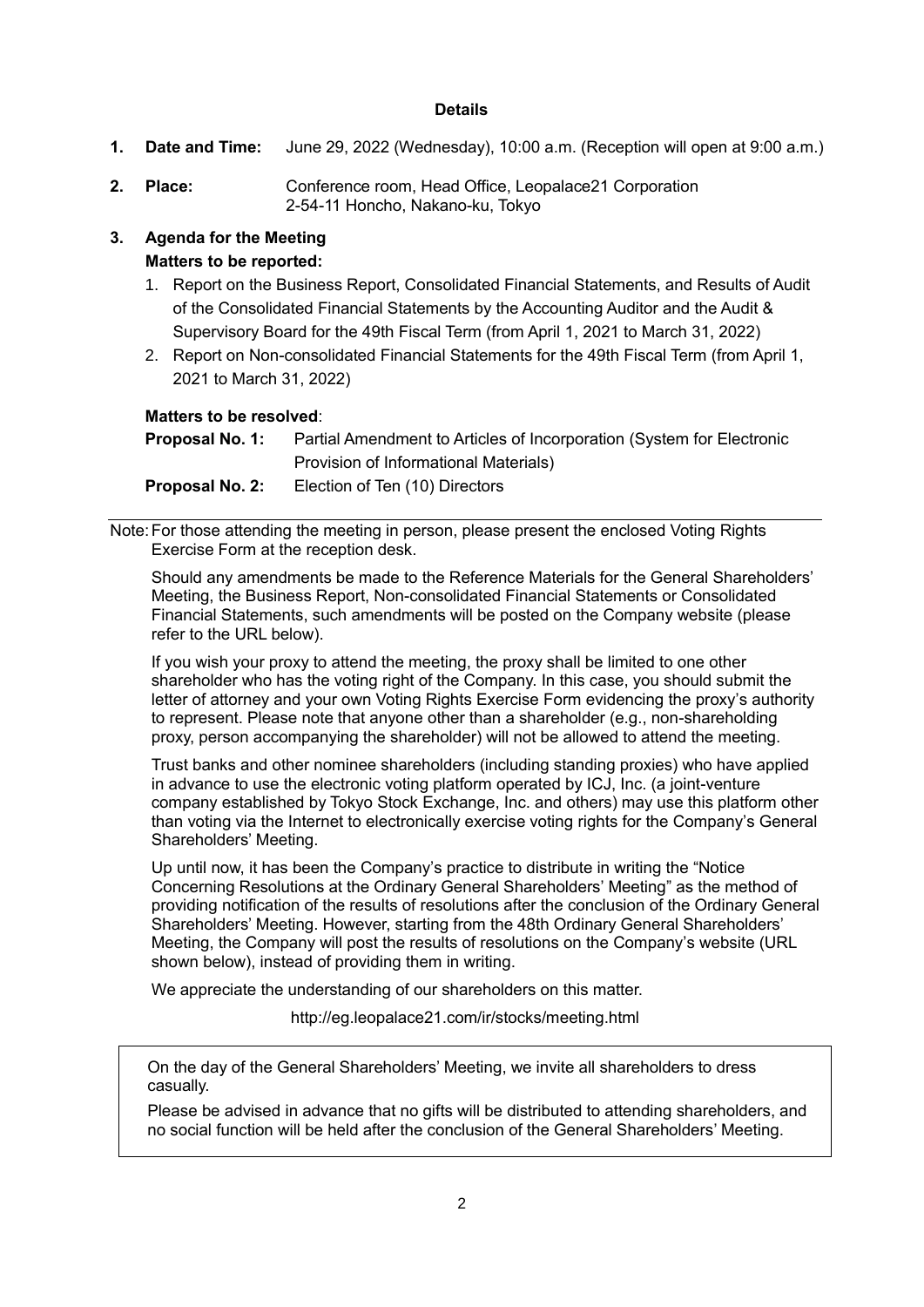# **Reference Materials for the General Shareholders' Meeting**

# **Proposal No. 1: Partial Amendment to Articles of Incorporation (System for Electronic Provision of Informational Materials)**

## 1. Rationale for amendment

The Company decided on amending the Articles of Incorporation in line with the introduction of the system for electronic provision of informational materials for general shareholders' meetings in accordance with the proviso of Article 1 of the Supplementary Provision of the Act Partially Amending the Companies Act (Act No. 70 of 2019) to be enforced on September 1, 2022.

- (1) The Company is required to state in the Articles of Incorporation the measures for electronic provision of information contained in the reference materials and other documents for the General Shareholders' Meetings. Article 14. (Measures for Electronic Provision of Information and Others), paragraph 1 in the Proposed Amendment column shall be newly established.
- (2) Article 14. (Measures for Electronic Provision of Information and Others), paragraph 2 in the Proposed Amendment column shall be newly established so that the Company may restrict the scope of the items to be stated in the paper-based documents to be delivered to shareholders who have requested paper-based document delivery by the record date of voting rights among items for which the measures for electronic provision of information contained in the reference materials and other documents for the General Shareholders' Meetings are to be taken, within the scope as prescribed by the Ministry of Justice Order.
- (3) With the introduction of the system for electronic provision of informational materials for the general shareholders' meetings, existing Article 14. (Disclosure of Reference Materials and Other Documents for General Shareholders' Meetings on the Internet and Deemed Provision) will become unnecessary. Existing Article 14. shall be deleted.
- (4) Supplementary provisions shall be established concerning the effectiveness of the above newly introduced and deleted provisions. These supplementary provisions shall be deleted after the appropriate period has elapsed.

### 2. Details of amendment

Details of the amendment are as follows:

| <b>Existing Articles of Incorporation</b>                                                       | <b>Proposed Amendment</b>                        |
|-------------------------------------------------------------------------------------------------|--------------------------------------------------|
| Articles 1. - 13. < Omitted>                                                                    | Articles 1. – 13. < As per the existent Articles |
|                                                                                                 |                                                  |
| (Disclosure of Reference Materials and Other<br>Documents for General Shareholders' Meetings on | <deleted></deleted>                              |
| the Internet and Deemed Provision)                                                              |                                                  |
| Article 14. The Company, when convening a                                                       |                                                  |
| General Shareholders' Meeting, may                                                              |                                                  |
| consider that it has provided the                                                               |                                                  |
| shareholders by disclosing information                                                          |                                                  |
| on the Internet in accordance with the                                                          |                                                  |
| applicable Ordinance of the Ministry of                                                         |                                                  |
| Justice. The information should be                                                              |                                                  |
| described or presented in the Reference                                                         |                                                  |
| Materials for a General Shareholders'                                                           |                                                  |
| Meeting, Business Reports, Financial                                                            |                                                  |
| Statements and Consolidated Financial                                                           |                                                  |
| Statements.                                                                                     |                                                  |

(Proposed amendments are underlined)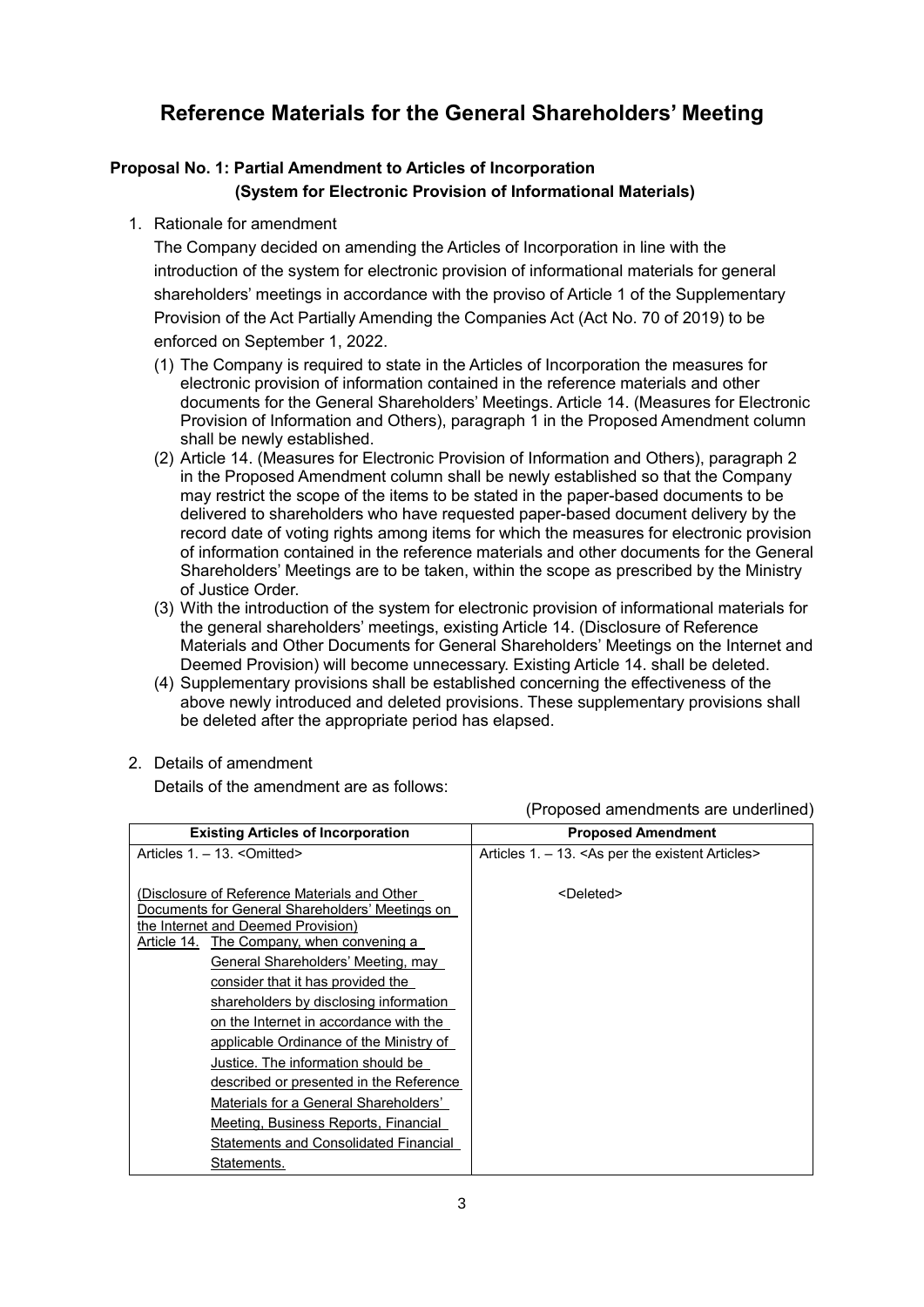| <b>Existing Articles of Incorporation</b> | <b>Proposed Amendment</b>                                                       |
|-------------------------------------------|---------------------------------------------------------------------------------|
| <newly established=""></newly>            | (Measures for Electronic Provision of Information<br>and Others)<br>Article 14. |
|                                           | 14.1 The Company, when convening a                                              |
|                                           | General Shareholders' Meeting, shall                                            |
|                                           | take measures for the electronic                                                |
|                                           | provision of information contained in the                                       |
|                                           | Reference Materials and Other                                                   |
|                                           | Documents for the General Shareholders'                                         |
|                                           | Meeting.                                                                        |
|                                           | 14.2 The Company may refrain from                                               |
|                                           | describing all or part of the items for                                         |
|                                           | which the measures for electronic                                               |
|                                           | provision of information can be taken, as                                       |
|                                           | provided by the applicable Ministry of                                          |
|                                           | Justice Order, in the documents to be                                           |
|                                           | delivered to the shareholders who have                                          |
|                                           | requested delivery of the paper-based                                           |
|                                           | documents by the record date of voting                                          |
|                                           | rights.                                                                         |
| Articles 15. -42. < Omitted>              | Articles 15. -42. < As per the existent Articles>                               |
| <newly established=""></newly>            | (Supplementary Provisions)                                                      |
|                                           | (Transitional Measures for Electronic Provision of                              |
|                                           | Information related to the General Shareholders'                                |
| <newly established=""></newly>            | Meetings)<br>Article 1.                                                         |
|                                           | 1.1 The deletion of Article 14. of the existing                                 |
|                                           | Articles of Incorporation (Disclosure of                                        |
|                                           | Reference Materials and Other                                                   |
|                                           | Documents for General Shareholders'                                             |
|                                           | Meetings on the Internet and Deemed                                             |
|                                           | Provision) and the establishment of                                             |
|                                           | Article 14. of the proposed amendments                                          |
|                                           | (Measures for Electronic Provision of                                           |
|                                           | Information and Others) shall come into                                         |
|                                           | force from September 1, 2022, the                                               |
|                                           | effective date (hereinafter referred to as                                      |
|                                           | the "Effective Date") as provided in the                                        |
|                                           | proviso of Article 1. of the Supplementary                                      |
|                                           | Provisions of the Act for Partial Revision                                      |
|                                           | of the Companies Act (Act No. 70 of<br>2019).                                   |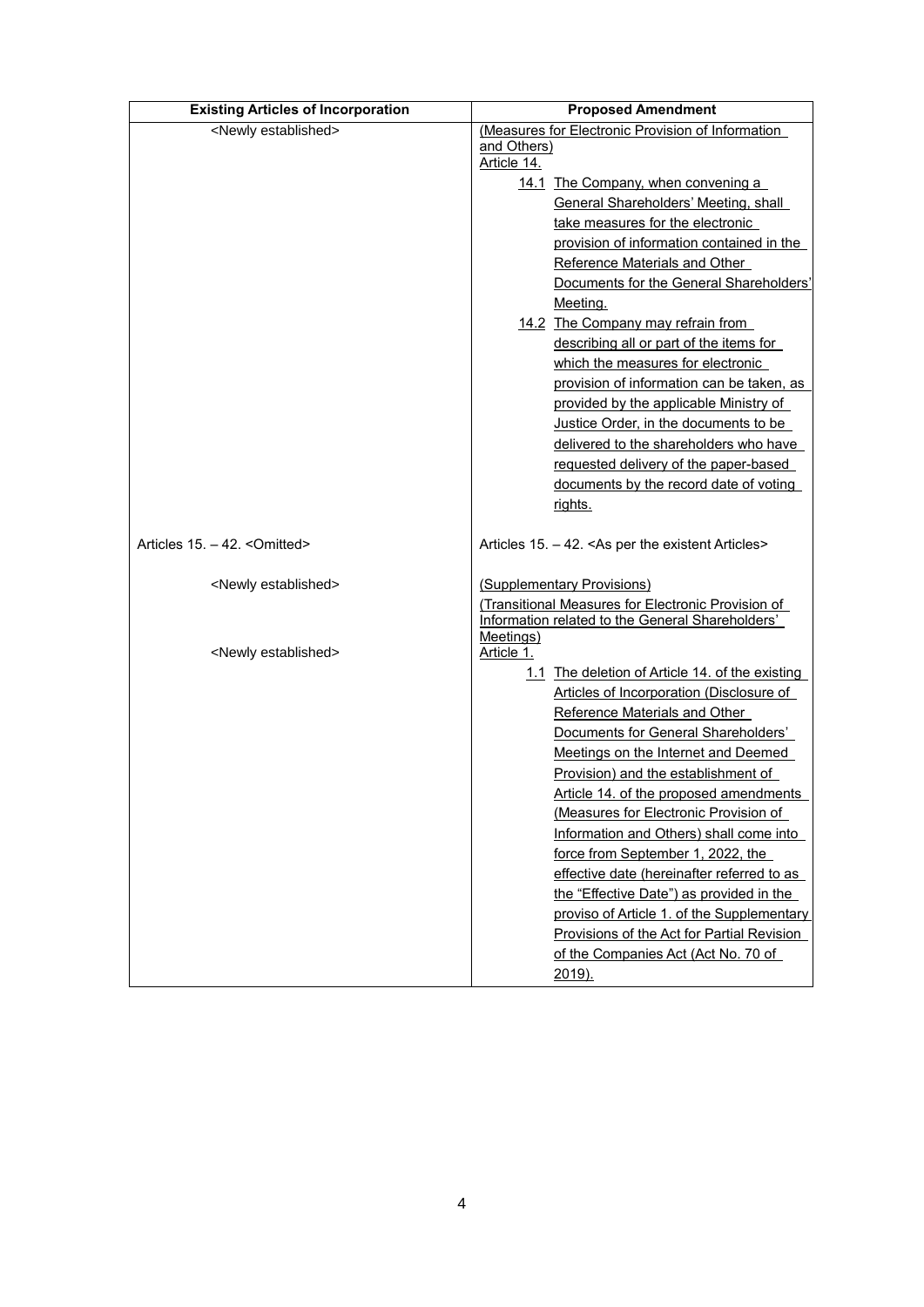| <b>Existing Articles of Incorporation</b> |     | <b>Proposed Amendment</b>                   |
|-------------------------------------------|-----|---------------------------------------------|
|                                           | 1.2 | Notwithstanding the provisions of the       |
|                                           |     | preceding paragraph, Article 14. of the     |
|                                           |     | existing Articles of Incorporation          |
|                                           |     | (Disclosure of Reference Materials and      |
|                                           |     | Other Documents for General                 |
|                                           |     | Shareholders' Meetings on the Internet      |
|                                           |     | and Deemed Provision) shall remain in       |
|                                           |     | force with respect to a General             |
|                                           |     | Shareholders' Meeting with a date falling   |
|                                           |     | within six months from the Effective Date   |
|                                           |     | as the date of the General Shareholders'    |
|                                           |     | Meeting.                                    |
|                                           | 1.3 | <b>These Supplementary Provisions shall</b> |
|                                           |     | be deleted as of the date on which six      |
|                                           |     | months have elapsed from the Effective      |
|                                           |     | Date or as of the date on which three       |
|                                           |     | months have elapsed from the General        |
|                                           |     | Shareholders' Meeting as specified in       |
|                                           |     | the preceding paragraph, whichever is       |
|                                           |     | later.                                      |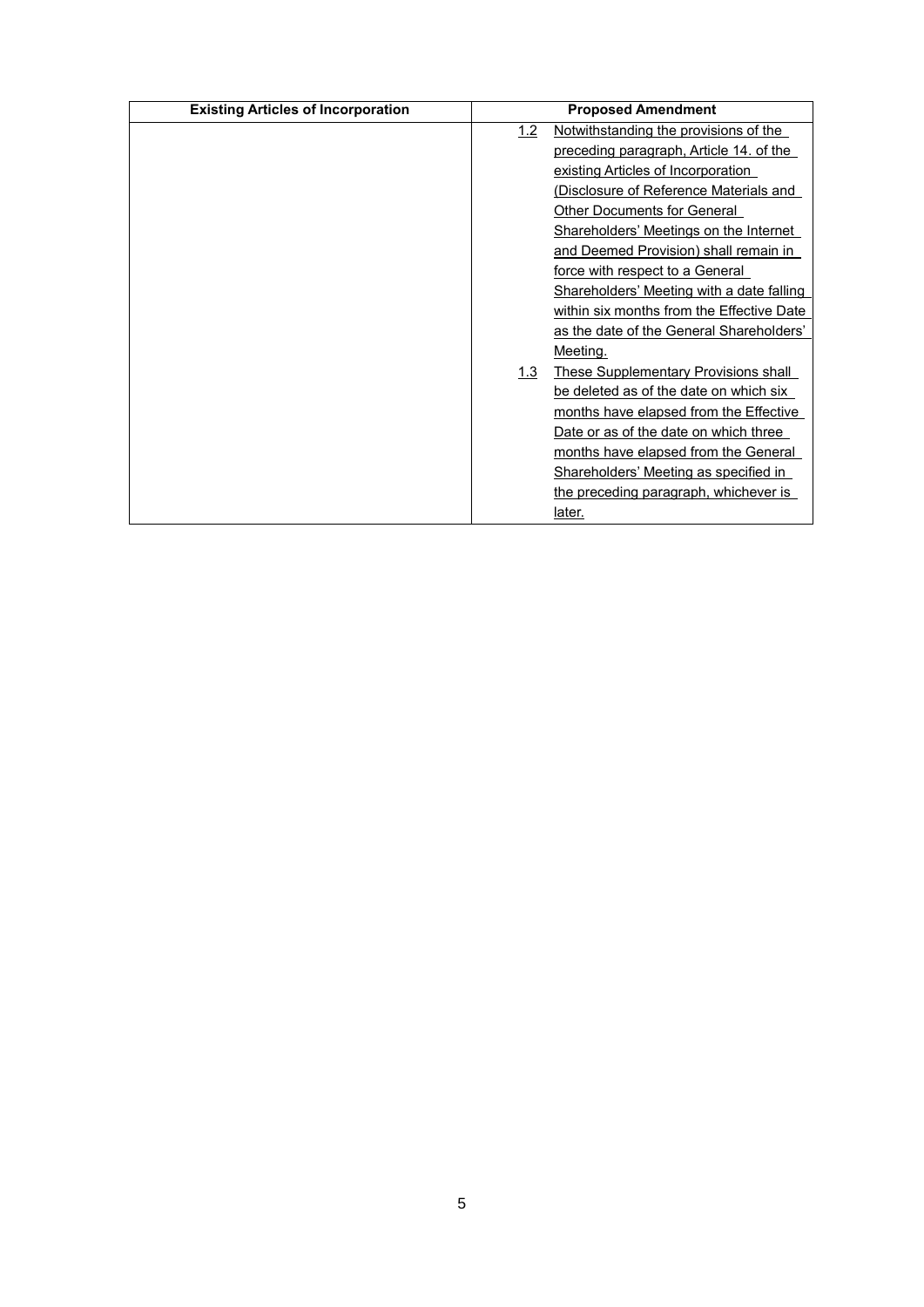# **Proposal No. 2: Election of Ten (10) Directors**

The term of office of all eight (8) Directors will expire at the conclusion of this Ordinary General Shareholders' Meeting. In that regard, in order to strengthen the corporate governance of the Company, it is proposed that ten (10) Directors (of which four (4) will be Outside Directors) be elected. The candidates for Director are as follows:

**[Reference] Structure of the Board of Directors after the General Shareholders' Meeting** If all candidates are elected as Directors, the Board of Directors will consist of ten (10) Directors: six (6) inside Directors (of which, four (4) will be Executive Directors and two (2) will be nonexecutive Directors) and four (4) independent Outside Directors with the latter comprising at least one-third of the Directors.

|                          |                     | Attribute                                                                                       |                          |                        |                                               |     |        | Expertise, Experience, and Knowledge |                                                                                                     |                           |                            |         |         |         |
|--------------------------|---------------------|-------------------------------------------------------------------------------------------------|--------------------------|------------------------|-----------------------------------------------|-----|--------|--------------------------------------|-----------------------------------------------------------------------------------------------------|---------------------------|----------------------------|---------|---------|---------|
|                          | Name                | Title                                                                                           | Execution<br>of business | ndependency            | Nomination<br>and<br>ompensation<br>Committee | Age | Gender | Corporate<br>manage-<br>ment         | Corporate<br>rehabili-<br>tation<br>$\operatorname{\mathsf{and}}$<br>business<br>restruc-<br>turing | Sales<br>and<br>marketing | Quality<br>manage-<br>ment | Legal   | Finance | Audit   |
| 1                        | Bunya Miyao         | Representative<br>Director,<br>President and<br>CEO<br>Chairman of the<br>Board of<br>Directors | Executive                |                        | Member                                        | 62  | Male   | $\circ$                              |                                                                                                     |                           |                            |         |         |         |
| $\boldsymbol{2}$         | Mayumi<br>Hayashima | Director and<br>Managing<br>Executive Officer                                                   | Executive                |                        |                                               | 49  | Female | $\circ$                              |                                                                                                     | $\circ$                   |                            | $\circ$ |         |         |
| 3                        | Naomichi<br>Mochida | Director and<br><b>Executive Officer</b>                                                        | Executive                |                        |                                               | 59  | Male   | $\circ$                              |                                                                                                     | $\circ$                   |                            |         | $\circ$ |         |
| 4                        | Shinji<br>Takekura  | Director and<br><b>Executive Officer</b>                                                        | Executive                |                        |                                               | 50  | Male   | $\circ$                              |                                                                                                     | $\circ$                   |                            | $\circ$ |         |         |
| 5                        | Akio<br>Yamashita   | Director                                                                                        | Non-<br>executive        |                        |                                               | 60  | Male   | $\circ$                              | $\circ$                                                                                             |                           |                            |         | $\circ$ |         |
| 6                        | Jin Ryu             | Director                                                                                        | Non-<br>executive        |                        |                                               | 38  | Male   | $\circ$                              | $\circ$                                                                                             |                           |                            |         | $\circ$ |         |
| $\overline{\mathcal{I}}$ | Akira<br>Watanabe   | Director                                                                                        | Non-<br>executive        | Independent<br>Outside | Member                                        | 75  | Male   | $\circ$                              | $\circ$                                                                                             |                           |                            | $\circ$ |         | $\circ$ |
| 8                        | Yutaka<br>Nakamura  | Director                                                                                        | Non-<br>executive        | Independent<br>Outside | Member                                        | 63  | Male   | $\circ$                              |                                                                                                     |                           | $\circ$                    |         |         |         |
| 9                        | Takumi<br>Shibata   | Director                                                                                        | Non-<br>executive        | Independent<br>Outside | Member                                        | 69  | Male   | $\circ$                              |                                                                                                     |                           |                            |         | $\circ$ |         |
| 10                       | Kan Ishii           | Director                                                                                        | Non-<br>executive        | Independent<br>Outside | Member                                        | 68  | Male   | $\circ$                              | $\circ$                                                                                             |                           |                            |         | $\circ$ |         |

# **Skillset Matrix of the Board of Directors**

Note: Each of the candidate's stated age is as of the dispatch date of this notice.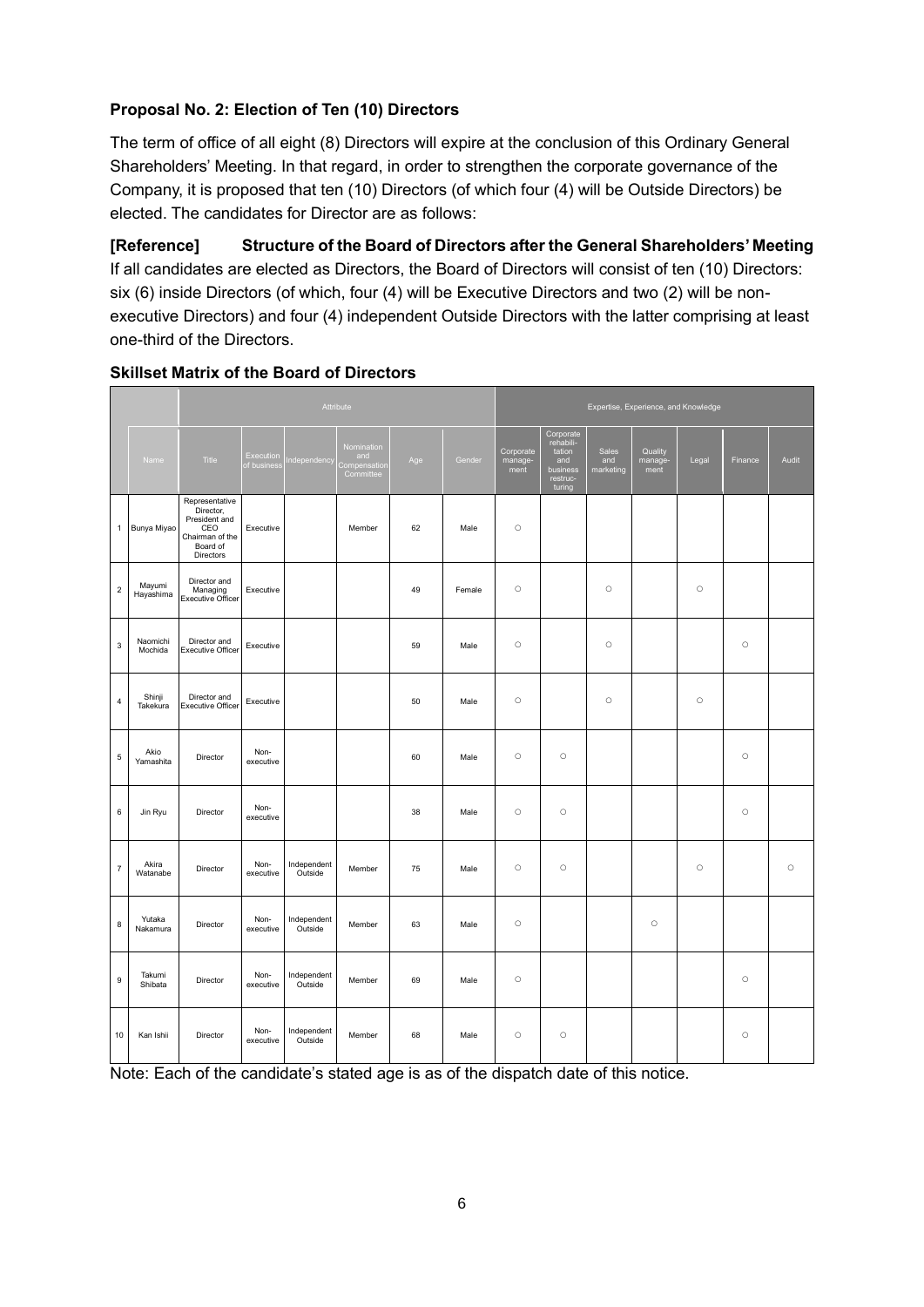| Candidate<br>number                                                                                                                                                                                                                                                                                                                                                                                                                                                                                                                                                                                                                               | Name<br>(Date of birth)                            |                                 | Career summary, and positions and duties in the Company<br>(Significant concurrent positions)                                                                             | Number of the<br>Company's shares<br>held |  |  |
|---------------------------------------------------------------------------------------------------------------------------------------------------------------------------------------------------------------------------------------------------------------------------------------------------------------------------------------------------------------------------------------------------------------------------------------------------------------------------------------------------------------------------------------------------------------------------------------------------------------------------------------------------|----------------------------------------------------|---------------------------------|---------------------------------------------------------------------------------------------------------------------------------------------------------------------------|-------------------------------------------|--|--|
|                                                                                                                                                                                                                                                                                                                                                                                                                                                                                                                                                                                                                                                   | Re-election                                        | April 1983                      | Joined Nakamichi Leasing Co., Ltd.                                                                                                                                        |                                           |  |  |
|                                                                                                                                                                                                                                                                                                                                                                                                                                                                                                                                                                                                                                                   | Bunya Miyao                                        | June 1990                       | Joined Leopalace21 Corporation                                                                                                                                            |                                           |  |  |
|                                                                                                                                                                                                                                                                                                                                                                                                                                                                                                                                                                                                                                                   | (April 14, 1960)                                   | September 2000                  | Deputy Manager of the Financial Department,<br>Leopalace21 Corporation                                                                                                    |                                           |  |  |
|                                                                                                                                                                                                                                                                                                                                                                                                                                                                                                                                                                                                                                                   | Attendance at the                                  | <b>July 2008</b>                | General Manager of the Resort Business<br>Headquarters, Leopalace21 Corporation                                                                                           |                                           |  |  |
|                                                                                                                                                                                                                                                                                                                                                                                                                                                                                                                                                                                                                                                   | <b>Board of Directors</b><br>meetings:<br>25/25    | <b>July 2010</b>                | General Manager of the Management Planning<br>Department, Leopalace21 Corporation                                                                                         |                                           |  |  |
|                                                                                                                                                                                                                                                                                                                                                                                                                                                                                                                                                                                                                                                   |                                                    | <b>July 2012</b>                | Administrative Officer, Leopalace21 Corporation                                                                                                                           |                                           |  |  |
|                                                                                                                                                                                                                                                                                                                                                                                                                                                                                                                                                                                                                                                   | Term of office:                                    | April 2013                      | Executive Officer, Leopalace21 Corporation                                                                                                                                |                                           |  |  |
|                                                                                                                                                                                                                                                                                                                                                                                                                                                                                                                                                                                                                                                   | 6 years                                            | June 2016                       | Director and Executive Officer, Leopalace21<br>Corporation                                                                                                                |                                           |  |  |
|                                                                                                                                                                                                                                                                                                                                                                                                                                                                                                                                                                                                                                                   |                                                    | May 2017                        | Representative in charge of the Management<br>Planning Department, the Public Relations<br>Department, Leopalace21 Corporation                                            | 9,118 shares                              |  |  |
| 1                                                                                                                                                                                                                                                                                                                                                                                                                                                                                                                                                                                                                                                 |                                                    | April 2018                      | Director and Managing Executive Officer,<br>Leopalace21 Corporation<br>Representative in charge of Management Planning<br>and Investor Relations, Leopalace21 Corporation |                                           |  |  |
|                                                                                                                                                                                                                                                                                                                                                                                                                                                                                                                                                                                                                                                   |                                                    | May 2019                        | Representative Director, President and CEO,<br>Leopalace21 Corporation (incumbent)                                                                                        |                                           |  |  |
|                                                                                                                                                                                                                                                                                                                                                                                                                                                                                                                                                                                                                                                   |                                                    | June 2019                       | Chief of the Business Operation Headquarters,<br>Leopalace21 Corporation                                                                                                  |                                           |  |  |
|                                                                                                                                                                                                                                                                                                                                                                                                                                                                                                                                                                                                                                                   |                                                    | May 2022                        | Chief of the Construction Defects Response<br>Headquarters, Leopalace21 Corporation (incumbent)                                                                           |                                           |  |  |
|                                                                                                                                                                                                                                                                                                                                                                                                                                                                                                                                                                                                                                                   |                                                    | Significantconcurrent positions | Director, Leopalace Guam Corporation                                                                                                                                      |                                           |  |  |
|                                                                                                                                                                                                                                                                                                                                                                                                                                                                                                                                                                                                                                                   | Reasons for nomination as a candidate for Director |                                 |                                                                                                                                                                           |                                           |  |  |
| Mr. Bunya Miyao is fulfilling an appropriate role as Representative Director by taking important management<br>decisions and supervising business execution and others. Moreover, he possesses knowledge about the Company's<br>growth strategy and business promotion gained through his experience overseeing the overall business of the Group<br>as President and CEO, and he has strong leadership and decisiveness. For these reasons, it is judged that his<br>abundant knowledge and ability in the field of management are essential to the Company's management, so the<br>Company has nominated him again as a candidate for Director. |                                                    |                                 |                                                                                                                                                                           |                                           |  |  |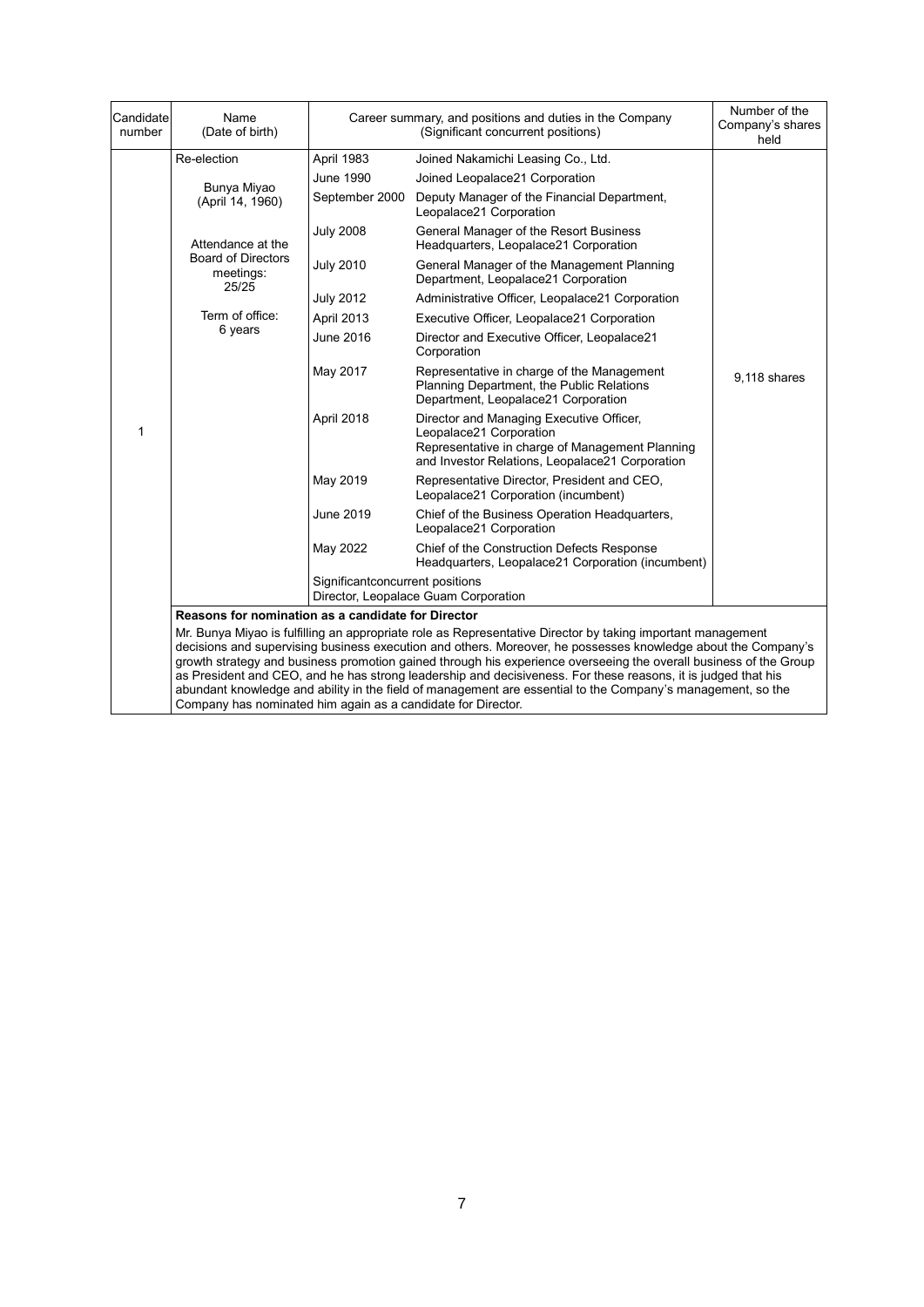| Candidate<br>number                                                                                                                                                                                                                                                                                                                                                                                                                                                                                                                                                                                                                                                         | Name<br>(Date of birth)                                     |                  | Career summary, and positions and duties in the Company<br>(Significant concurrent positions)                                                                         | Number of the<br>Company's shares<br>held |  |  |  |
|-----------------------------------------------------------------------------------------------------------------------------------------------------------------------------------------------------------------------------------------------------------------------------------------------------------------------------------------------------------------------------------------------------------------------------------------------------------------------------------------------------------------------------------------------------------------------------------------------------------------------------------------------------------------------------|-------------------------------------------------------------|------------------|-----------------------------------------------------------------------------------------------------------------------------------------------------------------------|-------------------------------------------|--|--|--|
|                                                                                                                                                                                                                                                                                                                                                                                                                                                                                                                                                                                                                                                                             | Re-election                                                 | April 1996       | Joined Leopalace21 Corporation                                                                                                                                        |                                           |  |  |  |
|                                                                                                                                                                                                                                                                                                                                                                                                                                                                                                                                                                                                                                                                             | Mayumi Hayashima<br>(April 26, 1973)                        | April 2009       | Deputy General Manager of the Eastern Japan<br>Corporate Sales Department, Leasing Sales Section<br>3, Leasing Business Division, Leopalace21<br>Corporation          |                                           |  |  |  |
|                                                                                                                                                                                                                                                                                                                                                                                                                                                                                                                                                                                                                                                                             | Attendance at the<br><b>Board of Directors</b><br>meetings: | <b>July 2010</b> | General Manager of the Corporate Sales<br>Department, Eastern Japan Section 2, Leasing<br>Business Division, Leopalace21 Corporation                                  |                                           |  |  |  |
|                                                                                                                                                                                                                                                                                                                                                                                                                                                                                                                                                                                                                                                                             | 25/25                                                       | April 2014       | General Manager of the Corporate Business<br>Promotion Department, Leopalace21 Corporation                                                                            |                                           |  |  |  |
|                                                                                                                                                                                                                                                                                                                                                                                                                                                                                                                                                                                                                                                                             | Term of office:                                             | April 2015       | Administrative Officer, Leopalace21 Corporation                                                                                                                       |                                           |  |  |  |
|                                                                                                                                                                                                                                                                                                                                                                                                                                                                                                                                                                                                                                                                             | 3 years                                                     | April 2018       | Executive Officer, Leopalace21 Corporation                                                                                                                            |                                           |  |  |  |
|                                                                                                                                                                                                                                                                                                                                                                                                                                                                                                                                                                                                                                                                             |                                                             | June 2019        | Director and Executive Officer, Leopalace21<br>Corporation<br>Chief of the Compliance Management Headquarters,<br>Chief Legal Officer (CLO), Leopalace21 Corporation  | 5,551 shares                              |  |  |  |
| $\overline{2}$                                                                                                                                                                                                                                                                                                                                                                                                                                                                                                                                                                                                                                                              |                                                             | June 2020        | Chief of the Compliance Promotion Headquarters,<br>Chief Legal Officer (CLO), Leopalace21 Corporation                                                                 |                                           |  |  |  |
|                                                                                                                                                                                                                                                                                                                                                                                                                                                                                                                                                                                                                                                                             |                                                             | <b>July 2020</b> | Chief of the Management Headquarters,<br>Leopalace21 Corporation                                                                                                      |                                           |  |  |  |
|                                                                                                                                                                                                                                                                                                                                                                                                                                                                                                                                                                                                                                                                             |                                                             | May 2021         | Deputy Chief of the Corporate Management<br>Headquarters, Leopalace21 Corporation                                                                                     |                                           |  |  |  |
|                                                                                                                                                                                                                                                                                                                                                                                                                                                                                                                                                                                                                                                                             |                                                             | May 2022         | Director and Managing Executive Officer,<br>Leopalace21 Corporation (incumbent)<br>Chief of the Leasing Business Headquarters,<br>Leopalace21 Corporation (incumbent) |                                           |  |  |  |
|                                                                                                                                                                                                                                                                                                                                                                                                                                                                                                                                                                                                                                                                             | Reasons for nomination as a candidate for Director          |                  |                                                                                                                                                                       |                                           |  |  |  |
| Ms. Mayumi Hayashima is fulfilling an appropriate role as Director by taking important management decisions and<br>supervising business execution and others. Moreover, she possesses knowledge about the Company's growth<br>strategy, business promotion and compliance gained through her experience conducting cross-sectional measures,<br>overseeing sales departments and, as Executive Officer, overseeing the legal compliance department. For these<br>reasons, it is judged that her abundant knowledge and ability in the field of management are essential to the<br>Company's management, so the Company has nominated her again as a candidate for Director. |                                                             |                  |                                                                                                                                                                       |                                           |  |  |  |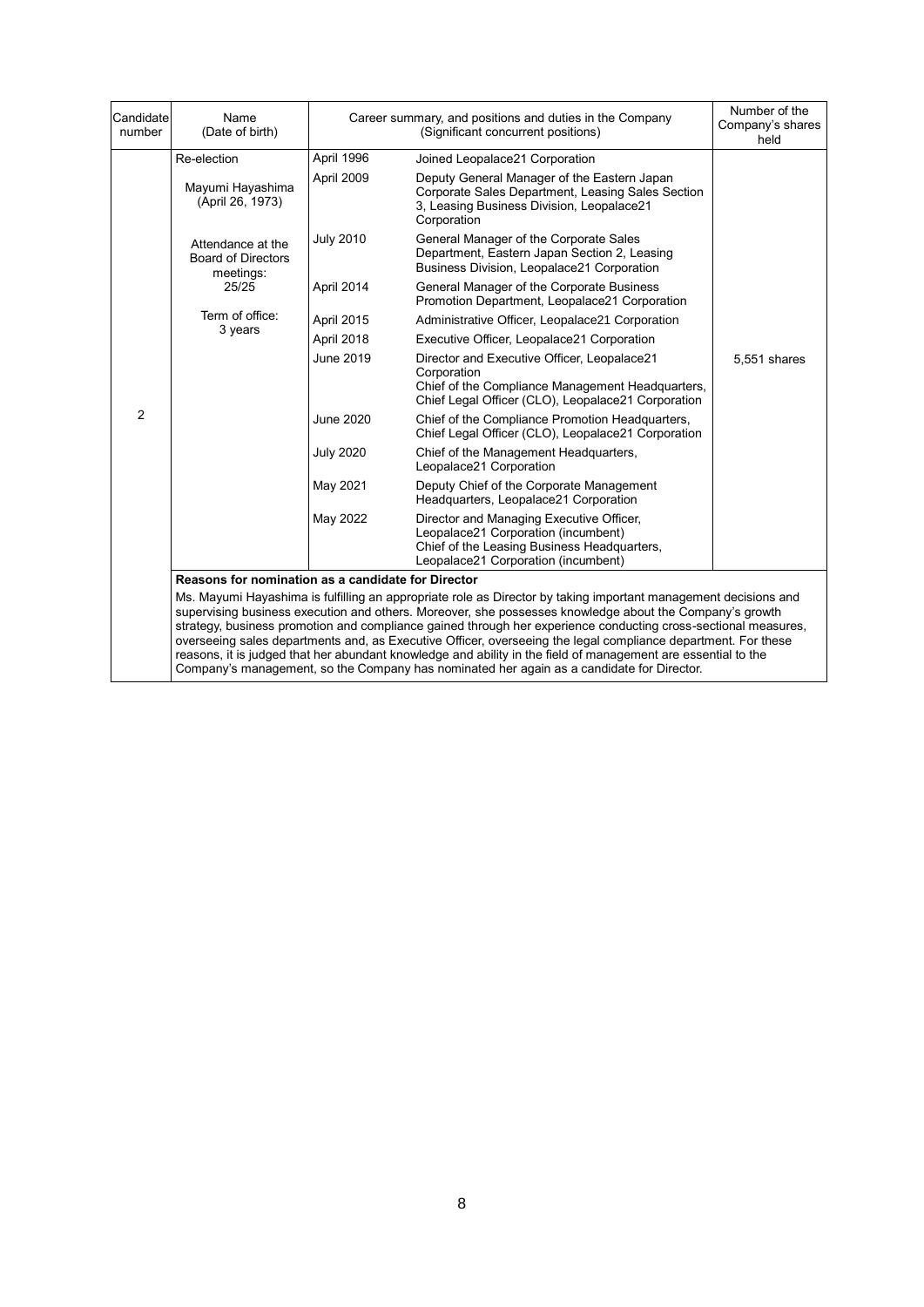| Candidate<br>number | Name<br>(Date of birth)                                                                                                                                                                                                                                                                                                                                                                                                                                                 |                  | Career summary, and positions and duties in the Company<br>(Significant concurrent positions)                                                                                                                                                                       | Number of the<br>Company's shares<br>held |  |  |  |  |
|---------------------|-------------------------------------------------------------------------------------------------------------------------------------------------------------------------------------------------------------------------------------------------------------------------------------------------------------------------------------------------------------------------------------------------------------------------------------------------------------------------|------------------|---------------------------------------------------------------------------------------------------------------------------------------------------------------------------------------------------------------------------------------------------------------------|-------------------------------------------|--|--|--|--|
|                     | New election                                                                                                                                                                                                                                                                                                                                                                                                                                                            | April 1985       | Joined The Mitsui Bank, Limited (now Sumitomo<br>Mitsui Banking Corporation)                                                                                                                                                                                        |                                           |  |  |  |  |
|                     | Naomichi Mochida<br>(September 4, 1962)                                                                                                                                                                                                                                                                                                                                                                                                                                 | June 2007        | Joined Leopalace21 Corporation<br>Director, General Manager of the Management<br>Planning Department, Leopalace21 Corporation                                                                                                                                       |                                           |  |  |  |  |
|                     | Attendance at the<br><b>Board of Directors</b><br>meetings:<br>-/-<br>Term of office:                                                                                                                                                                                                                                                                                                                                                                                   | April 2009       | Director and Executive Officer, Leopalace21<br>Corporation<br>Department Manager of the 3rd Sales Department,<br>Leasing Business Division, Leopalace21 Corporation<br>Department Manager of the Broadband Service<br>Promotion Department, Leopalace21 Corporation |                                           |  |  |  |  |
|                     |                                                                                                                                                                                                                                                                                                                                                                                                                                                                         | April 2010       | Head of the Related Businesses Controlling Division,<br>Leopalace21 Corporation                                                                                                                                                                                     |                                           |  |  |  |  |
|                     |                                                                                                                                                                                                                                                                                                                                                                                                                                                                         | June 2010        | Executive Officer of Leopalace21 Corporation                                                                                                                                                                                                                        |                                           |  |  |  |  |
|                     |                                                                                                                                                                                                                                                                                                                                                                                                                                                                         | May 2011         | Head of the Corporate Sales Management Division,<br>Leopalace21 Corporation                                                                                                                                                                                         |                                           |  |  |  |  |
|                     |                                                                                                                                                                                                                                                                                                                                                                                                                                                                         | April 2013       | Deputy General Manager of the Leasing Business<br>Division, Leopalace21 Corporation                                                                                                                                                                                 | 42,700 shares                             |  |  |  |  |
| 3                   |                                                                                                                                                                                                                                                                                                                                                                                                                                                                         | April 2014       | Managing Executive Officer, Leopalace21<br>Corporation                                                                                                                                                                                                              |                                           |  |  |  |  |
|                     |                                                                                                                                                                                                                                                                                                                                                                                                                                                                         | <b>July 2015</b> | Deputy General Manager of Construction<br>Subcontracting Business Division, Leopalace21<br>Corporation                                                                                                                                                              |                                           |  |  |  |  |
|                     |                                                                                                                                                                                                                                                                                                                                                                                                                                                                         | June 2020        | Representative Director of Leopalace Leasing<br>Corporation                                                                                                                                                                                                         |                                           |  |  |  |  |
|                     |                                                                                                                                                                                                                                                                                                                                                                                                                                                                         | May 2021         | Administrative Officer and Department Manager of<br>the Corporate Sales Planning Department,<br>Leopalace21 Corporation                                                                                                                                             |                                           |  |  |  |  |
|                     |                                                                                                                                                                                                                                                                                                                                                                                                                                                                         | May 2022         | Executive Officer, Leopalace21 Corporation<br>(incumbent)<br>Deputy Chief of the Leasing Business Headquarters,<br>Leopalace21 Corporation (incumbent)<br>General Manager of the Corporate Sales Division,<br>Leopalace21 Corporation (incumbent)                   |                                           |  |  |  |  |
|                     |                                                                                                                                                                                                                                                                                                                                                                                                                                                                         |                  |                                                                                                                                                                                                                                                                     |                                           |  |  |  |  |
|                     | Reasons for nomination as a candidate for Director<br>Mr. Naomichi Mochida possesses extensive work experience and achievements in corporate sales and, as Executive<br>Officer, he oversees the corporate sales department and is adequately performing his duties. For these reasons, it is<br>judged that his abundant experience and knowledge are essential to the Company's growth strategy, so the Company<br>has nominated him as a new candidate for Director. |                  |                                                                                                                                                                                                                                                                     |                                           |  |  |  |  |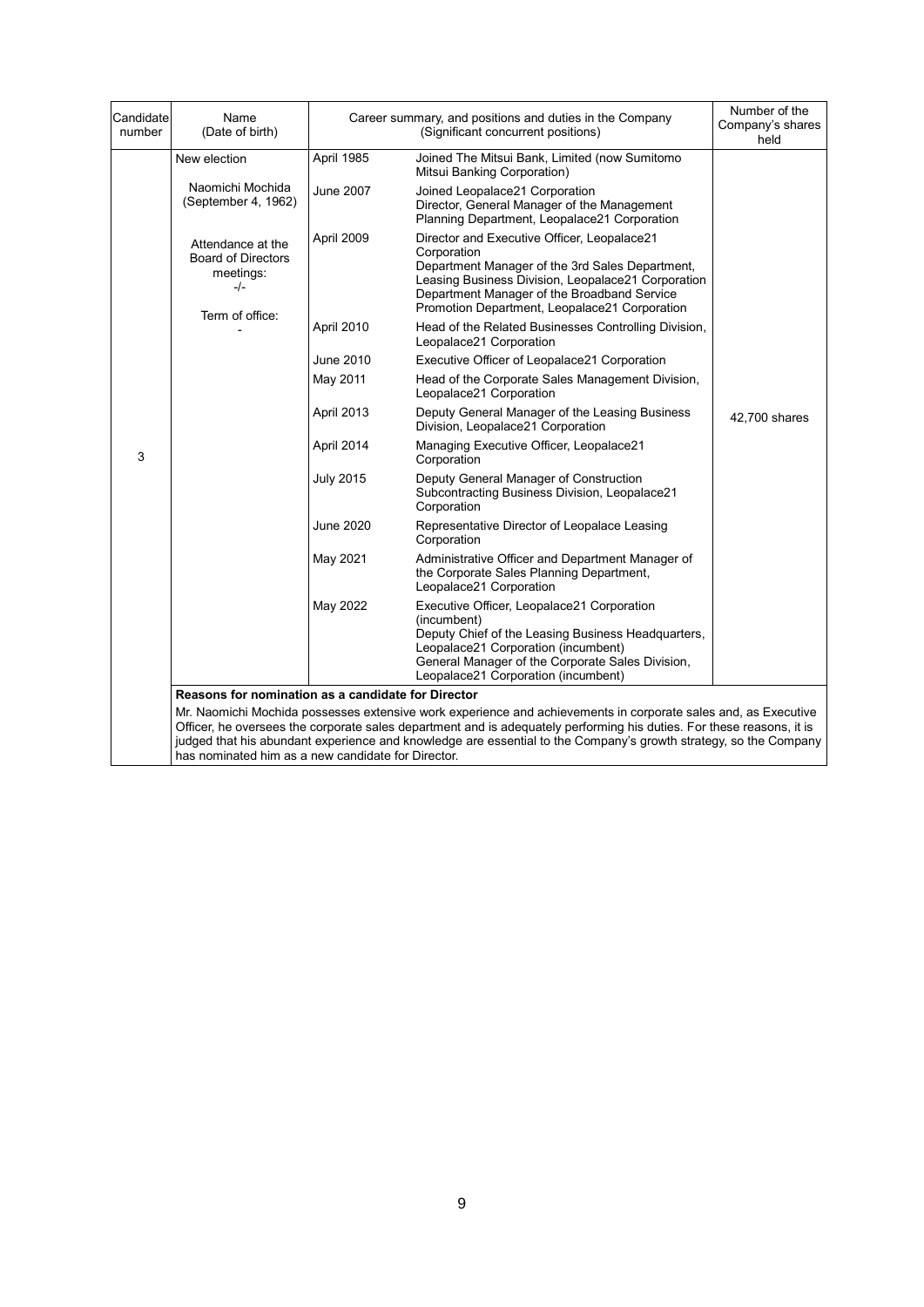| Candidate<br>number | Name<br>(Date of birth)                                                                                                                                                                                                                                                                                                                                                                                                                                                               |                                                                                                                         | Career summary, and positions and duties in the Company<br>(Significant concurrent positions)                                                                                                                  | Number of the<br>Company's shares<br>held |  |  |  |
|---------------------|---------------------------------------------------------------------------------------------------------------------------------------------------------------------------------------------------------------------------------------------------------------------------------------------------------------------------------------------------------------------------------------------------------------------------------------------------------------------------------------|-------------------------------------------------------------------------------------------------------------------------|----------------------------------------------------------------------------------------------------------------------------------------------------------------------------------------------------------------|-------------------------------------------|--|--|--|
|                     | New election                                                                                                                                                                                                                                                                                                                                                                                                                                                                          | April 1996                                                                                                              | Joined Leopalace21 Corporation                                                                                                                                                                                 |                                           |  |  |  |
|                     | Shinji Takekura<br>(May 9, 1972)                                                                                                                                                                                                                                                                                                                                                                                                                                                      | April 2014                                                                                                              | Department Manager of the 1st Construction<br>Subcontracting Business Department, West Japan<br>Region, Leopalace21 Corporation                                                                                |                                           |  |  |  |
|                     | Attendance at the<br><b>Board of Directors</b>                                                                                                                                                                                                                                                                                                                                                                                                                                        | May 2018                                                                                                                | Department Manager of the 3rd Construction<br>Subcontracting Business Department, East Japan<br>Region, Leopalace21 Corporation                                                                                |                                           |  |  |  |
|                     | meetings:<br>$-/-$<br>Term of office:                                                                                                                                                                                                                                                                                                                                                                                                                                                 | <b>June 2020</b>                                                                                                        | Department Manager of the 2nd Wealth<br>Management Department, East Japan Region, and<br>Responsible for the Emergency Response Project<br>for Construction Defects Problem, Leopalace21<br>Corporation        |                                           |  |  |  |
|                     |                                                                                                                                                                                                                                                                                                                                                                                                                                                                                       | October 2020                                                                                                            | Senior Department Manager of the Management<br>Planning Department, Leopalace21 Corporation                                                                                                                    | 4,200 shares                              |  |  |  |
| 4                   |                                                                                                                                                                                                                                                                                                                                                                                                                                                                                       | April 2021                                                                                                              | Executive Officer, Leopalace21 Corporation<br>(incumbent)                                                                                                                                                      |                                           |  |  |  |
|                     |                                                                                                                                                                                                                                                                                                                                                                                                                                                                                       | May 2022                                                                                                                | Chief of the Corporate Management Headquarters,<br>Leopalace21 Corporation (incumbent)<br>Chief of the Compliance Promotion Headquarters,<br>Chief Legal Officer (CLO), Leopalace21 Corporation<br>(incumbent) |                                           |  |  |  |
|                     |                                                                                                                                                                                                                                                                                                                                                                                                                                                                                       | Significant concurrent positions<br>Director of Leopalace Power Corporation<br>Director of Leopalace Energy Corporation |                                                                                                                                                                                                                |                                           |  |  |  |
|                     | Reasons for nomination as a candidate for Director                                                                                                                                                                                                                                                                                                                                                                                                                                    |                                                                                                                         |                                                                                                                                                                                                                |                                           |  |  |  |
|                     | Mr. Shinji Takekura possesses extensive work experience and achievements in construction subcontracting business<br>and, as Executive Officer, he oversees the Corporate Management Headquarters and Compliance Promotion<br>Headquarters and is adequately performing his duties. For these reasons, it is judged that his abundant experience<br>and knowledge are essential to the Company's growth strategy, so the Company has nominated him as a new<br>candidate for Director. |                                                                                                                         |                                                                                                                                                                                                                |                                           |  |  |  |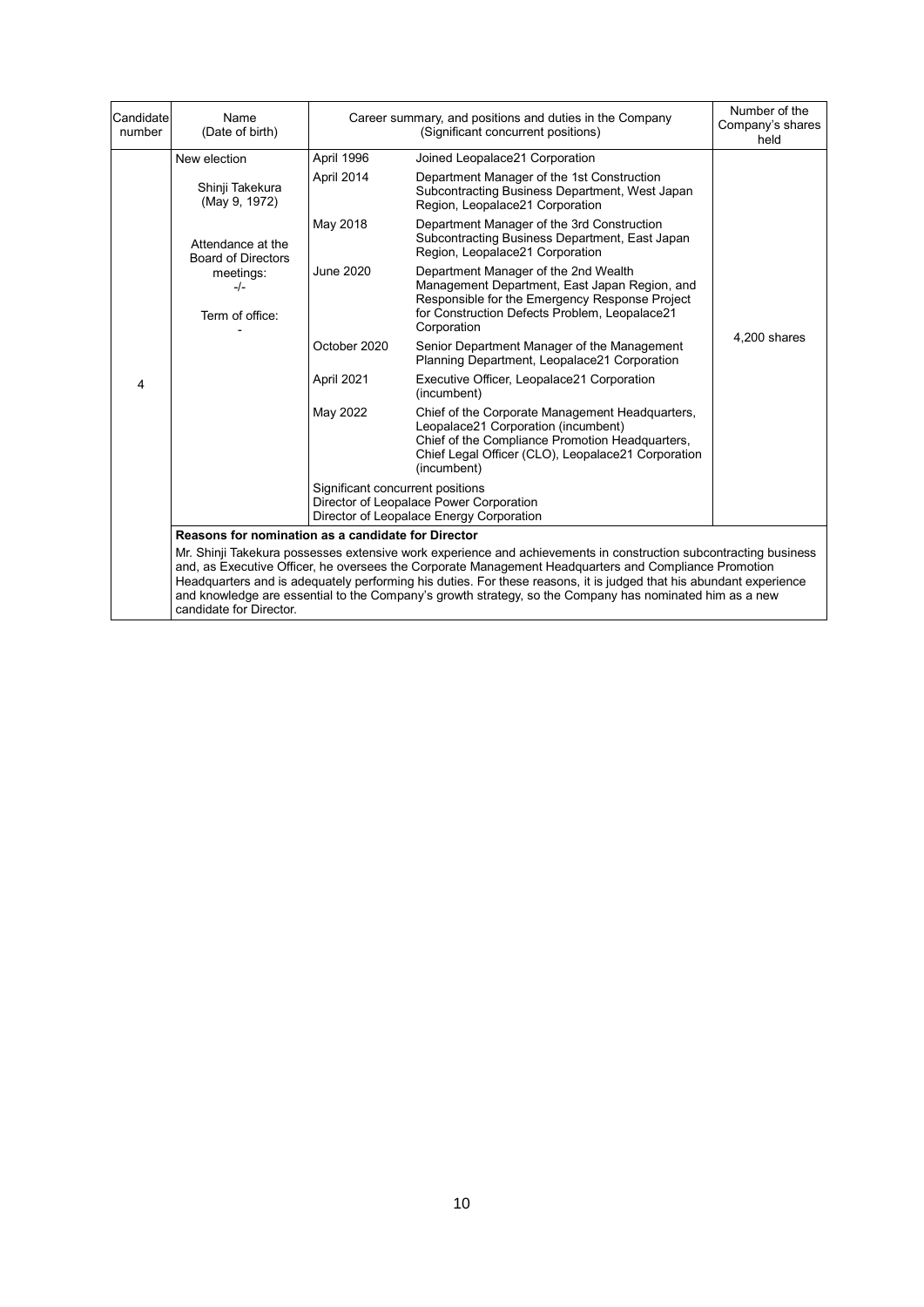| Candidate<br>number                                                                                                                                                                                                                                                                                                                                                                                                                                                                                                                                                                                                                                                                                                                                                                                                                                                                                                                                                                                                                                                                                         | Name<br>(Date of birth)                        | Career summary, and positions and duties in the Company                                                                                | Number of the<br>Company's shares<br>held                                                                                                                                                                                                                                                                                                                                                                                                                                                                                                         |          |  |  |
|-------------------------------------------------------------------------------------------------------------------------------------------------------------------------------------------------------------------------------------------------------------------------------------------------------------------------------------------------------------------------------------------------------------------------------------------------------------------------------------------------------------------------------------------------------------------------------------------------------------------------------------------------------------------------------------------------------------------------------------------------------------------------------------------------------------------------------------------------------------------------------------------------------------------------------------------------------------------------------------------------------------------------------------------------------------------------------------------------------------|------------------------------------------------|----------------------------------------------------------------------------------------------------------------------------------------|---------------------------------------------------------------------------------------------------------------------------------------------------------------------------------------------------------------------------------------------------------------------------------------------------------------------------------------------------------------------------------------------------------------------------------------------------------------------------------------------------------------------------------------------------|----------|--|--|
|                                                                                                                                                                                                                                                                                                                                                                                                                                                                                                                                                                                                                                                                                                                                                                                                                                                                                                                                                                                                                                                                                                             | Re-election                                    | April 1984                                                                                                                             | Joined Japan Development Bank (now Development<br>Bank of Japan Inc.)                                                                                                                                                                                                                                                                                                                                                                                                                                                                             |          |  |  |
|                                                                                                                                                                                                                                                                                                                                                                                                                                                                                                                                                                                                                                                                                                                                                                                                                                                                                                                                                                                                                                                                                                             | Akio Yamashita<br>(October 23, 1961)           | January 2006                                                                                                                           | Joined Morgan Stanley Securities Co., Ltd. (now<br>Morgan Stanley MUFG Securities Co., Ltd.)                                                                                                                                                                                                                                                                                                                                                                                                                                                      |          |  |  |
|                                                                                                                                                                                                                                                                                                                                                                                                                                                                                                                                                                                                                                                                                                                                                                                                                                                                                                                                                                                                                                                                                                             | Attendance at the                              | <b>June 2008</b>                                                                                                                       | Joined Fortress Investment Group (Japan) GK,<br>Managing Director (incumbent)                                                                                                                                                                                                                                                                                                                                                                                                                                                                     |          |  |  |
|                                                                                                                                                                                                                                                                                                                                                                                                                                                                                                                                                                                                                                                                                                                                                                                                                                                                                                                                                                                                                                                                                                             | <b>Board of Directors</b><br>Meetings<br>17/18 | <b>March 2013</b>                                                                                                                      | Representative in Japan, Fortress Investment Group<br>(Japan) GK (incumbent)                                                                                                                                                                                                                                                                                                                                                                                                                                                                      |          |  |  |
|                                                                                                                                                                                                                                                                                                                                                                                                                                                                                                                                                                                                                                                                                                                                                                                                                                                                                                                                                                                                                                                                                                             | Term of office:                                | June 2021                                                                                                                              | Outside Director, Leopalace21 Corporation<br>(incumbent)                                                                                                                                                                                                                                                                                                                                                                                                                                                                                          |          |  |  |
| 5                                                                                                                                                                                                                                                                                                                                                                                                                                                                                                                                                                                                                                                                                                                                                                                                                                                                                                                                                                                                                                                                                                           | 1 year                                         | January 2022<br>Significant concurrent positions<br>Group (Japan) GK<br>Director, PJC Investments<br>Director, Accordia Golf co., Ltd. | Director, PJC Investments (incumbent)<br>Director, Accordia Next Golf Co., Ltd. (incumbent)<br>Director, Accordia Golf Management Co., Ltd.<br>(incumbent)<br>Director, Accordia Golf co., Ltd. (incumbent)<br>Director, Green Golf Management Co., Ltd.<br>(incumbent)<br>Director, Next Golf Management Corporation<br>(incumbent)<br>Representative in Japan and Managing Director, Fortress Investment<br>Director, Accordia Next Golf Co., Ltd.<br>Director, Accordia Golf Management Co., Ltd.<br>Director, Green Golf Management Co., Ltd. | 0 shares |  |  |
|                                                                                                                                                                                                                                                                                                                                                                                                                                                                                                                                                                                                                                                                                                                                                                                                                                                                                                                                                                                                                                                                                                             |                                                |                                                                                                                                        | Director, Next Golf Management Corporation                                                                                                                                                                                                                                                                                                                                                                                                                                                                                                        |          |  |  |
| <b>Reasons for nomination as a candidate for Director</b><br>Mr. Akio Yamashita fulfills an appropriate role as Outside Director in supervising the business execution of the<br>Company by actively providing advice from fair perspective during the Board of Directors meetings and other<br>meetings. He also serves as a member of the Nomination and Compensation Committee, thereby increasing the<br>transparency and objectivity of officer nomination and remuneration decision procedures. Moreover, he possesses<br>extensive work experience and achievements as an officer and employee of financial institutions and others. He has<br>been involved in many projects, including real estate-related business, real estate finance, urban redevelopment<br>funds, management buyouts, and corporate rehabilitation. For these reasons, it is judged that his keen insight and<br>deep knowledge and experience in corporate management can be effectively incorporated into the Company's growth<br>strategy, and the Company has therefore nominated him again as a candidate for Director. |                                                |                                                                                                                                        |                                                                                                                                                                                                                                                                                                                                                                                                                                                                                                                                                   |          |  |  |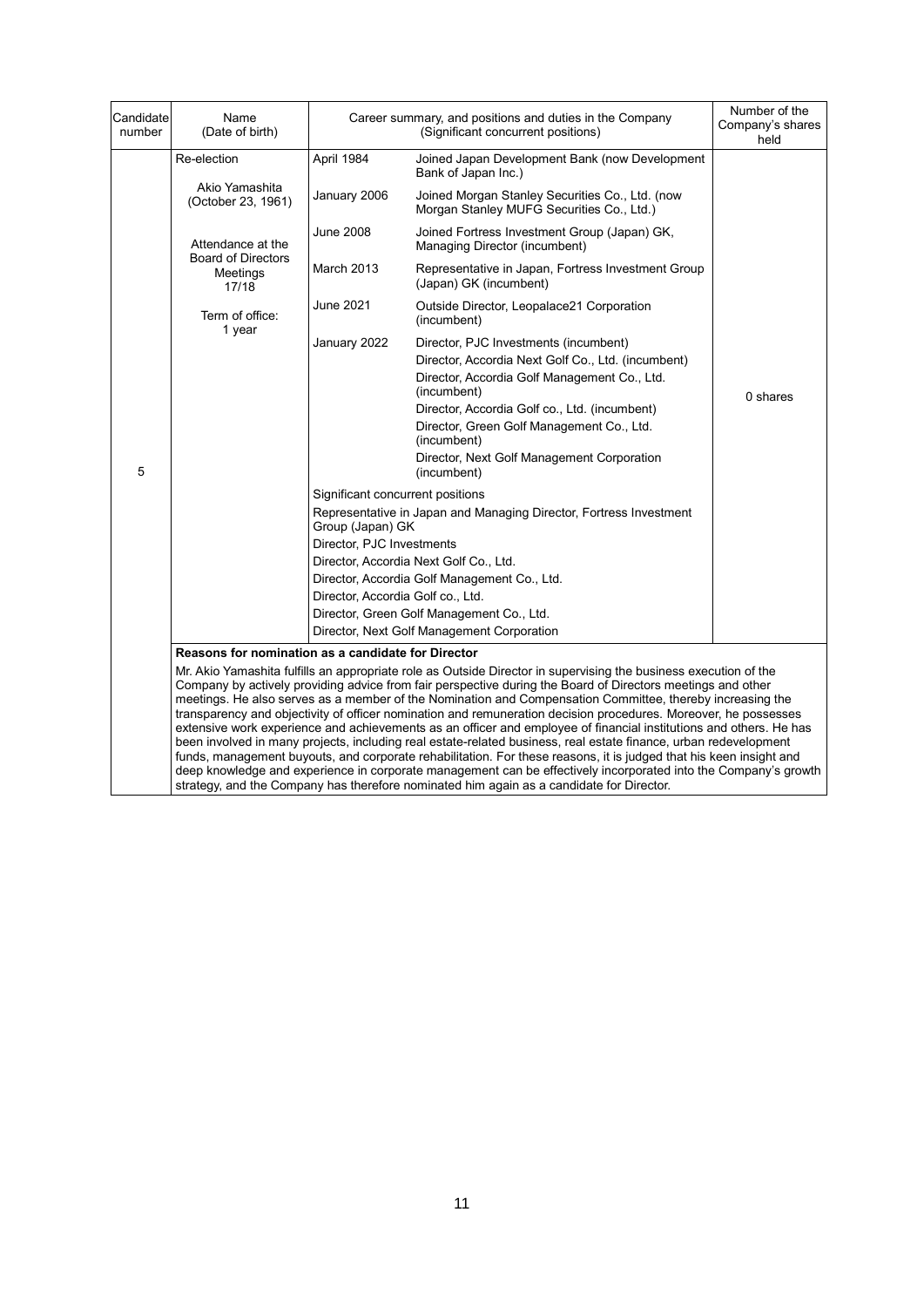| Candidate<br>number | Name<br>(Date of birth)                                                                                                                       |                                                                                                                                                                                                                                 | Career summary, and positions and duties in the Company<br>(Significant concurrent positions)                                                                                                                                                                                                                                                                                                                                                                                                                                                                                                                                                                                                                                                                                                                                                                                                         | Number of the<br>Company's shares<br>held |
|---------------------|-----------------------------------------------------------------------------------------------------------------------------------------------|---------------------------------------------------------------------------------------------------------------------------------------------------------------------------------------------------------------------------------|-------------------------------------------------------------------------------------------------------------------------------------------------------------------------------------------------------------------------------------------------------------------------------------------------------------------------------------------------------------------------------------------------------------------------------------------------------------------------------------------------------------------------------------------------------------------------------------------------------------------------------------------------------------------------------------------------------------------------------------------------------------------------------------------------------------------------------------------------------------------------------------------------------|-------------------------------------------|
| 6                   | Re-election<br>Jin Ryu<br>(June 10, 1984)<br>Attendance at the<br><b>Board of Directors</b><br>Meetings<br>18/18<br>Term of office:<br>1 year | April 2010<br>April 2011<br>May 2012<br>April 2020<br>December 2020<br>June 2021<br>January 2022<br>Significant concurrent positions<br>Director, FHK Company<br>Director, PJC Investments<br>Director, Accordia Golf co., Ltd. | Joined Morgan Stanley MUFG Securities Co., Ltd.<br>Joined RBS Securities Japan Ltd.<br>Joined Fortress Investment Group (Japan) GK<br>Director, FHK Company (incumbent)<br>Managing Director, Fortress Investment Group<br>(Japan) GK (incumbent)<br>Outside Director, Leopalace21 Corporation<br>(incumbent)<br>Director, PJC Investments (incumbent)<br>Director, Accordia Next Golf Co., Ltd. (incumbent)<br>Director, Accordia Golf Management Co., Ltd.<br>(incumbent)<br>Director, Accordia Golf co., Ltd. (incumbent)<br>Director, Green Golf Management Co., Ltd.<br>(incumbent)<br>Director, Next Golf Management Corporation<br>(incumbent)<br>Managing Director, Fortress Investment Group (Japan) GK<br>Director, Accordia Next Golf Co., Ltd.<br>Director, Accordia Golf Management Co., Ltd.<br>Director, Green Golf Management Co., Ltd.<br>Director, Next Golf Management Corporation | 0 shares                                  |
|                     | Reasons for nomination as a candidate for Director                                                                                            |                                                                                                                                                                                                                                 |                                                                                                                                                                                                                                                                                                                                                                                                                                                                                                                                                                                                                                                                                                                                                                                                                                                                                                       |                                           |
|                     | a candidate for Director.                                                                                                                     |                                                                                                                                                                                                                                 | Mr. Jin Ryu fulfills an appropriate role as Outside Director in supervising the business execution of the Company by<br>actively providing advice during the Board of Directors meetings and other meetings He possesses extensive work<br>experience and achievements as an officer and employee of an investment fund. He has been involved in many<br>projects, including real estate-related business, investments into companies, and corporate rehabilitation. For these<br>reasons, it is judged that his keen insight and deep knowledge and experience in corporate management can be<br>effectively incorporated into the Company's growth strategy, and the Company has therefore nominated him again as                                                                                                                                                                                   |                                           |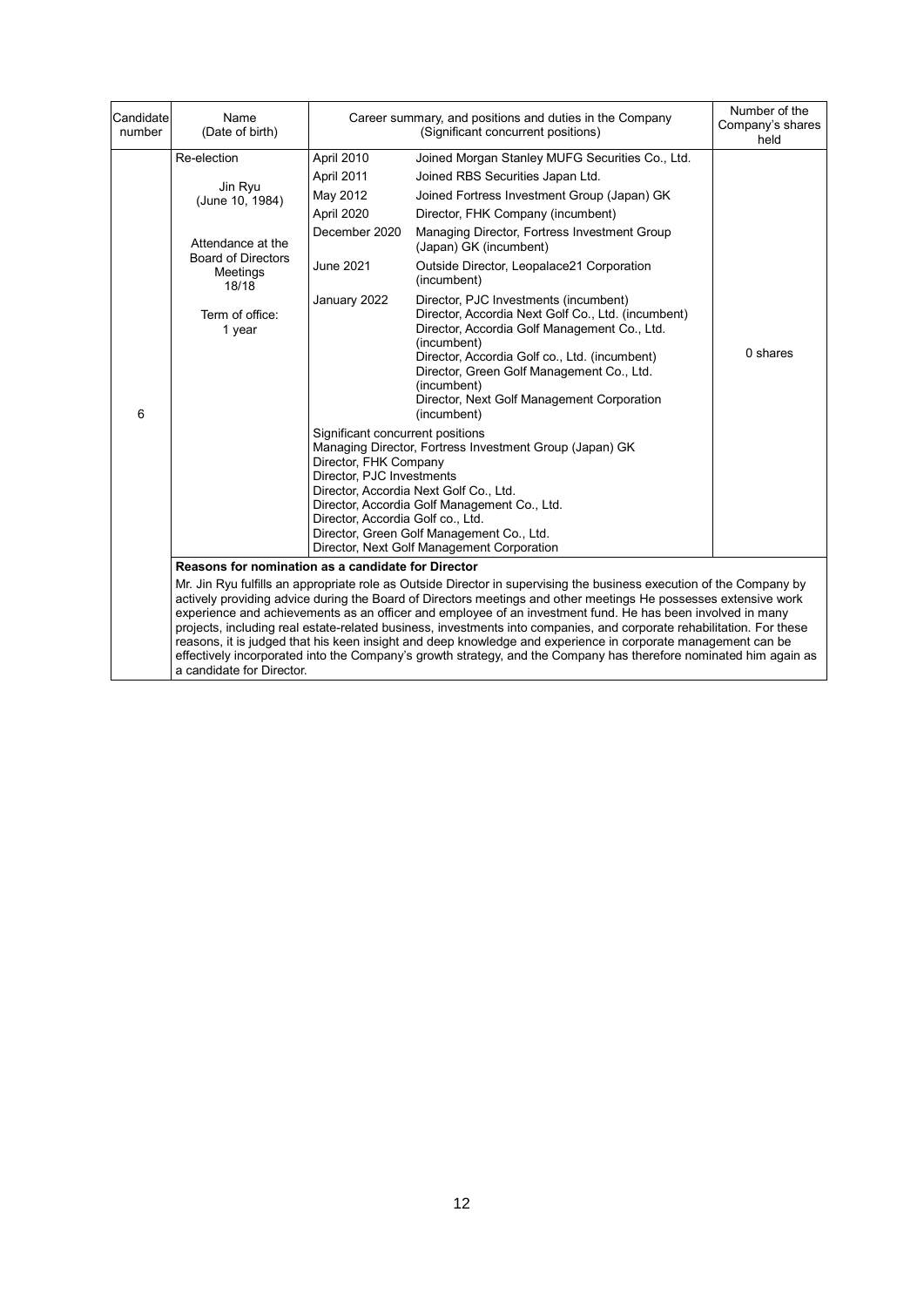| Candidate<br>number | Name<br>(Date of birth)                                                                                                                                                                                                                                                                                                                                                                                                                                                                                                                                                                                                                                                                                                   |                                                                                    | Career summary, and positions and duties in the Company<br>(Significant concurrent positions)                                                                                                                                                                                                                                                                                                                                                                                                                                                                                                                                                                                                                                                                                                                                                                                                                                                                                                                                                  | Number of the<br>Company's shares<br>held |  |  |
|---------------------|---------------------------------------------------------------------------------------------------------------------------------------------------------------------------------------------------------------------------------------------------------------------------------------------------------------------------------------------------------------------------------------------------------------------------------------------------------------------------------------------------------------------------------------------------------------------------------------------------------------------------------------------------------------------------------------------------------------------------|------------------------------------------------------------------------------------|------------------------------------------------------------------------------------------------------------------------------------------------------------------------------------------------------------------------------------------------------------------------------------------------------------------------------------------------------------------------------------------------------------------------------------------------------------------------------------------------------------------------------------------------------------------------------------------------------------------------------------------------------------------------------------------------------------------------------------------------------------------------------------------------------------------------------------------------------------------------------------------------------------------------------------------------------------------------------------------------------------------------------------------------|-------------------------------------------|--|--|
|                     | Re-election                                                                                                                                                                                                                                                                                                                                                                                                                                                                                                                                                                                                                                                                                                               | April 1973                                                                         | Registered as an attorney at law                                                                                                                                                                                                                                                                                                                                                                                                                                                                                                                                                                                                                                                                                                                                                                                                                                                                                                                                                                                                               |                                           |  |  |
|                     | Outside<br>Independent                                                                                                                                                                                                                                                                                                                                                                                                                                                                                                                                                                                                                                                                                                    | November 2006                                                                      | External Statutory Auditor, FAST RETAILING CO.,<br>LTD.                                                                                                                                                                                                                                                                                                                                                                                                                                                                                                                                                                                                                                                                                                                                                                                                                                                                                                                                                                                        |                                           |  |  |
|                     | Akira Watanabe                                                                                                                                                                                                                                                                                                                                                                                                                                                                                                                                                                                                                                                                                                            | June 2007                                                                          | Outside Director, MAEDA CORPORATION                                                                                                                                                                                                                                                                                                                                                                                                                                                                                                                                                                                                                                                                                                                                                                                                                                                                                                                                                                                                            |                                           |  |  |
|                     | (February 16, 1947)                                                                                                                                                                                                                                                                                                                                                                                                                                                                                                                                                                                                                                                                                                       | June 2007                                                                          | Outside Audit & Supervisory Board Member,<br>KADOKAWA GROUP HOLDINGS, INC. (now<br>KADOKAWA CORPORATION) (incumbent)                                                                                                                                                                                                                                                                                                                                                                                                                                                                                                                                                                                                                                                                                                                                                                                                                                                                                                                           |                                           |  |  |
|                     | Attendance at the<br><b>Board of Directors</b>                                                                                                                                                                                                                                                                                                                                                                                                                                                                                                                                                                                                                                                                            | April 2010                                                                         | Outside Director, MS&AD Insurance Group Holdings,<br>Inc.                                                                                                                                                                                                                                                                                                                                                                                                                                                                                                                                                                                                                                                                                                                                                                                                                                                                                                                                                                                      |                                           |  |  |
|                     | meetings:<br>24/25                                                                                                                                                                                                                                                                                                                                                                                                                                                                                                                                                                                                                                                                                                        | March 2013                                                                         | Outside Director, DUNLOP SPORTS CO., LTD.                                                                                                                                                                                                                                                                                                                                                                                                                                                                                                                                                                                                                                                                                                                                                                                                                                                                                                                                                                                                      |                                           |  |  |
|                     | Term of office:                                                                                                                                                                                                                                                                                                                                                                                                                                                                                                                                                                                                                                                                                                           | October 2015                                                                       | Director, ASIA PILE HOLDINGS CORPORATION<br>(incumbent)                                                                                                                                                                                                                                                                                                                                                                                                                                                                                                                                                                                                                                                                                                                                                                                                                                                                                                                                                                                        | 5,987 shares                              |  |  |
|                     | 1 year and 11 months                                                                                                                                                                                                                                                                                                                                                                                                                                                                                                                                                                                                                                                                                                      | September 2018                                                                     | Partner, Comm & Path Law Office (incumbent)                                                                                                                                                                                                                                                                                                                                                                                                                                                                                                                                                                                                                                                                                                                                                                                                                                                                                                                                                                                                    |                                           |  |  |
|                     |                                                                                                                                                                                                                                                                                                                                                                                                                                                                                                                                                                                                                                                                                                                           | June 2019                                                                          | Outside Director, Maeda Road Construction Co., Ltd.<br>(incumbent)                                                                                                                                                                                                                                                                                                                                                                                                                                                                                                                                                                                                                                                                                                                                                                                                                                                                                                                                                                             |                                           |  |  |
| 7                   |                                                                                                                                                                                                                                                                                                                                                                                                                                                                                                                                                                                                                                                                                                                           | <b>July 2020</b>                                                                   | Outside Director, Leopalace21 Corporation<br>(incumbent)                                                                                                                                                                                                                                                                                                                                                                                                                                                                                                                                                                                                                                                                                                                                                                                                                                                                                                                                                                                       |                                           |  |  |
|                     |                                                                                                                                                                                                                                                                                                                                                                                                                                                                                                                                                                                                                                                                                                                           | Significant concurrent positions<br>CORPORATION<br>Partner, Comm & Path Law Office | Outside Audit & Supervisory Board Member, KADOKAWA<br>Director, ASIA PILE HOLDINGS CORPORATION<br>Outside Director, Maeda Road Construction Co., Ltd.                                                                                                                                                                                                                                                                                                                                                                                                                                                                                                                                                                                                                                                                                                                                                                                                                                                                                          |                                           |  |  |
|                     |                                                                                                                                                                                                                                                                                                                                                                                                                                                                                                                                                                                                                                                                                                                           |                                                                                    | Reasons for nomination as a candidate for Outside Director and overview of expected roles                                                                                                                                                                                                                                                                                                                                                                                                                                                                                                                                                                                                                                                                                                                                                                                                                                                                                                                                                      |                                           |  |  |
|                     |                                                                                                                                                                                                                                                                                                                                                                                                                                                                                                                                                                                                                                                                                                                           |                                                                                    | Mr. Akira Watanabe fulfills an appropriate role as lead Outside Director in supervising the business execution of the<br>Company by actively providing advice from an independent and fair perspective during the Board of Directors<br>meetings and other meetings. He also serves as a member of the Nomination and Compensation Committee, thereby<br>increasing the transparency and objectivity of officer nomination and remuneration decision procedures. Moreover, he<br>possesses keen insight accumulated through his expertise as an attorney at law and as an outside director of other<br>companies as well as deep knowledge and experience in corporate management. For these reasons, it is judged that<br>he can make a contribution based on his experience and knowledge regarding legal compliance, and he can play a<br>role in supervising business execution in the Board of Directors from an independent and fair perspective. Therefore,<br>the Company has nominated him again as a candidate for Outside Director. |                                           |  |  |
|                     | Re-election                                                                                                                                                                                                                                                                                                                                                                                                                                                                                                                                                                                                                                                                                                               | April 1981                                                                         | Joined National Housing Materials Co., Ltd. (now                                                                                                                                                                                                                                                                                                                                                                                                                                                                                                                                                                                                                                                                                                                                                                                                                                                                                                                                                                                               |                                           |  |  |
|                     | Outside<br>Independent                                                                                                                                                                                                                                                                                                                                                                                                                                                                                                                                                                                                                                                                                                    | October 2002                                                                       | Panasonic Homes Co., Ltd.)<br>Manager of Quality & Environmental Promotion                                                                                                                                                                                                                                                                                                                                                                                                                                                                                                                                                                                                                                                                                                                                                                                                                                                                                                                                                                     |                                           |  |  |
|                     | Yutaka Nakamura<br>(September 28, 1958)                                                                                                                                                                                                                                                                                                                                                                                                                                                                                                                                                                                                                                                                                   | October 2006                                                                       | Department, Panasonic Homes Co., Ltd.<br>Manager of Quality, Environment & IT Department,                                                                                                                                                                                                                                                                                                                                                                                                                                                                                                                                                                                                                                                                                                                                                                                                                                                                                                                                                      |                                           |  |  |
|                     |                                                                                                                                                                                                                                                                                                                                                                                                                                                                                                                                                                                                                                                                                                                           | April 2011                                                                         | Panasonic Homes Co., Ltd.<br>Councilor and Manager of Corporate Quality &                                                                                                                                                                                                                                                                                                                                                                                                                                                                                                                                                                                                                                                                                                                                                                                                                                                                                                                                                                      |                                           |  |  |
|                     | Attendance at the<br><b>Board of Directors</b><br>meetings:                                                                                                                                                                                                                                                                                                                                                                                                                                                                                                                                                                                                                                                               | April 2012                                                                         | Environmental Division, Panasonic Homes Co., Ltd.<br>Senior Councilor and Manager of Corporate Quality &                                                                                                                                                                                                                                                                                                                                                                                                                                                                                                                                                                                                                                                                                                                                                                                                                                                                                                                                       | 2,392 shares                              |  |  |
|                     | 23/25                                                                                                                                                                                                                                                                                                                                                                                                                                                                                                                                                                                                                                                                                                                     | April 2018                                                                         | Environmental Division, Panasonic Homes Co., Ltd.<br>Senior Principal for Quality & Customer Satisfaction,                                                                                                                                                                                                                                                                                                                                                                                                                                                                                                                                                                                                                                                                                                                                                                                                                                                                                                                                     |                                           |  |  |
|                     | Term of office:                                                                                                                                                                                                                                                                                                                                                                                                                                                                                                                                                                                                                                                                                                           | March 2019                                                                         | Panasonic Homes Co., Ltd.<br>Resigned from Panasonic Homes Co., Ltd.                                                                                                                                                                                                                                                                                                                                                                                                                                                                                                                                                                                                                                                                                                                                                                                                                                                                                                                                                                           |                                           |  |  |
|                     | 2 years and 4 months                                                                                                                                                                                                                                                                                                                                                                                                                                                                                                                                                                                                                                                                                                      | February 2020                                                                      | Outside Director, Leopalace21 Corporation                                                                                                                                                                                                                                                                                                                                                                                                                                                                                                                                                                                                                                                                                                                                                                                                                                                                                                                                                                                                      |                                           |  |  |
|                     |                                                                                                                                                                                                                                                                                                                                                                                                                                                                                                                                                                                                                                                                                                                           |                                                                                    | (incumbent)                                                                                                                                                                                                                                                                                                                                                                                                                                                                                                                                                                                                                                                                                                                                                                                                                                                                                                                                                                                                                                    |                                           |  |  |
| 8                   |                                                                                                                                                                                                                                                                                                                                                                                                                                                                                                                                                                                                                                                                                                                           |                                                                                    | Reasons for nomination as a candidate for Outside Director and overview of expected roles                                                                                                                                                                                                                                                                                                                                                                                                                                                                                                                                                                                                                                                                                                                                                                                                                                                                                                                                                      |                                           |  |  |
|                     | Mr. Yutaka Nakamura fulfills an appropriate role as Outside Director in supervising the business execution of the<br>Company by actively providing advice from an independent and fair perspective during the Board of Directors<br>meetings and other meetings. He also serves as a member of the Nomination and Compensation Committee, thereby<br>increasing the transparency and objectivity of officer nomination and remuneration decision procedures. Moreover, he<br>serves as the chairman of the Compliance Committee, thereby strengthening and enhancing the Company's<br>compliance system.<br>After joining Panasonic Homes Co., Ltd, he consistently was involved in quality and environmental management, |                                                                                    |                                                                                                                                                                                                                                                                                                                                                                                                                                                                                                                                                                                                                                                                                                                                                                                                                                                                                                                                                                                                                                                |                                           |  |  |
|                     | candidate for Outside Director.                                                                                                                                                                                                                                                                                                                                                                                                                                                                                                                                                                                                                                                                                           |                                                                                    | achieving strong results in lifting that company's quality and environmental management to the top level in the<br>industry. Moreover, he has experience in serving in important positions at multiple organizations in the housing<br>industry. Although he has never participated in the management of a company in the past other than as an Outside<br>Director or Outside Audit & Supervisory Board Member, he possesses keen insight accumulated through the<br>aforementioned careers and deep knowledge and experience in the fields of quality control and environmental<br>management. For these reasons, it is judged that he can make a contribution based on his experience and<br>knowledge regarding construction and technology, and he can play a role in supervising business execution in the<br>Board of Directors from an independent and fair perspective. Therefore, the Company has nominated him again as a                                                                                                           |                                           |  |  |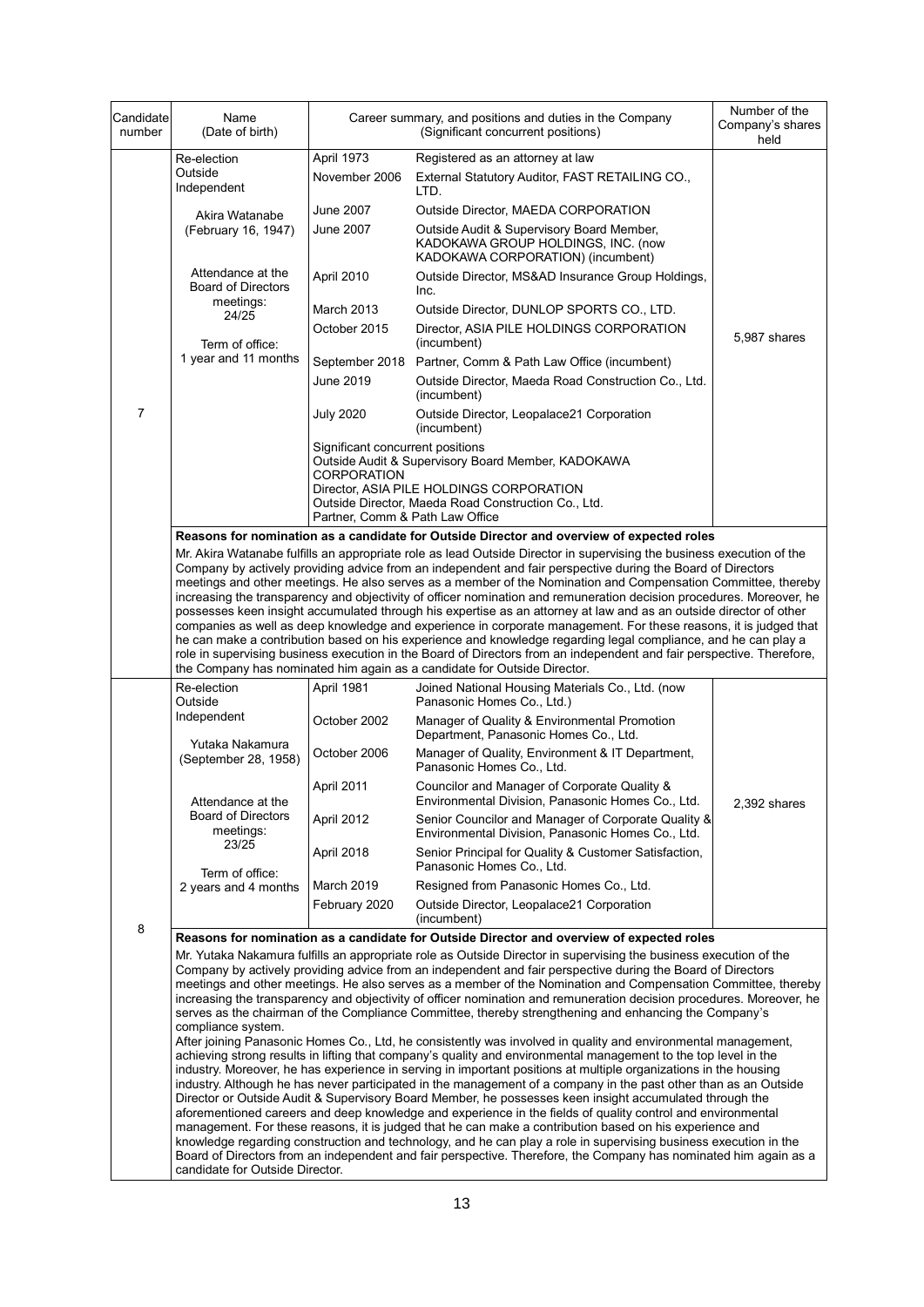| Candidate<br>number | Name<br>(Date of birth)                                                                                                                                                                                                                                                                                                                                                                                                                                                                                                                                                                                                                                                                                                                                                                                                               | Career summary, and positions and duties in the Company<br>(Significant concurrent positions)                                           |                                                                                           | Number of the<br>Company's shares<br>held |  |  |
|---------------------|---------------------------------------------------------------------------------------------------------------------------------------------------------------------------------------------------------------------------------------------------------------------------------------------------------------------------------------------------------------------------------------------------------------------------------------------------------------------------------------------------------------------------------------------------------------------------------------------------------------------------------------------------------------------------------------------------------------------------------------------------------------------------------------------------------------------------------------|-----------------------------------------------------------------------------------------------------------------------------------------|-------------------------------------------------------------------------------------------|-------------------------------------------|--|--|
|                     | New election                                                                                                                                                                                                                                                                                                                                                                                                                                                                                                                                                                                                                                                                                                                                                                                                                          | April 1976                                                                                                                              | Joined Nomura Securities Co., Ltd.                                                        |                                           |  |  |
|                     | Outside<br>Independent                                                                                                                                                                                                                                                                                                                                                                                                                                                                                                                                                                                                                                                                                                                                                                                                                | <b>July 1997</b>                                                                                                                        | Managing Director, Nomura International plc                                               |                                           |  |  |
|                     | Takumi Shibata<br>(January 8, 1953)                                                                                                                                                                                                                                                                                                                                                                                                                                                                                                                                                                                                                                                                                                                                                                                                   | <b>July 1998</b>                                                                                                                        | Director, Nomura Securities Co., Ltd.                                                     |                                           |  |  |
|                     |                                                                                                                                                                                                                                                                                                                                                                                                                                                                                                                                                                                                                                                                                                                                                                                                                                       | April 2000                                                                                                                              | Managing Director, Nomura Europe Holdings plc                                             |                                           |  |  |
|                     |                                                                                                                                                                                                                                                                                                                                                                                                                                                                                                                                                                                                                                                                                                                                                                                                                                       | April 2005                                                                                                                              | President and CEO, Nomura Asset Management<br>Co., Ltd.                                   |                                           |  |  |
|                     | Attendance at the<br><b>Board of Directors</b>                                                                                                                                                                                                                                                                                                                                                                                                                                                                                                                                                                                                                                                                                                                                                                                        | <b>July 2007</b>                                                                                                                        | Deputy President and COO, Nomura Holdings, Inc.                                           | - shares                                  |  |  |
|                     | Meetings<br>$-/-$                                                                                                                                                                                                                                                                                                                                                                                                                                                                                                                                                                                                                                                                                                                                                                                                                     | <b>July 2013</b>                                                                                                                        | Executive Chairman, Nikko Asset Management Co.,<br>Ltd.                                   |                                           |  |  |
| 9                   | Term of office:                                                                                                                                                                                                                                                                                                                                                                                                                                                                                                                                                                                                                                                                                                                                                                                                                       | January 2014                                                                                                                            | President and COO, Nikko Asset Management Co.,<br>Ltd.                                    |                                           |  |  |
|                     |                                                                                                                                                                                                                                                                                                                                                                                                                                                                                                                                                                                                                                                                                                                                                                                                                                       | June 2020                                                                                                                               | Representative Director, Fiducia, Inc. (incumbent)                                        |                                           |  |  |
|                     |                                                                                                                                                                                                                                                                                                                                                                                                                                                                                                                                                                                                                                                                                                                                                                                                                                       | Significant concurrent positions                                                                                                        |                                                                                           |                                           |  |  |
|                     |                                                                                                                                                                                                                                                                                                                                                                                                                                                                                                                                                                                                                                                                                                                                                                                                                                       |                                                                                                                                         | Representative Director, Fiducia, Inc.                                                    |                                           |  |  |
|                     |                                                                                                                                                                                                                                                                                                                                                                                                                                                                                                                                                                                                                                                                                                                                                                                                                                       |                                                                                                                                         | Reasons for nomination as a candidate for Outside Director and overview of expected roles |                                           |  |  |
|                     | Mr. Takumi Shibata possesses keen insight as a manager accumulated through his career, which includes important<br>positions at a securities company and an asset management company, in addition to deep knowledge and experience<br>in asset management and finance. The Company expects that he will utilize this knowledge to supervise, give advice,<br>etc. with regard to business execution from a professional perspective as well as to contribute to, supervise, etc. the<br>appointment of the Company's officer candidates and the determination of officer remuneration and the like from an<br>independent and fair standpoint. For these reasons, it is judged that his knowledge and ability are essential to the<br>Company's management, so the Company has nominated him as a new candidate for Outside Director. |                                                                                                                                         |                                                                                           |                                           |  |  |
|                     | New election<br>Outside                                                                                                                                                                                                                                                                                                                                                                                                                                                                                                                                                                                                                                                                                                                                                                                                               | April 1977                                                                                                                              | Joined Japan Development Bank (now Development<br>Bank of Japan Inc.)                     |                                           |  |  |
|                     | Independent<br>Kan Ishii<br>(February 11, 1954)                                                                                                                                                                                                                                                                                                                                                                                                                                                                                                                                                                                                                                                                                                                                                                                       | October 2008                                                                                                                            | Managing Executive Officer, Development Bank of<br>Japan Inc.                             |                                           |  |  |
|                     |                                                                                                                                                                                                                                                                                                                                                                                                                                                                                                                                                                                                                                                                                                                                                                                                                                       | January 2010                                                                                                                            | Trustee Representative, Japan Airlines Co., Ltd.                                          |                                           |  |  |
|                     |                                                                                                                                                                                                                                                                                                                                                                                                                                                                                                                                                                                                                                                                                                                                                                                                                                       | August 2011                                                                                                                             | Representative Director President, FUKUOKA<br>JISHO CO., LTD.                             |                                           |  |  |
|                     | Attendance at the                                                                                                                                                                                                                                                                                                                                                                                                                                                                                                                                                                                                                                                                                                                                                                                                                     | June 2017                                                                                                                               | Outside Director, NIPPON PISTON RING CO., LTD.                                            |                                           |  |  |
|                     | <b>Board of Directors</b><br>Meetings<br>-/-                                                                                                                                                                                                                                                                                                                                                                                                                                                                                                                                                                                                                                                                                                                                                                                          | April 2018                                                                                                                              | Visiting Professor, The Graduate School of Project<br>Design                              | - shares                                  |  |  |
|                     |                                                                                                                                                                                                                                                                                                                                                                                                                                                                                                                                                                                                                                                                                                                                                                                                                                       | June 2018                                                                                                                               | Director, The Nishinippon Shimbun                                                         |                                           |  |  |
| 10                  | Term of office:                                                                                                                                                                                                                                                                                                                                                                                                                                                                                                                                                                                                                                                                                                                                                                                                                       | April 2019                                                                                                                              | Specially Appointed Professor, The Graduate School<br>of Project Design (incumbent)       |                                           |  |  |
|                     |                                                                                                                                                                                                                                                                                                                                                                                                                                                                                                                                                                                                                                                                                                                                                                                                                                       | June 2021                                                                                                                               | Advisor, TERRACE MILE, Inc. (incumbent)                                                   |                                           |  |  |
|                     |                                                                                                                                                                                                                                                                                                                                                                                                                                                                                                                                                                                                                                                                                                                                                                                                                                       | Significant concurrent positions<br>Specially Appointed Professor, The Graduate School of Project Design<br>Advisor, TERRACE MILE, Inc. |                                                                                           |                                           |  |  |
|                     | Reasons for nomination as a candidate for Outside Director and overview of expected roles                                                                                                                                                                                                                                                                                                                                                                                                                                                                                                                                                                                                                                                                                                                                             |                                                                                                                                         |                                                                                           |                                           |  |  |
|                     | Mr. Kan Ishii possesses keen insight as a manager accumulated through his career, which includes important<br>positions at an investment bank and an operating company and serving as Trustee Representative of Japan Airlines,<br>in addition to deep knowledge and experience in corporate rehabilitation. The Company expects that he will utilize this<br>knowledge to supervise, give advice, etc. with regard to business execution from a professional perspective as well<br>as to contribute to, supervise, etc. the appointment of the Company's officer candidates and the determination of<br>officer remuneration and the like from an independent and fair standpoint. For these reasons, it is judged that his                                                                                                         |                                                                                                                                         |                                                                                           |                                           |  |  |
|                     | knowledge and ability are essential to the Company's management, so the Company has nominated him as a new<br>candidate for Outside Director.                                                                                                                                                                                                                                                                                                                                                                                                                                                                                                                                                                                                                                                                                         |                                                                                                                                         |                                                                                           |                                           |  |  |

Notes:1. There is no particular interest between any of the candidates and the Company.

2. Mr. Akira Watanabe, Mr. Yutaka Nakamura, Mr. Takumi Shibata and Mr. Kan Ishii are candidates for Outside Director. These four candidates for Outside Director are candidates for independent officer as stipulated in Article 436-2 of the Securities Listing Regulations of Tokyo Stock Exchange, Inc. As the candidates also satisfy the independence criteria set forth by the Company, the Company deems that the independence of the candidates is assured. In addition, the Company has notified Tokyo Stock Exchange, Inc. of the designation of Mr. Akira Watanabe, Mr. Yutaka Nakamura, Mr. Takumi Shibata and Mr. Kan Ishii as independent officers.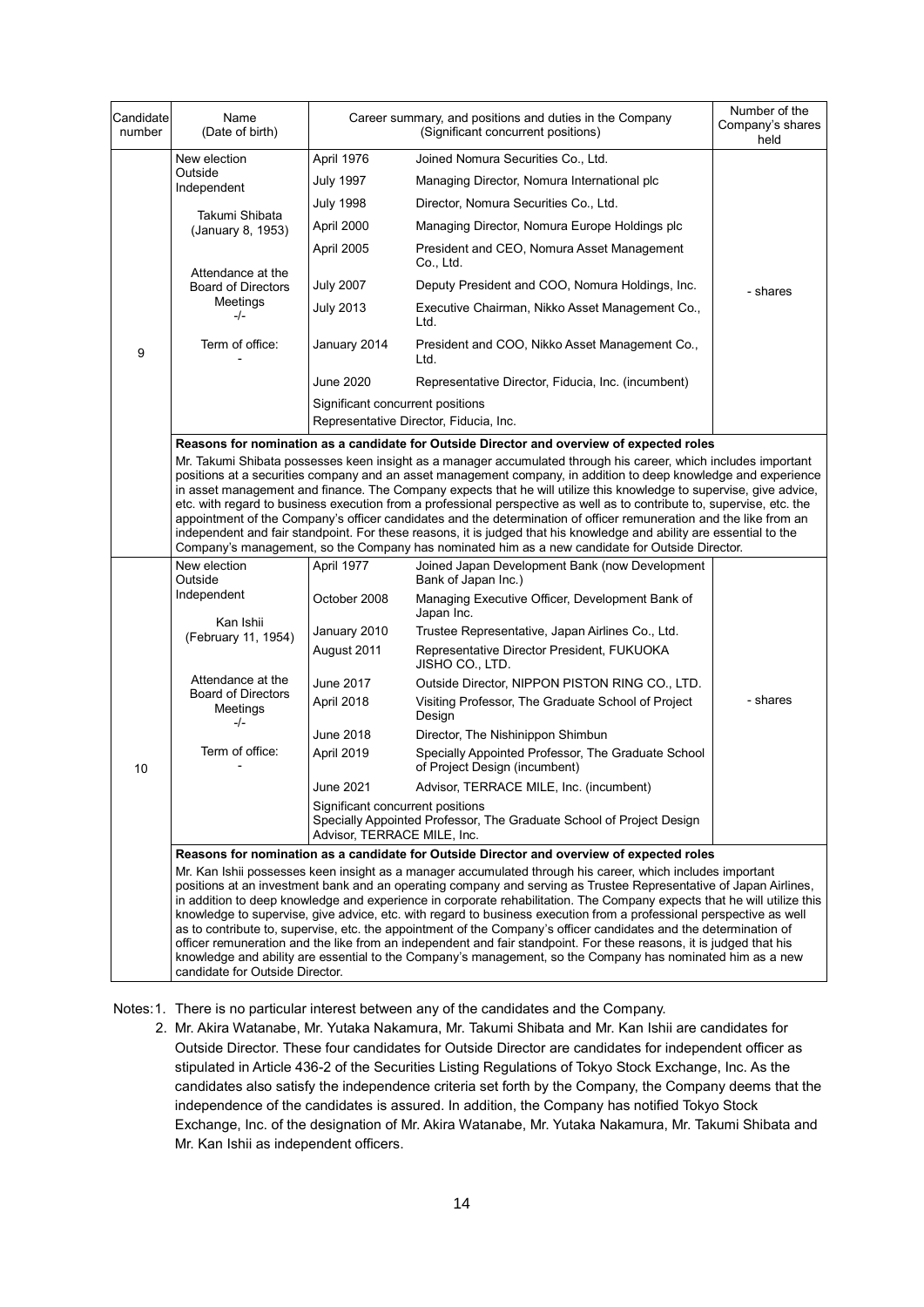- 3. Mr. Akio Yamashita and Mr. Jin Ryu both serve as a Managing Director of the Fortress Investment Group LLC. That company is a business entity with ties to Chidori Godo Kaisha, a major shareholder of the Company, and Kaede Godo Kaisha, a major lender to the Company.
- 4. Mr. Akira Watanabe has held a position at Maeda Road Construction Co., Ltd. as Outside Director. Although there is a business relationship between said company and the Company, the transaction amount is negligible (accounts for less than 0.1% of said company's and the Company's consolidated net sales in the most recent fiscal year), and, therefore, the Company deems that this does not affect his independence.
- 5. Pursuant to the provisions of Article 427, paragraph (1) of the Companies Act, the Company has entered into limited liability agreements with Mr. Akira Watanabe, Mr. Yutaka Nakamura, Mr. Akio Yamashita and Mr. Jin Ryu limiting their liability for damages under Article 423, paragraph (1) of the Companies Act, to the minimum limit amount prescribed by laws and regulations. The Company will continue these agreements if their re-election is approved.
- 6. If the election of Mr. Takumi Shibata and Mr. Kan Ishii is approved, pursuant to the provisions of Article 427, paragraph (1) of the Companies Act, the Company plans to enter into limited liability agreements with them limiting their liability for damages under Article 423, paragraph (1) of the Companies Act, to the minimum limit amount prescribed by laws and regulations.
- 7. The Company has entered into a directors and officers liability insurance policy pursuant to Article 430-3, paragraph (1) of the Companies Act with an insurance company, under which all of the Directors are the insureds. The policy details are described on page 28 of the Business Report. Furthermore, if each candidate assumes the office of Director, they will be insureds under the policy, and the Company intends to renew the policy during their term of office.
- 8. Ms. Mayumi Hayashima's name on her family register is Mayumi Tsuboi.
- 9. The number of shares shown for "Number of the Company's shares held" for each candidate includes shares held in the relevant stockholding association.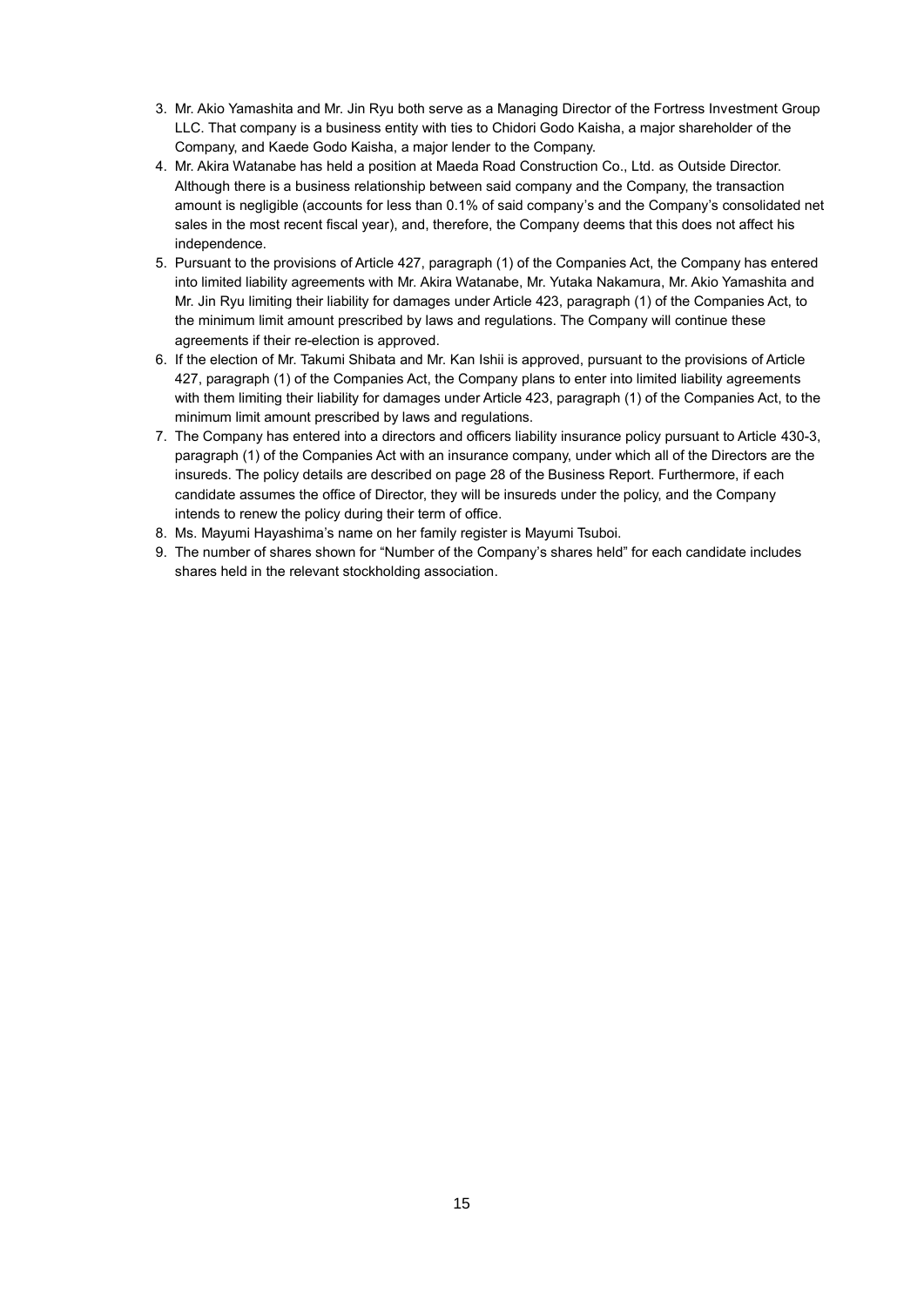### **[Reference] Independence Criteria for the Company's Outside Officers (Directors and Audit & Supervisory Board Members)**

When electing Outside Directors or Outside Audit & Supervisory Board Members of the Company, in order for a nominee to be recognized as independent, the nominee must not fall under any of the criteria set forth below.

- (1) Person who executes business\* of the Leopalace21 Group (\*person who executes business of a corporation or other organization such as director (excluding outside director), corporate executive (*shikkoyaku*), executive officer, business-executing employee, administrative officer, or other officers or employees)
- (2) Major shareholder\* of the Company (\*shareholder who directly or indirectly holds 10% or more of the total voting rights) or a person who executes business thereof
- (3) Person who executes business of a corporation of which the Company is a major investor\* (\*entity who directly or indirectly holds 10% or more of the total voting rights)
- (4) Person for whom the Company is a major transaction counterparty\* (\*a transaction counterparty who provides the Company with goods or services and whose total amount of transactions to the Company in the most recent fiscal year is at least 2% of the total amount of that party's net sales or gross income) or a person who executes business thereof
- (5) Major transaction counterparty of the Company\* (\*a transaction counterparty to whom the Company provides goods or services and whose total amount of transactions with the Company in the most recent fiscal year is at least 2% of the total amount of the Company's net sales) or a person who executes business thereof
- (6) Person who executes business of a major financing institution of the Company\* (\*financing institution from which the Company makes borrowings of an amount in the most recent fiscal year of at least 2% of the total assets of the Company)
- (7) Person who belongs to the audit firm that performs the statutory auditing of the Company
- (8) Accounting specialist such as a certified public accountant, tax specialist such as a certified tax accountant, legal specialist such as an attorney at law or other consultant (hereinafter, collectively, "consultant and the like.") that receives remuneration other than officer remuneration from the Company of an amount in the most recent fiscal year that is at least JPY 10 million or 2% of the total net sales or gross income for that person, whichever is higher, or a person who belongs to such entity in the cases where the consultant and the like is an entity such as a corporation or partnership
- (9) Person who executes business at a company at which a person who executes business of the Company presently serves or within the past three years had served as an outside officer
- (10)In the case of a person/entity who has received a donation from the Company in the most recent fiscal year that is at least JPY 10 million or 2% of the total net sales or gross income for that person/entity, whichever is higher, that person or a person who executes business thereof
- (11) Person who fell under any of the above criteria (1) to (10) within the past three years
- (12)Person who is a relative within the second degree of kinship of or who shares living expenses with a person who falls under any of the above criteria (1) to (10) (provided, however, that such "person who executes business" is limited to persons who execute important business, such as directors (excluding outside directors), corporate executives (*shikkoyaku*), executive officers, business-executing employees, administrative officers and chief division officers for the above criteria (2) to (6), (9) and (10) and such "person who belongs" to an entity is limited to a person possessing the specialist qualifications, such as a certified public accountant or attorney at law for the above criteria (7) and (8))
- (13)Other person who can reasonably be judged as having equivalent conflict of interest with shareholders as the persons who fall under the above criteria (1) to (12)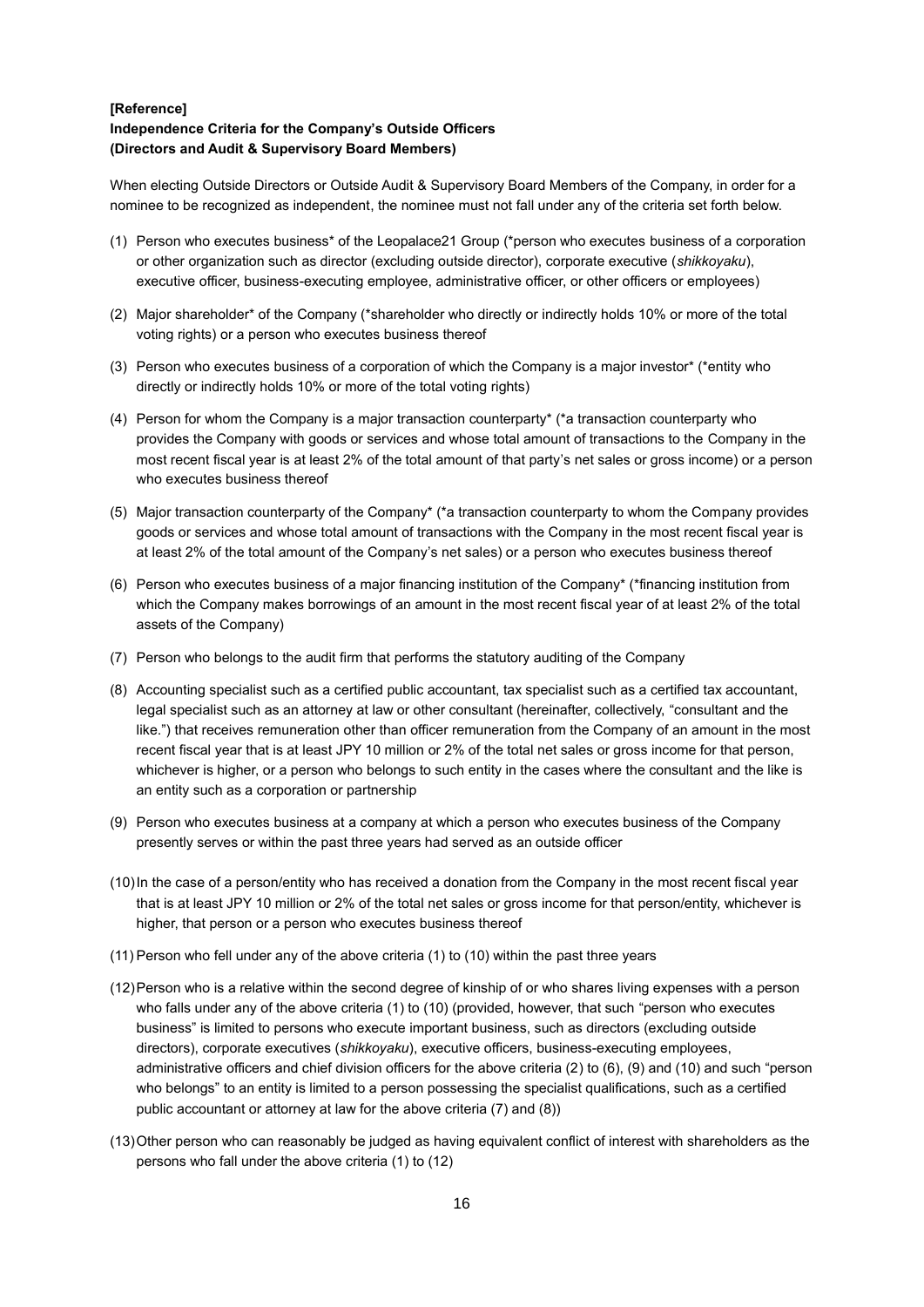### (Attachments)

### **BUSINESS REPORT** (from April 1, 2021 to March 31, 2022)

### **Items Regarding Status of Group Operations**

# **Overview of Operations**

The corporate earnings showed a recovery trend in the domestic economy during the fiscal year under review as a result of implementing infection prevention measures and boosting economic activities in parallel in the prolonged effect from COVID-19 pandemic. The outlook, however, remained uncertain because of concerns about the reemergence of infection due to outbreak of the Omicron variant and Russian invasion into Ukraine.

The new housing starts of leased units increased for the first time in five years (up 9.2% year on year). In the rental housing market, the number of vacant houses continues to increase, and in order to secure a stable occupancy rates amid difficulty in recovering nationwide demand, it is important to implement strategy package comprising: focus on supplying apartments in the three metropolitan areas where high occupancy rates are expected in the future; keep and enhance the property value through carrying out appropriate maintenance; implement area intensive strategy to cater for the respective business requirements and customer characteristics; and promote DX solutions for attracting customers by providing convenient services such as web-based contract signing, and other tenant services.

Under these circumstances, Leopalace21 Group (the "Group") took selective concentration approach with prioritized allocation of the management resources into the Leasing Business, a core business, and continued structural reforms to fundamentally improve the business structure in accordance with announcement on structural reforms in June 2020. The Company strives to stabilize the business and financial position and continuously improve the profitability through cost-cutting efforts across the board.

As a result, net sales for the fiscal year ended March 31, 2022 became JPY 398,366 million, a decrease of 2.6% year on year and operating profit was JPY 1,774 million, compared with operating loss of JPY 29,182 million, due to the reduction of cost of sales and SGAE amounting to JPY 41,550 million against the previous fiscal year. The recording of interest expenses of JPY 4,474 million made recurring loss of JPY 2,151 million, a reduction of JPY 32,018 million in recurring loss against the previous fiscal year.

The Company managed to record net income attributable to shareholders of the parent of JPY 11,854 million, which is the first time recording a profit in four fiscal years since the fiscal year ended March 31, 2018, compared with net loss attributable to shareholders of the parent of JPY 23,680 million for the previous fiscal year. The improvement was mainly contributed by the recording of the reversal of provision for losses related to repairs of JPY 11,959 million because of lowered unit repair cost by insourcing repairs and tightened control on supplier selection combined with reduced number of buildings to be repaired due to updated deficiency judgment and demolition, and the recording of income taxes – deferred of negative JPY 4,401 million.

The Company has adopted the Accounting Standard for Revenue Recognition (ASBJ Statement No. 29, March 31, 2020) from the beginning of the fiscal year ended March 31, 2022. For the fiscal year ended March 31, 2022, net sales have been increased by JPY 1,325 million, cost of sales has been reduced by JPY 1,580 million, and operating profit has been increased by JPY 2,905 million, recurring loss has been decreased by the same amount, and income before taxes and other adjustments has been increased by the same amount.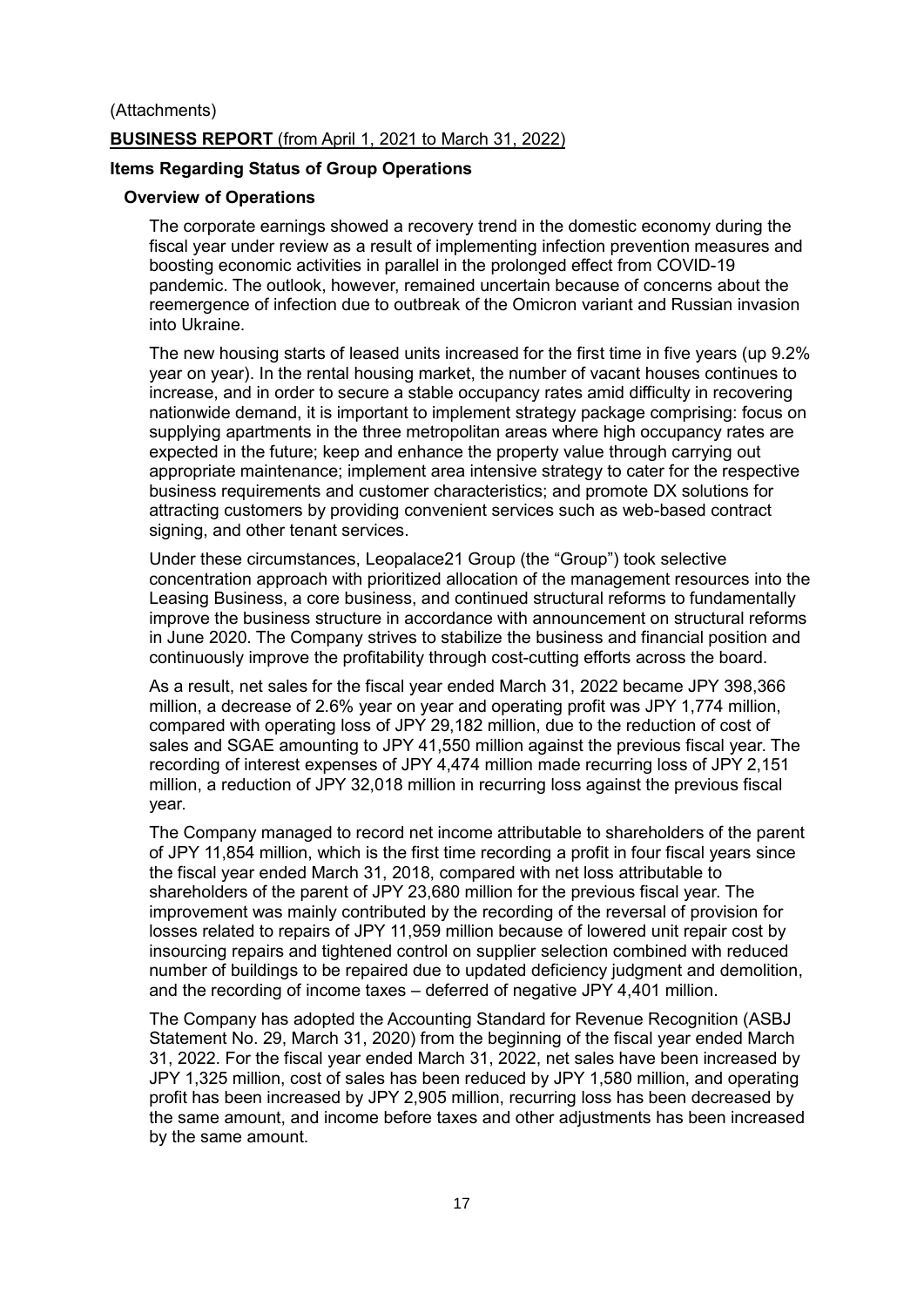In addition, in order to ensure the flexibility and speediness of the capital policy, and in accordance with the resolution at the 48th Ordinary General Shareholders' Meeting held on June 29, 2021, the Company reduced the common stock on August 10, 2021 by JPY 81,182 million from JPY 81,282 million to make an amount of common stock of JPY 100 million.

### Leasing Business

In Leasing Business, the Company provides abundant value-added services such as support for remote services such as web-based customer services, apartment viewing and rental contract signing, my DIY which allows the tenants to customize a selected single wall of the room, promotion of the transition to smart apartments which enables electrical appliances and door locks, to be operated by smartphone, and security services in collaboration with large security companies. In order to achieve stable occupancy rates, the Company has been strengthening tie with real estate agents as well as implementing area intensive approach which deals with area specific requirements.

The occupancy rate as of March 31, 2022 was 85.10% (up 3.38 points from the end of the previous fiscal year) with average occupancy rate of 81.22% (up 2.33 points year on year). The demand for apartment rooms was recovering due to the slowdown impact of COVID-19 pandemic, restored demand by corporate customers which had been subdued, and successful measure of strengthened tie with real estate agents. The number of units under management was 567 thousand (a decrease of 6,300 from the end of the previous fiscal year).

The number of direct leasing sales offices as of March 31, 2022 was 109 (a reduction of 30 from the end of the previous fiscal year). That reflected efforts to increase the operational efficiency and productivity.

The orders received was JPY 2,792 million (down 52.9% year on year) and the backlog of orders was JPY 6,133 million (down 36.5% from the end of the previous fiscal year) due to the suspension of new orders for apartment buildings and others against the backdrop of construction defect issues for parting walls.

In terms of profit and loss, despite the increasing occupancy rate, net sales came to JPY 383,043 million (down 2.3% year on year) due to the lowered unit rent resulting from the impact of COVID-19 pandemic and the reduction of construction subcontracting business. Operating profit was JPY 7,719 million due to the reduction of management cost and SGAE, contractual adjustment of master-lease rent and reversal of provision for apartment vacancy loss based on aggregated impact of improving profitability of our management units (operating loss of JPY 19,385 million was recorded in the fiscal year ended March 31, 2021).

### Elderly Care Business

The Company has been cutting the operational cost by continuous efficiency improvement for the Elderly Care Business. Net sales during the fiscal year ended March 31, 2022 were JPY 14,258 million (down 1.8% year on year), and operating loss was JPY 789 million (a deterioration of JPY 68 million year on year) due to a decrease in the number of users for elderly care services as a result of the concerns about the infection risk of COVID-19. The number of facilities was 87 as of the end of the fiscal year ended March 31, 2022.

#### Other Businesses

Net sales of the Other Businesses including resort facilities in Guam were JPY 1,064 million (down 56.9% year on year) and operating loss was JPY 1,668 million (a deterioration of JPY 116 million year on year) mainly due to a significant decline in occupancy rates in Guam because of COVID-19 pandemic.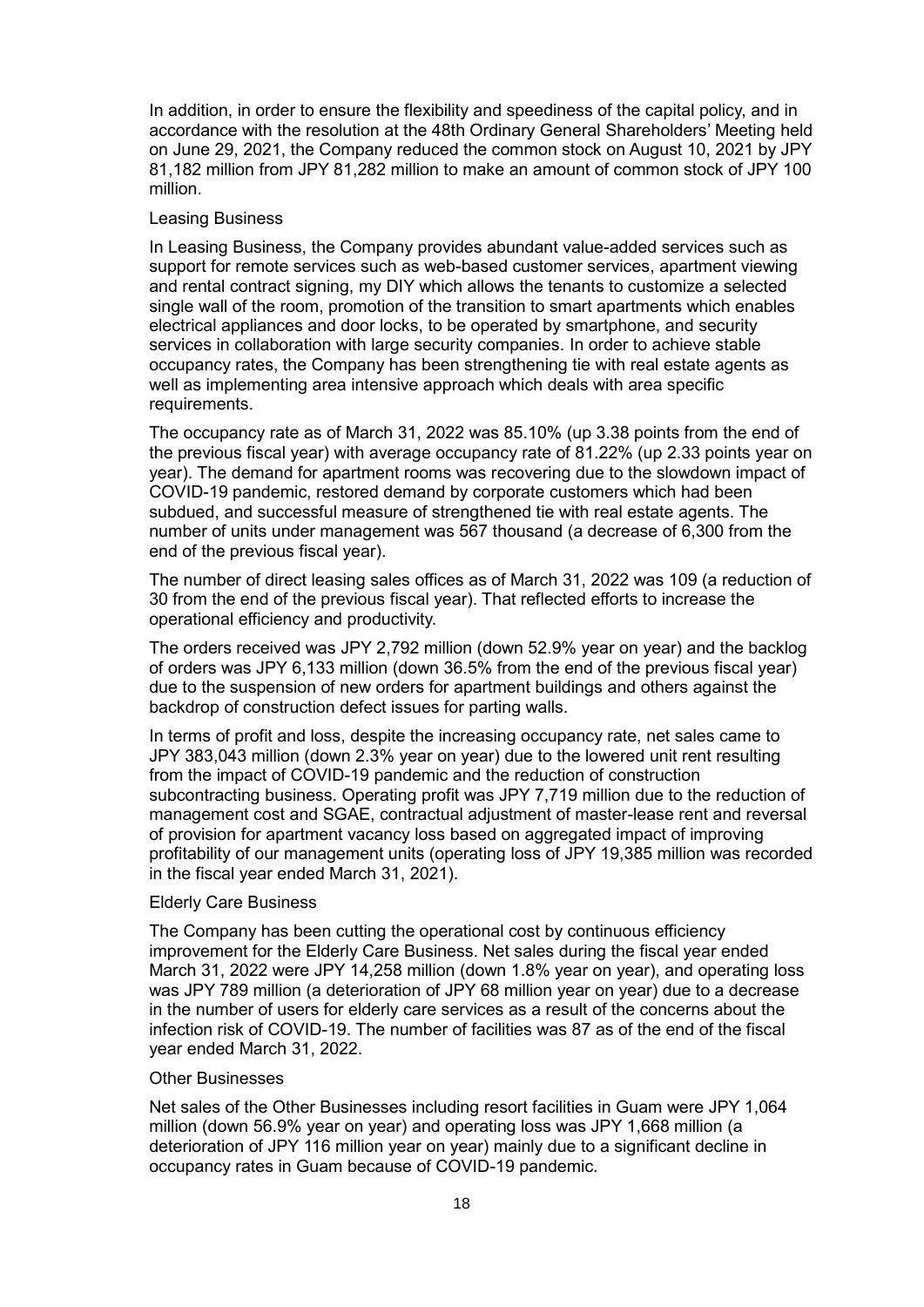### **Issues to Be Addressed**

The Group sets three management policies for the fiscal year ending March 31, 2023 (FY2022): Constant Structural Reforms, Promoting Sustainability, and Construction Defects Management.

· Constant Structural Reforms

Increasing occupancy rate

We aim to achieve our targets by implementing strategies for increasing occupancy rate for each of the following defined customer categories:

| Corporate customers:  | Deploy top sales representation, boost sales structure,<br>and implement strategies tailored to the individual<br>company to increase market share and increase the<br>room usage balance.                                                                                                         |
|-----------------------|----------------------------------------------------------------------------------------------------------------------------------------------------------------------------------------------------------------------------------------------------------------------------------------------------|
| Individual customers: | Liaise and partner with real estate agencies and<br>strengthen web-based customer attraction.                                                                                                                                                                                                      |
|                       | Foreign national customers: Increase usage by specified skilled workers through<br>strengthening liaisons with companies that support<br>foreign national human resources and organizations that<br>can offer specific support to ensure a safe and<br>comfortable living and working environment. |
|                       | Capture demand from foreign national students by<br>proactively meeting customer needs with shops that can<br>provide multilingual service and by liaising with real<br>estate agencies and international study centers.                                                                           |

#### Controlling cost structure

In addition to reducing costs through continuation of contractual adjustment of master-lease rent carried out since last year and business streamlining efforts (outsourcing of call center operation, and centralization of rental contracts to metropolitan areas), we are working to generate profits and strengthen ownership equity by optimizing the cost structure through certain cost-focused initiatives and selective concentration in operations to provide for maintenance to maintain and improve property values for the future, for recording provision for bonuses, and for various sales measures, etc. necessary to improve earnings.

**Promoting Sustainability** 

We aim to achieve sustainable growth and improve corporate value over the medium to long term by increasing operational sustainability through promoting business activities conducive to environmental, social and economic sustainability, while offering products and services that meet contemporary needs by promoting digital transformation (DX) focused on Real Estate Tech including the use of web-based customer attraction and contract signing, and use of accumulated data.

As one of our initiatives for the Sustainable Development Goals (SDGs), we aim to reduce the Scope 1 and 2  $CO<sub>2</sub>$  emissions from facilities related to the Company (emissions from the use of electricity and gas, and vehicle gasoline), by 26% by FY2030 when compared with FY2016.

· Construction Defects Management

In response to the problem of construction defects that have occurred in the Company's constructed properties, we will make steady progress in repairing the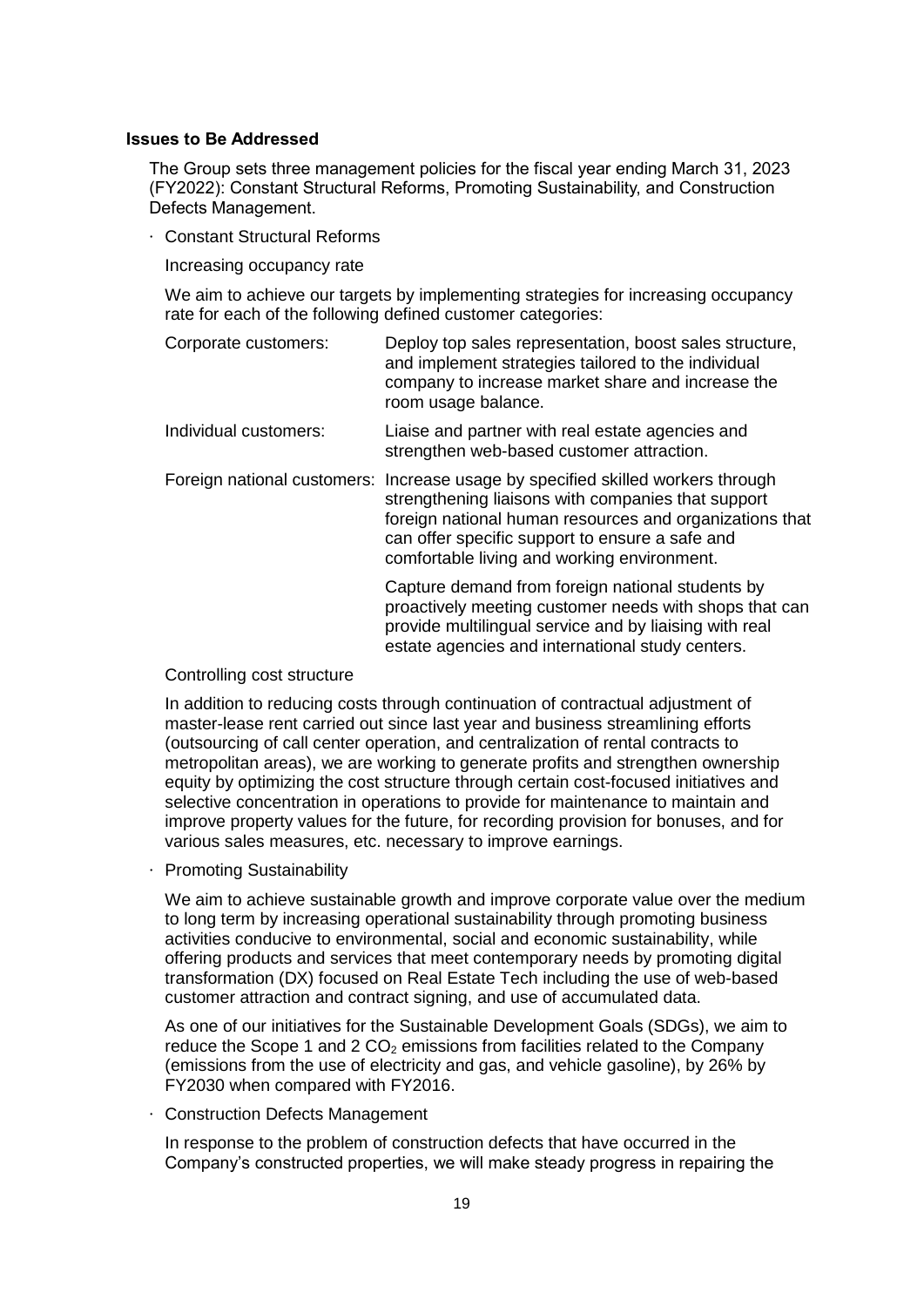construction defects while working to restore the financial foundation with the aim of completely eliminating obvious defects by 2024.

Moreover, keeping recurrence prevention at the top of management's priorities, we are continuing initiatives to avoid similar incidents taking place by concentrating on the following policies: Fundamental Reform of the Corporate Culture, Restructuring of the System for Compliance and Risk Management, and Revision of the Construction Business Framework. In addition to providing progress status reports on repair work, we present the information on the Company's website.

We aim to recover our business performance further and restore trust by steadily implementing the above measures. We ask shareholders for your continued understanding and support of these endeavors.

#### **Significant Events Relating to Going Concern Assumption**

The Group recorded an operating loss in the previous fiscal year for two consecutive years and a net loss attributable to shareholders of the parent as well as negative cash flows from operating activities for three consecutive years; therefore, there were events or conditions that raise significant doubt about the Company's going concern assumption.

In order to resolve this situation, the Group raised in November 2020 funds by issuance of new shares through third-party allotment, by a loan with share subscription rights, and by issuance of preferred stock by a consolidated subsidiary Leopalace Power Corporation to raise total funds of JPY 57,215 million.

Furthermore, the Group has been engaged in measures for drastic structural reforms such as transferring or withdrawing from non-core and unprofitable businesses, contractual adjustment of master-lease rent as a result of agreement with the property owners, and reduction of management cost for improved financial position. The Company has been also working to improve occupancy rates to stabilize the business performance by accelerating customer acquisition through aggressive use of real estate agents network and promotion of remote services, such as web-based customer service, apartment viewing and contract signing.

In the fiscal year ended March 31, 2022, the Company recorded operating profit of JPY 1,774 million and net income attributable to shareholders of the parent of JPY 11,854 million and thus attained profitability.

In terms of cash liquidity, the balance of cash and deposits as of March 31, 2022 was JPY 45,523 million, which is sufficient funds to carry on as a going concern for the present time.

Consequently, the Group believes that there are no significant uncertainties regarding the going concern assumption as of March 31, 2022.

### **Capital Investment**

The total amount of capital investment carried out by the Group in the fiscal year under review was JPY 1,487 million.

The main components of this were JPY 598 million for investment in rental properties in connection with the Leasing Business in Japan, JPY 683 million for investment of an information system in connection with the company overall, and JPY 93 million for investment of an information system in connection with the Leasing Business.

In addition, the Group sold an amount of non-current assets totaling JPY 1,458 million in the fiscal year under review.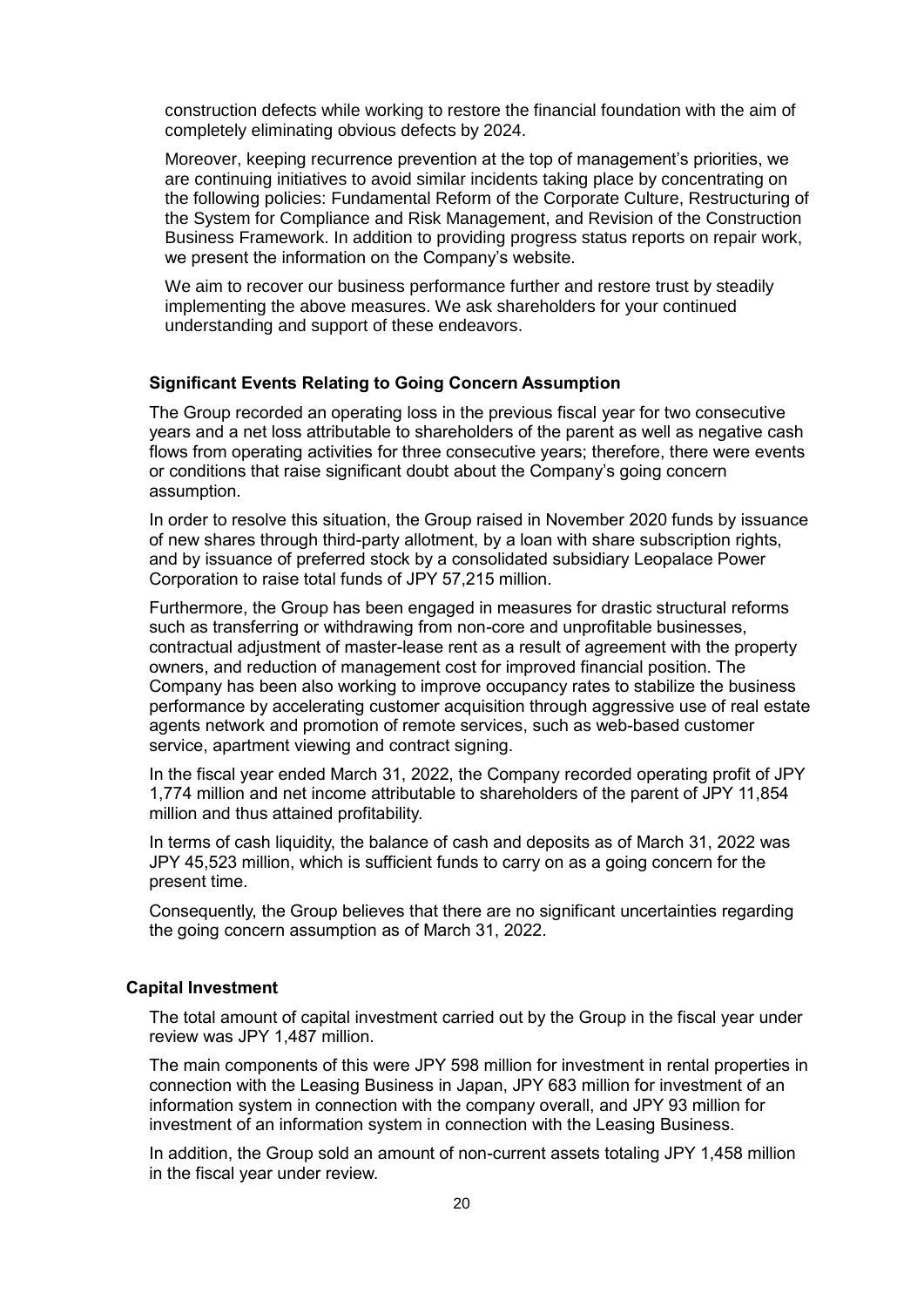The main components of this were JPY 1,454 million for sale of rental properties in connection with the Leasing Business overseas.

### **Financing Activities**

Not applicable.

### **Major Subsidiaries** (as of March 31, 2022)

| <b>Company Name</b>                                     | <b>Capital</b>                         | Voting<br><b>Rights</b><br><b>Ratio</b> | <b>Major Areas of Operation</b>                                                          |
|---------------------------------------------------------|----------------------------------------|-----------------------------------------|------------------------------------------------------------------------------------------|
| Leopalace Leasing Corporation                           | JPY 400 million                        | 100.0%                                  | <b>Corporate Housing Management</b><br><b>Business</b><br>Real Estate Brokerage Business |
| Plaza Guarantee Co., Ltd.                               | JPY 50 million                         | 100.0%                                  | <b>Rent Obligation Guarantee</b><br><b>Business</b>                                      |
| Leopalace Power Corporation                             | JPY 80 million                         | 68.1%                                   | <b>Solar Power Generation</b><br><b>Business</b>                                         |
| Leopalace Energy Corporation                            | JPY 20 million                         | 68.1%<br>$(68.1\%)$                     | <b>Electricity Retail Business</b>                                                       |
| <b>ASUKA SSI</b>                                        | JPY 1,000<br>million                   | 100.0%                                  | Small-Amount, Short-Term<br><b>Insurance Business</b>                                    |
| Leopalace21 Business Consulting<br>(Shanghai) Co., Ltd. | 5,359 thousand<br><b>RMB</b>           | 100.0%                                  | <b>Consulting Business</b>                                                               |
| Leopalace21 (Thailand) CO., LTD.                        | 247,681<br>thousand THB                | 100.0%                                  | (Note) 2                                                                                 |
| Leopalace21 (Cambodia) Co., Ltd.                        | 18,750<br>thousand USD                 | 100.0%                                  | (Note) 2                                                                                 |
| LEOPALACE21 PHILIPPINES<br>INC.                         | 262,674<br>thousand<br>Philippine Peso | 100.0%                                  | <b>Serviced Offices Business</b>                                                         |
| Leopalace21 Singapore Pte. Ltd.                         | 35,749<br>thousand SGD                 | 100.0%                                  | <b>Investment Consulting Business</b>                                                    |
| Morizou Co., Ltd.                                       | JPY 85 million                         | 88.2%                                   | <b>Construction Business of</b><br><b>Custom-Built Detached Houses</b>                   |
| Azu Life Care Co., Ltd.                                 | JPY 80 million                         | 100.0%                                  | <b>Elderly Care Business</b>                                                             |
| Leopalace Guam Corporation                              | 26,000<br>thousand USD                 | 100.0%                                  | <b>Resort Business</b>                                                                   |
| Leopalace Smile Co., Ltd.                               | JPY 10 million                         | 100.0%                                  | <b>Clerical Work Outsourcing</b><br><b>Service Business</b>                              |

Notes: 1. The Company has excluded PT. Leopalace Duasatu Realty and one other entity, which were consolidated subsidiaries, from the scope of consolidation from the fiscal year under review because of their decrease in materiality.

2. Decisions to liquidate Leopalace21 (Cambodia) Co., Ltd. and Leopalace21 (Thailand) CO., LTD., were made at meetings of the Board of Directors held on September 29, 2021, and February 25, 2022, respectively, and currently those liquidation procedures are in process.

3. There was no specified wholly-owned subsidiary as of the end of the fiscal year under review.

4. Figures in parenthesis in the voting rights ratio column indicate indirect ownership ratios, and these are included in the total.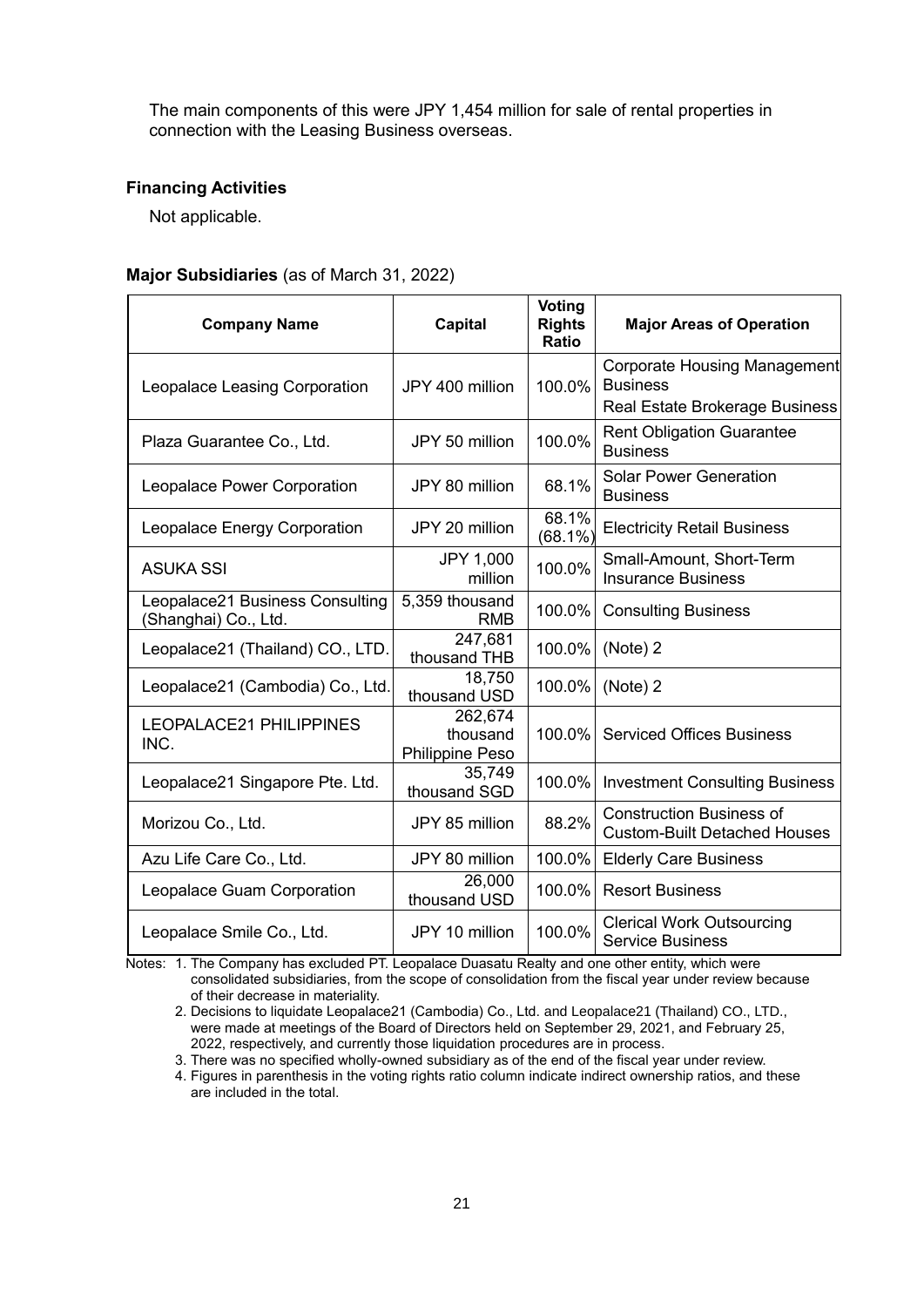# **Major Areas of Operation** (as of March 31, 2022)

| <b>Segment</b>               | <b>Areas of Operation</b>                                                                                                                                                                                                                                                                                                                                                                      |
|------------------------------|------------------------------------------------------------------------------------------------------------------------------------------------------------------------------------------------------------------------------------------------------------------------------------------------------------------------------------------------------------------------------------------------|
| <b>Leasing Business</b>      | Leasing and management of apartments, repair work,<br>broadband service, rent obligation guarantee business,<br>corporate housing management business, solar power<br>generation business, small-amount, short-term insurance<br>business, serviced offices business, real estate brokerage<br>business, contracted construction work for apartments<br>and custom-built detached houses, etc. |
| <b>Elderly Care Business</b> | Operation of elderly care facilities                                                                                                                                                                                                                                                                                                                                                           |
| <b>Other Businesses</b>      | Operation of resort facilities, finance business, clerical<br>work outsourcing service business, etc.                                                                                                                                                                                                                                                                                          |

# **Major Business Locations of the Group** (as of March 31, 2022)

# **The Company**

| <b>Head Office</b>     | Nakano-ku, Tokyo                                                      |
|------------------------|-----------------------------------------------------------------------|
| Regional               | 47 prefectures nationwide                                             |
| Headquarters           | (Leopalace centers: 103 branches)                                     |
|                        | Overseas                                                              |
|                        | (Leopalace centers and other 7 branches [People's Republic of         |
|                        | China: 4 branches; the Republic of Korea: 1 branch; Taiwan: 1         |
|                        | branch; Myanmar: 1 branch])                                           |
| <b>Care Facilities</b> | 62 facilities nationwide                                              |
|                        | (Tokyo: 4 facilities; Chiba Prefecture: 16 facilities; Saitama        |
|                        | Prefecture: 22 facilities; Kanagawa Prefecture: 3 facilities; Ibaraki |
|                        | Prefecture: 8 facilities; Tochigi Prefecture: 7 facilities; Gunma     |
|                        | Prefecture: 2 facilities)                                             |

# **Major Subsidiaries**

| Leopalace Leasing Corporation                        | Nakano-ku, Tokyo                 |  |
|------------------------------------------------------|----------------------------------|--|
| Plaza Guarantee Co., Ltd.                            | Nakano-ku, Tokyo                 |  |
| Leopalace Power Corporation                          | Nakano-ku, Tokyo                 |  |
| Leopalace Energy Corporation                         | Nakano-ku, Tokyo                 |  |
| ASUKA SSI                                            | Nakano-ku, Tokyo                 |  |
| Leopalace21 Business Consulting (Shanghai) Co., Ltd. | The People's Republic of China   |  |
| Leopalace21 (Thailand) CO., LTD.                     | The Kingdom of Thailand          |  |
| Leopalace21 (Cambodia) Co., Ltd.                     | The Kingdom of Cambodia          |  |
| LEOPALACE21 PHILIPPINES INC.                         | The Republic of the Philippines  |  |
| Leopalace21 Singapore Pte. Ltd.                      | The Republic of Singapore        |  |
| Morizou Co., Ltd.                                    | Toda-shi, Saitama                |  |
| Azu Life Care Co., Ltd.                              | Nakano-ku, Tokyo                 |  |
| Leopalace Guam Corporation                           | Guam (a territory of the U.S.A.) |  |
| Leopalace Smile Co., Ltd.                            | Nakano-ku, Tokyo                 |  |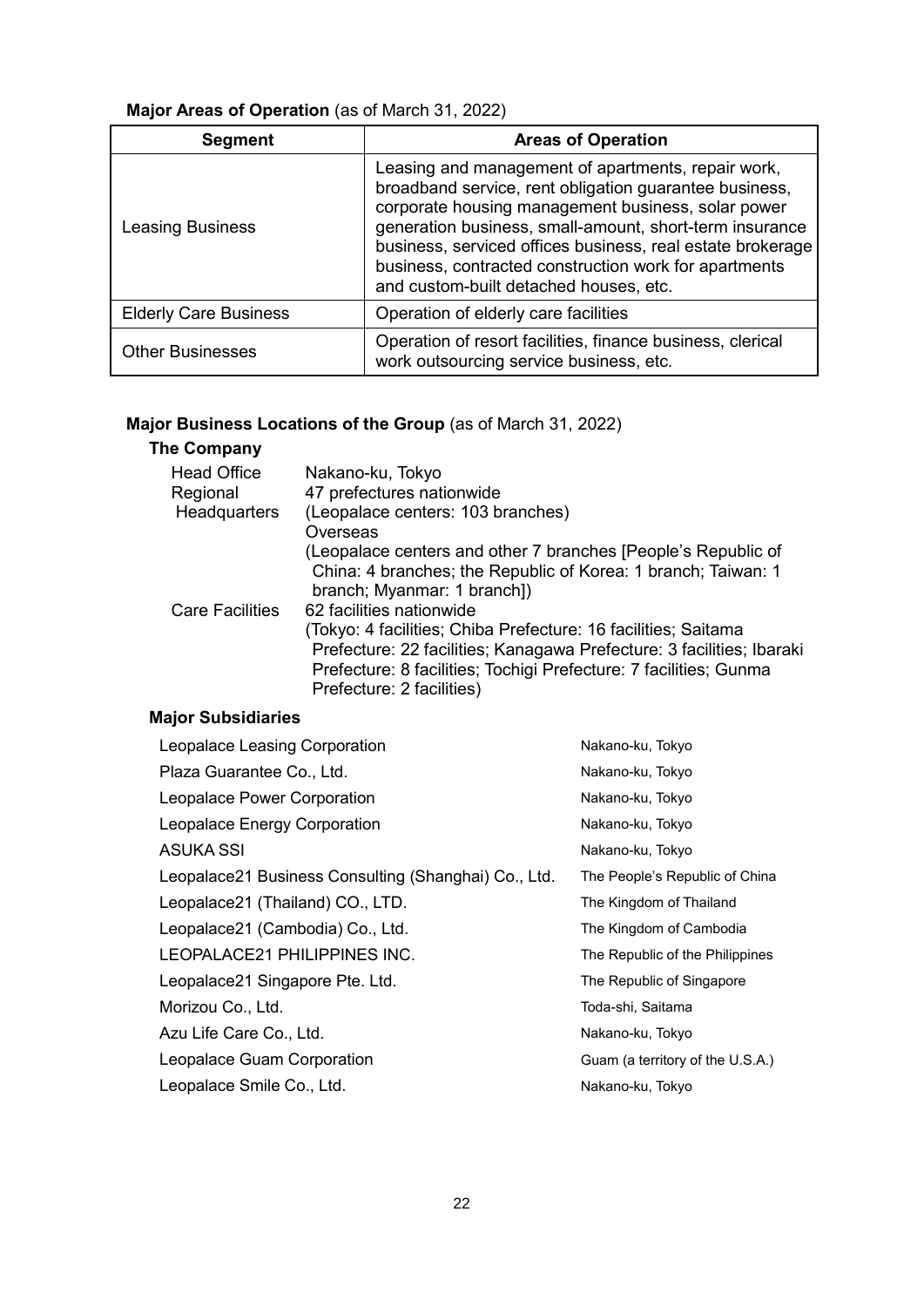## **Employees of the Group** (as of March 31, 2022)

### **1. Employees of the Group**

| <b>Segment</b>               | <b>Number of Employees</b> |      |  |
|------------------------------|----------------------------|------|--|
| <b>Leasing Business</b>      | 2,588                      | 327  |  |
| <b>Elderly Care Business</b> | 1,138                      | .220 |  |
| <b>Other Businesses</b>      | 229                        | 20   |  |
| All companies (common)       | 401                        | ГЗ   |  |
| Total                        | 4.356                      | .570 |  |

Notes: 1. The number of employees indicates the number of full-time employees. The average annual number of temporary employees (part-time workers and dispatched workers) is indicated separately in square brackets.

2. The number of employees indicated as all companies (common) is the number of those working in administrative departments.

## **2. Employees of the Company**

| Number of<br><b>Employees</b> |         | <b>Change Since</b><br><b>Previous FY</b> | <b>Average Age</b>       | <b>Average Years</b><br>of Service |
|-------------------------------|---------|-------------------------------------------|--------------------------|------------------------------------|
| 3,589                         | [1,233] | (583)                                     | 40 years and<br>3 months | 11 years and<br>6 months           |

Notes: 1 The number of employees indicates the number of full-time employees. The average annual number of temporary employees (part-time workers and dispatched workers) is indicated separately in square brackets.

2. The number of employees decreased by 583 employees since the end of the previous fiscal year, and the main reason was due to the voluntary retirements.

## **Major Lenders** (as of March 31, 2022)

|                   | Loan Balance                           |  |  |
|-------------------|----------------------------------------|--|--|
| Lender            | at End of the Fiscal Year under Review |  |  |
|                   | (JPY million)                          |  |  |
| Kaede Godo Kaisha | 30,000                                 |  |  |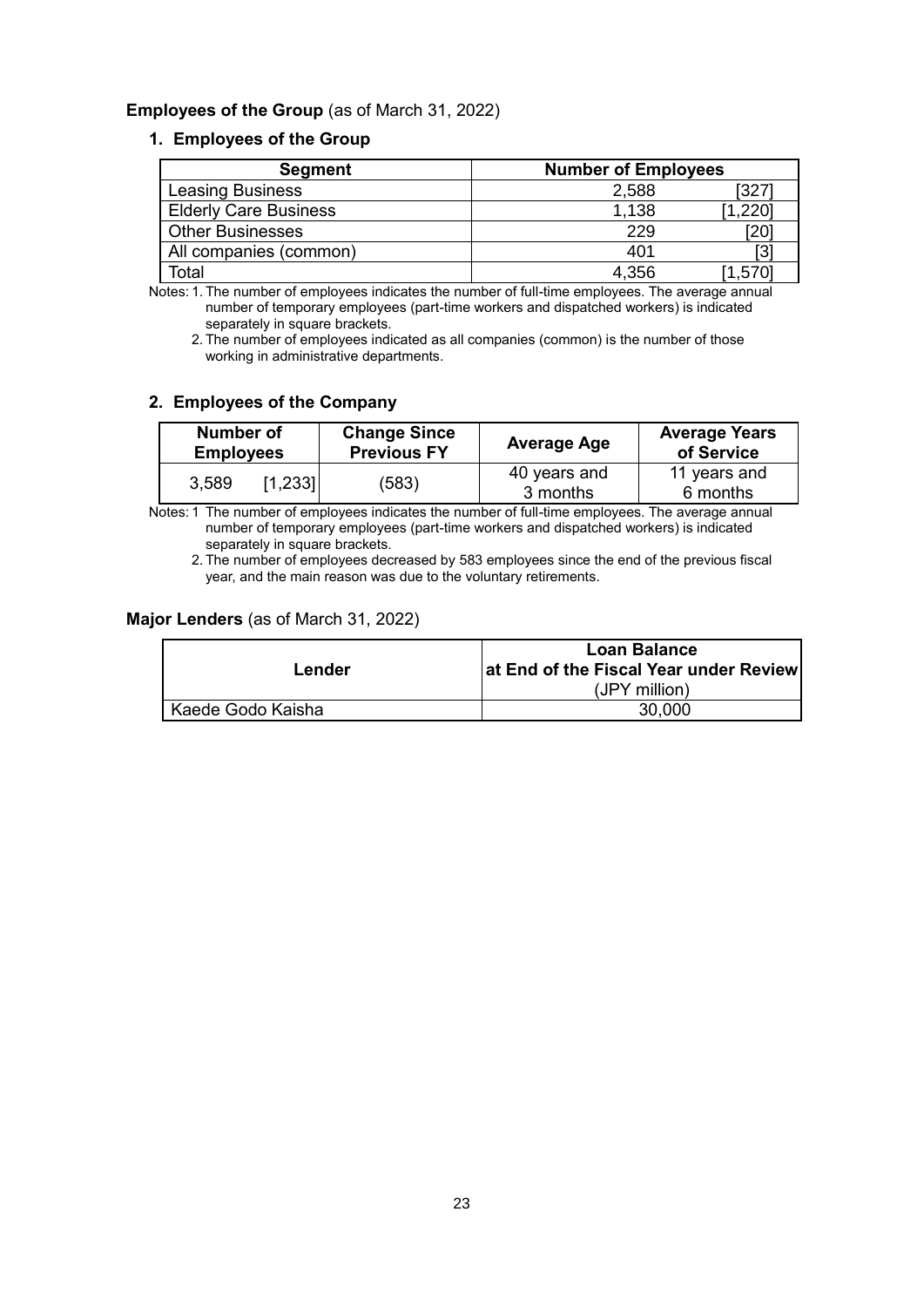**Items Regarding Shares of the Company** (as of March 31, 2022)

- **● Number of shares authorized** 750,000,000 shares
- **● Number of shares outstanding** 329,389,515 shares
- **Number of shareholders** 50,972
- **● Major shareholders (top 10 shareholders)**

| <b>Shareholder Name</b>                                                  | Number of<br><b>Shares Held</b><br>(thousands of<br>shares) | Percentage<br>оf<br>Outstanding<br><b>Shares</b><br>(%) |
|--------------------------------------------------------------------------|-------------------------------------------------------------|---------------------------------------------------------|
| Chidori Godo Kaisha                                                      | 84,507                                                      | 25.69                                                   |
| Ardisia Investment, Inc.                                                 | 50,581                                                      | 15.37                                                   |
| The Master Trust Bank of Japan, Ltd. (Trust<br>Account)                  | 24,470                                                      | 7.44                                                    |
| Noriyasu Shimada                                                         | 13,045                                                      | 3.96                                                    |
| STATE STREET BANK AND TRUST COMPANY<br>505103                            | 9,389                                                       | 2.85                                                    |
| <b>MSIP CLIENT SECURITIES</b>                                            | 6,334                                                       | 1.92                                                    |
| Stockholding Association for Leopalace21's<br><b>Apartment Owners</b>    | 6,115                                                       | 1.85                                                    |
| Stockholding Association for Leopalace21's<br><b>Business Connection</b> | 5,706                                                       | 1.73                                                    |
| <b>GOLDMAN SACHS INTERNATIONAL</b>                                       | 3,967                                                       | 1.20                                                    |
| JP JPMSE LUX RE J.P. MORGAN SEC PLCEQ CO                                 | 3,859                                                       | 1.17                                                    |

Notes: 1.At the Ordinary General Shareholders' Meeting held on June 29, 2021, amendments to the Articles of Incorporation were made and the number of shares authorized was increased by 250,000,000 shares to 750,000,000 shares, effective that day.

2. Of the shares held by The Master Trust Bank of Japan, Ltd. (Trust Account) as of March 31, 2022, those held in trust accounts as part of trust bank operations were 10,206 thousand shares.

3. The above percentage of outstanding shares is calculated excluding treasury stock.

4. The Company confirmed that an absorption-type merger with UH Partners 2 as the surviving company and Ardisia Investment, Inc. as the non-surviving company was conducted on March 31, 2022, and that all shares of the Company held by Ardisia Investment were transferred to UH Partners 2 as a result of the submission of a Statement of Changes and a Statement of Large-Volume Holdings on April 7, 2022.

# Financial institutions example and the setting of the setting of the setting of the setting of the setting of the setting of the setting of the setting of the setting of the setting of the setting of the setting of the set Foreign corporations 18.47% 60,827 thousand shares) Treasury stock **COV COVERS** (493 thousand shares) **COVERS** (493 thousand shares) Individuals and other 27.97% (92,150 thousand shares) Business corporations and other legal entities 42.87% (141,220 thousand shares) Financial instruments business operators  $\begin{array}{|c|c|c|c|c|c|} \hline 1.27\% & (4,173 \text{ thousand shares}) \hline \end{array}$

### **● Shareholder composition**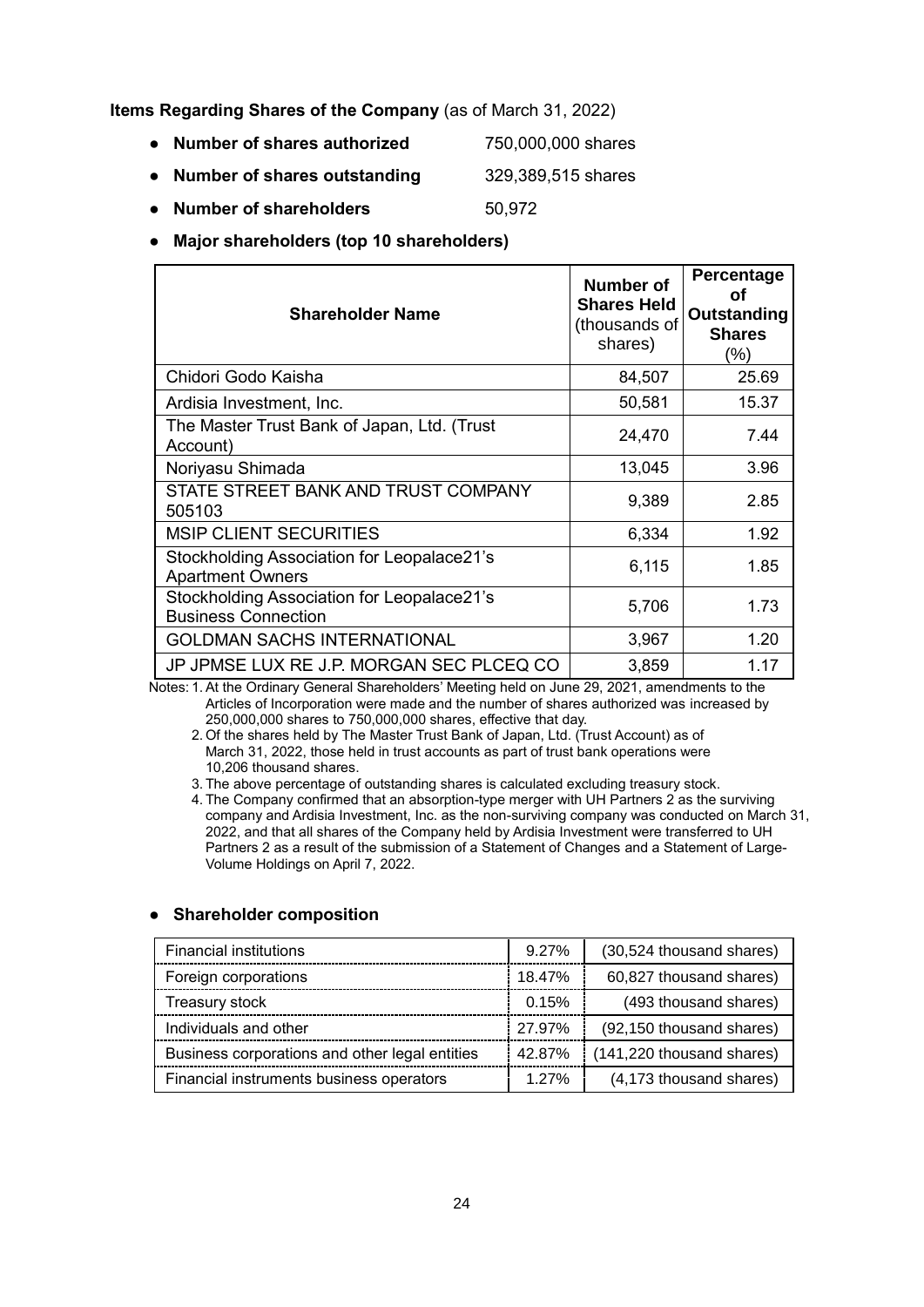# **Share Subscription Rights and Others**

**1. Share subscription rights delivered as consideration for execution of duties and held by officers of the Company as of the final day of the fiscal year under review**

|                                                                                                                                      |                                                          | 2nd series<br>share<br>subscription<br>rights                                         | 3rd series<br>share<br>subscription<br>rights                                         | 4th series<br>share<br>subscription<br>rights                                         |                                        |
|--------------------------------------------------------------------------------------------------------------------------------------|----------------------------------------------------------|---------------------------------------------------------------------------------------|---------------------------------------------------------------------------------------|---------------------------------------------------------------------------------------|----------------------------------------|
|                                                                                                                                      | Issuance resolution date                                 |                                                                                       | July 28, 2016                                                                         | August 28,<br>2017                                                                    | August 28,<br>2018                     |
|                                                                                                                                      | Amount paid in for share<br>subscription rights          |                                                                                       | Payment not<br>required                                                               | Payment not<br>required                                                               | Payment not<br>required                |
| Value of property to be contributed<br>upon exercise of share subscription<br>rights                                                 |                                                          | JPY 100 per<br>1 share<br>subscription<br>right<br>(JPY 1 per<br>share)               | JPY 100 per<br>1 share<br>subscription<br>right<br>(JPY 1 per<br>share)               | JPY 100 per<br>1 share<br>subscription<br>right<br>(JPY 1 per<br>share)               |                                        |
| Issue price of shares and amount<br>incorporated into capital in case of<br>issuance due to exercise of share<br>subscription rights |                                                          | Issue price:<br>JPY 548;<br>amount<br>incorporated<br>into capital:<br><b>JPY 274</b> | Issue price:<br>JPY 529;<br>amount<br>incorporated<br>into capital:<br><b>JPY 265</b> | Issue price:<br>JPY 333;<br>amount<br>incorporated<br>into capital:<br><b>JPY 167</b> |                                        |
| Exercise period                                                                                                                      |                                                          | From August<br>19, 2016<br>through<br>August 18,<br>2046                              | From<br>September<br>15, 2017<br>through<br>September<br>14, 2047                     | From<br>September<br>15, 2018<br>through<br>September<br>14, 2048                     |                                        |
| Status of<br>officers'<br>holdings                                                                                                   | <b>Directors</b><br>(excluding<br>Outside<br>Directors)  | Number of<br>share<br>subscription<br>rights                                          | 197 units                                                                             | 216 units                                                                             | 226 units                              |
|                                                                                                                                      |                                                          | Number of<br>underlying<br>shares                                                     | 19,700<br>shares of<br>common<br>stock                                                | 21,600<br>shares of<br>common<br>stock                                                | 22,600<br>shares of<br>common<br>stock |
|                                                                                                                                      |                                                          | Number of<br>holders                                                                  | 2 persons                                                                             | 2 persons                                                                             | 3 persons                              |
|                                                                                                                                      | Audit &<br>Supervisory<br><b>Board</b><br><b>Members</b> | Number of<br>share<br>subscription<br>rights                                          |                                                                                       |                                                                                       |                                        |
|                                                                                                                                      |                                                          | Number of<br>underlying<br>shares                                                     |                                                                                       |                                                                                       |                                        |
|                                                                                                                                      |                                                          | Number of<br>holders                                                                  |                                                                                       |                                                                                       |                                        |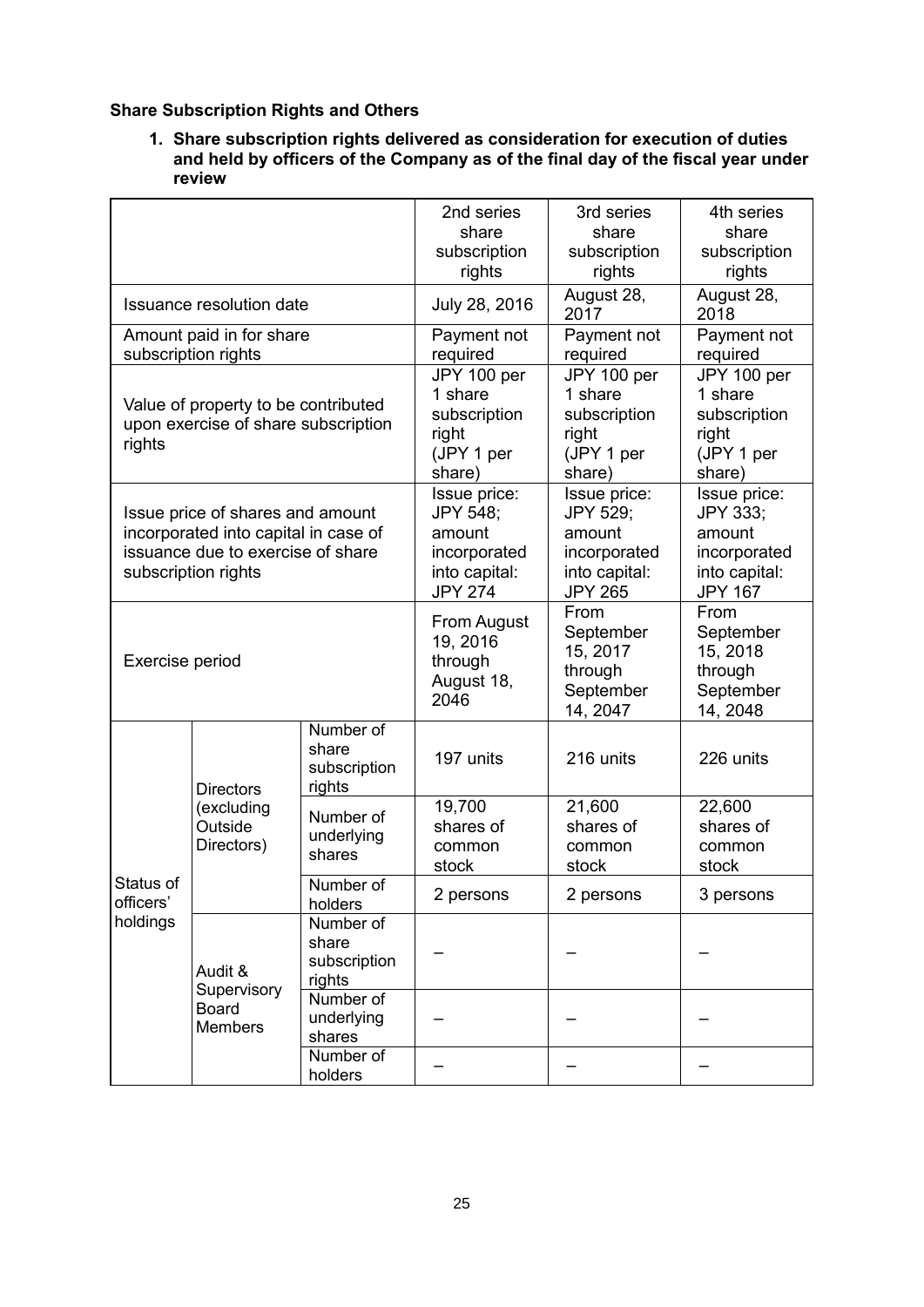**2. Share subscription rights delivered as consideration for execution of duties to employees and others during the fiscal year under review**

Not applicable.

**3. Other share subscription rights**

**Share subscription rights issued for a loan with share subscription rights in accordance with the resolution of the Board of Directors on September 30, 2020**

| Aggregate number of share subscription<br>rights | 159,748,700 units                      |
|--------------------------------------------------|----------------------------------------|
| Class and number of shares underlying            | 159,748,700 shares of common stock     |
| share subscription rights                        | (1 share per share subscription right) |
| Amount paid in for share subscription rights     | JPY 1.35 per share subscription right  |
| Date of payment of share subscription rights     | November 2, 2020                       |
| Value of property to be contributed upon         | JPY 142 per share                      |
| exercise of share subscription rights            |                                        |
| Exercise period of share subscription rights     | From November 2, 2020 through          |
|                                                  | November 2, 2025                       |
| Issue price of shares and amount                 | Issue price: JPY 143.350               |
| incorporated into capital in case of issuance    | Amount incorporated into capital: JPY  |
| due to exercise of share subscription rights     | 71.675                                 |
| Conditions for exercise of share subscription    | No share subscription rights may be    |
| rights                                           | exercised in part.                     |
|                                                  | All issued share subscription rights   |
|                                                  | were allotted to Chidori Godo Kaisha,  |
| Allotment method and scheduled allottee          | a related business entity of Fortress  |
|                                                  | Investment Group LLC, through third-   |
|                                                  | party allotment.                       |
| Balance of loan with share subscription rights   | JPY 30,000 million                     |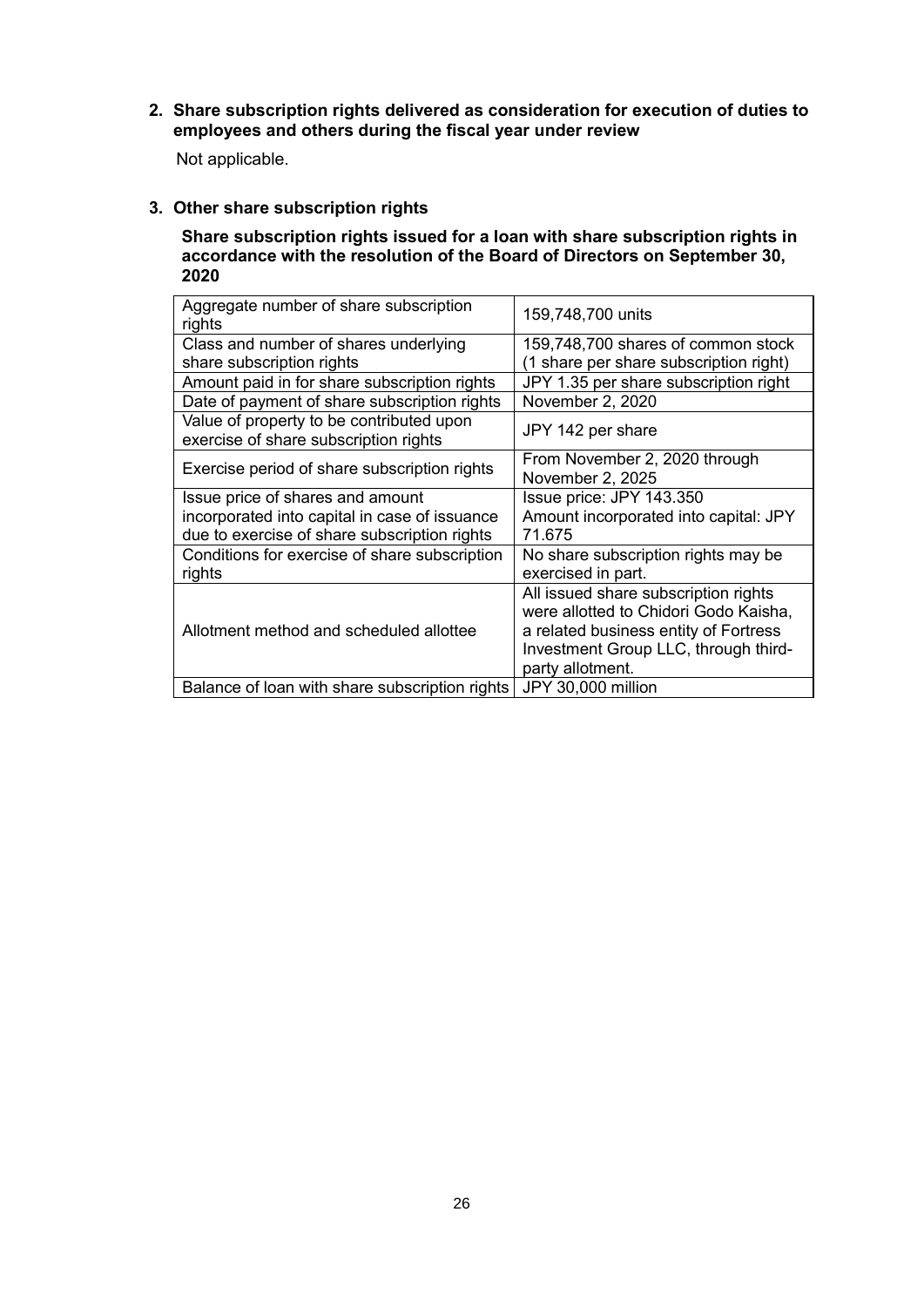### **Items Regarding Directors/Audit & Supervisory Board Members of the Company**

# **1. Directors and Audit & Supervisory Board Members** (as of March 31, 2022)

| <b>Name</b>           | <b>Title</b>                                            | <b>Duties in the Company</b><br>and Significant Concurrent Positions                                                                                                                                                                                                                                                                          |
|-----------------------|---------------------------------------------------------|-----------------------------------------------------------------------------------------------------------------------------------------------------------------------------------------------------------------------------------------------------------------------------------------------------------------------------------------------|
| Bunya Miyao           | Representative<br>Director,<br>President and<br>CEO     | President and CEO / Chief of the Business Operation<br>Headquarters<br>Director, Leopalace Guam Corporation                                                                                                                                                                                                                                   |
| Shigeru Ashida        | Director                                                | Managing Executive Officer / Chief of the Corporate Management<br>Headquarters / Chief of the Construction Defects Response<br>Headquarters (concurrent)<br>President and CEO, Leopalace Power Corporation                                                                                                                                    |
| Mayumi<br>Hayashima   | Director                                                | Executive Officer / Chief of the Compliance Promotion<br>Headquarters, Chief Legal Officer (CLO)/ Deputy Chief of the<br>Corporate Management Headquarters (concurrent)                                                                                                                                                                       |
| Kazuyasu Fujita       | <b>Director</b>                                         | Representative Director and President, Management Consulting<br>Partner, Inc.                                                                                                                                                                                                                                                                 |
| Yutaka Nakamura       | Director                                                |                                                                                                                                                                                                                                                                                                                                               |
| Akira Watanabe        | Director                                                | Outside Audit & Supervisory Board Member, KADOKAWA<br><b>CORPORATION</b><br>Director, ASIA PILE HOLDINGS CORPORATION<br>Outside Director, Maeda Road Construction Co., Ltd.<br>Partner, Comm & Path Law Office                                                                                                                                |
| Akio Yamashita        | Director                                                | Representative in Japan and Managing Director, Fortress<br>Investment Group (Japan) GK<br>Director, PJC Investments<br>Director, Accordia Next Golf Co., Ltd.<br>Director, Accordia Golf Management Co., Ltd.<br>Director, Accordia Golf co., Ltd.<br>Director, Green Golf Management Co., Ltd.<br>Director, Next Golf Management Corporation |
| Jin Ryu               | Director                                                | Managing Director, Fortress Investment Group (Japan) GK<br>Director, FHK Company<br>Director, PJC Investments<br>Director, Accordia Next Golf Co., Ltd.<br>Director, Accordia Golf Management Co., Ltd.<br>Director, Accordia Golf co., Ltd.<br>Director, Green Golf Management Co., Ltd.<br>Director, Next Golf Management Corporation       |
| Jiro Yoshino          | Full-time Audit &<br>Supervisory<br><b>Board Member</b> |                                                                                                                                                                                                                                                                                                                                               |
| Kenichiro<br>Samejima | Full-time Audit &<br>Supervisory<br><b>Board Member</b> |                                                                                                                                                                                                                                                                                                                                               |
| Takao Yuhara          | Audit &<br>Supervisory<br><b>Board Member</b>           | Outside Audit & Supervisory Board Member, KAMEDA SEIKA CO.,<br>LTD.<br>Outside Director, T. HASEGAWA CO., LTD.                                                                                                                                                                                                                                |
| Yoshitaka<br>Murakami | Audit &<br>Supervisory<br><b>Board Member</b>           |                                                                                                                                                                                                                                                                                                                                               |

Notes: 1. Mr. Kazuyasu Fujita, Mr. Yutaka Nakamura, Mr. Akira Watanabe, Mr. Akio Yamashita, and Mr. Jin Ryu serve as Outside Directors of the Company.

2. Mr. Jiro Yoshino and Mr. Takao Yuhara serve as Outside Audit & Supervisory Board Members of the Company. 3. Mr. Akira Watanabe is a qualified lawyer.

4. The Company has designated Outside Directors Mr. Kazuyasu Fujita, Mr. Yutaka Nakamura and Mr. Akira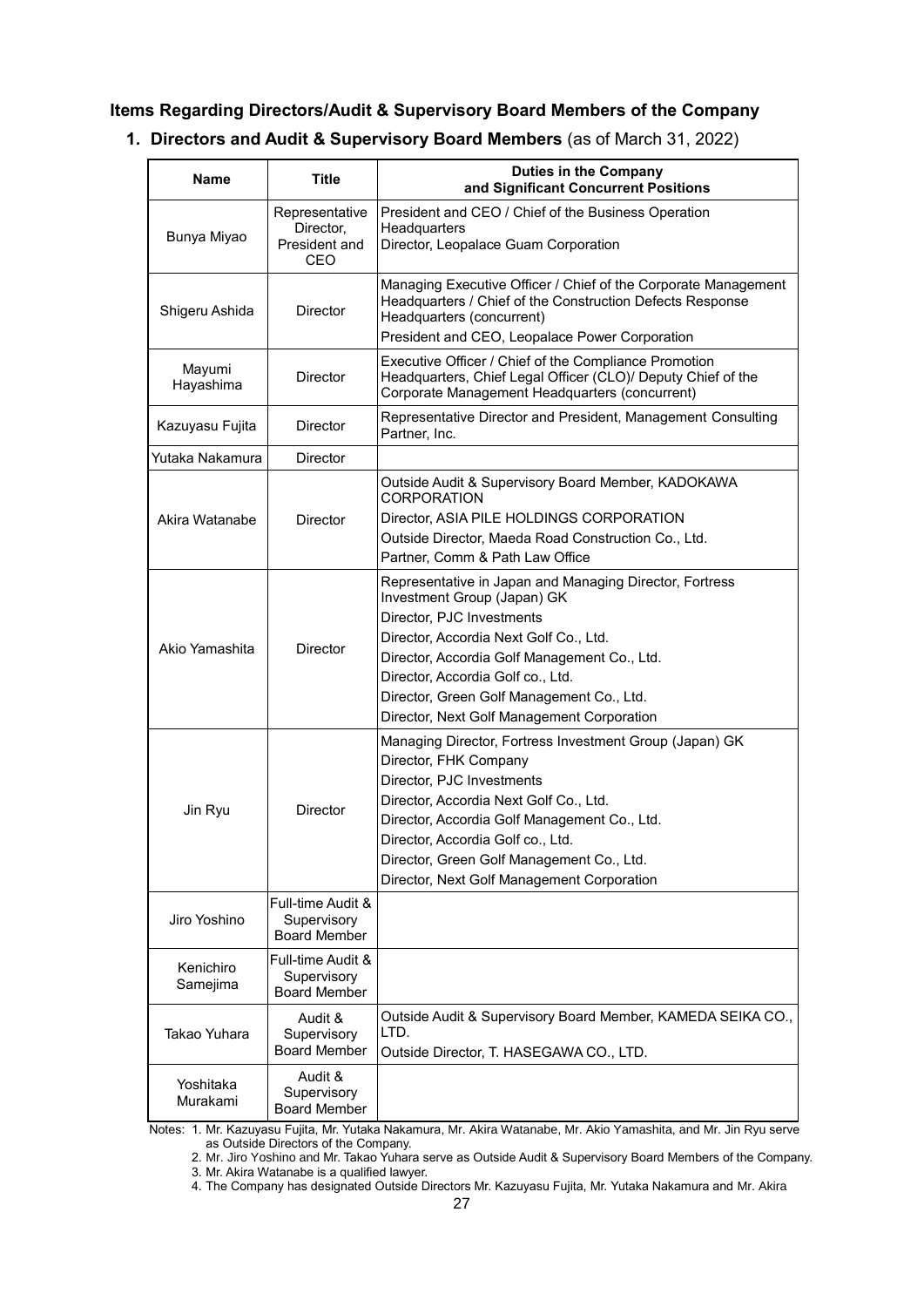Watanabe, and Outside Audit & Supervisory Board Members Mr. Jiro Yoshino and Mr. Takao Yuhara as independent officers stipulated by Tokyo Stock Exchange, Inc. and has registered with the Stock Exchange accordingly.

|  |  | 5. Changes in positions and duties of Directors after the end of the fiscal vear under review are as follows: |
|--|--|---------------------------------------------------------------------------------------------------------------|

| Name                | Gridinges in positions and duties of Directors after the end of the nocal year under review are as follows.<br>New Positions and Duties | <b>Former Positions and Duties</b>                                                                                                                                                   | Date of Change |
|---------------------|-----------------------------------------------------------------------------------------------------------------------------------------|--------------------------------------------------------------------------------------------------------------------------------------------------------------------------------------|----------------|
| Bunya<br>Miyao      | Representative Director, President<br>and CEO<br>Chief of the Construction Defects<br>Response Headquarters                             | Representative Director,<br>President and CEO<br>Chief of the Business Operation<br>Headquarters                                                                                     | May 1, 2022    |
| Shigeru<br>Ashida   | Director and Managing Executive<br>Officer                                                                                              | Director and Managing<br>Executive Officer<br>Chief of the Corporate<br><b>Management Headquarters</b><br>Chief of the Construction<br>Defects Response<br>Headquarters (concurrent) | May 1, 2022    |
| Mayumi<br>Hayashima | Director and Managing Executive<br>Officer<br>Chief of the Leasing Business<br>Headquarters                                             | Director, Executive Officer<br>Chief of the Compliance<br>Promotion Headquarters, CLO<br>Deputy Chief of the Corporate<br><b>Management Headquarters</b><br>(concurrent)             | May 1, 2022    |

### **2. Outline of limited liability agreement**

Pursuant to the provisions of Article 427, paragraph (1) of the Companies Act, the Company has entered into limited liability agreements with Directors (excluding Directors who are Executive Directors) and Audit & Supervisory Board Members to limit their liability for damages under Article 423, paragraph (1) of the Companies Act. The limit of the liabilities under such agreements shall be the minimum limit amount prescribed by laws and regulations.

### **3. Outline of directors and officers liability insurance policy**

The Company has entered into a directors and officers liability insurance policy pursuant to Article 430-3, paragraph (1) of the Companies Act with an insurance company. The scope of insureds includes Directors, Audit & Supervisory Board Members, Executive Officers, and significant employees under the Companies Act, and the insurance premiums are not borne by the insureds.

The insurance policy covers the cost of damages payment, legal expenses, etc. to be borne by the insured arising from claims for damages from shareholders, third parties, etc.

However, to ensure that the properness of performance of duties by the insureds is not impaired, the insurance policy does not cover losses in cases where claims for damages arise from criminal acts and others of the insureds.

### **4. Retired Directors and Audit & Supervisory Board Members during the fiscal year under review**

Directors Mr. Tadashi Kodama, Mr. Tetsuji Taya, and Mr. Hisafumi Koga retired from office at the conclusion of the 48th Ordinary General Shareholders' Meeting held on June 29, 2021, due to the expiry of their terms of office.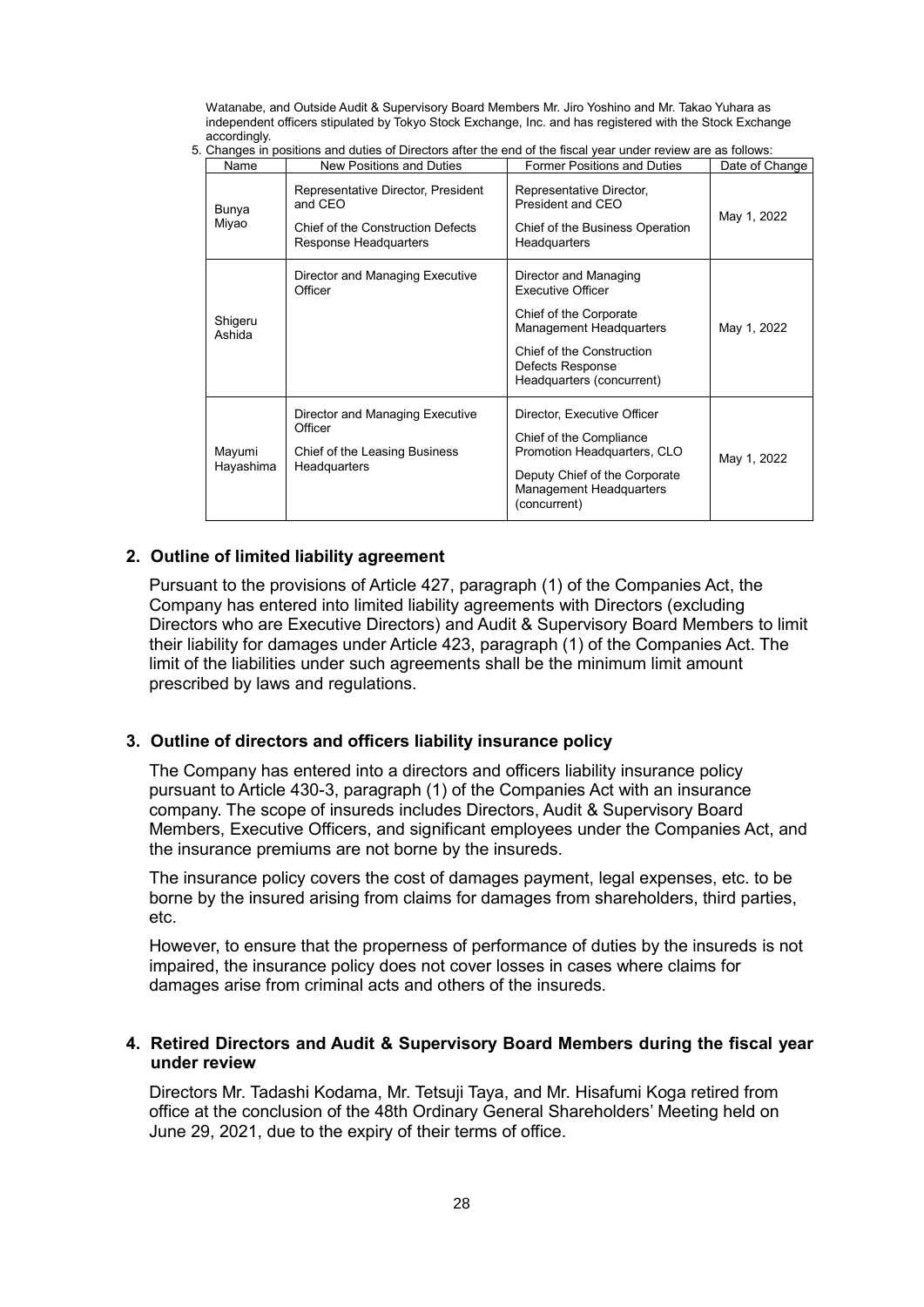**5. Directors' and Audit & Supervisory Board Members' remuneration and others**

# **(1) Things including the policy for determining the content of board members' remuneration and others**

The Company adopted a resolution on the policy for determining the content of individual remuneration for Directors and others at the Board of Directors meeting held on February 24, 2021. In this resolution of the Board of Directors, the Board of Director consulted with the Nomination and Compensation Committee in advance on the content to be resolved, and received a report from the Committee.

Furthermore, as for individual remuneration and others for Directors for the fiscal year under review, the Board of Directors has confirmed that the method for determining the content of remuneration and others and the determined content of remuneration and others are consistent with the determination policy resolved by the Board of Directors and the report from the Nomination and Compensation Committee is respected, and judged that the content reflects the policy.

Details of the policy for determining the content of individual remuneration and others for Directors are as follows:

(a) Basic policy

The Company' s basic policy is to have a remuneration system for Directors – specifically regarding decisions on the amount of remuneration and others for Directors or the method of calculating it – that will contribute to enhancing the Company's business performance and corporate value over a diverse range.

The remuneration for Executive Directors has four components: the basic remuneration as fixed remuneration, stock options, which are designed to boost medium- to long-term Company performance and corporate value by sharing the advantages and disadvantages of stock price fluctuations with the shareholders, annual bonuses on the attainment of single fiscal year management targets, and bonuses for the medium-term management plan period on the attainment of the medium-term management plan.

To Outside Directors, only the basic remuneration shall be paid, in light of their duties.

In the development of the remuneration system, the Company creates a remuneration table in light of each Director's duties and related risk, taking into account other companies' remuneration level, the Company's business performance and employees' salary level, and determines the system based on this table.

(b) Policy for determining the amount of monetary remuneration (basic remuneration, annual bonuses and bonuses for the Medium-term Management Plan period)

The basic remuneration is determined based on a basic remuneration table, which is developed in light of duties and related risk for each position.

For the annual performance bonuses, whether or not the bonuses are paid, and the amount of the bonuses paid are determined based on the annual bonuses table, which is developed in light of duties and related risk for each position, in view of quantitative factors such as the Company's business performance and qualitative factors such as strengthening of the management base, according to assessment made by comprehensively taking into account a degree of contribution and expectation of each Director.

For the performance bonuses for the Medium-term Management Plan period, whether or not the bonuses are paid, and the amount of the bonuses paid are determined based on the medium-term bonuses table, which is developed in light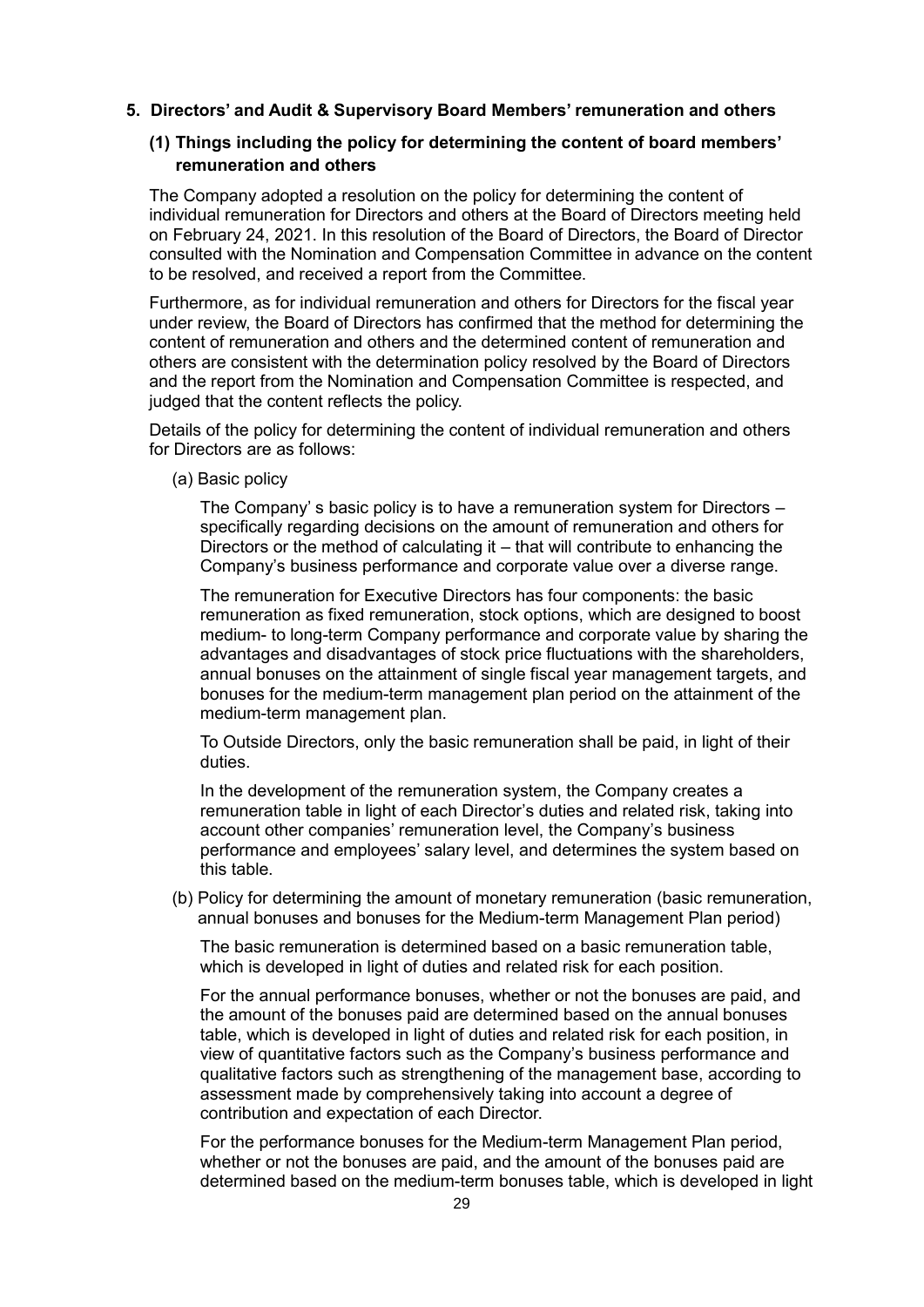of duties and related risk for each position, in view of quantitative factors such as the Company's business performance and qualitative factors such as strengthening of the management base, according to assessment made by comprehensively taking into account a degree of contribution of each Director.

(c) Policy for determining the content and amount or the method for numerical calculation of non-monetary remuneration and others.

For stock options as stock-based remuneration that fall under non-monetary remuneration and others, whether or not the stock options are granted, and the number of units granted are determined based on the stock option table, which is developed in light of duties and related risk for each position, according to the assessment made by comprehensively taking into account the Company's business performance and a degree of contribution of each Director.

(d) Policy for determining the ratio to the amount of each individual remuneration

For the remuneration ratio by type of Executive Directors, the content of individual remuneration for Directors shall be determined by the ratio in the remuneration table by type based on a board members' remuneration system determined by the Board of Directors.

A rough indication for the ratio by type shall be the following composition ratio in adequate performance ratings. However, the bonuses for the Medium-term Management Plan period are not included.

| <b>Position</b>                | Monetary remuneration | Non-monetary<br>remuneration and others |  |
|--------------------------------|-----------------------|-----------------------------------------|--|
| <b>Representative Director</b> | 83%                   | 17%                                     |  |
| <b>Director</b>                | $82\% - 83\%$         | $17\% - 18\%$                           |  |

The composition ratio in basic remuneration, annual bonuses and non-monetary remuneration is as follows:

| <b>Position</b>                | Basic<br>remuneration | Annual performance<br>bonuses | Non-monetary<br>remuneration |
|--------------------------------|-----------------------|-------------------------------|------------------------------|
| <b>Representative Director</b> | 53%<br>30%            |                               | 17%                          |
| <b>Director</b>                | $49\% - 53\%$         | $30\% - 32\%$                 | $17\% - 18\%$                |

(e) Policy for determining the timing or conditions for providing remuneration and others to Directors

For the basic remuneration, the annual amount shall be determined and this remuneration amount shall be prorated by the number of months in office and paid as monthly remuneration.

For the annual bonuses, the annual amount shall be determined and this remuneration amount shall be paid at a certain timing.

For the bonuses for the Medium-Term Management Plan period, the amount for the covered period shall be determined after the period of the Medium-term Management Plan ends, and this remuneration amount shall be paid by adding it to the annual bonuses for the next fiscal year.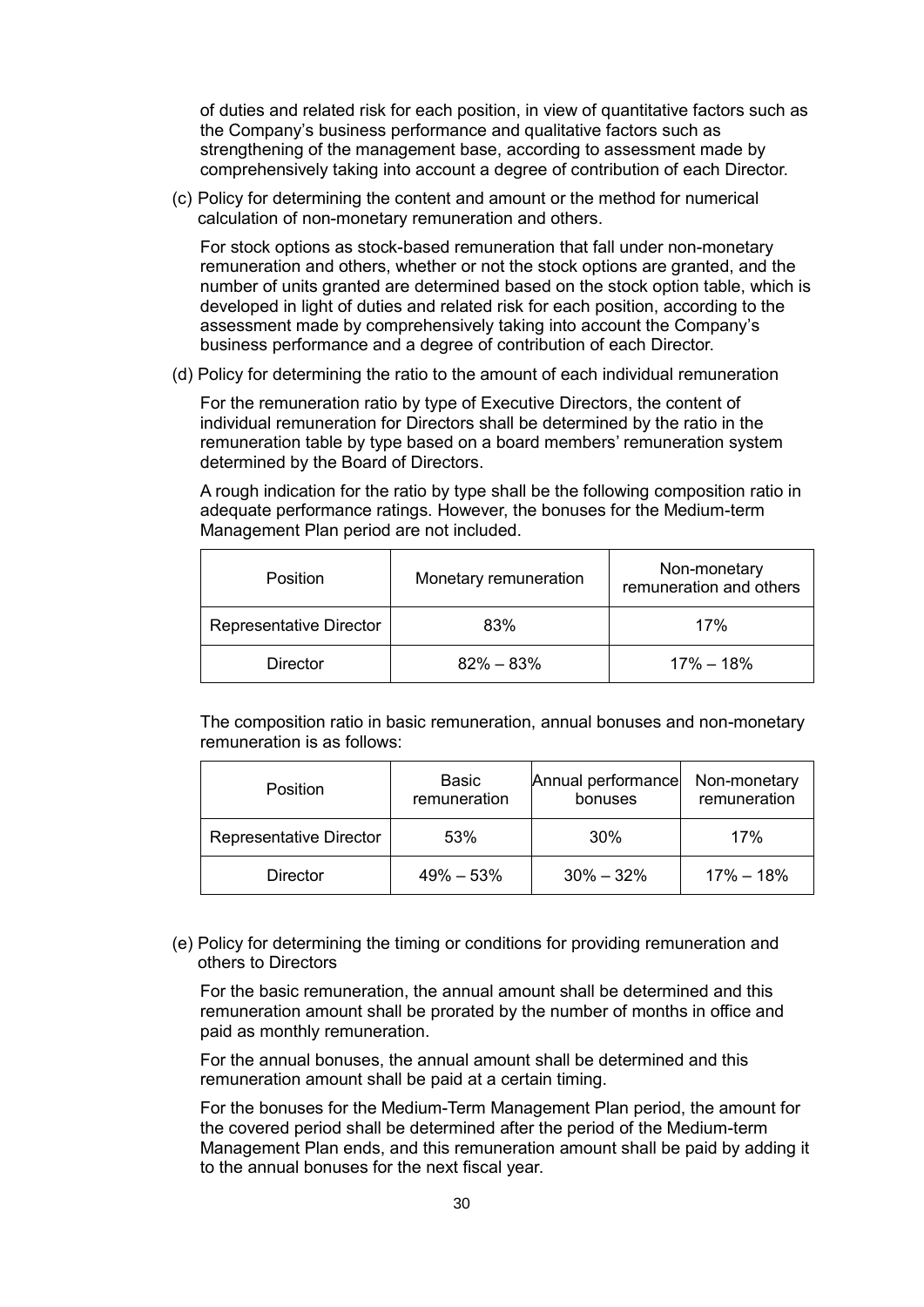For the stock options, the annual number of share subscription rights granted shall be determined, and become exercisable after the grantee retires as board member of the Group.

(f) Matters regarding determination of the content of individual remuneration for Directors and others

For the amount of individual remuneration, determination of the specific content shall be delegated to Representative Director, President and CEO based on resolution of the Board of Directors.

The content of delegated authority shall be determination of assessment based on the performance of the business of which the Executive Director is in charge, and each remuneration amount shall be determined based on the remuneration table by type of remuneration in accordance with the outcome of assessment.

To ensure that the authority is appropriately exercised by Representative Director, President and CEO, the Board of Directors shall make the Nomination and Compensation Committee deliberate the specific content of individual remuneration that is prepared by Representative Director, President and CEO, and receive a report from the Committee. The above delegated Representative Director, President and CEO must make the determination based on the content of the report.

The Nomination and Compensation Committee has been set up as an advisory organization for the Board of Directors in order to ensure appropriateness of the amount of individual remuneration. The Nomination and Compensation Committee shall be operated in accordance with the provisions of the Nomination and Compensation Committee Rules.

The Nomination and Compensation Committee assesses reasonableness of the board members' remuneration system and submits a report to the Board of Directors. In addition, the committee objectively assesses the examination process for determination of individual remuneration by Representative Director, President and CEO to which authority for the individual remuneration amount was delegated based on a resolution of the Board of Directors, and submits a report to the Board of Directors. This way the Company ensures reasonableness, objectivity and transparency of individual assessment and remuneration amount for board members.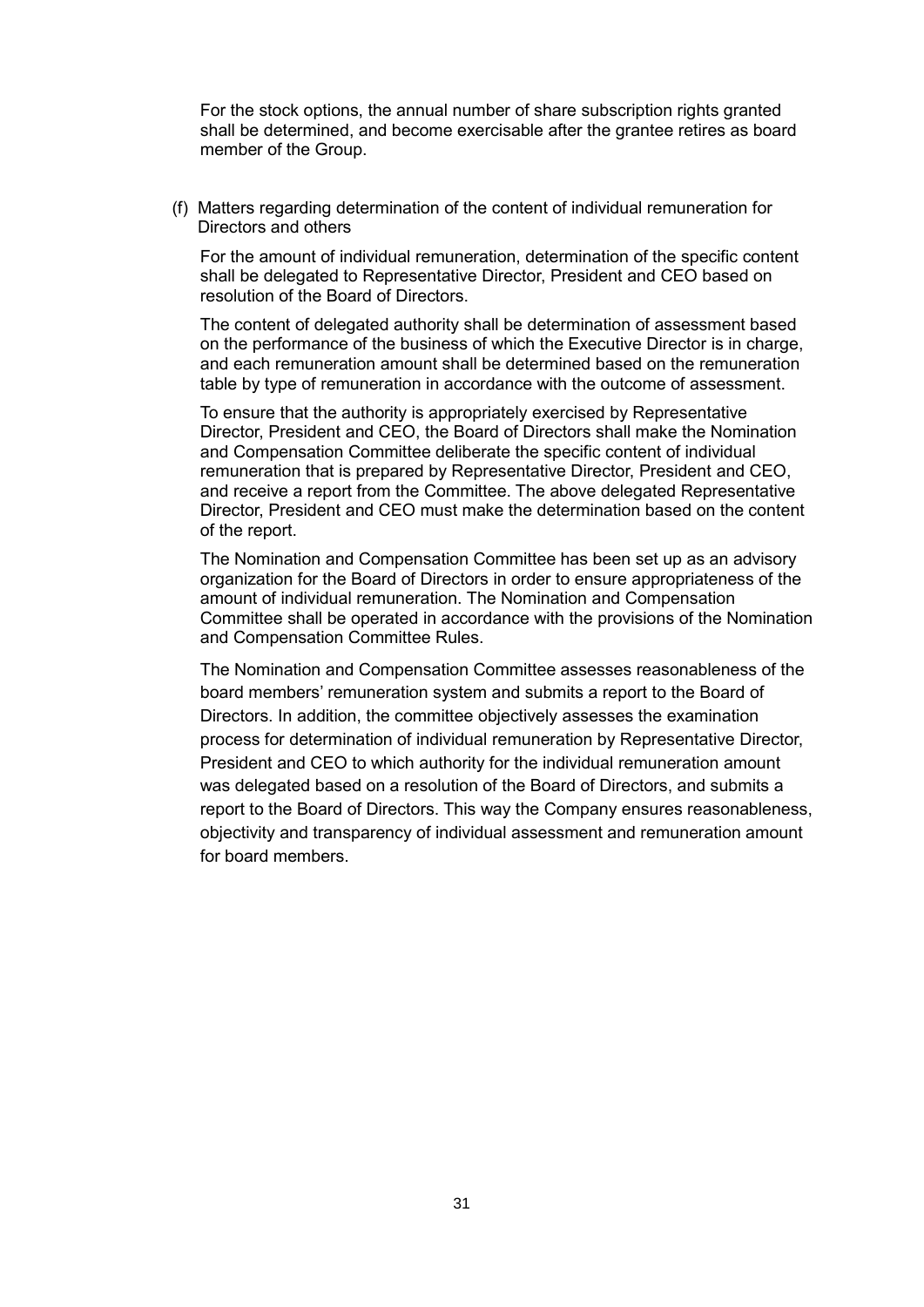|                                                                                                                   | <b>Total amount of</b>                      | Total amount of remuneration and others by type (JPY | Number of                                            |                                            |                                        |  |
|-------------------------------------------------------------------------------------------------------------------|---------------------------------------------|------------------------------------------------------|------------------------------------------------------|--------------------------------------------|----------------------------------------|--|
| Category                                                                                                          | remuneration and<br>others<br>(JPY million) | <b>Basic</b><br>remuneration                         | Performance-<br>linked<br>remuneration and<br>others | Non-monetary<br>remuneration and<br>others | eligible board<br>members<br>(persons) |  |
| <b>Directors</b><br>(of which, Outside<br>Directors)                                                              | 124<br>(63)                                 | 124<br>(63)                                          | $(-)$                                                | $(-)$                                      | 11<br>(8)                              |  |
| Audit & Supervisory<br><b>Board Members</b><br>(of which, Outside Audit &<br><b>Supervisory Board</b><br>Members) | 38<br>(19)                                  | 38<br>(19)                                           | $(-)$                                                | $(-)$                                      | 4<br>(2)                               |  |
| Total<br>(of which, Outside<br>Directors and Audit &<br><b>Supervisory Board</b><br>Members)                      | 162<br>(82)                                 | 162<br>(82)                                          | $(-)$                                                | $(-)$                                      | 15<br>(10)                             |  |

### **(2) Total amount of remuneration and others in the fiscal year under review**

Notes: 1. Among the above-mentioned figures, there includes three Directors who retired on June 29, 2021.

2. The date of resolution at the General Shareholders' Meeting on remuneration for Directors of the Company and others is June 29, 2017. It was resolved that the amount of monetary remuneration for Directors is JPY 800 million or less per year (of which the amount of remuneration for Outside Directors is JPY 100 million or less per year, and which does not include employee salaries for Directors concurrently serving as employees), the amount of non-monetary remuneration (amount of stock options as stock-based remuneration) for Directors (excluding Outside Directors) is JPY 300 million or less per year (not including employee salaries for Directors concurrently serving as employees), and the individual remuneration amount is left to the discretion of the Board of Directors. The number of Directors related to the resolution as at the conclusion of the General Shareholders' Meeting was 11 (including three Outside Directors).

3. It was resolved at the Ordinary General Shareholders' Meeting held on June 29, 2004, that the amount of monetary remuneration for the Company's Audit & Supervisory Board Members is JPY 60 million or less per year. The number of Audit & Supervisory Board Members related to the resolution as at the conclusion of the General Shareholders' Meeting was four.

4. Directors' remuneration has been determined by Bunya Miyao, Representative Director, President and CEO in accordance with the policy described in (1) (f) above.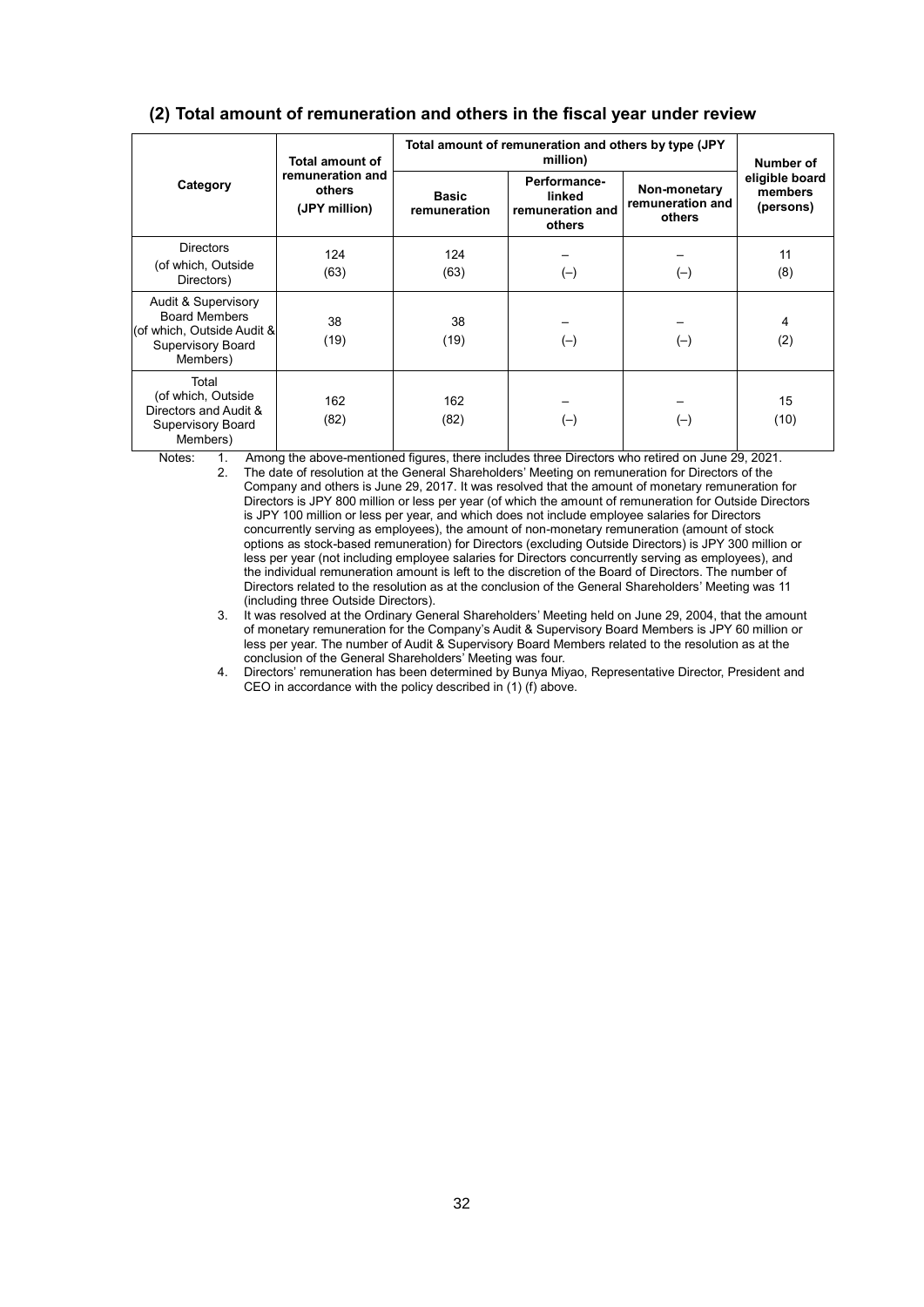# **Items Regarding Outside Officers**

**1. Significant Concurrent Positions of Outside Officers and Their Relationships with the Company**

| <b>Title</b>                              | <b>Name</b><br><b>Significant Concurrent Positions</b> |                                                                                                                                                                                                                                                                                                                                                           | <b>Relationships with the</b><br>Company                                                                                                                                                                                                                                                                                                                                                                                     |
|-------------------------------------------|--------------------------------------------------------|-----------------------------------------------------------------------------------------------------------------------------------------------------------------------------------------------------------------------------------------------------------------------------------------------------------------------------------------------------------|------------------------------------------------------------------------------------------------------------------------------------------------------------------------------------------------------------------------------------------------------------------------------------------------------------------------------------------------------------------------------------------------------------------------------|
| <b>Director</b>                           | Kazuyasu<br>Fujita                                     | Representative Director and President,<br>Management Consulting Partner, Inc.                                                                                                                                                                                                                                                                             | There are no particular<br>relationships with the<br>Company requiring specific<br>mention.                                                                                                                                                                                                                                                                                                                                  |
| Akira<br><b>Director</b><br>Watanabe      |                                                        | Outside Audit & Supervisory Board<br>Member, KADOKAWA CORPORATION<br>Director, ASIA PILE HOLDINGS<br><b>CORPORATION</b><br>Outside Director, Maeda Road<br>Construction Co., Ltd.<br>Partner, Comm & Path Law Office                                                                                                                                      | There are business<br>transaction relationships<br>between Maeda Road<br>Construction Co., Ltd. and the<br>Company, however, the<br>transactions are conducted<br>under the same conditions as<br>with other general companies.<br>There are no particular<br>relationships with the<br>Company requiring specific<br>mention.<br>In addition, there are no other<br>relationships requiring specific<br>mention between the |
|                                           |                                                        |                                                                                                                                                                                                                                                                                                                                                           | Company and the other<br>entities at which concurrent<br>positions are held.                                                                                                                                                                                                                                                                                                                                                 |
| Akio<br>Director<br>Yamashita             |                                                        | Representative in Japan and Managing<br>Director, Fortress Investment Group<br>(Japan) GK<br>Director, PJC Investments<br>Director, Accordia Next Golf Co., Ltd.<br>Director, Accordia Golf Management<br>Co., Ltd.<br>Director, Accordia Golf co., Ltd.<br>Director, Green Golf Management Co.,<br>Ltd.<br>Director, Next Golf Management<br>Corporation | <b>Fortress Investment Group</b><br>LLC is a business entity with<br>ties to Chidori Godo Kaisha, a<br>major shareholder of the<br>Company, and Kaede Godo<br>Kaisha, a major lender to the<br>Company.                                                                                                                                                                                                                      |
| Director                                  | Jin Ryu                                                | Managing Director, Fortress Investment<br>Group (Japan) GK<br>Director, FHK Company<br>Director, PJC Investments<br>Director, Accordia Next Golf Co., Ltd.<br>Director, Accordia Golf Management<br>Co., Ltd.<br>Director, Accordia Golf co., Ltd.<br>Director, Green Golf Management Co.,<br>Ltd.<br>Director, Next Golf Management<br>Corporation       | Fortress Investment Group<br>LLC is a business entity with<br>ties to Chidori Godo Kaisha, a<br>major shareholder of the<br>Company, and Kaede Godo<br>Kaisha, a major lender to the<br>Company.                                                                                                                                                                                                                             |
| Audit &<br>Supervisory<br>Board<br>Member | Takao<br>Yuhara                                        | Outside Audit & Supervisory Board<br>Member, KAMEDA SEIKA CO., LTD.<br>Outside Director, T. HASEGAWA CO.,<br>LTD.                                                                                                                                                                                                                                         | There are no particular<br>relationships with the<br>Company requiring specific<br>mention.                                                                                                                                                                                                                                                                                                                                  |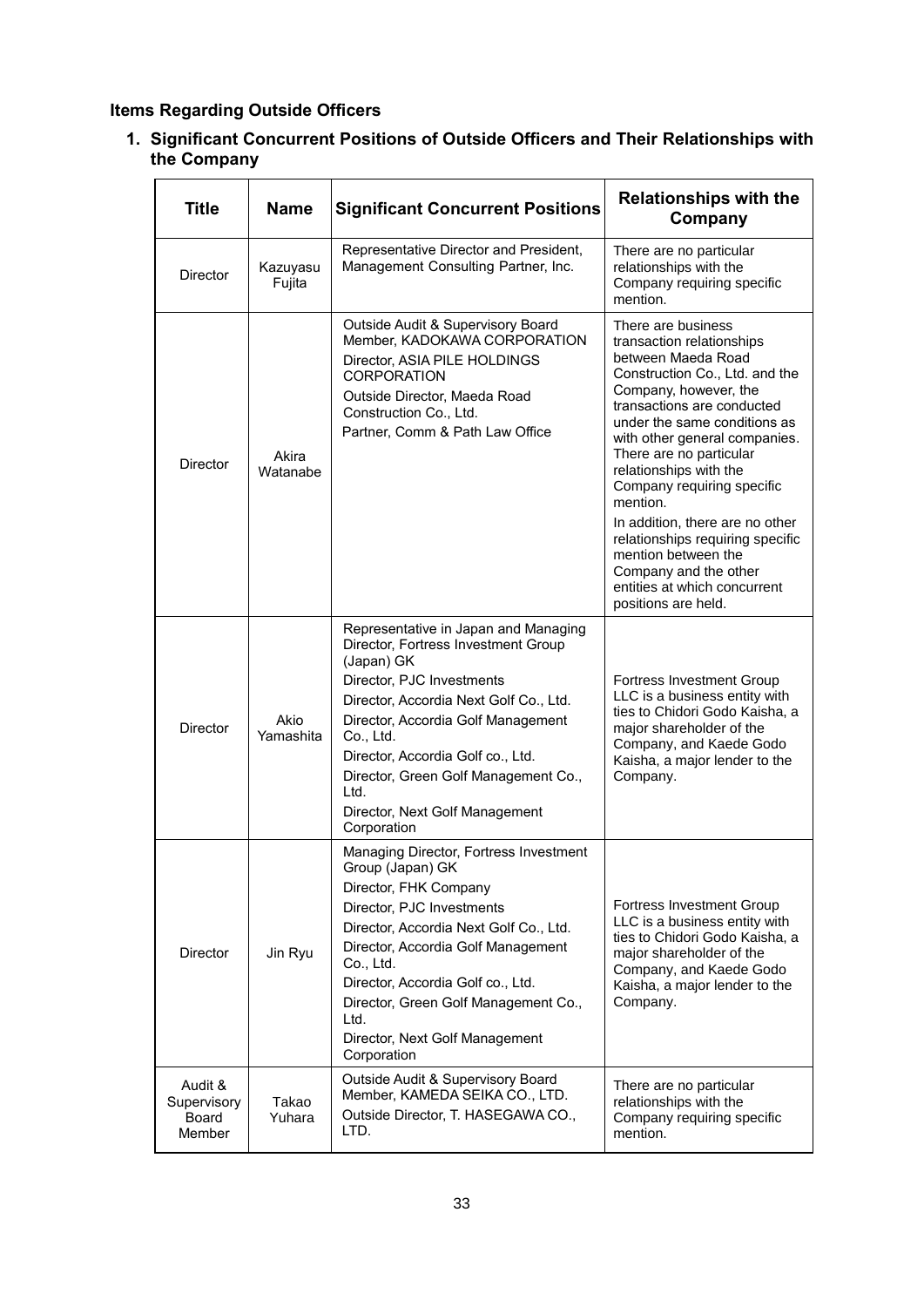# **2. Key Activities in the Fiscal Year under Review**

| <b>Title</b>    | Name               | <b>Attendance</b><br>of the<br><b>Board of</b><br><b>Directors</b><br><b>Meetings</b> | <b>Attendance</b><br>of the Audit<br>&<br><b>Supervisory</b><br><b>Board</b><br><b>Meetings</b> | Key activities and Overview of Duties in<br><b>Relation to the Role Expected of</b><br><b>Outside Directors</b>                                                                                                                                                                                                                                                                                                                                                                                                                                                                                                                                                                                                                                         |
|-----------------|--------------------|---------------------------------------------------------------------------------------|-------------------------------------------------------------------------------------------------|---------------------------------------------------------------------------------------------------------------------------------------------------------------------------------------------------------------------------------------------------------------------------------------------------------------------------------------------------------------------------------------------------------------------------------------------------------------------------------------------------------------------------------------------------------------------------------------------------------------------------------------------------------------------------------------------------------------------------------------------------------|
| <b>Director</b> | Kazuyasu<br>Fujita | 25/25                                                                                 |                                                                                                 | Mr. Fujita expressed his opinions on the<br>overall management mainly based on his<br>abundant insight as a senior manager of a<br>listed company. He has fulfilled an<br>appropriate role to ensure the<br>reasonableness and appropriateness of<br>decision-making by the Board of Directors<br>particularly by providing supervision,<br>advice, etc. on business turnaround as well<br>as construction and technologies from a<br>specialist standpoint. In addition, as a<br>member of the Nomination and<br>Compensation Committee, he served the<br>supervisory function in processes of<br>nominating candidates for the Company's<br>officer and determining board members'<br>remuneration from an objective and neutral<br>viewpoint.        |
| <b>Director</b> | Yutaka<br>Nakamura | 23/25                                                                                 |                                                                                                 | Mr. Nakamura expressed his opinions on<br>the overall management mainly based on<br>his deep experience and knowledge in the<br>housing industry. He has fulfilled an<br>appropriate role to ensure the<br>reasonableness and appropriateness of<br>decision-making by the Board of Directors<br>particularly by providing supervision,<br>advice, etc. on quality management and<br>environmental management in construction<br>work from a specialist standpoint. In<br>addition, as a member of the Nomination<br>and Compensation Committee, he served<br>the supervisory function in processes of<br>nominating candidates for the Company's<br>officer and determining board members'<br>remuneration from an objective and neutral<br>viewpoint. |
| <b>Director</b> | Akira<br>Watanabe  | 24/25                                                                                 |                                                                                                 | Mr. Watanabe used his specialized<br>knowledge as an attorney at law and deep<br>knowledge and experience in corporate<br>management as an outside director at<br>other companies to provide advice on the<br>overall management of the Company and<br>to make comments in order to ensure the<br>reasonableness and appropriateness of<br>decision-making by the Board of Directors.<br>In addition, as a member of the Nomination<br>and Compensation Committee, he served<br>the supervisory function in processes of<br>nominating candidates for the Company's<br>officer and determining board members'<br>remuneration from an objective and neutral<br>viewpoint.                                                                               |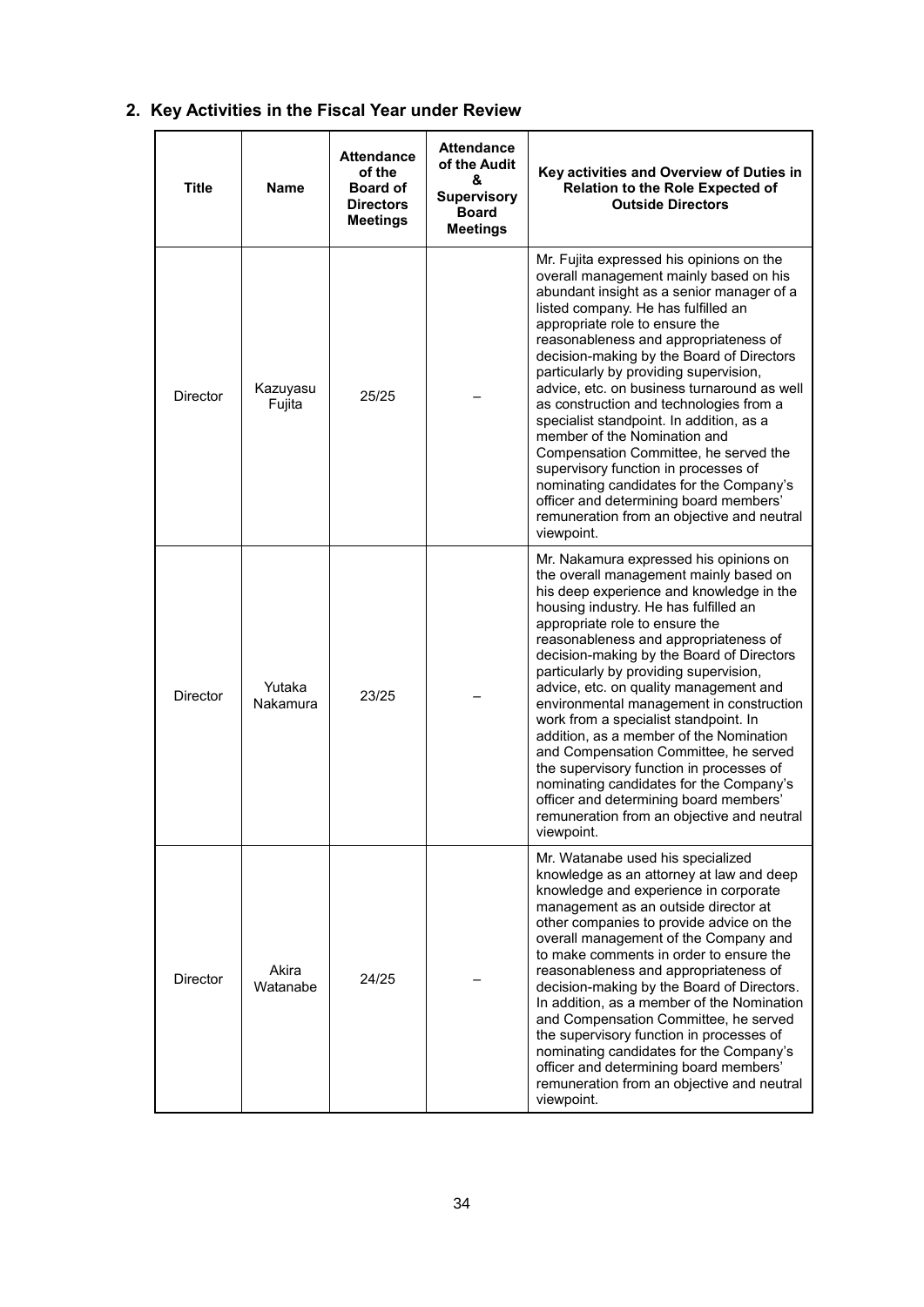| Title                                            | <b>Name</b>       | <b>Attendance</b><br>of the<br><b>Board of</b><br><b>Directors</b><br><b>Meetings</b> | <b>Attendance</b><br>of the Audit<br>&<br><b>Supervisory</b><br><b>Board</b><br><b>Meetings</b> | Key activities and Overview of Duties in<br><b>Relation to the Role Expected of</b><br><b>Outside Directors</b>                                                                                                                                                                                                                                                                                                                                                                                                                                                                                                                                                                                                                                                                                                                       |
|--------------------------------------------------|-------------------|---------------------------------------------------------------------------------------|-------------------------------------------------------------------------------------------------|---------------------------------------------------------------------------------------------------------------------------------------------------------------------------------------------------------------------------------------------------------------------------------------------------------------------------------------------------------------------------------------------------------------------------------------------------------------------------------------------------------------------------------------------------------------------------------------------------------------------------------------------------------------------------------------------------------------------------------------------------------------------------------------------------------------------------------------|
| Director                                         | Akio<br>Yamashita | 17/18                                                                                 |                                                                                                 | Mr. Yamashita expressed his opinions on<br>the overall management based on his<br>abundant work experience and<br>achievements as an officer and employee<br>of financial institutions. He has<br>appropriately provided suggestions to<br>ensure the reasonableness and<br>appropriateness of decision-making by the<br>Board of Directors particularly by providing<br>supervision, advice, etc. on the real estate<br>related businesses, corporate rehabilitation<br>and business restructuring, and finance<br>from a specialist standpoint. In addition, as<br>a member of the Nomination and<br>Compensation Committee, he served the<br>supervisory function in processes of<br>nominating candidates for the Company's<br>officer and determining board members'<br>remuneration from an objective and neutral<br>viewpoint. |
| Director                                         | Jin Ryu           | 18/18                                                                                 |                                                                                                 | Mr. Ryu expressed his opinions on the<br>overall management based on his<br>abundant work experience and<br>achievements as an officer and employee<br>of an investment fund. He has<br>appropriately provided suggestions to<br>ensure the reasonableness and<br>appropriateness of decision-making by the<br>Board of Directors particularly by providing<br>supervision, advice, etc. on the real estate<br>related businesses, corporate rehabilitation<br>and business restructuring, and finance<br>from a specialist standpoint.                                                                                                                                                                                                                                                                                               |
| Audit &<br>Supervisory<br><b>Board</b><br>Member | Jiro<br>Yoshino   | 25/25                                                                                 | 13/13                                                                                           | Mr. Yoshino has abundant experience and<br>expert knowledge as an executive officer<br>and audit & supervisory board member of<br>listed companies. He has objectively<br>conducted proper supervision of the<br>management of the Company.                                                                                                                                                                                                                                                                                                                                                                                                                                                                                                                                                                                           |
| Audit &<br>Supervisory<br>Board<br>Member        | Takao<br>Yuhara   | 22/25                                                                                 | 13/13                                                                                           | Mr. Yuhara has abundant experience and<br>expert knowledge as an audit &<br>supervisory board member of several<br>companies after serving in positions such<br>as that of CFO of a listed company. He has<br>objectively conducted proper supervision of<br>the management of the Company.                                                                                                                                                                                                                                                                                                                                                                                                                                                                                                                                           |

Note: The records for Outside Director Mr. Akio Yamashita and Mr. Jin Ryu cover the period since they assumed office on June 29, 2021.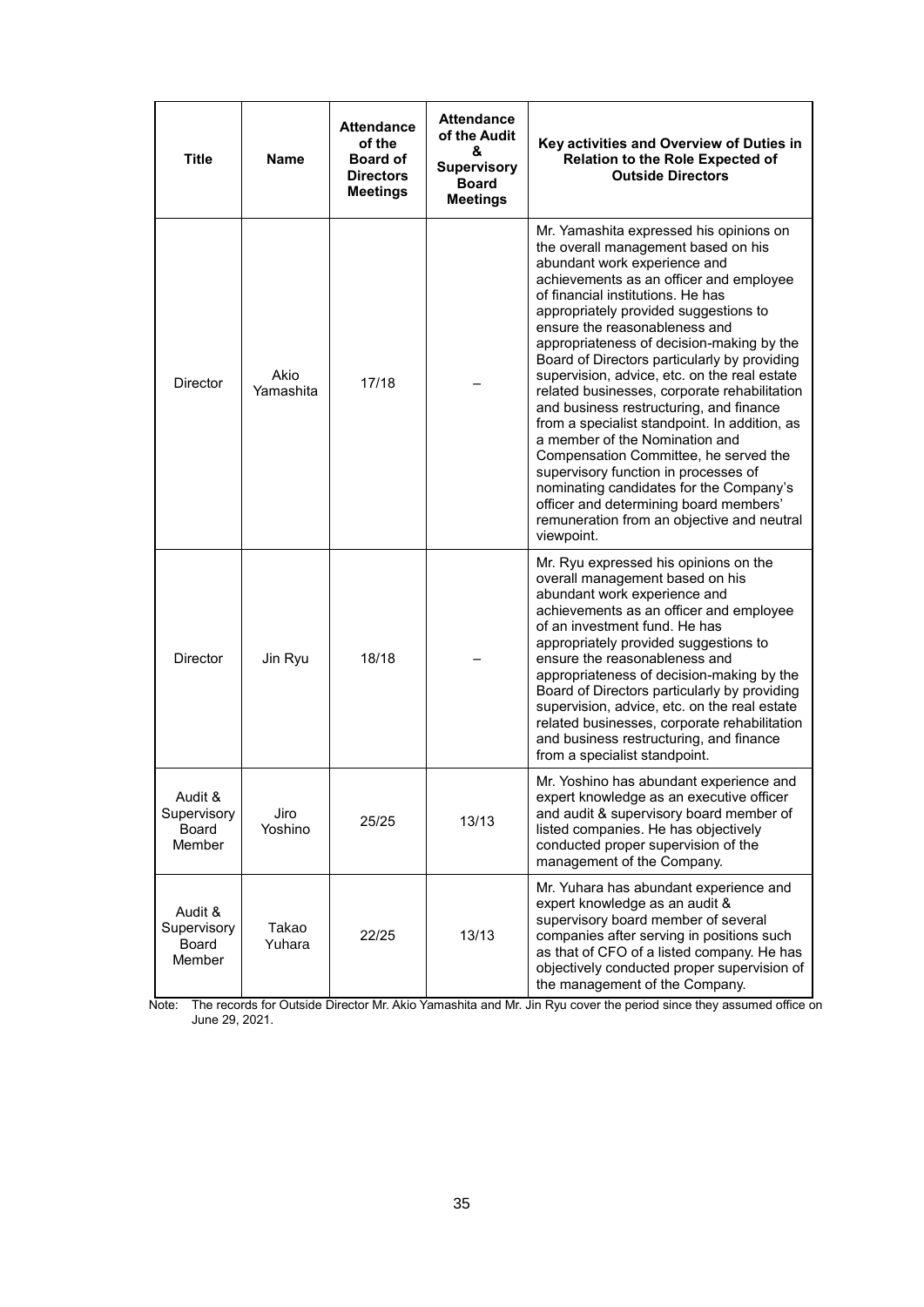## **Status of Accounting Auditor**

## **1. Name of Accounting Auditor**

Grant Thornton Taiyo LLC

# **2. Amount of Remuneration and others**

| <b>Segment</b>                                                                                                                | <b>Amount Paid</b> |
|-------------------------------------------------------------------------------------------------------------------------------|--------------------|
| Amount of Accounting Auditor remuneration and others in the<br>fiscal year under review                                       | JPY 97 million     |
| Total amount owed to Accounting Auditor by the Company and<br>its subsidiaries in the form of cash or other financial benefit | JPY 110 million    |

Notes:1. In the audit agreement between the Company and the Accounting Auditor, the auditor remuneration pursuant to the Companies Act and the amount of auditor remuneration pursuant to the Financial Instruments and Exchange Act are not separated, and because essentially the two cannot be separated, the above amount of Accounting Auditor remuneration and others in the fiscal year under review is the total of the two.

- 2. Other than the Accounting Auditor remuneration for the fiscal year under review, the Company paid JPY 6 million in the fiscal year under review as additional remuneration pertaining to the previous fiscal year.
- 3. The Audit & Supervisory Board, taking into consideration the "Practical Guidelines for Cooperation with Financial Auditors" released by the Japan Audit & Supervisory Board Members Association, carried out an investigation into the appropriateness of the audit schedule and the remuneration amount for the fiscal year under review after comparing the auditing plan of the previous fiscal year with the actual audits conducted and confirming the trends of the auditing time and the remuneration amount. As a result, the Audit & Supervisory Board gave their consent to the amount of remuneration for the Accounting Auditor in accordance with Article 399, paragraph (1) of the Companies Act.
- 4. Of the Company's major subsidiaries, some of the overseas subsidiaries use the accounting audit services of certified public accountants or audit firms (including those who have equivalent certificates in foreign countries), including member firms of Grant Thornton which belong to the same network as that of the Company's Accounting Auditor.

# **3. Policy Regarding Discharge or Non-reappointment of Accounting Auditor**

If the Company's Audit & Supervisory Board determines that any of the provisions of Article 340, paragraph (1) of the Companies Act applies with respect to the Accounting Auditor, it shall dismiss the Accounting Auditor with the unanimous approval of the Audit & Supervisory Board Members. In this case, an Audit & Supervisory Board Member appointed by the Audit & Supervisory Board shall present a report stating the purport of the dismissal of the Accounting Auditor and the reasons therefor at the first general shareholders' meeting convened after the dismissal.

Where the Audit & Supervisory Board deems there are problems with the suitability, independence, reliability, etc., of the Accounting Auditor, it will determine the content of a proposal to be proposed at a general shareholders' meeting concerning the dismissal or non-reappointment of the Accounting Auditor.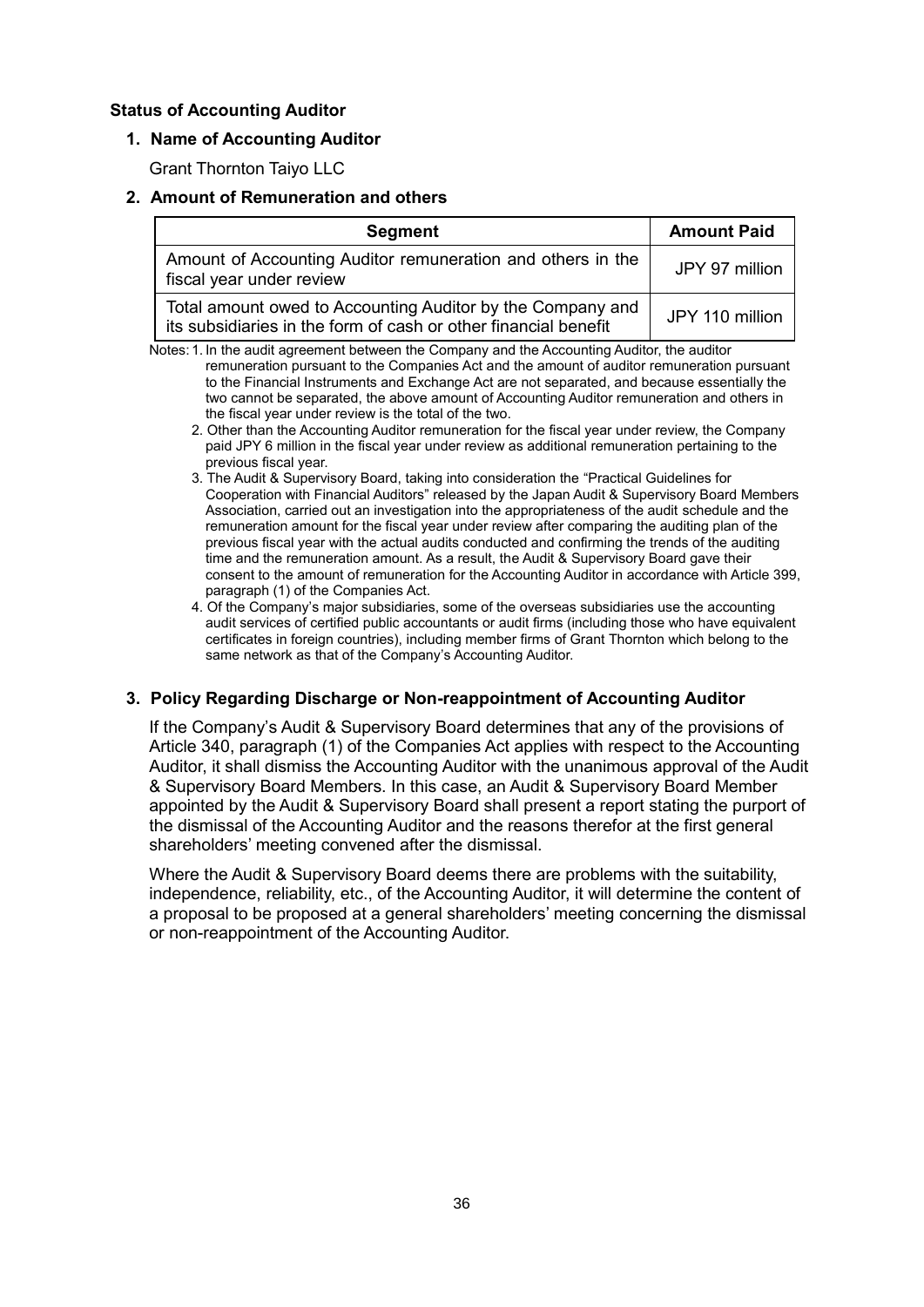### **Corporate Structure and Policies**

- **1. Systems to Ensure Appropriate Business Operations**
	- **(1) Systems for Execution of Duties by Directors and Employees of the Company as well as Its Subsidiaries to Ensure Compliance with Laws and Regulations and the Articles of Incorporation**
		- (a) The Company and its subsidiaries ("the Group") shall conduct business based on its corporate philosophy of "creating new value." As part of that process, the Company created a Corporate Ethics Charter. The Company shall be determined to establish legal and social compliance as its most important policy (compliancefirst) in the business execution and as the cornerstone of all of its corporate activities. This is exemplified by the President and CEO of the Company and the Chief of the Compliance Promotion Headquarters, and concurrently serving as the Chief Legal Officer (CLO), whose role is to continuously share the spirit of this charter with all officers and employees of the Group.
		- (b) The Company's Board of Directors, of which independent Outside Directors should consist of at least one-third, develops the control environment including compliance system and enhances the function for overseeing the legality of the decision-making and the execution of business of the Board of Directors to ensure the transparency and fairness of management.
		- (c) The Company established the Compliance Committee as an advisory body to the Board of Directors to ensure a system related to compliance. The Committee is composed of one of the Outside Directors as the chairman and members including external experts such as attorneys at law. The Compliance Committee, as part of the Group's efforts of strengthening governance, plans and implements the measures regarding the Group's compliance framework, including reinforcing training and the information management system, and monitors the corporate activities in accordance with the compliance regulations to identify the issues for improvement. In cases of suspected violations of laws and regulations, the Compliance Committee will have the authority to suspend operations.
		- (d) The Company established the Compliance Promotion Headquarters headed by the Chief of the Compliance Promotion Headquarters, and concurrently serving as the Chief Legal Officer (CLO), who manages all the matters related to the legal compliance. The Compliance Promotion Headquarters is responsible for planning and implementing measures to promote the Group's compliance as well as making improvements to develop the autonomous corporate culture.
		- (e) The Company created, under the Compliance Promotion Headquarters, the Compliance Promotion Department, which is responsible for the planning and drafting functions related to compliance promotion within the Group, as well as for the function of checking the legal compliance, which is separated from business departments, particularly for verifying the products, such as buildings, comply with related laws and regulations. The department is also responsible for the support, progress management and monitoring functions of the compliancerelated operations conducted by business departments, as well as legal functions such as confirming contracts and handling lawsuits.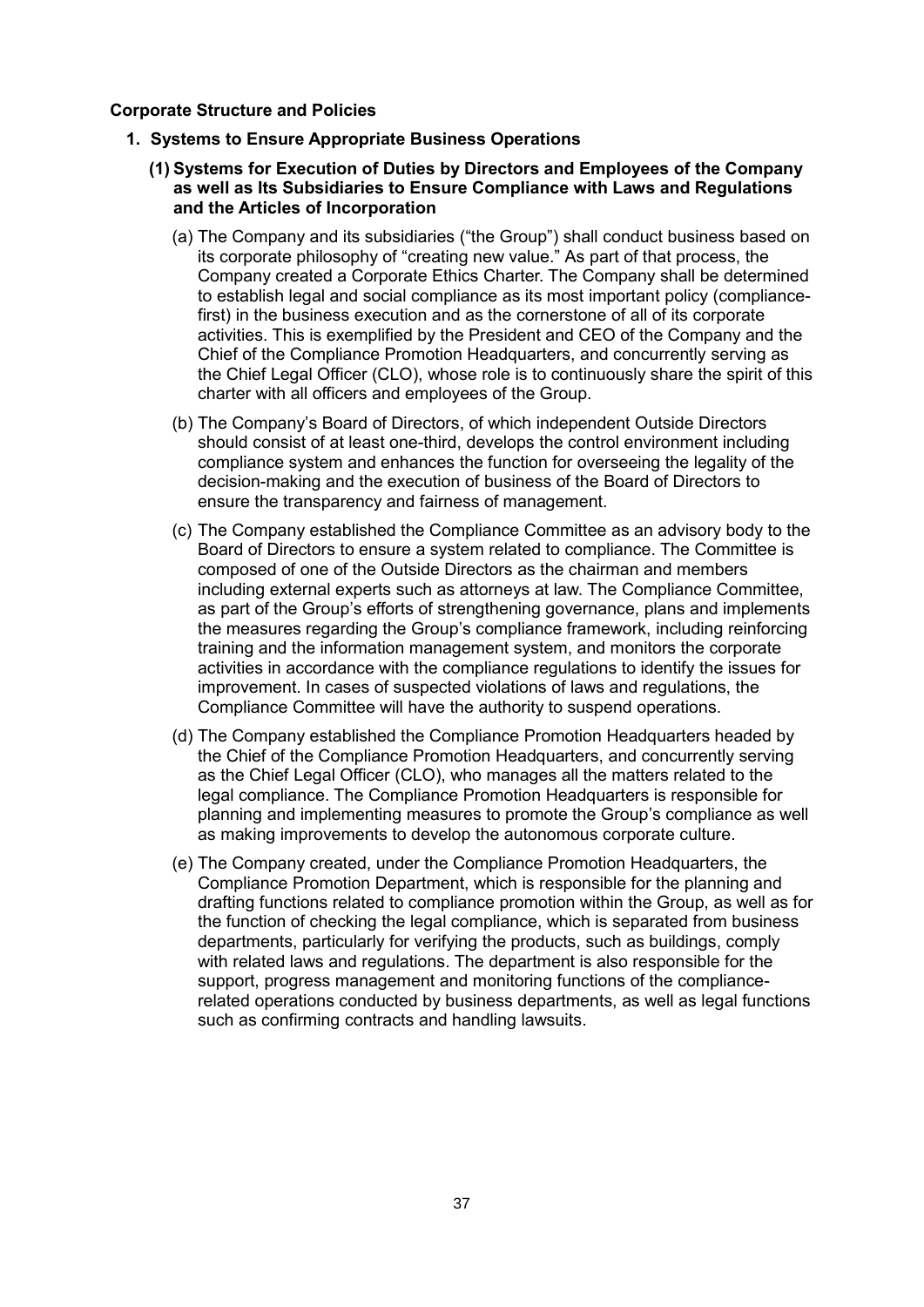- (f) For the system that ensures compliance concerns are not overlooked, the Group assigns compliance coordinators to business sites to make compliance measures known and report any violations of laws and regulations. The internal reporting system has also been established, and whistle-blowing hotlines have been set up both inside and outside the Company to instruct officers and employees of the Group to immediately consult about or report any compliance violations. The Group conducts periodic surveys on the employees' awareness with a view to grasp risks at an early stage and to gauge the degree of compliance awareness. The Group provides a clause about the protection of whistleblowers in the Internal Report Regulations to the effect that, if its officers and employees recognized an act and others, which is questionable based on laws and regulations and the Articles of Incorporation, the Company shall prohibit treating that person unfavorably on the grounds of consulting about or reporting the violation.
- (g) The Auditing Department, which oversees the internal control function and the internal audit function, shall be established as a department under the direct supervision of the Company's President and CEO. The Auditing Department shall examine the business audit items and implementation methods. In addition, the Auditing Department shall perform monitoring and risk management of business activities in the Group, as well as implement governance strengthening and promote creation of the appropriate financial statements and compliance with regulations, enabling the Group to conserve assets and efficiently carry out its business activities. The Company holds Auditing Council meetings to increase the effectiveness of the auditing system.
- (h) The Company works continuously to develop the compliance regulations, related individual regulations, guidelines, manuals, etc. and to periodically organize the compliance-centered training programs according to job level and job duties so that the Company can enhance the compliance awareness by officers and employees in the Group. In addition, in order to instill the concept that promoting compliance enhances corporate value, the performance appraisal system may include the measurement in terms of proactively demonstrating compliance behavior and a multi-directional personnel rating method.
- (i) The Company promotes active dialogue between the management team and all the stakeholders so that it leads to the development of a customer-oriented corporate culture by increasing the transparency of management and fostering mutual understanding.
- (j) Through the establishment of these systems, the Group has positioned at its core the development of a corporate culture that respects the importance of compliance. The Group pursues the concept of "compliance-first" by mutually integrating a structure that ensures systematic compliance with laws and regulations spearheaded by the Compliance Promotion Headquarters and a structure that uses the Auditing Department's audits and internal reporting system to ensure that illegalities are not overlooked.

# **(2) Systems for Retention and Management of Information on Execution of Duties by Directors**

The President and CEO of the Company shall appoint the Chief of the Corporate Management Headquarters of the Company as the person generally responsible for the retention and management of information on the execution of the duties of Directors. As to the retention and management of information on the execution of duties of Directors, the information, which is recorded in documents or electromagnetic record media, shall be organized and retained based on Document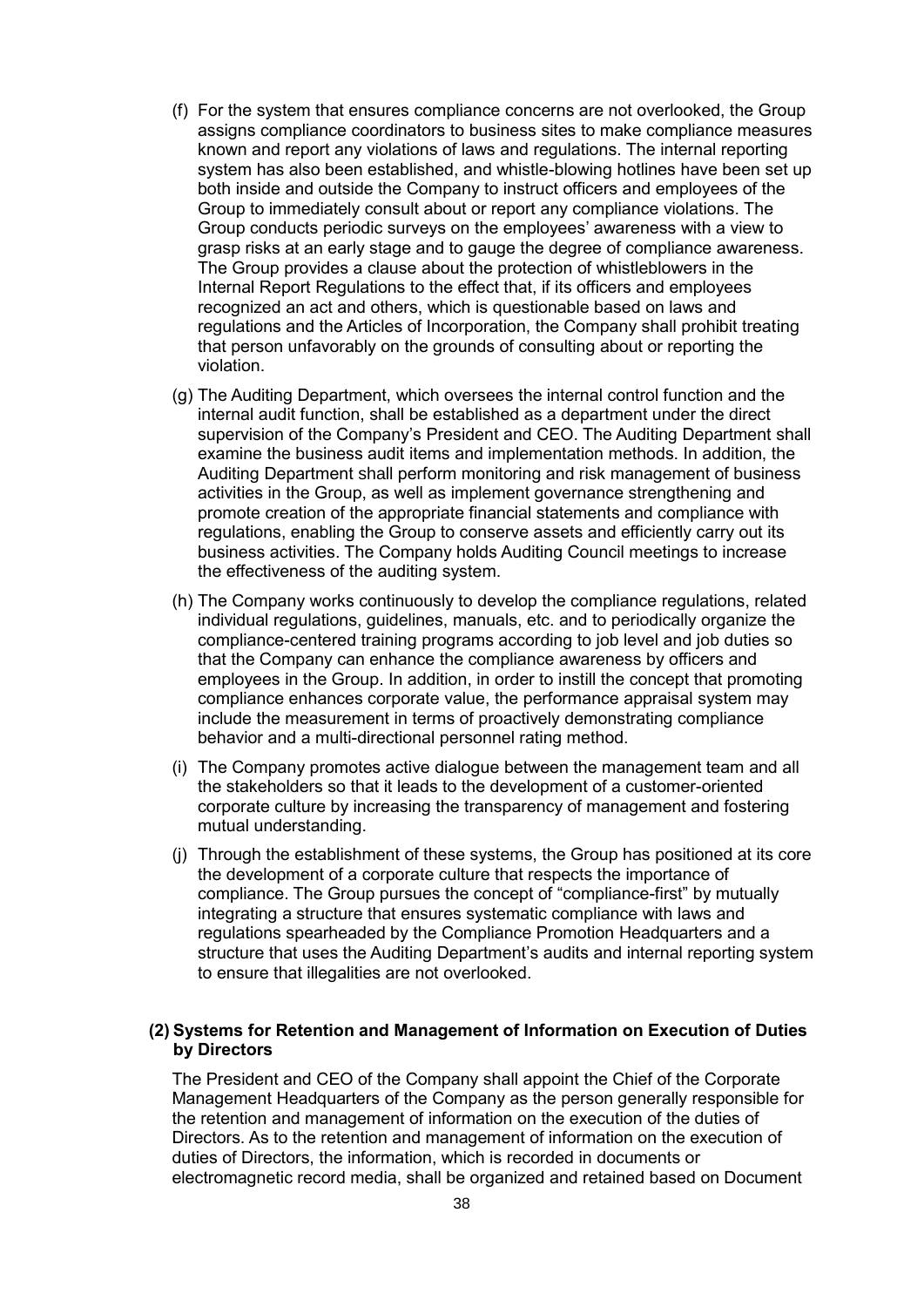Handling Regulations and Information Management Regulations. The Company conducts training with the aim of strengthening the information management system and strictly manages information.

### **(3) Regulations and Systems Concerning Management of Risk of Loss by the Company as well as Its Subsidiaries**

- (a) The Company shall establish a Risk Management Committee as an advisory organ of its Board of Directors to comprehensively identify and manage the Group's various risks. The Risk Management Committee is composed of the Company's President and CEO as the chairman and members including outside experts, such as attorneys at law.
- (b) The Risk Management Committee shall confirm the development and operational status of the Risk Management Regulations, related individual regulations, guidelines, manuals, etc. for the risk management of the Group, and conduct training for officers and employees of the Group. The Company's Chief of the Compliance Promotion Headquarters, and concurrently serving as the Chief Legal Officer (CLO), shall submit quarterly reports on risk management of the Group to the Company's Board of Directors.
- (c) The Company's Auditing Department shall audit the conditions for the execution of business for each department of the Group. If an act with a risk of loss is found in business operations, the Auditing Department shall immediately notify the Company's President and CEO, as well as the department in charge, of the details of the risk and the level of loss that could be incurred.

#### **(4) Systems to Ensure the Efficient Fulfillment of Duties by Directors**

- (a) The Company shall set up the Board of Directors to enhance business performance through appropriate and rapid decision-making, responding flexibly to changes in the business and management environment. The Board of Directors shall be composed of members with diverse backgrounds, and composed of an appropriate number of members and consider the enhancement of monitoring functions. The Board of Directors shall hold regular meetings once a month, while extraordinary meetings can be called at any time as required, in order to make decisions on critical management matters as well as to monitor the status of business performance.
- (b) As a prior deliberative organ of the Board of Directors, the Corporate Management Council shall meet regularly to discuss business operation policies and their implementation and to consider measures to be taken.
- (c) The Company shall formulate a Medium-term Management Plan for the Group, and determine the priority objectives and budgetary allocation of the whole group every fiscal year to materialize the relevant plan.
- (d) The progress of income and expenditure plans and other important business plans of each department and subsidiary shall be reviewed monthly or appropriately by the Board of Directors and other bodies, where problems will be identified and countermeasures will be executed.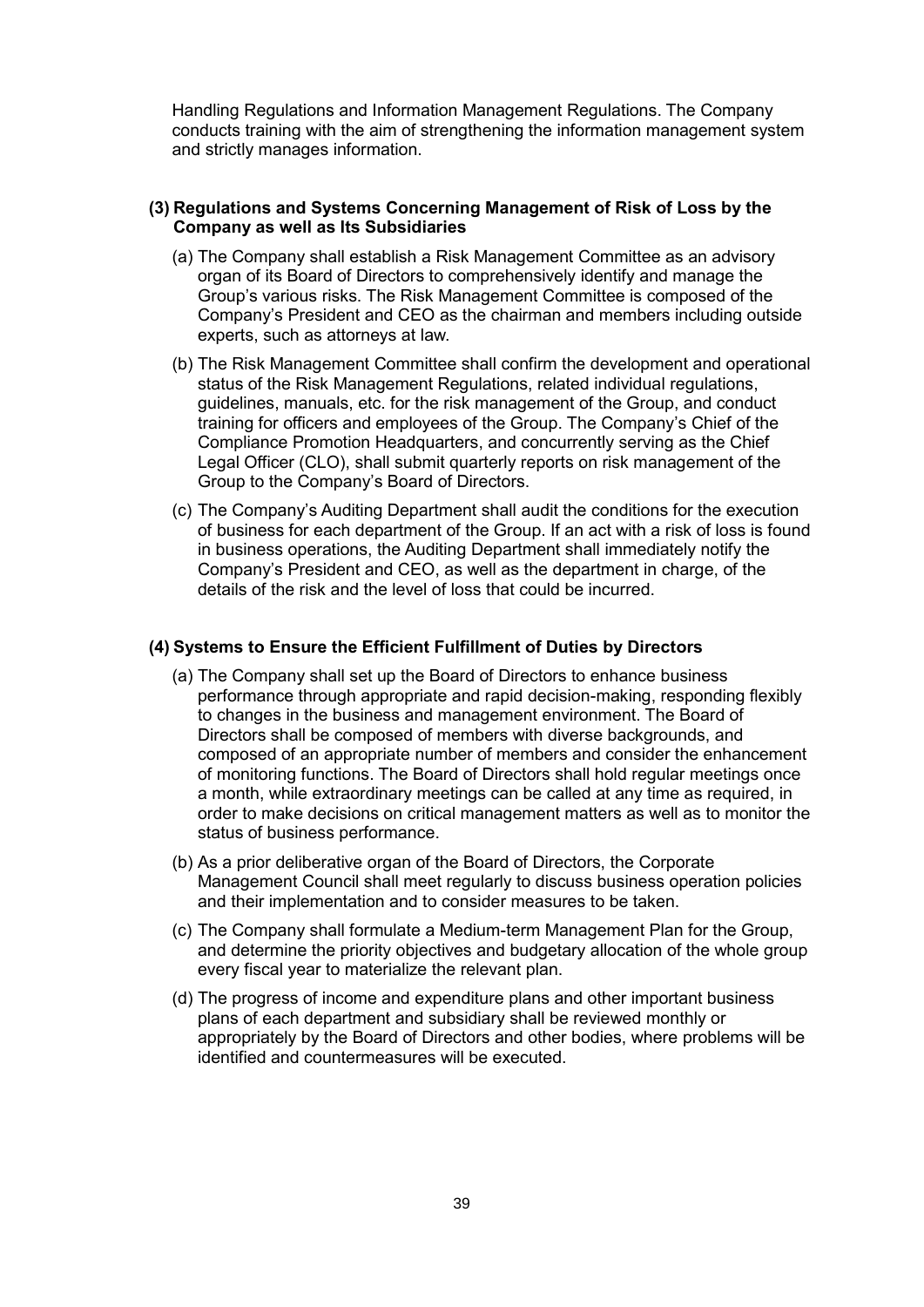- **(5) Systems for Reporting of Matters Concerning Execution of Duties of Directors of the Company's Subsidiaries, and Other Systems to Ensure Appropriate Business Operations in the Group**
	- (a) The Affiliated Companies Management Regulations shall be applied to subsidiaries of the Company. Each subsidiary shall obtain approval of the Board of Directors or the officers of the Company in charge of the respective subsidiary for important matters of corporate management in accordance with the decisionmaking standards of the Company and ensure the appropriateness of business operations.
	- (b) The Chief of the Corporate Management Headquarters shall supervise the management of subsidiaries of the Company. The Company's Chief of the Corporate Management Headquarters shall periodically hold a meeting with the affiliated companies liaison committee to smoothly exchange information and promote group activities, and mutually exchange reports between the Company and its subsidiaries as necessary.
	- (c) The chief of the responsible department shall supervise and manage business conducted by subsidiaries to establish a compliance system and a risk management system in line with measures based on management plans and efficient business execution while respecting the independency of subsidiaries. The chief of the responsible department shall exchange information with subsidiaries on a regular basis and as needed and make regular reports on the progress in the management of subsidiaries to the Board of Directors and the Corporate Management Council.
	- (d) The Company's Auditing Department and Audit & Supervisory Board Members shall conduct a regular or special audit of each subsidiary while cooperating with Audit & Supervisory Board Members of subsidiaries and then report to the Company's President and CEO and the Auditing Council.
- **(6) Matters Concerning Employees when Audit & Supervisory Board Members Request the Secondment of Employees to Assist with Duties, Matters Concerning the Independence of Those Employees from Directors and Matters for Securing Effective Direction of Audit & Supervisory Board Members**
	- (a) When an Audit & Supervisory Board Member of the Company requests to have an employee assigned to assist with the duties of the Audit & Supervisory Board Member, the Company's Board of Directors shall designate an employee to assist the Audit & Supervisory Board Member from the members of the Company's Auditing Department after consultation with the Audit & Supervisory Board Member.
	- (b) In regards to the assistance in the duties of Audit & Supervisory Board Members of the Company, the right of command over the designated employee shall be transferred to the Company's Audit & Supervisory Board Members to ensure independence from the Company's Board of Directors. The designated employee shall submit to the orders of the Audit & Supervisory Board Members when supporting their duties. The Company's Audit & Supervisory Board shall conduct a performance evaluation of the designated employee on their support work of Audit & Supervisory Board Members' duties. The Company's Audit & Supervisory Board Members and the General Manager of the Human Resources and General Affairs Department shall confer about personnel changes and treatment.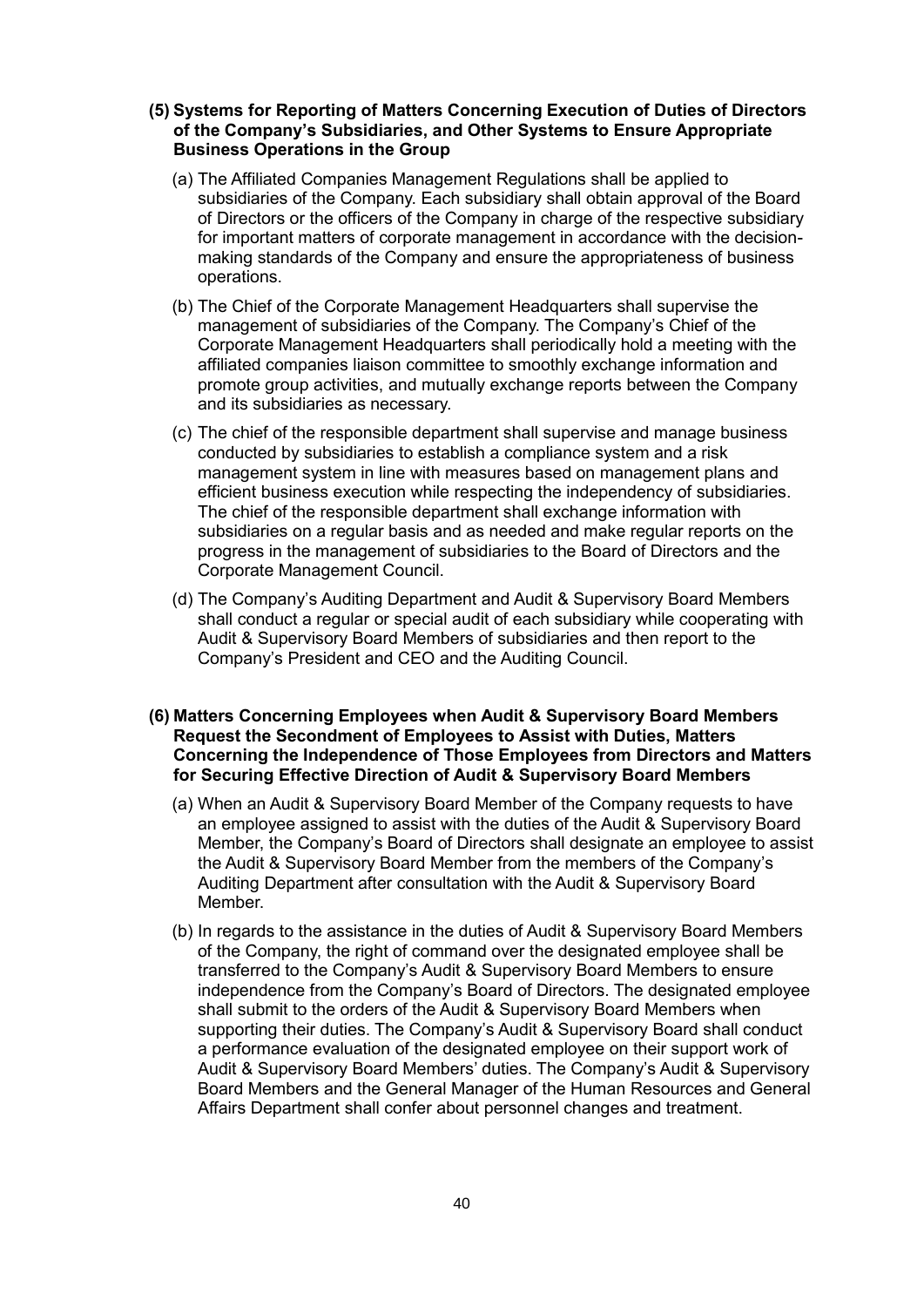- **(7) Systems for Directors and Employees, as well as Directors, Audit & Supervisory Board Members, Employees and others of Subsidiaries to Report to Audit & Supervisory Board Members, Other Systems of Reporting to Audit & Supervisory Board Members, and Other Systems to Secure Effective Audits by Audit & Supervisory Board Members**
	- (a) Officers and employees of the Group shall make reports on matters possibly causing serious damage and losses to the Group, illegal acts and other necessary important matters to the Company's Audit & Supervisory Board Members as necessary based on laws and regulations, and internal regulations such as the Audit & Supervisory Board Regulations and the Auditing Standards for the Audit & Supervisory Board Members. In order to ensure thorough reporting to the Audit & Supervisory Board Members, officers and employees shall be made aware of the relevant system and reminded on a regular basis. The Company's Audit & Supervisory Board Members may also require officers and employees to report at any time as necessary.
	- (b) The Company's Audit & Supervisory Board Members shall attend the meetings of important committees such as the Board of Directors, the Corporate Management Council, the Compliance Committee, the Risk Management Committee, and affiliated companies liaison committee to understand the process of important decision-making and the conditions of the execution of the duties by Directors of the Group, and may peruse important documents about the fulfillment of such duties, such as circular memos for approval. The Company's Audit & Supervisory Board Members shall periodically exchange opinions with the Company's President and CEO, and carry out monitoring and inspections through periodic interviews and on-site audits of each department of the Group and Audit & Supervisory Board Members of subsidiaries.
	- (c) The Company's Audit & Supervisory Board Members, based on the independence and authority granted according to the Audit & Supervisory Board Regulations and the Auditing Standards for the Audit & Supervisory Board Members, shall ensure the effectiveness of audits, and maintain close cooperation with the Auditing Department and the Accounting Auditors to promote the achievement of their outcomes by receiving audit status reports of each group section from the Auditing Department.
	- (d) The Group shall prohibit unfavorable treatment of officers and employees of the Group who have reported to the Company's Audit & Supervisory Board Members on the grounds of having made the report, and fully enforce this rule.
	- (e) In the case where an Audit & Supervisory Board Member demands payments in advance or reimbursement of expenses incurred for duties executed, the subject expenses or liabilities shall immediately be paid or reimbursed, excluding the case where such expenses or the liabilities are not necessary for the execution of the duties of the Audit & Supervisory Board Member.

### **(8) Systems to Ensure Reliable Financial Reporting**

For the purpose of securing reliable financial reporting of the Company and effective and proper submission of internal control reports by the Company as provided in the Financial Instruments and Exchange Act, the Group shall set up a structure to establish and apply a proper internal control system under the command of the Company's President and CEO, continue to evaluate whether or not the structure will function properly, make necessary corrections, and ensure conformity with the Financial Instruments and Exchange Act and other applicable laws and regulations.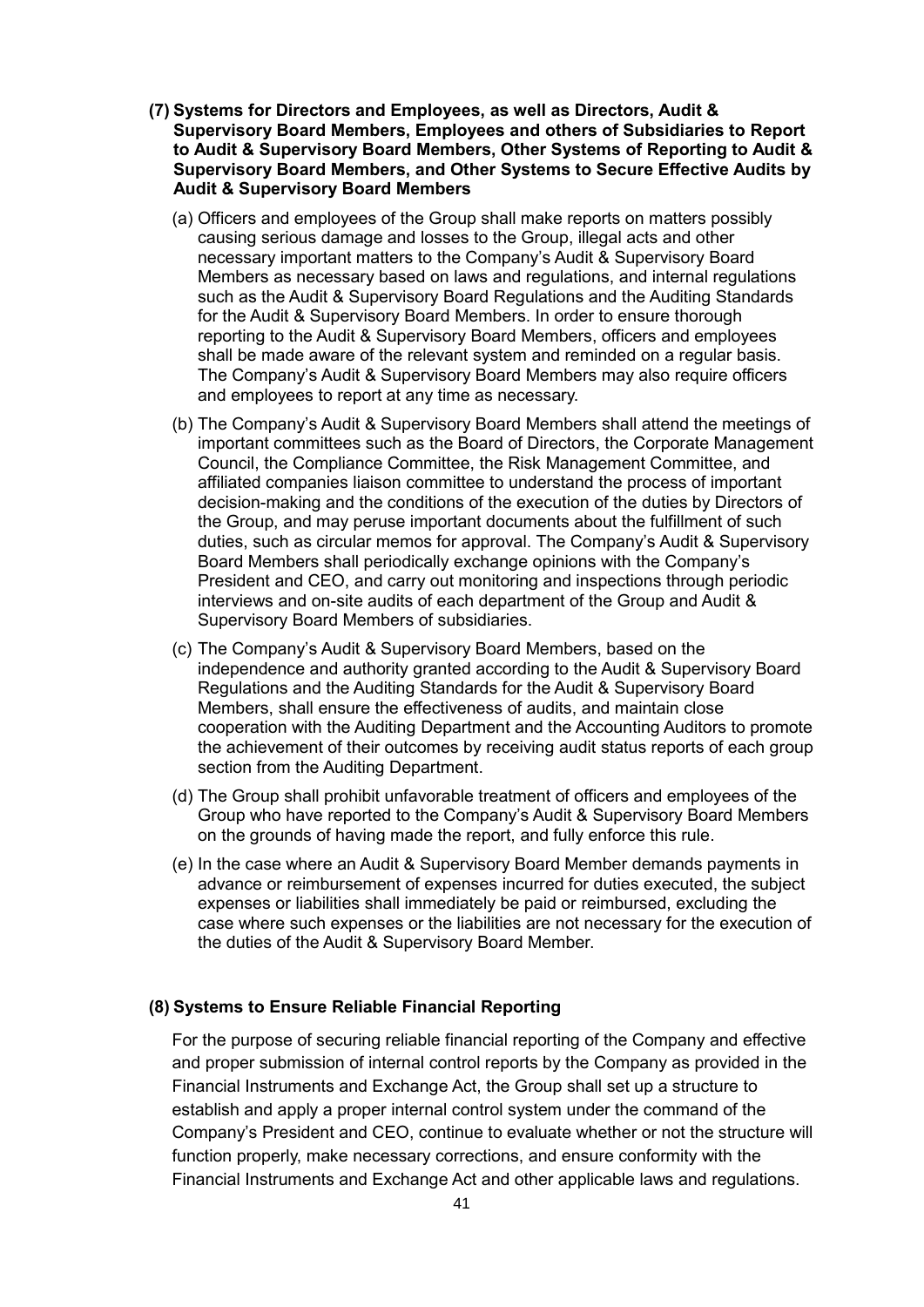#### **(9) Systems Development to Exclude All Antisocial Forces**

- (a) The Group's Corporate Ethics Charter shall clearly set out the Group's determination to "oppose all antisocial forces." The Group is committed to eliminating any possible ties, and dealing resolutely, with any antisocial forces or organizations posing a threat to public order or safety.
- (b) The Group shall enact detailed regulations for opposing antisocial forces and establish a system that will not yield to unlawful demands from antisocial forces by designating a person responsible for preventing unlawful demands in all offices and places of business. The Human Resources and General Affairs Department and the Compliance Promotion Headquarters of the Company shall be generally responsible for establishing the system, and the system shall be established by consulting with the Compliance Committee, the Risk Management Committee, related departments and external professional organizations.

# **2. Overview of Operation Status of Systems to Ensure Appropriate Business Operations**

# **(1) Systems for Execution of Duties by Directors and Employees of the Company as well as Its Subsidiaries to Ensure Compliance with Laws and Regulations and the Articles of Incorporation**

The compliance system has been fully developed with the establishment of the Corporate Ethics Charter, establishment of the Compliance Committee, election of Outside Directors, establishment of the Auditing Department as well as the Compliance Promotion Department, and establishment of the internal reporting system and related regulations.

Furthermore, the Company received an investigation report on the construction defects problem from the External Investigation Committee. Although the Company has completed all the items of the recurrence preventive measures that were established on May 29, 2019, the Company will continue carrying out the specific measures that need to be continued.

During the fiscal year under review, by holding 12 meetings of the Compliance Committee and conducting internal audits, the Company ensures compliance with laws and regulations and other rules.

To strengthen the check-and-balance functions of the Company's executive bodies, an Outside Director was appointed to chair the Compliance Committee in the 47th fiscal term. As a result of a major review of the contents of deliberations and composition of the committee, the discussions have become more lively and the committee can be assessed as functioning effectively.

However, the authority and responsibilities of the compliance coordinators in charge of promoting compliance at each business site have not been clearly defined, and revising the system of compliance coordinators is a future issue.

### **(2) Systems for Retention and Management of Information on Execution of Duties by Directors**

Systems for retaining and managing information have been fully developed by the management system with the Director in charge as the person responsible for the retention and management, as provided for in Document Handling Regulations and Information Management Regulations.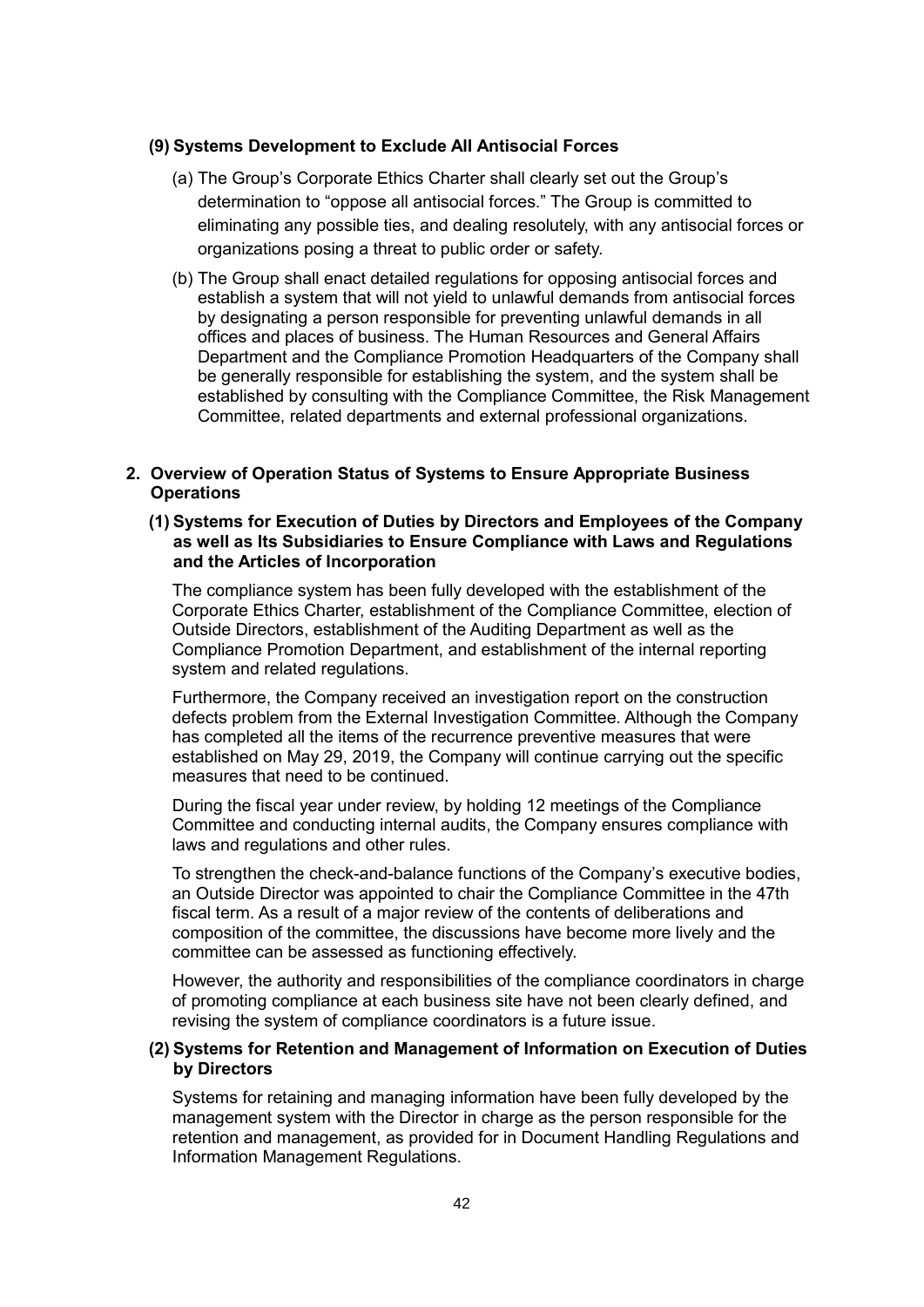During the fiscal year under review, these existing systems continued to operate and were maintained in an appropriate state, but occasional cases in which the management of important information has been inadequate. In order to further strengthen the information management system, the Company will work to thoroughly inculcate the Information Management Regulations by means of training and others.

## **(3) Regulations and Systems Concerning Management of Risk of Loss by the Company as well as Its Subsidiaries**

Risk management systems have been fully developed with the establishment of the Risk Management Committee and the management system stipulated by Risk Management Regulations.

During the fiscal year under review, the Company continued to operate the existing systems and conducted risk management taking into account professional insights from outside members of the Risk Management Committee.

Furthermore, while each business division identified potential risks based on the recurrence preventive measures after receiving an investigation report on the construction defects problem from the External Investigation Committee, the measures to take are currently being determined and company-wide management of potential risks is a future issue.

In addition, work has commenced on systematic investigations and analyses of specific individual repair requests and other complaints, such as by preparing a complaint handling manual, and building an organizational system that can collect risk information and respond appropriately and promptly.

# **(4) Systems to Ensure the Efficient Fulfillment of Duties by Directors**

Organizational decisions are made after deliberations at the Board of Directors meetings following preliminary deliberations by the Corporate Management Council. On the other hand, to review the progress of business plans, Board of Executive Officers meetings, whose main purpose is reviewing, and affiliated companies liaison committee meetings have been held, in addition to Board of Directors meetings. As such, systems for ensuring the efficient execution of duties have been fully developed.

In addition, Outside Directors and Audit & Supervisory Board Members hold outside officers meetings as necessary at which information is shared and opinions exchanged. Based on this, pertinent opinions will be expressed at the various meetings, beginning with meetings of the Board of Directors, and management supervision of execution of duties by Directors will be made more effective.

During the fiscal year under review, the Company held these meetings on a regular basis, and as needed, and made timely decisions through measures including participation via a telephone conference system and resolutions in writing to maintain appropriate conditions.

## **(5) Systems for Reporting of Matters Concerning Execution of Duties of Directors of the Company's Subsidiaries, and Other Systems to Ensure Appropriate Business Operations in the Group**

The systems for ensuring appropriate business operations by the Group have been fully developed with a report given to the Board of Directors of the Company in accordance with the Affiliated Companies Management Regulations. In addition,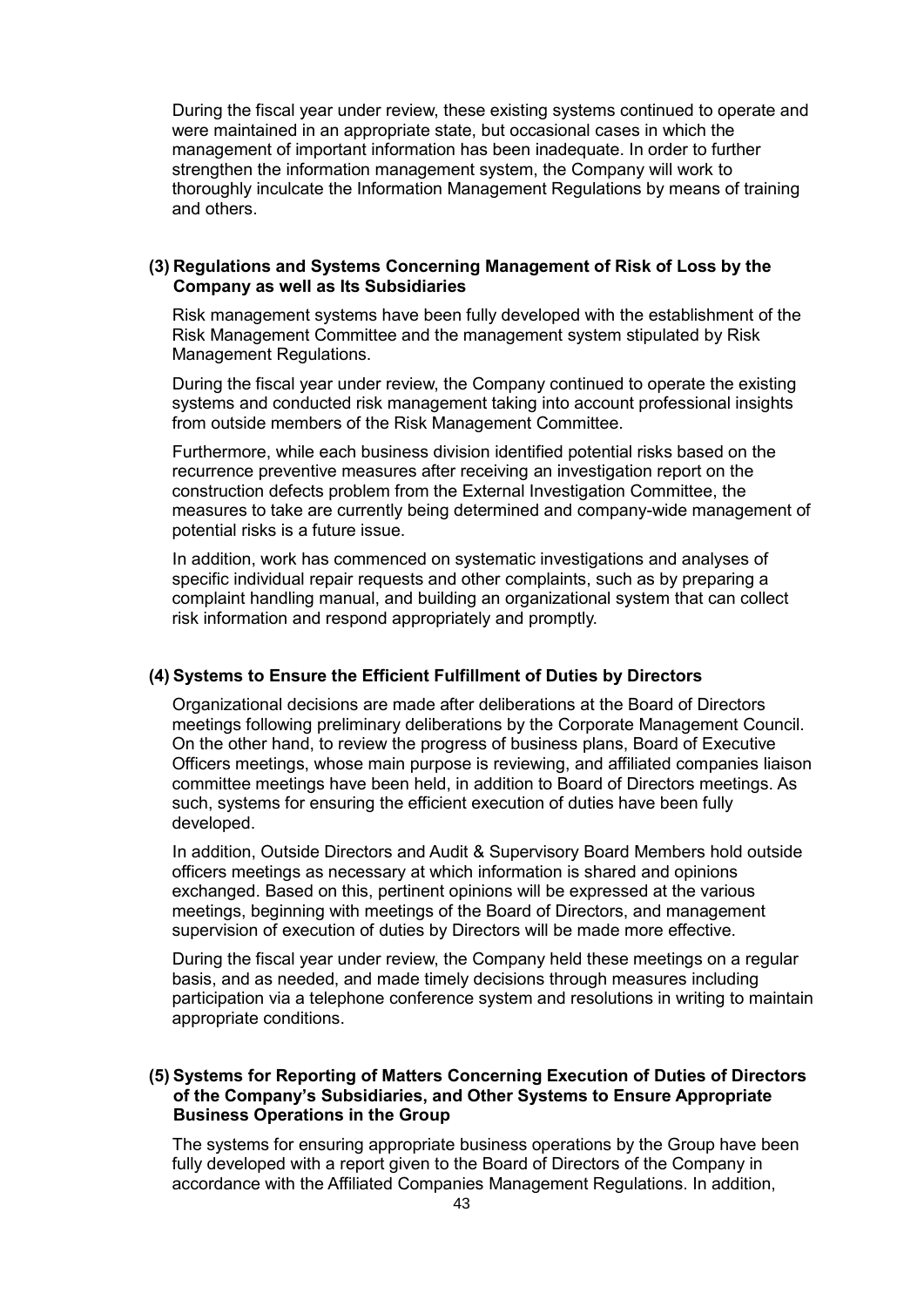affiliated companies liaison committee meetings have been held periodically to review the progress of business plans and receive the necessary reports from subsidiaries. The Company dispatches Directors to subsidiaries to strengthen monitoring functions and ensure appropriateness of business operations.

Of the systems for ensuring the appropriateness of business operations by each company of the Group, while the Company's Compliance Promotion Department and Corporate Planning Department oversaw the entire Group comprehensively, the department or section responsible for the Company's subsidiaries supervised and managed the compliance system and the risk management system, and the Auditing Department and the Audit & Supervisory Board Members of the Company audited subsidiaries.

### **(6) Matters Concerning Employees when Audit & Supervisory Board Members Request the Secondment of Employees to Assist with Duties, Matters Concerning the Independence of Those Employees from Directors and Matters for Securing Effective Direction of Audit & Supervisory Board Members**

Rules on the right of command and the authority over personnel issues such as employee evaluations have been stipulated in the Audit & Supervisory Board Regulations and the Auditing Standards for employees who assist with the duties of the Audit & Supervisory Board Members.

During the fiscal year under review, an employee was assigned to assist Audit & Supervisory Board Members in the execution of their duties.

# **(7) Systems for Directors and Employees, as well as Directors, Audit & Supervisory Board Members, Employees and others of Subsidiaries to Report to Audit & Supervisory Board Members, Other Systems of Reporting to Audit & Supervisory Board Members, and Other Systems to Secure Effective Audits by Audit & Supervisory Board Members**

The systems for reporting to Audit & Supervisory Board Members and the systems to secure effective audits by Audit & Supervisory Board Members have been fully developed by stipulating them in the Audit & Supervisory Board Regulations and the Auditing Standards for the Audit & Supervisory Board Members. Audit & Supervisory Board Members cooperate closely with the Auditing Department and the Accounting Auditor.

During the fiscal year under review, Audit & Supervisory Board Members strengthened the effectiveness of audits by Audit & Supervisory Board Members by exchanging opinions with the President and CEO on issues to be addressed by the Company.

Also, in order to allow the systems for reporting to Audit & Supervisory Board Members to work appropriately, the Audit & Supervisory Board encouraged the Board of Directors to report more promptly.

### **(8) Systems to Ensure Reliable Financial Reporting**

The systems have been constructed to evaluate internal controls by the Auditing Department, and an internal control report for the 48th fiscal term was submitted on June 29, 2021.

During the fiscal year under review, the Company continued to evaluate the status of the development and operation of its internal control system.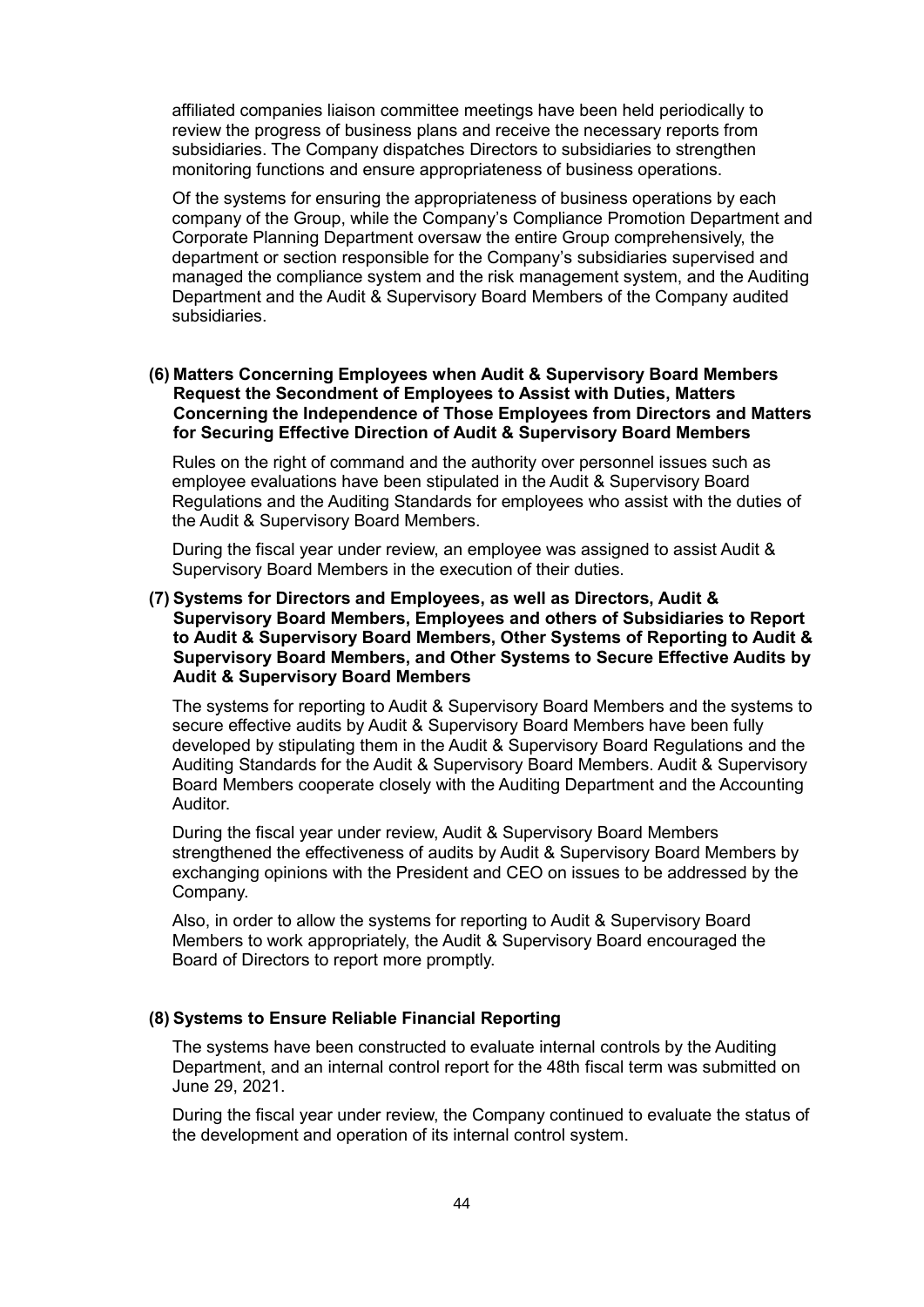# **(9) Systems Development to Exclude All Antisocial Forces**

Among systems for excluding antisocial forces, the Company has stipulated the rules for excluding antisocial forces in the Corporate Ethics Charter and others, and has developed a system therefor.

During the fiscal year under review, the Company conducted its corporate activities free from any relationships with antisocial forces.

# **3. Policy on Determination of Dividends of Surplus and Others**

The return of profits to shareholders is positioned as a key management issue for the Company. However, given the current business performance, it is with sincere regret that the Company has decided not to pay a year-end dividend for the fiscal year under review.

Going forward, the Company will strive to generate profits and strengthen the financial base through constant structural reforms, and aims to provide shareholder returns.

Note: The portions of amounts and number of shares stated in this Business Report less than the display unit are omitted (always rounded down).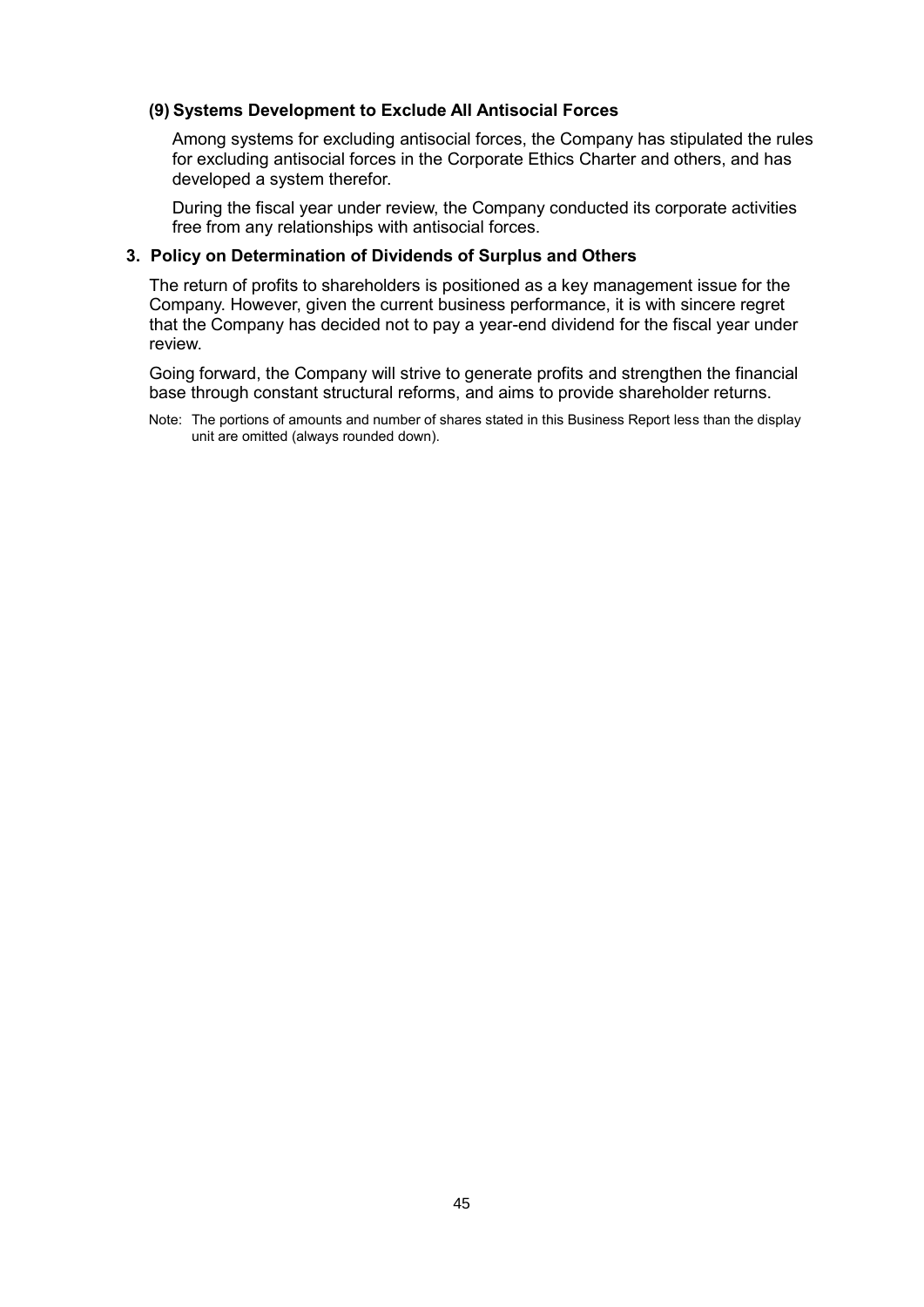# **CONSOLIDATED FINANCIAL STATEMENTS**

# **CONSOLIDATED BALANCE SHEET** (as of March 31, 2022)

|                                            | (JPY million) |
|--------------------------------------------|---------------|
| <b>ASSETS</b>                              |               |
| <b>Current assets</b>                      | 60,161        |
| Cash and deposits                          | 45,523        |
| Trade receivables                          | 8,618         |
| Accounts receivable for completed projects | 443           |
| <b>Securities</b>                          | 200           |
| Real estate for sale                       | 693           |
| Payment for construction in progress       | 213           |
| Raw materials and supplies                 | 405           |
| Prepaid expenses                           | 1,634         |
| Other accounts receivable                  | 730           |
| <b>Others</b>                              | 3,954         |
| Allowance for doubtful accounts            | (2, 255)      |
| <b>Non-current assets</b>                  | 85,269        |
| <b>Property, plant and equipment</b>       | 64,652        |
| <b>Buildings and structures</b>            | 18,852        |
| Machinery, equipment, and vehicles         | 7,534         |
| Land                                       | 31,269        |
| Leased assets                              | 1,976         |
| Construction in progress                   | 92            |
| Other                                      | 4,926         |
| Intangible fixed assets                    | 3,136         |
| Goodwill                                   | 6             |
| <b>Others</b>                              | 3,130         |
| <b>Investments and other assets</b>        | 17,480        |
| <b>Investment securities</b>               | 5,180         |
| Long-term loans                            | 1,126         |
| <b>Bad debts</b>                           | 267           |
| Long-term prepaid expenses                 | 577           |
| Deferred tax assets                        | 6,596         |
| <b>Others</b>                              | 4,647         |
| Allowance for doubtful accounts            | (914)         |
| <b>Total assets</b>                        | 145,430       |

46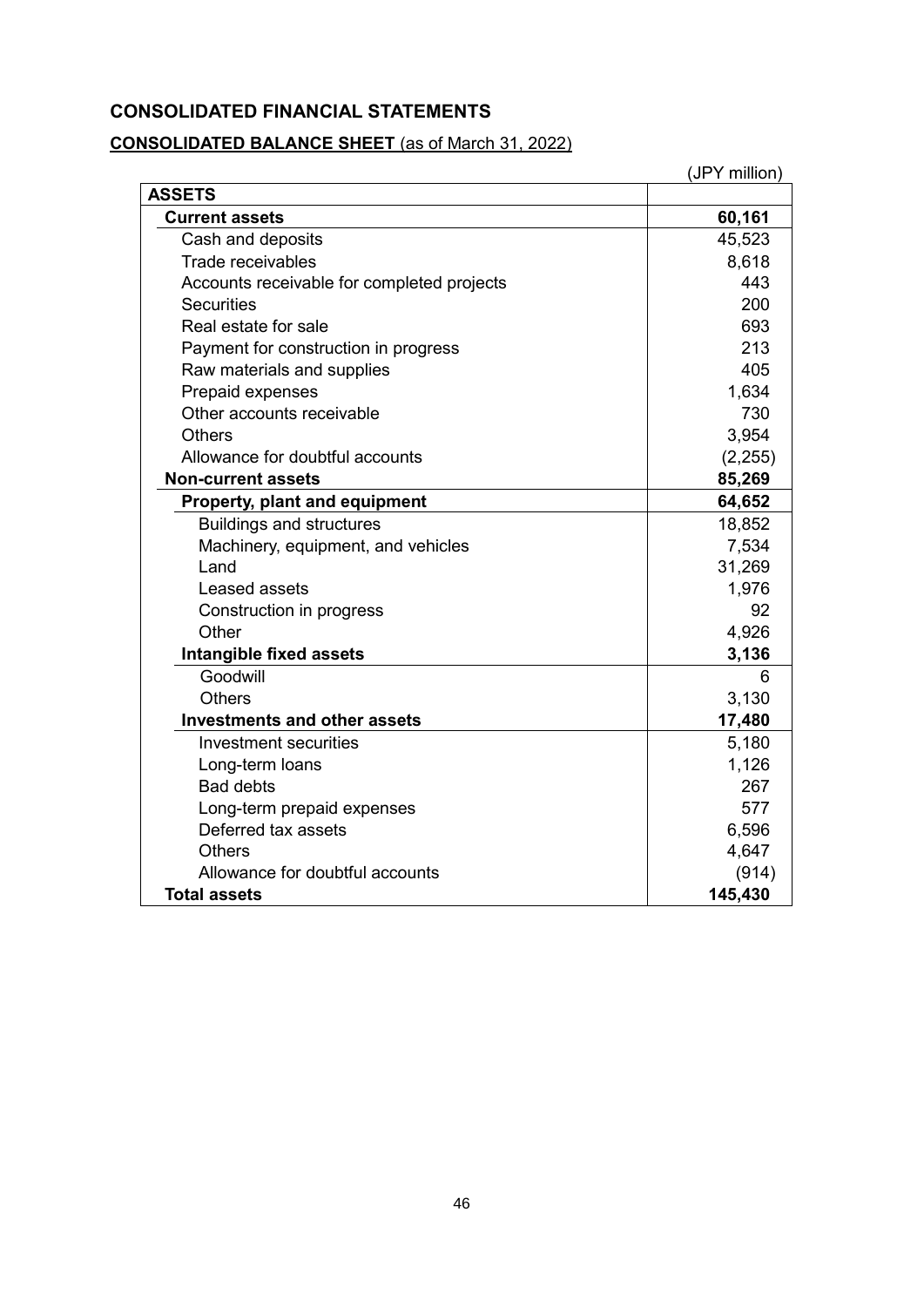# **CONSOLIDATED BALANCE SHEET** (as of March 31, 2022) *(Continued)*

|                                                          | (JPY million) |
|----------------------------------------------------------|---------------|
| <b>LIABILITIES</b>                                       |               |
| <b>Current liabilities</b>                               | 59,542        |
| Accounts payable                                         | 2,552         |
| Accounts payable for completed projects                  | 427           |
| Current portion of long-term debt                        | 53            |
| Lease obligations                                        | 1,992         |
| Accounts payable-other                                   | 9,123         |
| Accrued income taxes                                     | 1,304         |
| Advances received                                        | 31,733        |
| Customer advances for projects in progress               | 268           |
| Provision for warranty obligations on completed projects | 7             |
| Provision for fulfillment of guarantees                  | 2,187         |
| Provision for losses related to repairs                  | 1,941         |
| Provision for apartment vacancy loss                     | 4,218         |
| <b>Others</b>                                            | 3,732         |
| <b>Non-current liabilities</b>                           | 74,854        |
| Long-term debt                                           | 30,429        |
| Lease obligations                                        | 569           |
| Long-term advances received                              | 7,151         |
| Lease/guarantee deposits received                        | 7,382         |
| Provision for losses related to repairs                  | 16,145        |
| Deferred tax liabilities                                 | 11            |
| Provision for apartment vacancy loss                     | 1,414         |
| Liability for retirement benefit                         | 9,525         |
| <b>Others</b>                                            | 2,222         |
| <b>Total liabilities</b>                                 | 134,396       |
|                                                          |               |
| <b>NET ASSETS</b>                                        |               |
| <b>Shareholders' equity</b>                              | 392           |
| Common stock                                             | 100           |
| Capital surplus                                          | 136,345       |
| Retained earnings                                        | (135, 749)    |
| Treasury stock                                           | (302)         |
| Accumulated other comprehensive income                   | 675           |
| Net unrealized gains on other securities                 | (39)          |
| Foreign currency translation adjustments                 | 746           |
| Remeasurements of defined benefit plans                  | (31)          |
| <b>Share subscription rights</b>                         | 357           |
| <b>Non-controlling interests</b>                         | 9,608         |
| <b>Total net assets</b>                                  | 11,034        |
| <b>Total liabilities and net assets</b>                  | 145,430       |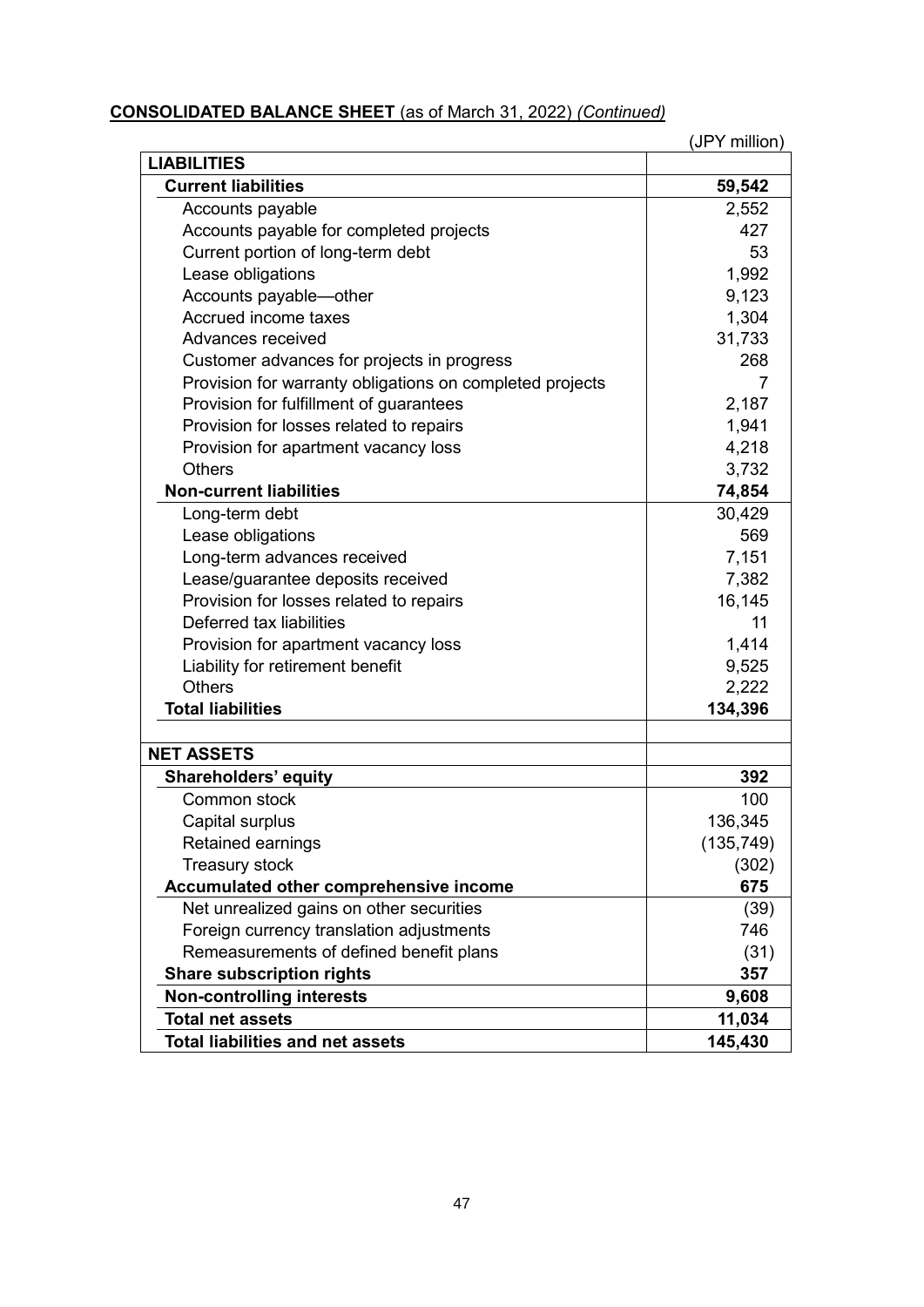| <b>ONSOLIDATED STATEMENT OF INCOME</b> (from April 1, 2021 to March 31, 2022) | (JPY million) |
|-------------------------------------------------------------------------------|---------------|
| <b>Net sales</b>                                                              | 398,366       |
| <b>Sales from Leasing Business</b>                                            | 383,043       |
| <b>Sales from Other Businesses</b>                                            | 15,322        |
| <b>Cost of sales</b>                                                          | 352,289       |
| Cost of sales from Leasing Business                                           | 336,339       |
| Cost of sales from Other Businesses                                           | 15,950        |
| <b>Gross profit</b>                                                           | 46,077        |
| Selling, general and administrative expenses                                  | 44,302        |
| <b>Operating profit</b>                                                       | 1,774         |
| <b>Non-operating income</b>                                                   | 827           |
| Interest income                                                               | 34            |
| Dividend income                                                               | 65            |
| Gain on valuation of investment securities                                    | 129           |
| Foreign exchange gains                                                        | 1             |
| Employment adjustment subsidy                                                 | 242           |
| <b>Others</b>                                                                 | 354           |
| <b>Non-operating expenses</b>                                                 | 4,754         |
| Interest expenses                                                             | 4,474         |
| Share of loss of entities accounted for using equity method                   | 162           |
| <b>Others</b>                                                                 | 117           |
| <b>Recurring loss</b>                                                         | (2, 151)      |
| <b>Extraordinary income</b>                                                   | 12,080        |
| Gain on sale of property, plant and equipment                                 | 120           |
| Gain on sale of investment securities                                         | 0             |
| Reversal of provision for losses related to repairs                           | 11,959        |
| <b>Extraordinary losses</b>                                                   | 234           |
| Loss on retirement of property, plant and equipment                           | 45            |
| Impairment loss                                                               | 118           |
| Loss on closure of offices                                                    | 69            |
| Income before income taxes                                                    | 9,693         |
| Income taxes-current                                                          | 1,444         |
| Income taxes-deferred                                                         | (4, 401)      |
| <b>Net income</b>                                                             | 12,650        |
| Net income attributable to non-controlling interests                          | 795           |
| Net income attributable to shareholders of the parent                         | 11,854        |

**CONSOLIDATED STATEMENT OF INCOME** (from April 1, 2021 to March 31, 2022)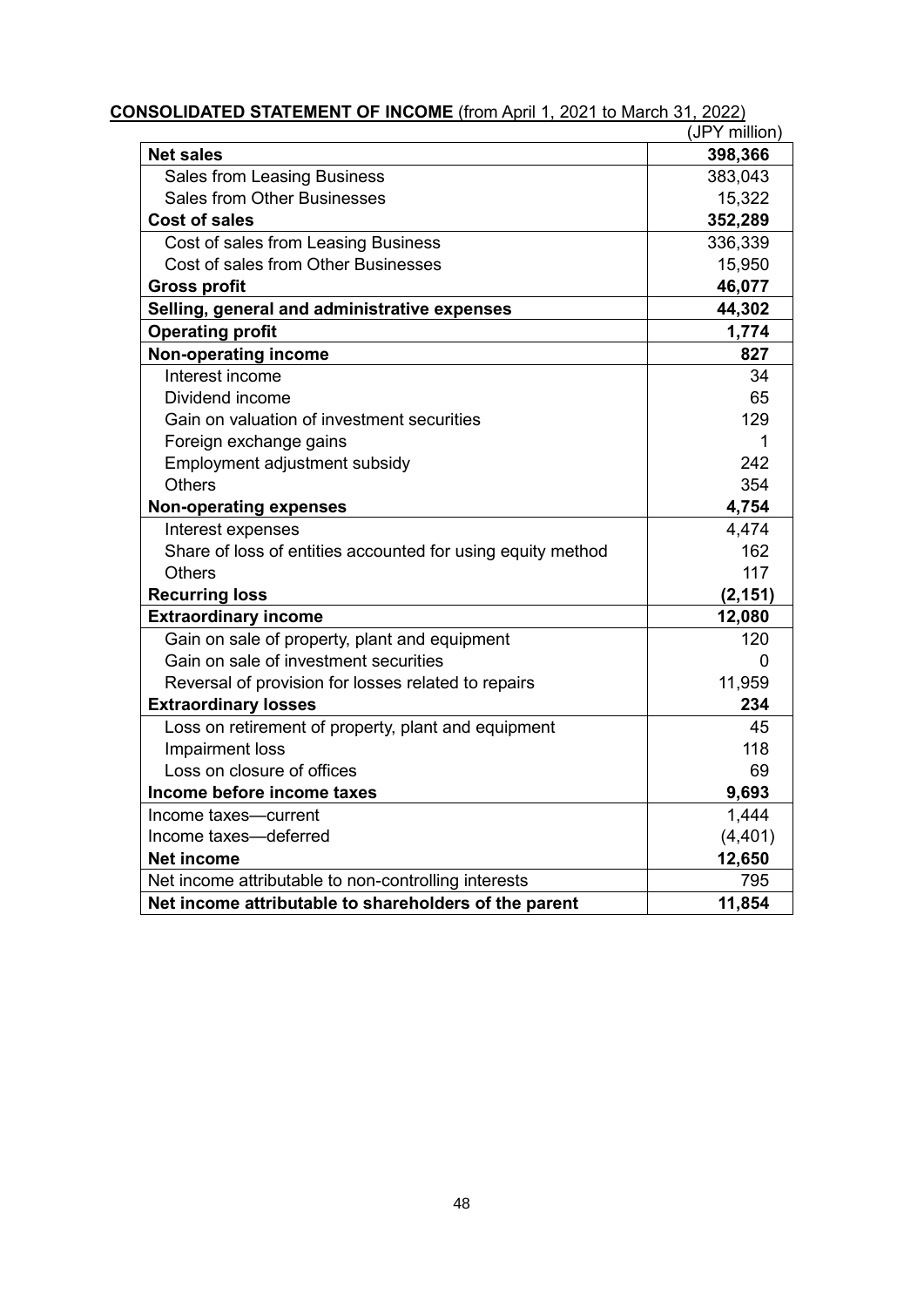## **CONSOLIDATED STATEMENT OF CHANGES IN Equity**

(from April 1, 2021 to March 31, 2022)

|                                                                                   |                      |                    |                      |                   | (JPY million)                    |
|-----------------------------------------------------------------------------------|----------------------|--------------------|----------------------|-------------------|----------------------------------|
|                                                                                   | Shareholders' equity |                    |                      |                   |                                  |
|                                                                                   | Common<br>stock      | Capital<br>surplus | Retained<br>earnings | Treasury<br>stock | Total<br>shareholders'<br>equity |
| Balance as of April 1, 2021                                                       | 81,282               | 55,174             | (142, 586)           | (344)             | (6,474)                          |
| Cumulative effects of changes in<br>accounting policies                           |                      |                    | (4,963)              |                   | (4,963)                          |
| Restated balance after changes in<br>accounting policies                          | 81,282               | 55,174             | (147, 550)           | (344)             | (11, 438)                        |
| Change during period                                                              |                      |                    |                      |                   |                                  |
| Reduction of common stock                                                         | (81, 182)            | 81,182             |                      |                   |                                  |
| Net income attributable to<br>shareholders of the parent                          |                      |                    | 11,854               |                   | 11,854                           |
| Disposal of treasury stock                                                        |                      | (10)               |                      | 41                | 30                               |
| Change in the scope of<br>consolidation                                           |                      |                    | (53)                 |                   | (53)                             |
| Change in share of parent<br>from transactions with non-<br>controlling interests |                      | (1)                |                      |                   | (1)                              |
| Net change of items other than<br>shareholders' equity                            |                      |                    |                      |                   |                                  |
| Total change during period                                                        | (81, 182)            | 81,170             | 11,800               | 41                | 11,830                           |
| Balance as of March 31, 2022                                                      | 100                  | 136,345            | (135,749)            | (302)             | 392                              |

|                                                                                   | Accumulated other comprehensive income               |                                                   |                                                       |                                                                 |                                               |                   |                     |
|-----------------------------------------------------------------------------------|------------------------------------------------------|---------------------------------------------------|-------------------------------------------------------|-----------------------------------------------------------------|-----------------------------------------------|-------------------|---------------------|
|                                                                                   | Net<br>unrealized<br>gains on<br>other<br>securities | Foreign<br>currency<br>translation<br>adjustments | Remeasure-<br>ments of<br>defined<br>benefit<br>plans | Total<br>accumu-<br>lated other<br>compre-<br>hensive<br>income | Share<br>subscription   controlling<br>rights | Non-<br>interests | Total net<br>assets |
| Balance as of April 1, 2021                                                       | (0)                                                  | (1,877)                                           | (142)                                                 | (2,019)                                                         | 388                                           | 11,383            | 3,277               |
| Cumulative effects of changes<br>in accounting policies                           |                                                      |                                                   |                                                       |                                                                 |                                               |                   | (4, 963)            |
| Restated balance after changes in<br>accounting policies                          | (0)                                                  | (1, 877)                                          | (142)                                                 | (2,019)                                                         | 388                                           | 11,383            | (1,686)             |
| Change during period                                                              |                                                      |                                                   |                                                       |                                                                 |                                               |                   |                     |
| Reduction of common stock                                                         |                                                      |                                                   |                                                       |                                                                 |                                               |                   |                     |
| Net income attributable to<br>shareholders of the parent                          |                                                      |                                                   |                                                       |                                                                 |                                               |                   | 11,854              |
| Disposal of treasury stock                                                        |                                                      |                                                   |                                                       |                                                                 |                                               |                   | 30                  |
| Change in the scope of<br>consolidation                                           |                                                      |                                                   |                                                       |                                                                 |                                               |                   | (53)                |
| Change in share of parent<br>from transactions with non-<br>controlling interests |                                                      |                                                   |                                                       |                                                                 |                                               |                   | (1)                 |
| Net change of items other than<br>shareholders' equity                            | (38)                                                 | 2,623                                             | 111                                                   | 2,695                                                           | (30)                                          | (1, 774)          | 890                 |
| Total change during period                                                        | (38)                                                 | 2,623                                             | 111                                                   | 2,695                                                           | (30)                                          | (1, 774)          | 12,721              |
| Balance as of March 31, 2022                                                      | (39)                                                 | 746                                               | (31)                                                  | 675                                                             | 357                                           | 9,608             | 11,034              |

(JPY million)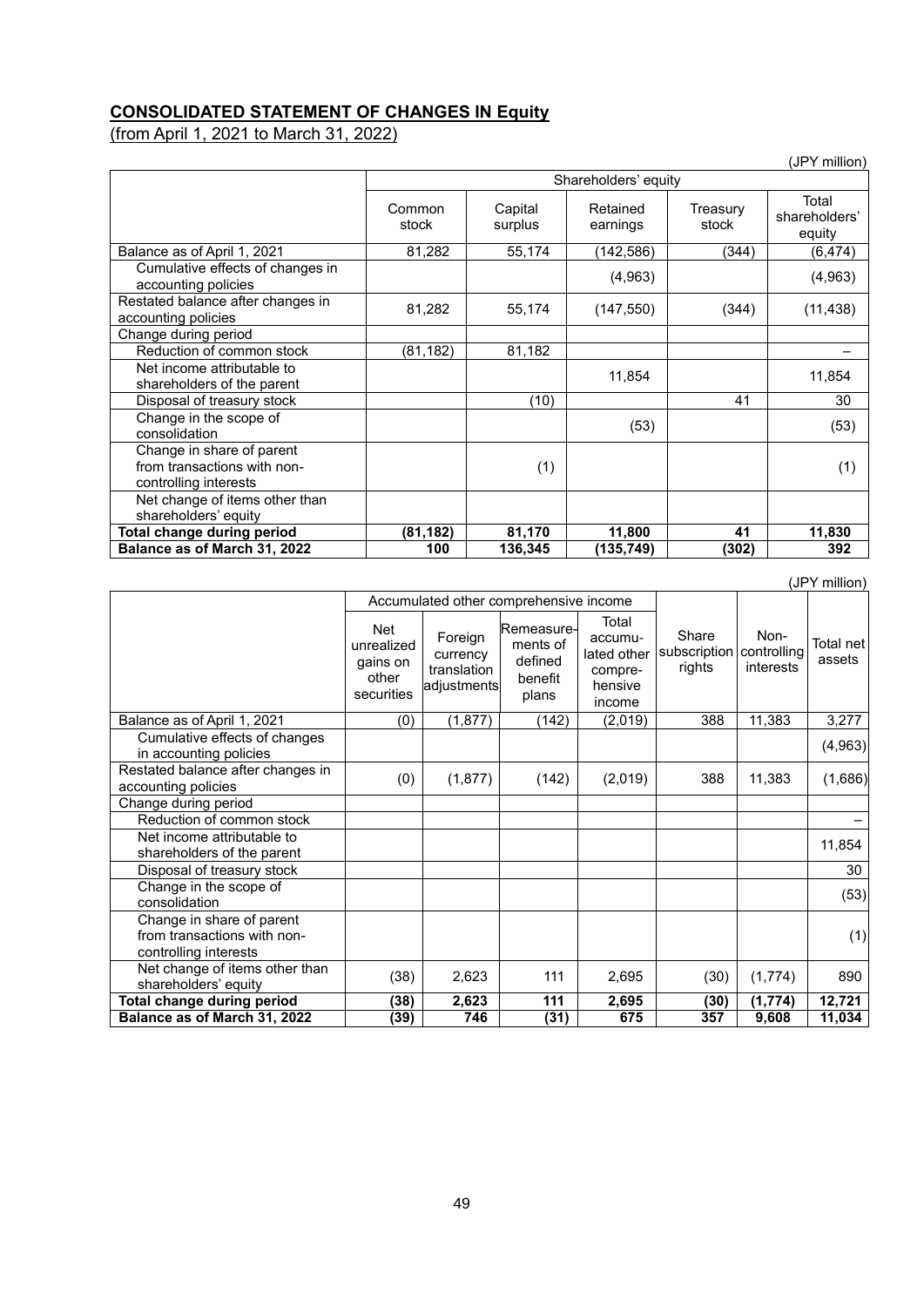# Notes to Consolidated Financial Statements

# **1. Important Items That Form the Basis of Preparing Consolidated Financial Statements**

#### (1) Scope of consolidation

(a) Number of consolidated subsidiaries and names of principal consolidated subsidiaries of Leopalace21 Corporation (the "Company")

Number of consolidated subsidiaries: 18

Principal consolidated subsidiaries: Leopalace Leasing Corporation

Plaza Guarantee Co., Ltd. Leopalace Power Corporation Leopalace Energy Corporation ASUKA SSI Leopalace21 Business Consulting (Shanghai) Co., Ltd. Leopalace21 (Thailand) CO., LTD. Leopalace21 (Cambodia) Co., Ltd. LEOPALACE21 PHILIPPINES INC. Leopalace21 Singapore Pte. Ltd. Morizou Co., Ltd. Azu Life Care Co., Ltd. Leopalace Guam Corporation Leopalace Smile Co., Ltd.

(b) Status of non-consolidated subsidiaries

Number of non-consolidated subsidiaries: 3

Name of principal non-consolidated subsidiary: TRUMAN HOLDING LIMITED Reason for exclusion from scope of consolidation:

Non-consolidated subsidiaries are excluded from the scope of consolidation because the total assets, net sales, net income or loss (corresponding to the ownership held by the Company) and retained earnings (corresponding to the ownership held by the Company) of the nonconsolidated subsidiaries have no material impact on the consolidated financial statements.

### (2) Application of equity method

- (a) Numbers of non-consolidated subsidiaries and affiliates accounted for by the equity method and names of principal such companies
	- Number of non-consolidated subsidiaries accounted for by the equity method: 1 Name of non-consolidated subsidiary: TRUMAN HOLDING LIMITED

Number of affiliates accounted for by the equity method: 4

Names of affiliates: Woori & Leo PMC Co., Ltd. Ancora Residential Fund LP PT TEGUH BINA KARYA Learn JP Corp.

(b) Special note on the application of equity method

Although the fiscal year-end of entities accounted for by the equity method are different from the consolidated balance sheet date, the financial statements of the companies as of their fiscal year-end and for their fiscal year are used in the preparation of the Company's consolidated financial statements.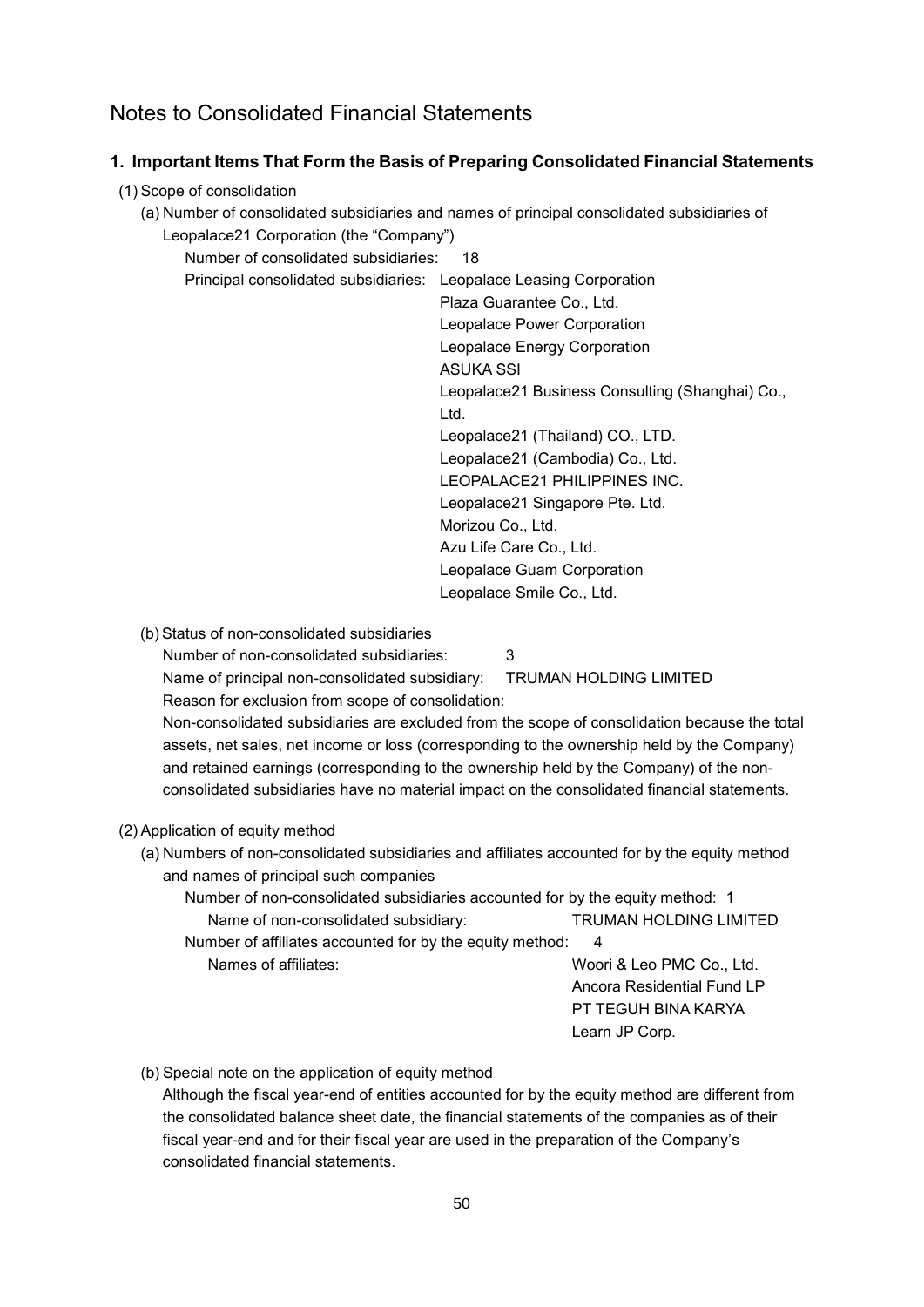- (3) Changes in the scope of consolidation and application of equity method
	- (a) Changes in the scope of consolidation
		- The Company has excluded PT. Leopalace Duasatu Realty and other one entity from the scope of consolidation from the fiscal year under review due to a decrease in materiality.
	- (b) Changes in the scope of application of equity method Not applicable.
- (4) Fiscal year-ends of consolidated subsidiaries

Among the consolidated subsidiaries, the fiscal year-end of Leopalace Guam Corporation and nine other companies is December 31 of each year. As the difference between the said date and the consolidated balance sheet date is within three months, their financial statements as of the said date are used in the preparation of the Company's consolidated financial statements. When significant transactions occur at those subsidiaries between their fiscal year-end and the consolidated balance sheet date, these transactions are included in consolidation as necessary.

- (5) Summary of accounting policies
	- (a) Valuation bases and methods for significant assets
		- **Securities**

Held-to-maturity debt securities are stated at amortized cost (straight-line method).

#### Other securities

Securities other than shares, etc. without a market price are stated at fair market value. Unrealized gains and losses are directly included in net assets. The cost of securities sold is determined by the moving-average method.

Shares, etc. without a market price are stated at cost determined by the moving-average method.

Investments in silent partnerships and others are reported using the equity method, based on the latest financial statements available as at the closing dates stipulated by the respective partnership contracts.

#### Inventories

Real estate for sale and real estate for sale in progress

Primarily stated at cost determined by the specific identification method (figures on the balance sheet are determined based on the method of writing down the book value in accordance with the decline in profitability of assets)

Payment for construction in progress

Primarily stated at cost determined by the specific identification method

Raw materials and supplies

Primarily stated at cost determined by the last purchase cost method (figures on the balance sheet are determined based on the method of writing down the book value in accordance with the decline in profitability of assets)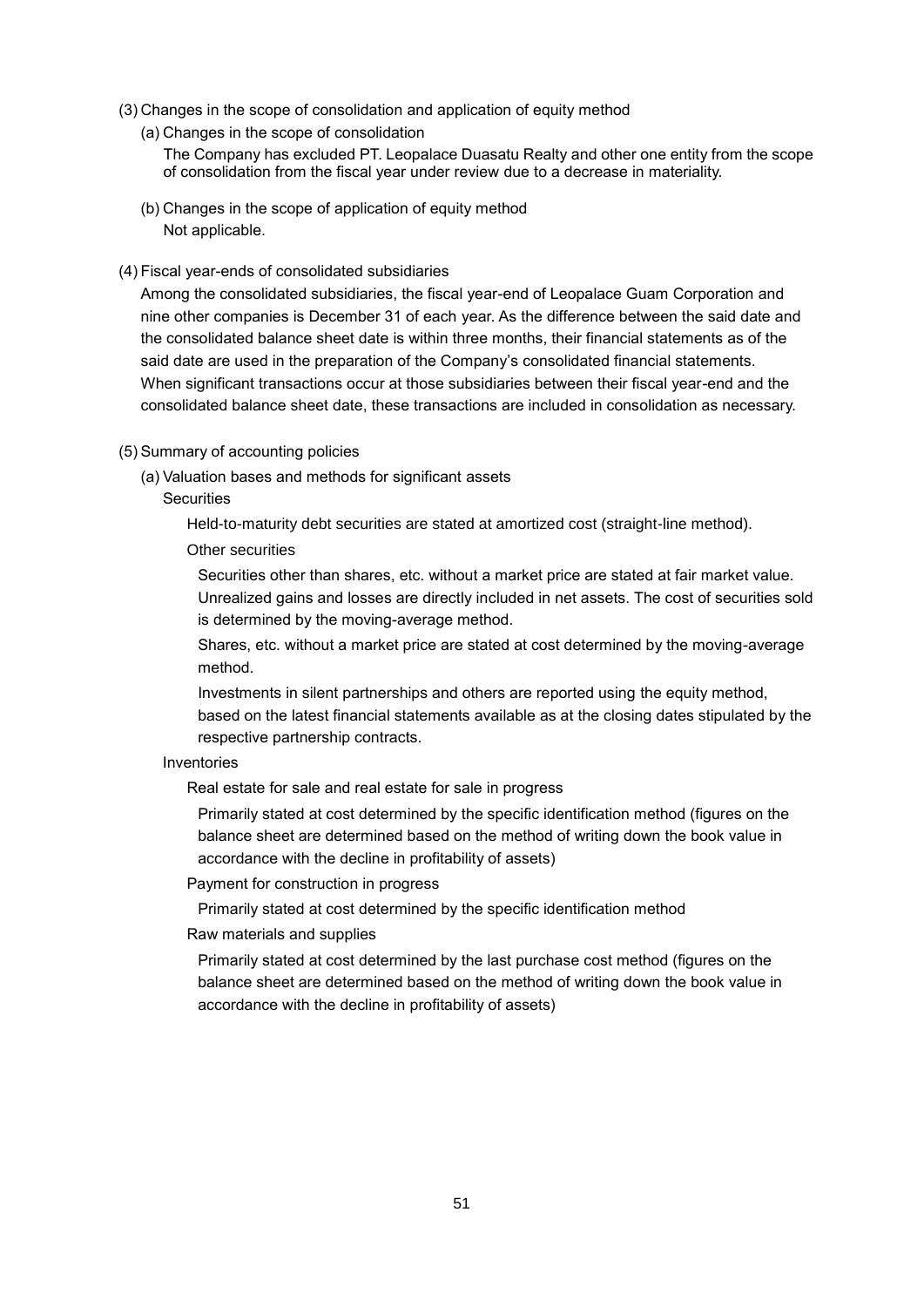| (b) Depreciation and amortization of significant depreciable and amortizable assets         |                 |
|---------------------------------------------------------------------------------------------|-----------------|
| Rental property, plant and equipment of the Company and consolidated subsidiaries in Japan  |                 |
| (except for leased assets):                                                                 |                 |
| Depreciated by the straight-line method                                                     |                 |
| Useful lives of major assets are as follows:                                                |                 |
| Buildings and structures:                                                                   | $22-47$ years   |
| Property, plant and equipment other than the above of the Company and consolidated          |                 |
| subsidiaries in Japan (except for leased assets):                                           |                 |
| Depreciated by the declining-balance method                                                 |                 |
| However, buildings (excluding accompanying facilities) obtained on or after April 1, 1998   |                 |
| and facilities accompanying buildings and structures obtained on or after April 1, 2016 are |                 |
| depreciated by the straight-line method.                                                    |                 |
| Useful lives of major assets are as follows:                                                |                 |
| Buildings and structures:                                                                   | $15 - 50$ years |
| Machinery, equipment, and vehicles:                                                         | 17 years        |
| Tools, furniture and fixtures (Other in property, plant and equipment):                     | 5-10 years      |
| Property, plant and equipment of overseas subsidiaries:                                     |                 |
| Depreciated by the straight-line method based on the local GAAP                             |                 |
| Useful lives of major assets are as follows:                                                |                 |
| Buildings and structures:                                                                   | $20 - 40$ years |
| Tools, furniture and fixtures (Other in property, plant and equipment):                     | 3-5 years       |
| Intangible fixed assets (except for leased assets):                                         |                 |
| Amortized by the straight-line method                                                       |                 |
| Useful lives of major assets are as follows:                                                |                 |
| Software for internal use:                                                                  | 5 years         |
| Leased assets:                                                                              |                 |
| Depreciated and amortized by the straight-line method based on the lease term as the        |                 |
| useful life and a residual value of zero.                                                   |                 |
| Long-term prepaid expenses:                                                                 |                 |
| Evenly amortized mainly over the following period                                           |                 |
| Prepaid master-lease rent:                                                                  | 5-7 years       |
| Nondeductible portion of consumption taxes related to non-current assets:                   | 5 years         |
| (c) Provision of significant allowance and provisions                                       |                 |
| Allowance for doubtful accounts                                                             |                 |
|                                                                                             |                 |

The Group maintains an allowance for doubtful accounts to provide for potentially uncollectible receivables such as accounts receivable and loans. An estimated uncollectible amount is provided at the amount estimated by either using the historical rate of credit loss in the case of general receivables, or based on individual consideration of collectibility in the case of specific receivables such as highly doubtful receivables.

Provision for warranty obligations on completed projects

With regard to the Leasing Business, provision for warranty obligations on completed projects is provided to provide for the Company's compensation expenses regarding its execution of warranty obligations under defect liabilities in the future pertaining to completed projects. It is calculated using the percentage of the past execution of warranty obligations on completed projects.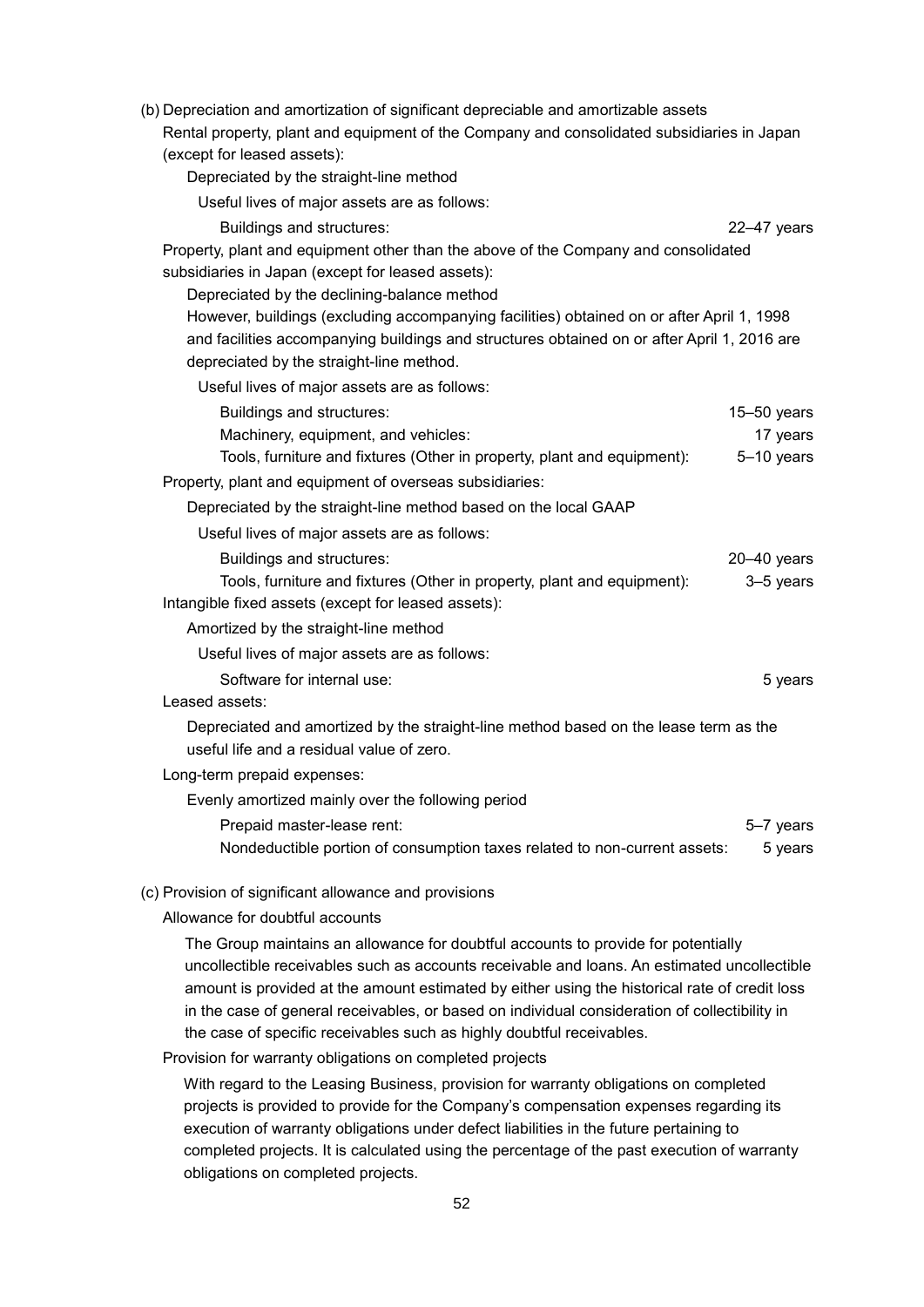Provision for fulfillment of guarantees

In order to provide for losses attributable to its rent payment guarantee business, the Company's consolidated subsidiary, Plaza Guarantee Co., Ltd., records the amount of loss expected based on the rate of past guarantee fulfillments.

Provision for losses related to repairs

An amount of loss estimated based on ratio of defects and others is recorded to prepare for the incurrence of repair work expenses and incidental expenses related to construction defects of properties (apartments) constructed by the Company.

Provision for apartment vacancy loss

With regard to the Leasing Business, provision to prepare for the risk of vacancy losses on apartment units managed under master lease agreements is provided according to the projected loss that could occur during a logically predictable period. It is based on estimated losses resulting from current rent to pay as a subleasing company and expected future occupancy rates for each rental property.

(d) Recognition of significant revenues and costs

The Company has applied the "Accounting Standard for Revenue Recognition" (ASBJ Statement No. 29, March 31, 2020) and relevant ASBJ regulations, and it has recognized revenue at the time the control of promised goods or services is transferred to the customer at the amount expected to be received upon exchange of said goods or services.

Details of major performance obligations in major businesses of the Company and its consolidated subsidiaries related to revenue from contracts with customers, and the timing the performance obligations are typically satisfied (when revenue is typically recognized), are as follows. The amount of the consideration does not include important financial components.

Leasing Business operations mainly comprise the leasing and management of apartment buildings. For these transactions, the Company determines that performance obligations are satisfied at the time the contractual conditions are implemented, and revenue is recognized at that point in time.

For key money, reduction of rent, and handling charge for monthly rental contract, revenue is recognized evenly over a certain period of time as the performance obligations are satisfied, by using the tenants' average staying period in the apartment as a period for satisfying the performance obligations.

As for LEONET viewing fee, because the service providers are third parties and the Company's performance obligation is to arrange for the service to be provided, the Company has determined that it acts as an agent in the transactions and revenue is recognized at the net amount derived by deducting the amount paid to those parties from the amount of consideration received from customers.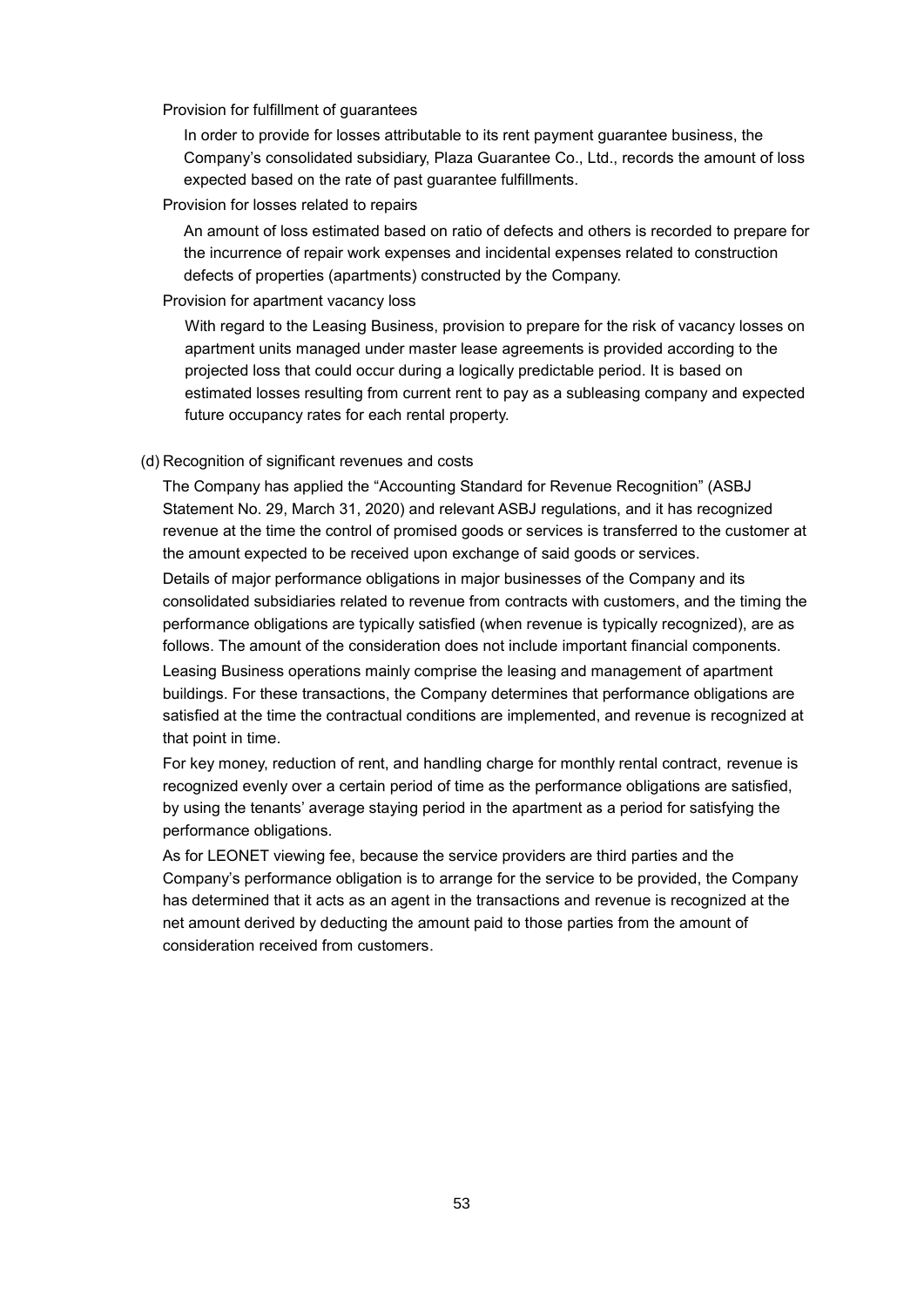(e) Foreign currency translation of important foreign currency-denominated assets and liabilities into Japanese yen

All monetary receivables and payables denominated in foreign currencies are translated into Japanese yen at the current exchange rates as of the consolidated balance sheet date. The foreign exchange gains and losses from translation are recognized in the consolidated statement of income. The assets and liabilities of overseas subsidiaries are translated into Japanese yen at the current exchange rates as of the balance sheet date of overseas subsidiaries, and revenues and expenses are translated into Japanese yen at the average exchange rates of the fiscal year. Foreign exchange gains and losses from translation are included in foreign currency translation adjustments and non-controlling interests as a separate component of net assets.

(f) Amortization and amortization period of goodwill

Goodwill is amortized evenly over the period of the future economic benefits. However, goodwill is amortized in a lump sum when incurred if the amount is minimal.

(g) Other important matters for preparing consolidated financial statements

#### *Recognition of liability for retirement benefit*

To prepare for employees' retirement benefits, liability for retirement benefit is recorded at the amount deemed to have accrued at the end of the fiscal year under review based on the estimated amount of retirement benefit obligations at the end of the fiscal year under review. Actuarial differences, which are prorated according to the straight-line method over a specified period (5 years) within the average remaining service years of employees at the time of accrual in each fiscal year, are amortized starting in the next fiscal year of the respective accruals.

Unrecognized actuarial differences are posted, factoring in tax effects, as remeasurements of defined benefit plans in accumulated other comprehensive income under net assets. In the calculation of retirement benefit obligations, the method of attributing expected retirement benefits to the period up to the end of the fiscal year under review is on the benefit formula basis.

Certain consolidated subsidiaries apply a simplified accounting method in which the calculation of liability for retirement benefit and retirement benefit cost is carried out by using a method in which the retirement benefit obligations are deemed to be the amount of retirement benefits to be paid in cases where all eligible employees retired on a voluntary basis at the fiscal year-end date.

#### *Interest capitalization*

Leopalace Guam Corporation capitalized the interest paid on borrowings for real estate development business during the development period into the acquisition cost of property, plant and equipment.

Capitalized interest included in the carrying amount of property, plant and equipment of Leopalace Guam Corporation was JPY 341 million as of March 31, 2022.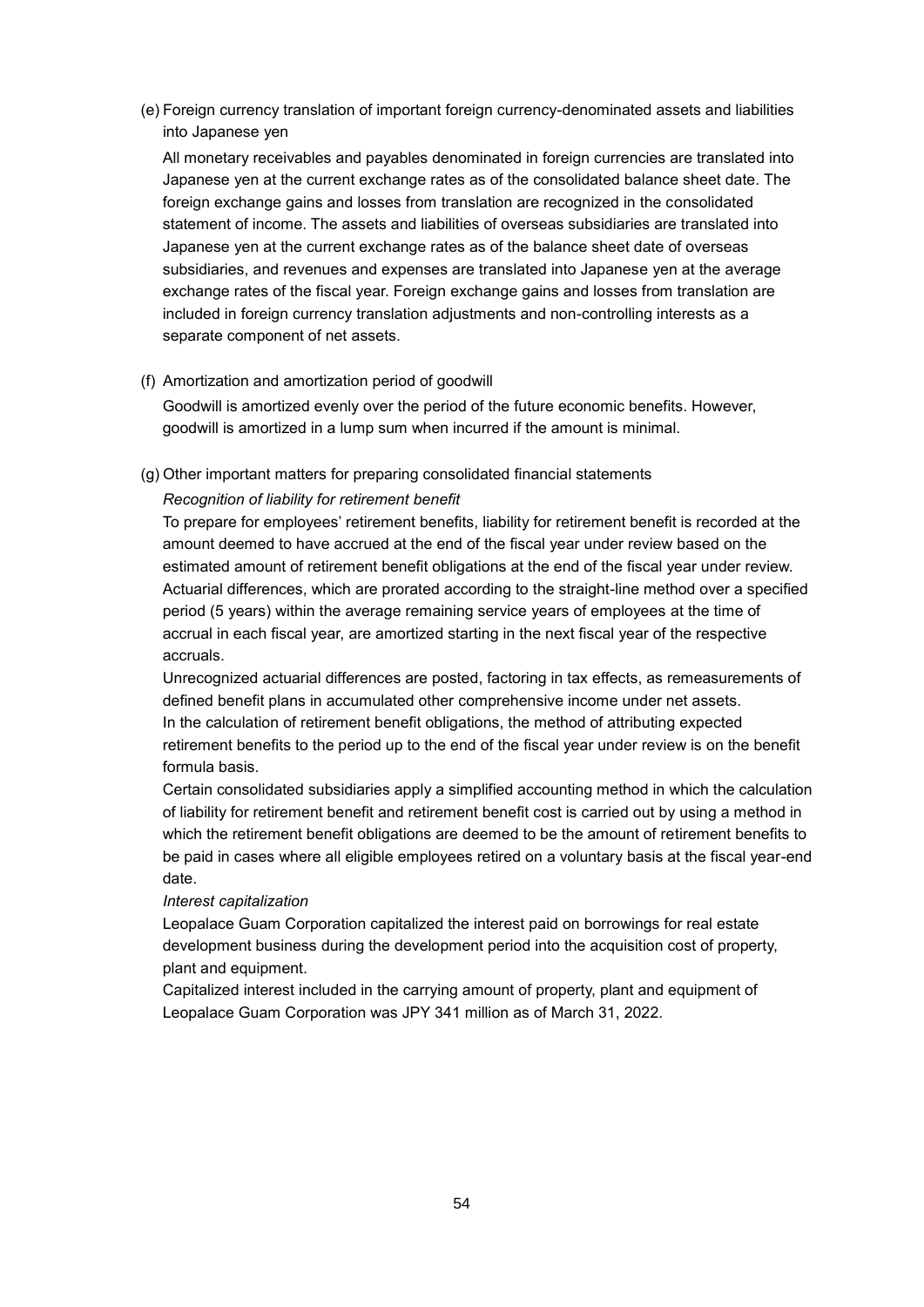## **2. Changes in Accounting Policies**

*Application of Accounting Standard for Revenue Recognition, etc.*

The Company has applied the "Accounting Standard for Revenue Recognition" (ASBJ Statement No. 29, March 31, 2020) and relevant ASBJ regulations from the beginning of the fiscal year under review, and it has recognized revenue at the time the control of promised goods or services is transferred to the customer at the amount expected to be received upon exchange of said goods or services.

As a result, instead of recognizing revenue in one go at the time of signing the contract, for key money, reduction of rent, handling charge for monthly rental contract, and other handling charges for service provision, such revenues have been divided by the tenants' average staying period in the apartment on a pro rata basis.

As for LEONET viewing fee, etc., for which revenue was previously recognized at the gross amount of consideration received from customers, revenue is now recognized at the net amount derived by deducting the amount paid to the service suppliers from the amount received from customers.

The application of the Accounting Standard for Revenue Recognition and relevant ASBJ regulations is subject to the transitional treatment provided for in the proviso to paragraph 84 of the Accounting Standard for Revenue Recognition. The cumulative effect of the retrospective application, assuming the new accounting policy had been applied to periods prior to the beginning of the fiscal year under review was added to or deducted from the opening balance of retained earnings of the fiscal year under review, and thus the new accounting policy was applied from such opening balance; provided, however, that the new accounting policy was not retrospectively applied to contracts for which nearly all the revenue amounts had been recognized according to the previous treatment in periods prior to the beginning of the fiscal year under review, by applying the method provided for in paragraph 86 of the Accounting Standard for Revenue Recognition. Furthermore, by applying the method set forth in item (1) of the supplementary provisions of paragraph 86 of the Accounting Standard for Revenue Recognition, modifications to contracts carried out prior to the beginning of the fiscal year under review were accounted for based on the contractual terms after all contract modifications were reflected. Consequently, this cumulative effect was added to or deducted from the opening balance of retained earnings of the fiscal year under review. As a result, for the fiscal year ended March 31, 2022, net sales increased by JPY 1,325 million, cost of sales decreased by JPY 1,580 million, and operating profit increased by JPY 2,905 million, recurring loss decreased by the same amount, and income before income taxes increased by the same amount. The beginning balance of retained earnings was reduced by JPY 4,963 million. Furthermore, for the fiscal year ended March 31, 2022, net assets per share decreased by JPY 6.26 and net income per share increased by JPY 8.83.

#### *Application of Accounting Standard for Fair Value Measurement, etc.*

The Company has applied the "Accounting Standard for Fair Value Measurement" (ASBJ Statement No. 30, July 4, 2019) and relevant ASBJ regulations from the beginning of the fiscal year under review, and it has applied the new accounting policy provided for by the Accounting Standard for Fair Value Measurement, etc. prospectively in accordance with the transitional measures provided for in paragraph 19 of the Accounting Standard for Fair Value Measurement, and paragraph 44-2 of the "Accounting Standard for Financial Instruments" (ASBJ Statement No. 10, July 4, 2019). The effect of the application on the consolidated financial statements is immaterial.

In addition, the Company has added, to the Note "7. Financial Instruments," notes disclosing matters regarding the breakdown by fair value level of financial instruments, etc.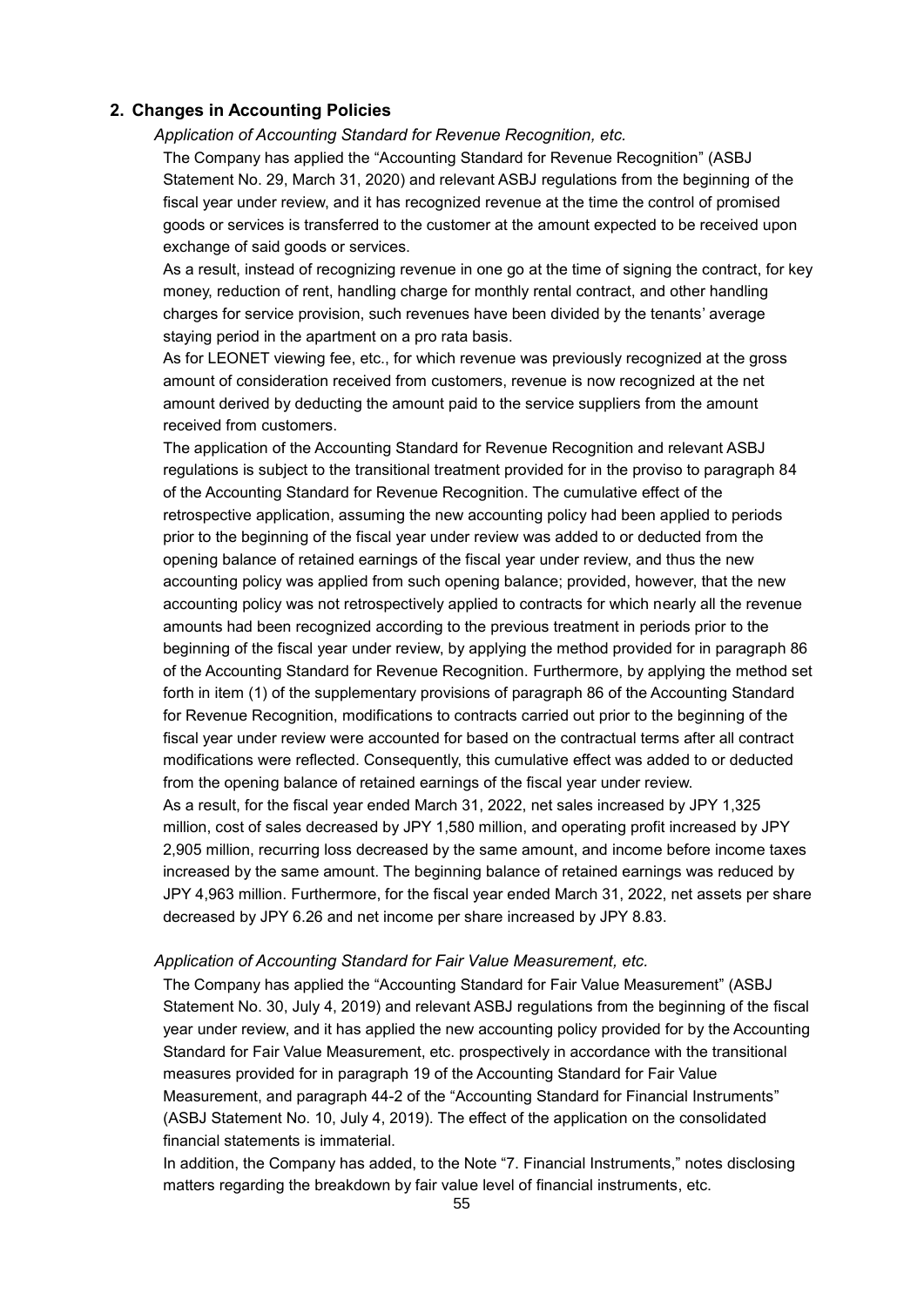# **3. Changes in Presentation**

### *Consolidated Balance Sheet*

The item of operating loans (JPY 63 million in the fiscal year under review) was separately shown under current assets until the previous fiscal year. Since the amount of the item became immaterial for the fiscal year under review, it is included in others under current assets.

The item of asset retirement obligations (JPY 26 million in the fiscal year under review) was separately shown under current liabilities until the previous fiscal year. Since the amount of the item became immaterial for the fiscal year under review, it is included in others under current liabilities.

The item of asset retirement obligations (JPY 54 million in the fiscal year under review) was separately shown under non-current liabilities until the previous fiscal year. Since the amount of the item became immaterial for the fiscal year under review, it is included in others under non-current liabilities.

# **4. Notes regarding Accounting Estimates**

- (1) Deferred tax assets
	- (a) Amount recorded in the consolidated financial statements for the fiscal year under review

(JPY million)

|                     | As of March 31, 2022 |
|---------------------|----------------------|
| Deferred tax assets | 6.596                |

(b) Information on the content of significant accounting estimates for identified items

Deferred tax assets are recorded for schedulable deductible temporary differences and losses carried forward for tax purposes after determining the recoverability by using the estimated taxable income based on future profitability.

The estimate of taxable income based on future profitability is made in a basis of future business plans, and the significant assumptions used for the estimate include the number of rental agreements, number of units under contracts, rent revenues, contractual adjustment of master-lease rent, and reduction of administration costs. In addition, the estimate is made based on the assumptions that the impact of COVID-19 on results of operations will be limited because both implementing infection prevention measures and boosting economic activities are progressing, and that stagnated leasing demand from foreign nationals will recover to the pre-pandemic level due to the relaxation of immigration restrictions.

Recoverability of deferred tax assets depends on the estimated future taxable income. As a result, if conditions or assumptions used as the premise of these estimates are changed, the amount of deferred tax assets may vary in the consolidated financial statements for the next fiscal year.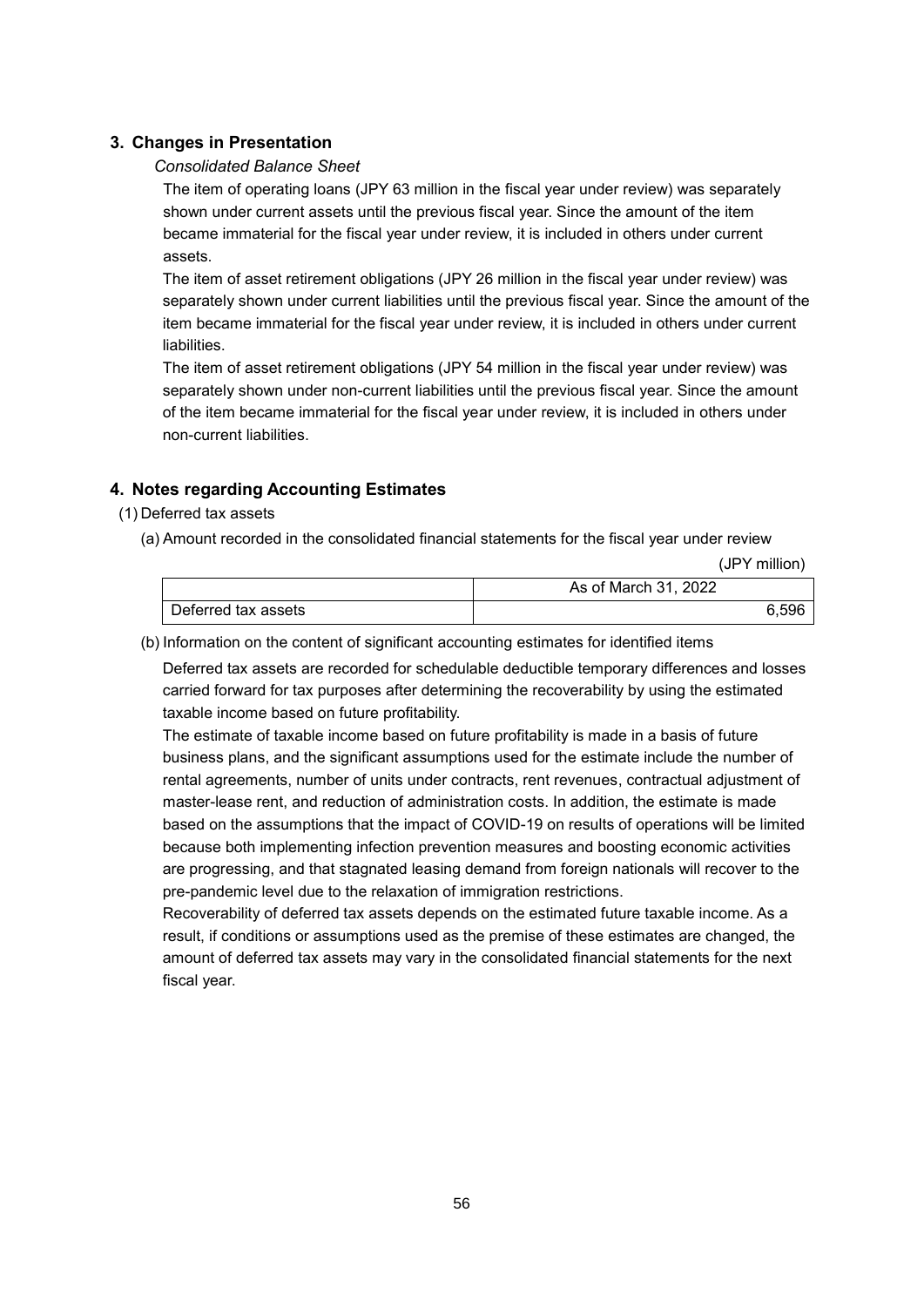#### (2) Provision for losses related to repairs

(a) Amounts recorded in the consolidated financial statements for the fiscal year under review

(JPY million)

|                                                                   | As of March 31, 2022 |
|-------------------------------------------------------------------|----------------------|
| Provision for losses related to repairs (Current liabilities)     | 1.941                |
| Provision for losses related to repairs (Non-current liabilities) | 16.145               |
| Total                                                             | 18,086               |

(b) Information on the content of significant accounting estimates for identified items

The Company has established the Construction Defects Response Headquarters and pursued all-building investigations of construction defects released in May 2018, February 2019 and May 2019 in addition to the construction defects in parting walls in attics released in April 2018. For properties in which defects were identified sequentially, repair works have been implemented in order to comply with legal requirements.

An amount of loss estimated based on ratio of defects and others was recorded as provision for losses related to repairs to prepare for the incurrence of repair work expenses and incidental expenses related to construction defects of properties (apartments) constructed by the Company. All important defects recognized at present are subject to recording of provision, and the Company considers that there is no important defect for which additional provision will be required in the future.

The specific calculation method is as follows:

a. Repair work expenses

The number of properties with defects is estimated based on ratio of defects found through all-building investigations for each repairing method according to types of defects, and the expenses are calculated by multiplying the estimate by actual unit price or estimated unit price.

b. Subleasing expenses (expenses to compensate for the rent of vacancies of properties managed by other companies)

The expenses are calculated by multiplying the anticipated subleasing period for each property managed by other companies by actual value of rent and others.

c. Expenses for relocation and others

Mainly for properties managed by other companies, the expenses are calculated by multiplying the number of properties from which relocation is expected to be required by actual unit price of relocation expenses and others.

As for repair work expenses and incidental expenses, the Company strives to make more reasonable and more highly accurate estimates of amounts, taking into account estimates presented by external business operators, changes in estimated unit price due to change from outsourcing to insourcing of some repair works, effects of review of construction schedule and others.

If conditions or assumptions used as the premise of these estimates are changed, the amount of provision recorded may vary in the consolidated financial statements for the next fiscal year.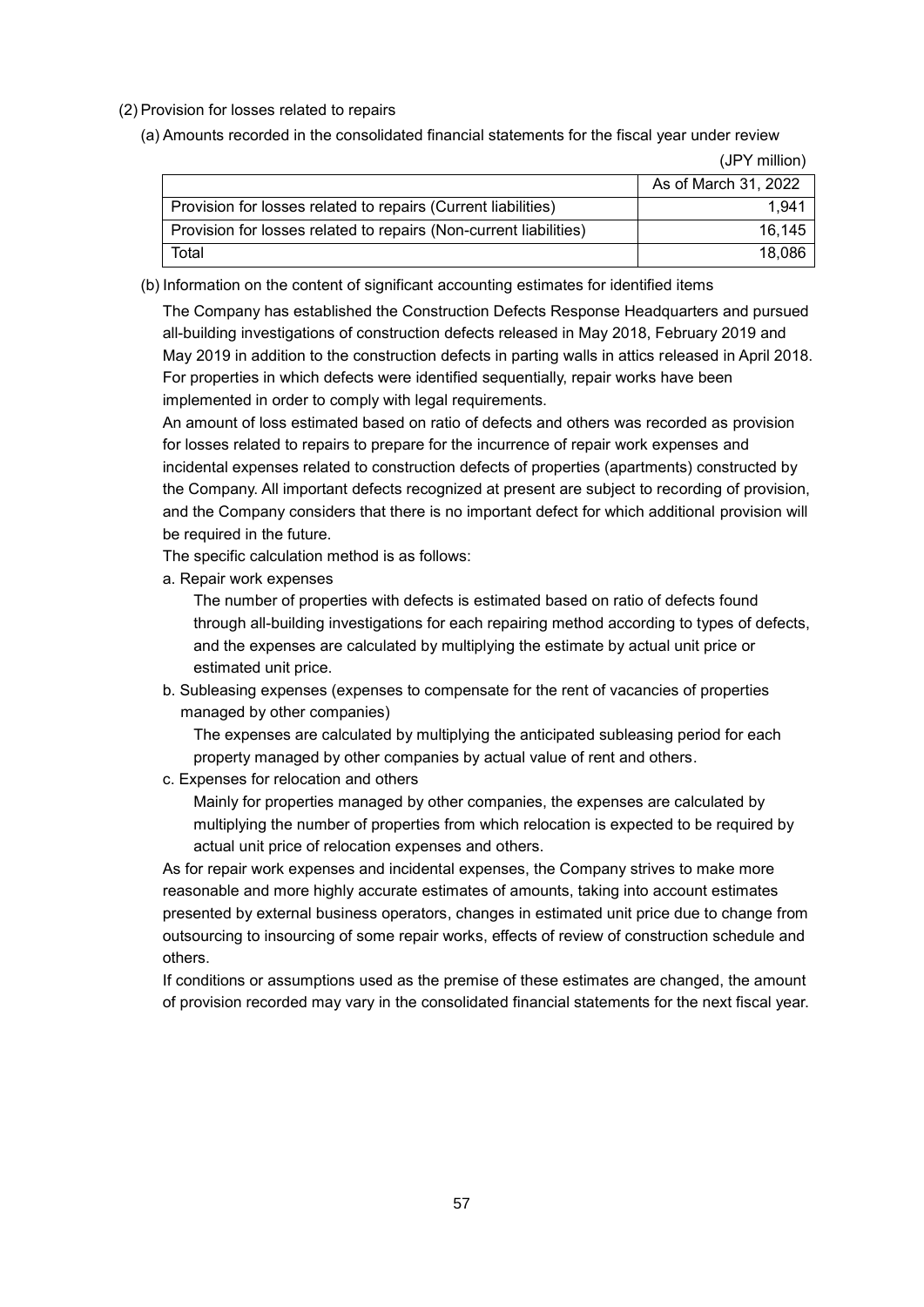#### (3) Provision for apartment vacancy loss

(a) Amounts recorded in the consolidated financial statements for the fiscal year under review

(JPY million)

|                                                                | As of March 31, 2022 |
|----------------------------------------------------------------|----------------------|
| Provision for apartment vacancy loss (Current liabilities)     | 4.218                |
| Provision for apartment vacancy loss (Non-current liabilities) | 1.414                |
| Total                                                          | 5.632                |

(b) Information on the content of significant accounting estimates for identified items

With regard to the Leasing Business, provision to prepare for the risk of vacancy losses on apartment units managed under master lease agreements is provided according to the projected loss that could occur during a logically predictable period. It is based on estimated losses resulting from current rent to pay as a subleasing company and expected future occupancy rates for each rental property.

As the specific calculation method, the amount is calculated by comparing gross income, which was obtained by multiplying the total of rent income and other incidental income for each rental property by expected future occupancy rates, with gross expenditure, which is the total of master-lease rent to pay as a subleasing company and management cost, and then multiplying the negative amount of difference for any properties whose gross expenditure exceeds their gross income by the number of remaining months of fixed rent period under master lease agreement.

For expected future occupancy rates, an estimate is primarily made in light of circumstances around the property, demand and impact of the spread of COVID-19, and then adjustments are made to it, taking into account effects of suspension of tenant recruitment due to repair works. If conditions or assumptions used as the premise of these estimates are changed, the amount of provision recorded may vary in the consolidated financial statements for the next fiscal year.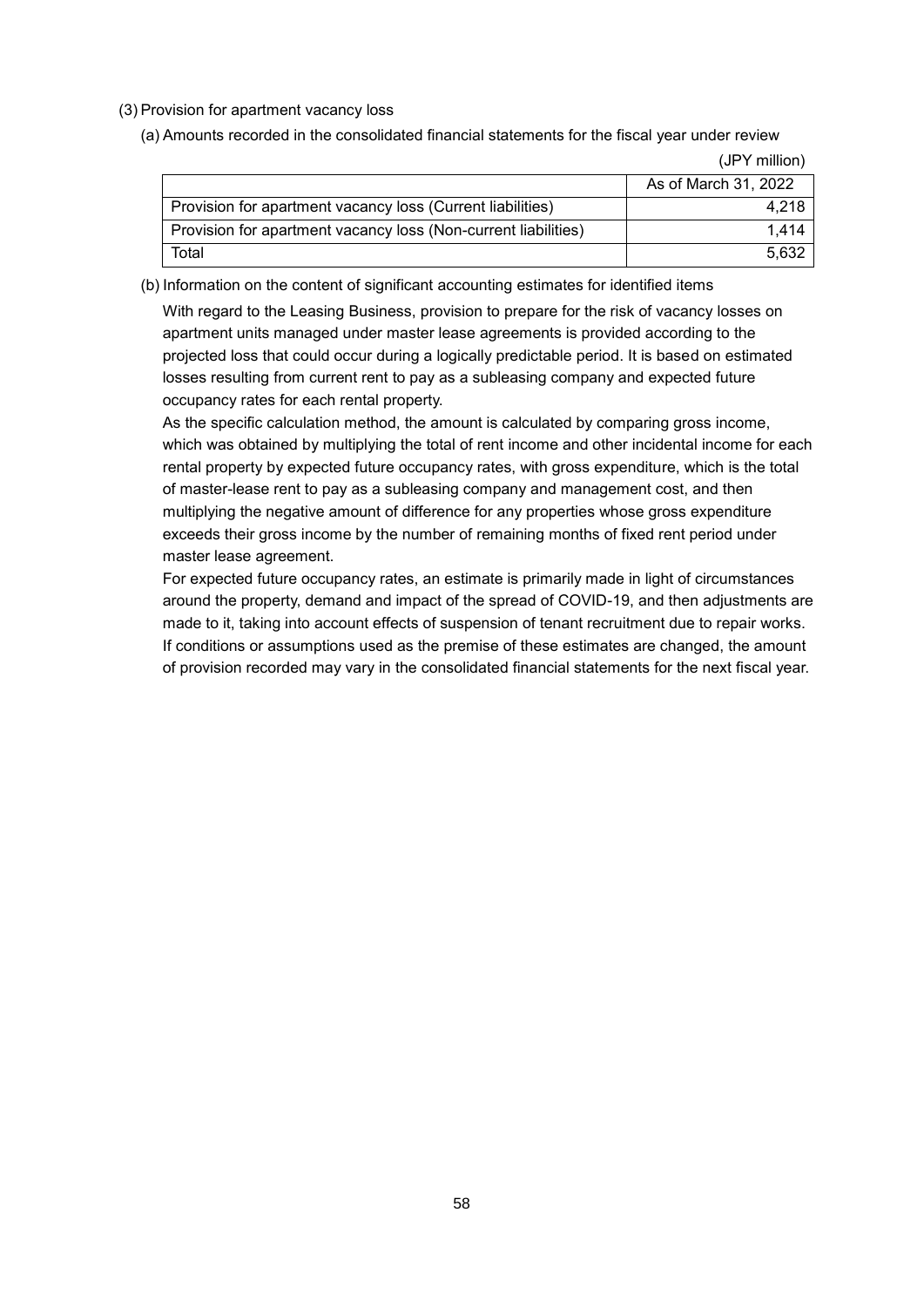# **5. Notes to Consolidated Balance Sheet**

(1) Assets pledged as collateral and secured liabilities

| Cash and deposits                     | JPY 99 million     |
|---------------------------------------|--------------------|
| Real estate for sale                  | JPY 38 million     |
| Others (Current assets)               | JPY 244 million    |
| <b>Buildings and structures</b>       | JPY 4,813 million  |
| Machinery, equipment, and vehicles    | JPY 1 million      |
| Land                                  | JPY 24,988 million |
| Others (Intangible fixed assets)      | JPY 1,052 million  |
| Investment securities                 | JPY 2,261 million  |
| Others (Investments and other assets) | JPY 103 million    |
| Total                                 | JPY 33,604 million |

(b) Secured liabilities

Current portion of long-term debt JPY 53 million Long-term debt JPY 30,429 million Of the assets pledged as collateral described in (a) above, cash and deposits, others (current assets) and JPY 35 million of investment securities have been pledged as collateral to customers and other lenders, and there are no secured liabilities.

# (c) Investments and other assets which have been deposited with the Legal Affairs Bureau (Others)

| Deposit for housing construction warranty                       | JPY 726 million    |
|-----------------------------------------------------------------|--------------------|
| Advanced payment certificate in accordance with Payment         |                    |
| Services Act                                                    | JPY 332 million    |
| Deposit for operation stipulated in Building Lots and Buildings |                    |
| <b>Transaction Business Act</b>                                 | JPY 70 million     |
| Deposit for operation stipulated in Insurance Business Act      | JPY 200 million    |
| Deposit for housing defect warranty                             | JPY 214 million    |
| <b>Others</b>                                                   | JPY 2 million      |
|                                                                 |                    |
| (2) Accumulated depreciation of property, plant and equipment   | JPY 88,623 million |

(3) Reduction entry amount deducted from the acquisition cost of property, plant and equipment Machinery, equipment, and vehicles JPY 155 million Tools, furniture and fixtures (Property, plant and equipment and other) JPY 44 million

### (4) Guarantee obligations

Guarantee obligations for financial institutions for customers who have a housing loan and the state of the state of the JPY 392 million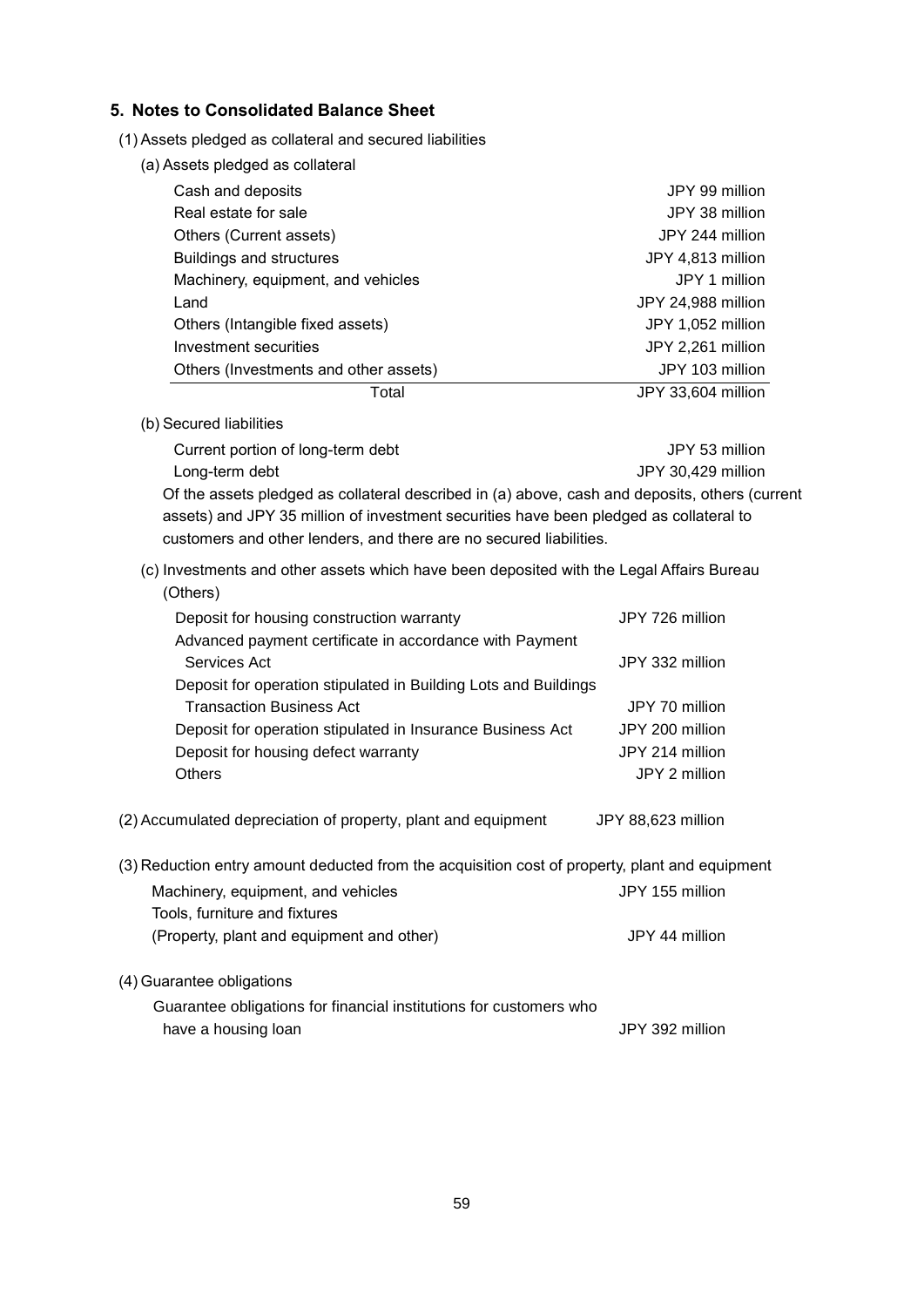# **6. Notes to Consolidated Statement of Changes in Equity**

#### (1) Number of issued shares

| Class of shares | . 2021<br>April 1. | Increase | Decrease | March 31, 2022     |
|-----------------|--------------------|----------|----------|--------------------|
| Common stock    | 329,389,515 shares |          |          | 329.389.515 shares |

#### (2) Number of shares of treasury stock

| Class of shares | 2021<br>April 1 | Increase | Decrease      | 2022<br>March 31 |
|-----------------|-----------------|----------|---------------|------------------|
| Common stock    | 561.610 shares  | -        | 68,000 shares | 493.610 shares   |

Note: The decrease of 68 thousand shares in the number of treasury stock of common stock is the result of the exercise of share subscription rights.

#### (3) Dividends of surplus

(a) Cash dividends paid

Not applicable.

(b) Dividend payments whose record date is in the fiscal year under review but whose effective date is in the following fiscal year Not applicable.

## (4) Share subscription rights as of March 31, 2022

| Class of shares subject to share subscription rights  | Common stock       |
|-------------------------------------------------------|--------------------|
| Number of shares subject to share subscription rights | 160,057,900 shares |
| Unexercised share subscription rights                 | JPY 357 million    |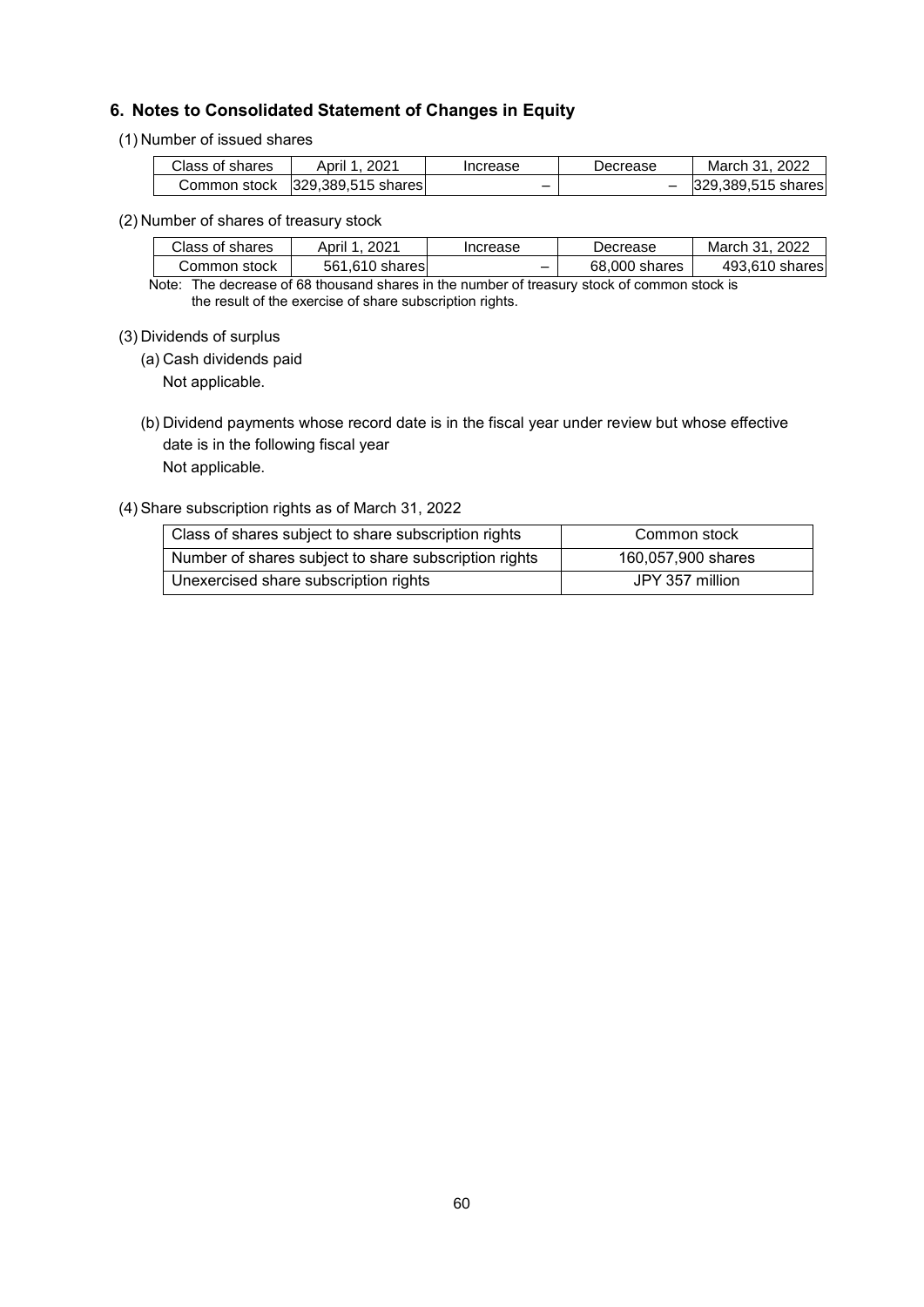# **7. Financial Instruments**

(1) Status of financial instruments

(a) Policy for financial instruments

The Group's policy is to raise necessary funds mainly through bank borrowings and issuance of corporate bonds in light of its capital investment plan in a normal condition. Temporary excess funds are invested in highly secured financial assets, and short-term working capital is raised by borrowing from the bank.

(b) Nature of financial instruments and risks arising therefrom

Operating receivables and loans outstanding are exposed to credit risks of customers. Foreign currency denominated debts and credits originated in conjunction with overseas business development are exposed to exchange risk.

Securities and investment securities include mainly held-to-maturity debt securities and shares of the companies with which the Company has a business or capital alliances and others, and they are exposed to risks of fluctuations in market prices and credit risks of the share-issuing organizations.

Almost all accounts payable, accounts payable for completed projects and accounts payable other which are trade payables are scheduled to be paid within one year.

Borrowings and lease obligations related to finance lease transactions are for the funding mainly for repair works and investment in facilities, respectively, and the longest repayment date is 5 years and 9 months subsequent to fiscal year-end.

There are no derivatives transaction balances remaining as of the end of the fiscal year under review.

(c) Risk management for financial instruments

Credit risk management for operating receivables and loans outstanding follows the "Receivables Management Rules." Each business division manages the extension of credit to its customers while striving for early detection and loss reduction of accounts where collection is doubtful due to worsening credit or similar problems.

Regarding securities and investment securities, the Company periodically investigates and understands the share price and the financial condition of the share-issuing organization. In addition, for items other than held-to-maturity debt securities, the Company considers the relationship with the trading partner companies and constantly re-evaluates its holdings. Trade payables and borrowings are exposed to liquidity risk, but this risk is monitored by various means such as the preparation of a monthly financial plan by each company in the Group.

(d) Supplementary explanations on fair value of financial instruments

Fair value of financial instruments is calculated based on fluctuating factors, and the value might differ if different assumptions are used.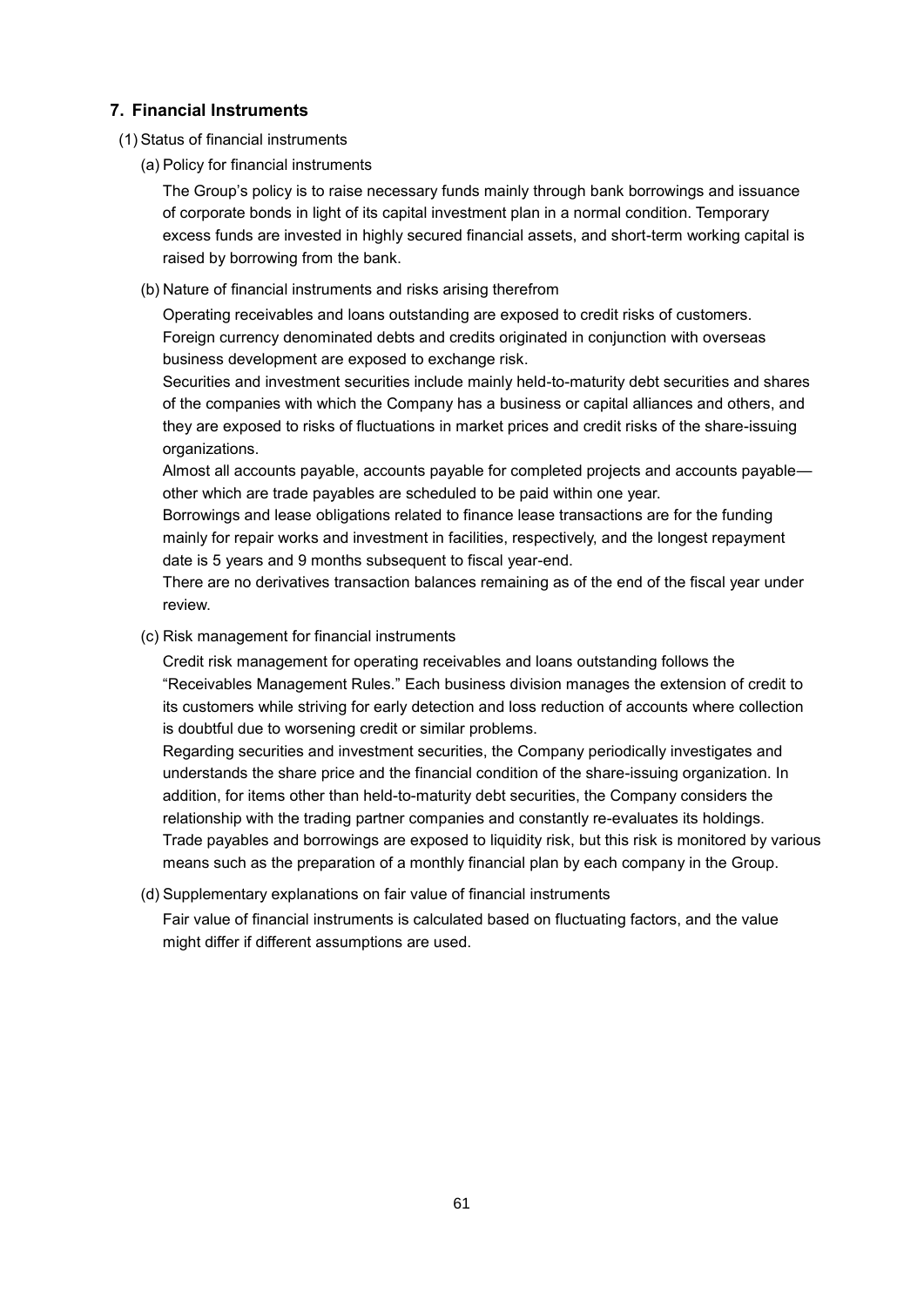#### (2) Fair value of financial instruments

The carrying amount on the consolidated balance sheet and fair value of financial instruments as of March 31, 2022 as well as the difference between these values are shown below.

|                                               |                 |            | (JPY million)     |
|-----------------------------------------------|-----------------|------------|-------------------|
|                                               | Carrying amount | Fair value | <b>Difference</b> |
| (1) Securities and investment securities (*2) | 2,179           | 2,180      |                   |
| (2) Long-term loans                           | 1,126           |            |                   |
| Allowance for doubtful accounts (*3)          | (140)           |            |                   |
|                                               | 985             | 908        | (77)              |
| Bad debts<br>(3)                              | 267             |            |                   |
| Allowance for doubtful accounts (*3)          | (267)           |            |                   |
|                                               |                 |            |                   |
| Total assets                                  | 3,165           | 3,089      | (76)              |
| $(1)$ Long-term debt $(*4)$                   | 30,483          | 29,682     | (800)             |
| Lease obligations                             | 2,562           | 2,575      | 12                |
| <b>Total liabilities</b>                      | 33,045          | 32,257     | 787)              |

(\*1) Information on cash is omitted, and information on deposits, trade receivables, accounts payable, accounts payable for completed projects and accounts payable—other is omitted because the fair value approximates the carrying amount since they are settled within a short period of time.

(\*2) Shares, etc. without a market price are not included in "(1) Securities and investment securities." The carrying amount of these financial instruments is as follows:

(JPY million)

| Item                                                   | As of March 31, 2022 |
|--------------------------------------------------------|----------------------|
| Unlisted shares                                        | 1,694                |
| Shares of non-consolidated subsidiaries and affiliates | 1,394                |
| Investments in silent partnerships                     | 111                  |
| Total                                                  | 3,201                |

- (\*3) Long-term loans and bad debts have deductions of their respective allowance for doubtful accounts, which are recorded separately.
- (\*4) As of March 31, 2022, current portion of long-term debt of JPY 53 million is included in longterm debt.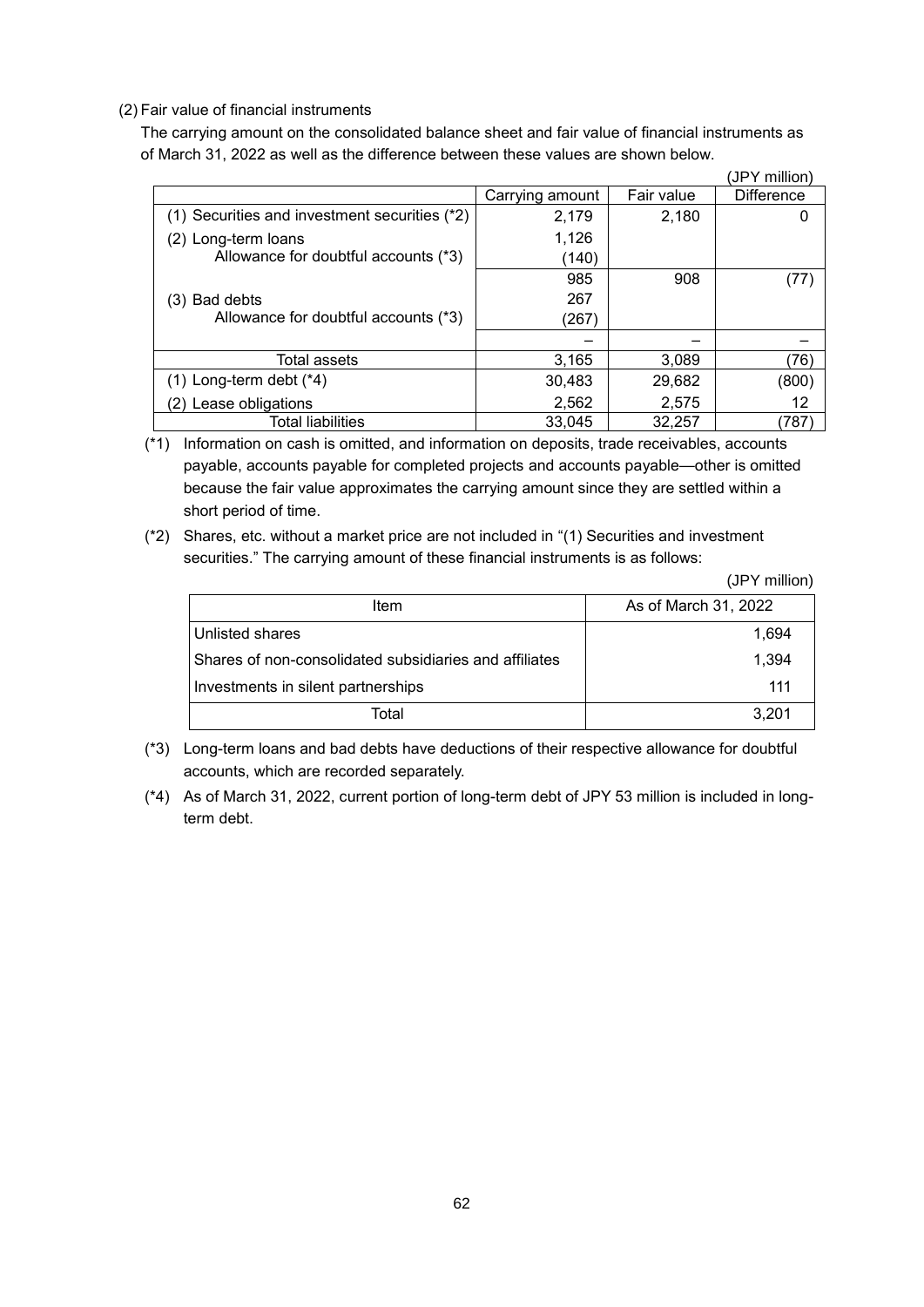#### Note 1: Scheduled redemption amount of monetary claims and investment securities with maturity subsequent to fiscal year-end

(JPY million)

|                                      | Due within 1<br>year | Due after 1<br>year through<br>5 years | Due after 5<br>years<br>through 10<br>vears | Due after<br>10 years |
|--------------------------------------|----------------------|----------------------------------------|---------------------------------------------|-----------------------|
| Cash and deposits                    | 45,523               |                                        |                                             |                       |
| Trade receivables                    | 8,618                |                                        |                                             |                       |
| Securities and investment securities |                      |                                        |                                             |                       |
| Held-to-maturity debt securities     | 200                  | 100                                    | 200                                         |                       |
| Other securities with maturities     |                      |                                        | 36                                          | 1,681                 |
| Long-term loans                      | 18                   | 644                                    | 21                                          | 441                   |
| <b>Bad debts</b>                     |                      |                                        |                                             | 267                   |
| Total                                | 54,360               | 744                                    | 257                                         | 2,389                 |

#### Note 2: Scheduled repayment amount of loans payable and other interest-bearing debt subsequent to fiscal year-end

(JPY million)

|                   | Due within 1<br>year | Due after 1<br>year through<br>5 years | Due after 5<br>years<br>through 10<br>years | Due after<br>10 years |
|-------------------|----------------------|----------------------------------------|---------------------------------------------|-----------------------|
| Long-term debt    | 53                   | 30,317                                 | 111                                         |                       |
| Lease obligations | 1,992                | 569                                    |                                             |                       |
| Total             | 2,046                | 30,887                                 | 111                                         |                       |

(3) The breakdown by fair value level of financial instruments, etc.

Fair values of financial instruments are classified into the following three levels depending on the observability and significance of inputs used in the fair value measurement.

| Level 1 fair value: | Fair value determined based on the quoted price formed in an active      |
|---------------------|--------------------------------------------------------------------------|
|                     | market for the asset or liability of which the fair value is determined, |
|                     | among observable inputs for fair value measurement                       |
| Level 2 fair value: | Fair value determined using inputs related to the measurement of the     |
|                     | fair value other than inputs of Level 1, among observable inputs for     |
|                     | fair value measurement                                                   |
| Level 3 fair value: | Fair value determined using unobservable inputs for fair value           |
|                     | measurement                                                              |

If multiple inputs that have a significant impact on the fair value measurement are used, the fair value is classified to the lowest priority level of fair value measurement to which each input belongs.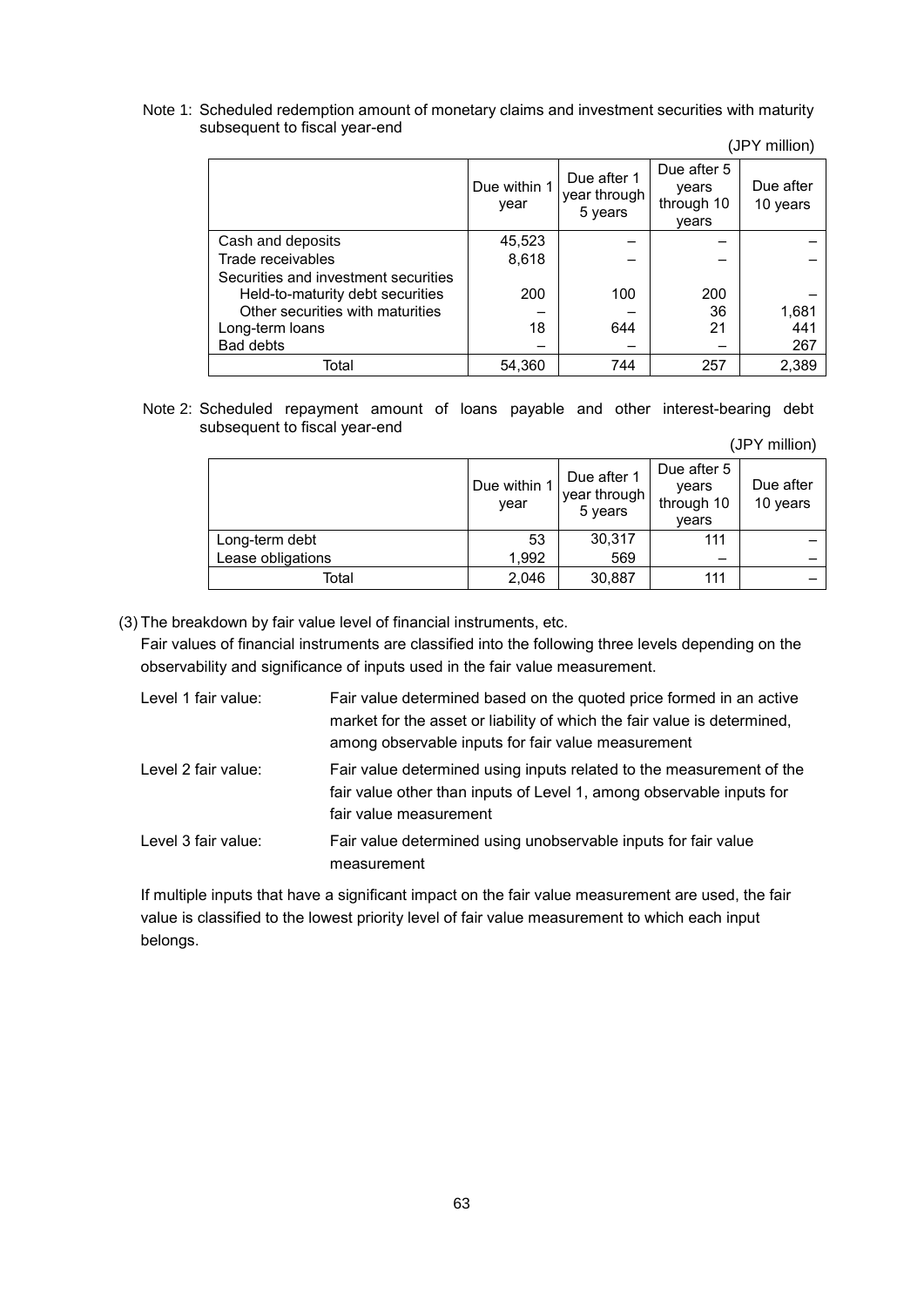#### (a) Financial instruments recorded at fair value on the consolidated balance sheet

(JPY million)

|                                          | Fair value         |       |         |       |  |  |  |
|------------------------------------------|--------------------|-------|---------|-------|--|--|--|
| Item                                     | Level 2<br>Level 1 |       | Level 3 | Total |  |  |  |
| Securities and investment<br>Isecurities |                    |       |         |       |  |  |  |
| Other securities                         |                    |       |         |       |  |  |  |
| Government and<br>municipal bonds        | 35                 |       |         | 35    |  |  |  |
| Bonds (corporate bonds)                  |                    | 806   |         | 806   |  |  |  |
| <b>Others</b>                            |                    | 836   |         | 836   |  |  |  |
| Total assets                             | 35                 | 1,642 |         | 1,678 |  |  |  |

#### (b) Financial instruments other than those recorded at fair value on the consolidated balance sheet

|                                                 |            |         |         | (JPY million) |  |  |  |
|-------------------------------------------------|------------|---------|---------|---------------|--|--|--|
| Item                                            | Fair value |         |         |               |  |  |  |
|                                                 | Level 1    | Level 2 | Level 3 | Total         |  |  |  |
| Securities and investment<br><b>Isecurities</b> |            |         |         |               |  |  |  |
| Held-to-maturity debt<br>securities             |            |         |         |               |  |  |  |
| Government and<br>municipal bonds               | 502        |         |         | 502           |  |  |  |
| Long-term loans                                 |            | 908     |         | 908           |  |  |  |
| <b>Total assets</b>                             | 502        | 908     |         | 1,410         |  |  |  |
| Long-term debt                                  |            | 29,682  |         | 29,682        |  |  |  |
| Lease obligations                               |            | 2,575   |         | 2,575         |  |  |  |
| <b>Total liabilities</b>                        |            | 32,257  |         | 32,257        |  |  |  |

#### Note: Explanation of valuation techniques and inputs used to determine fair value

#### Securities and investment securities

Government bonds are assessed using the quoted price. Because government bonds are traded in an active market, their fair value is classified as Level 1 fair value. On the other hand, fair value of bonds (corporate bonds) and other (subordinate beneficiary rights) held by the Company is classified as Level 2 fair value since these bonds are traded infrequently in a market and their price is not deemed as a quoted price in an active market.

#### Long-term loans

Fair value of long-term loans is classified as Level 2 fair value since it is determined using the discounted cash flow method based on the future cash flow and an interest rate equal to an appropriate index, such as the yield of government bonds, plus credit spread, for each loan classified according to a certain period of time and by credit risk categories used for credit management.

#### Long-term debt and lease obligations

Their fair value is classified as Level 2 fair value since it is determined using the discounted cash flow method based on the principal with interest and an interest rate that takes into account the remaining period of respective debts and credit risks.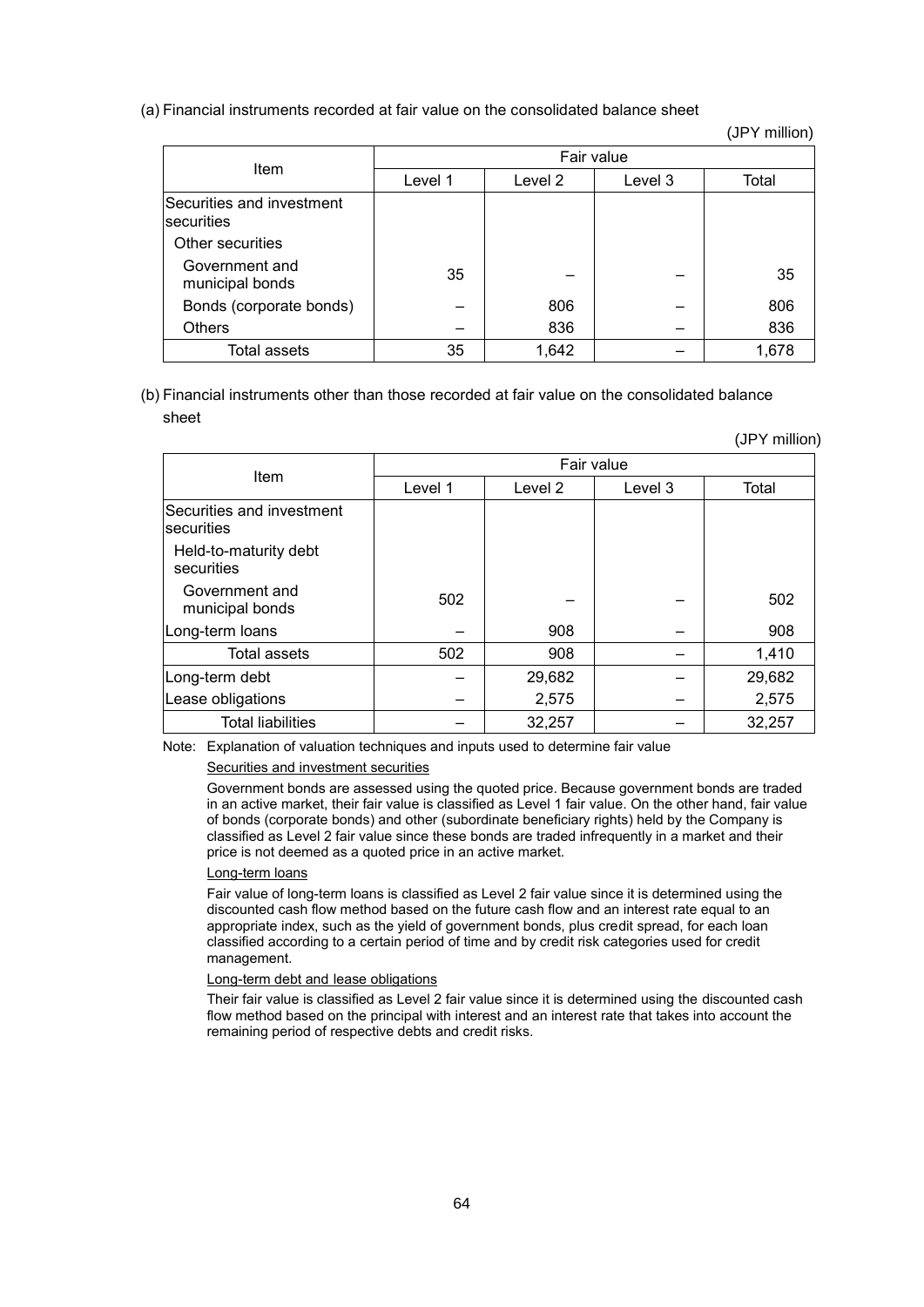# **8. Rental Properties**

The Company possesses rental apartments in major cities and regional cities throughout Japan. Also, some consolidated subsidiaries possess rental housing and buildings for rent. For the fiscal year ended March 31, 2022, income arising from these rental properties was JPY 504 million. Also, the changes in the carrying amount on the consolidated balance sheet of rental properties during the fiscal year under review, and the fair value as of March 31, 2022 were as follows:

(JPY million)

|                                       | Carrying amount   |                                 | Fair value           |
|---------------------------------------|-------------------|---------------------------------|----------------------|
| <b>Balance</b><br>as of April 1, 2021 | Increase/decrease | Balance as of<br>March 31, 2022 | as of March 31, 2022 |
| 8.092                                 | (1.171)           | 6.920                           | 9.754                |

Notes: 1. The carrying amount on the consolidated balance sheet is the amount after deducting accumulated depreciation and accumulated impairment loss from acquisition cost.

- 2. The main decrease for the fiscal year under review was sale of serviced apartments of JPY 1,178 million.
- 3. Fair value as of the end of the fiscal year under review is calculated by the Company mainly based on "Real-estate appraisal standards."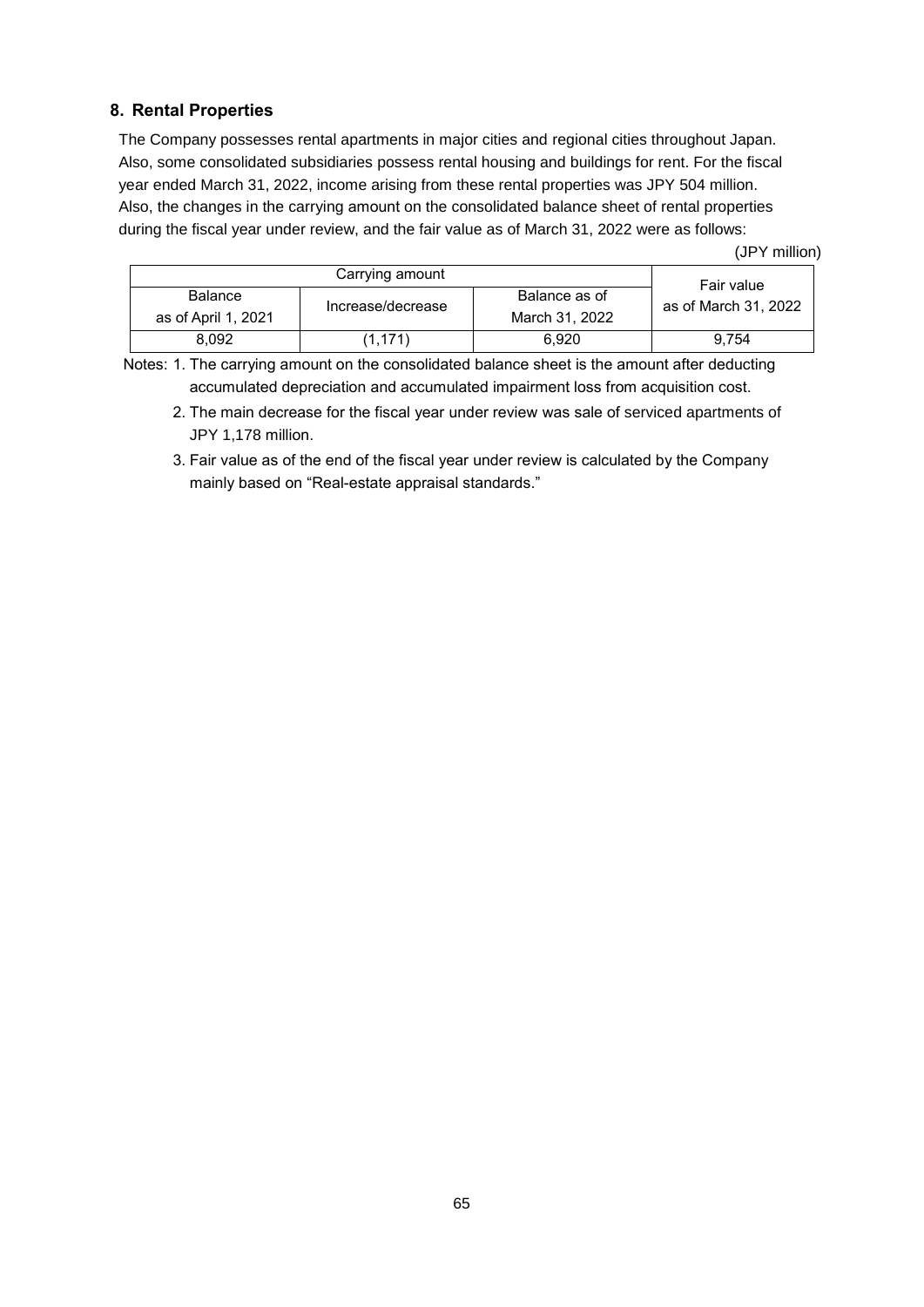# **9. Revenue Recognition**

|                                             |                            |                                        |                            |         |             | (JPY million)                                        |
|---------------------------------------------|----------------------------|----------------------------------------|----------------------------|---------|-------------|------------------------------------------------------|
|                                             | Reportable segments        |                                        |                            |         | Amount      |                                                      |
|                                             | Leasing<br><b>Business</b> | <b>Elderly Care</b><br><b>Business</b> | Other<br><b>Businesses</b> | Total   | Adjustments | stated in<br>consolidated<br>financial<br>statements |
| Net sales                                   |                            |                                        |                            |         |             |                                                      |
| Rent income                                 | 278,740                    |                                        |                            | 278,740 |             | 278,740                                              |
| Ancillary service<br>income                 | 53,517                     |                                        |                            | 53,517  |             | 53,517                                               |
| Maintenance                                 | 35,315                     |                                        |                            | 35,315  |             | 35,315                                               |
| Rental guarantee                            | 4,559                      |                                        |                            | 4,559   |             | 4,559                                                |
| Furniture<br>insurance                      | 3,744                      |                                        |                            | 3,744   |             | 3,744                                                |
| Company housing<br>agency fee               | 788                        |                                        |                            | 788     |             | 788                                                  |
| Roof lease solar<br>power generation        | 2,775                      |                                        |                            | 2,775   |             | 2,775                                                |
| Construction<br>subcontracting              | 3,145                      |                                        |                            | 3,145   |             | 3,145                                                |
| Other                                       | 456                        | 14,258                                 | 1,064                      | 15,779  |             | 15,779                                               |
| Revenue from<br>contracts with<br>customers | 383,043                    | 14,258                                 | 1,064                      | 398,366 |             | 398,366                                              |
| Other revenue                               |                            |                                        |                            |         |             |                                                      |
| Sales to<br>customers                       | 383,043                    | 14,258                                 | 1,064                      | 398,366 |             | 398,366                                              |

(1) Information on disaggregation of revenues from contracts with customers

(2) Information that forms the basis to understand revenue from contracts with customers

The Group recognizes revenue from contracts with customers based on the five-step approach detailed below.

Step 1: Identify the contract(s) with a customer

Step 2: Identify the performance obligations in the contract

Step 3: Determine the transaction price

Step 4: Allocate the transaction price to the performance obligations in the contract

Step 5: Recognize revenue when the entity satisfies a performance obligation

Information that forms the basis to understand revenue is as described in "1. Important Items That Form the Basis of Preparing Consolidated Financial Statements, (5) Summary of accounting policies, (d) Recognition of significant revenues and costs."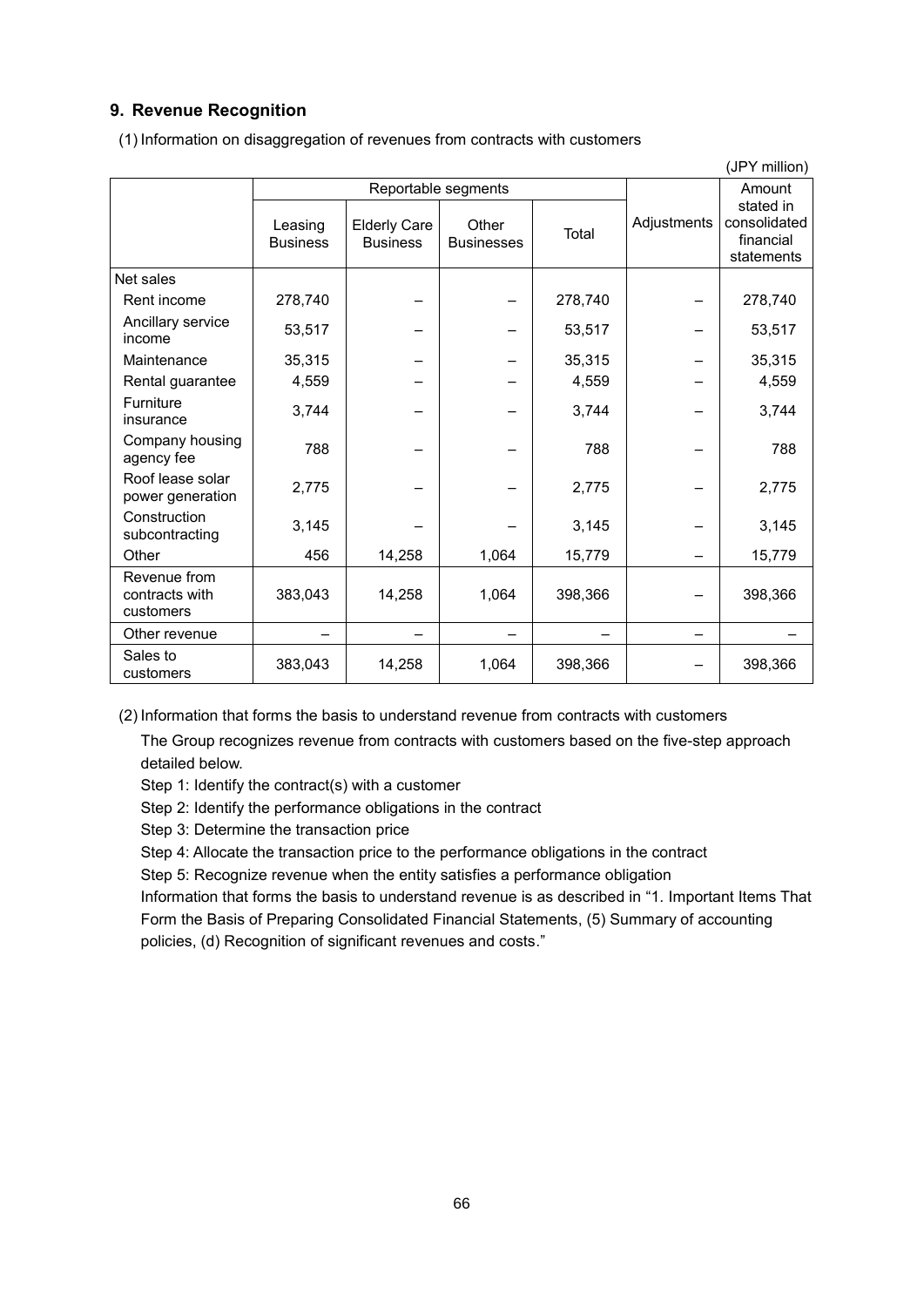- (3) Information for understanding amounts of revenue for the fiscal year under review and the next fiscal year onward
	- (a) Balance of contract assets and contract liabilities, etc.

|                                                               | (JPY million)        |
|---------------------------------------------------------------|----------------------|
|                                                               | As of March 31, 2022 |
| Receivables from contracts with customers (beginning balance) | 7,930                |
| Receivables from contracts with customers (ending balance)    | 8,618                |
| Contract assets (beginning balance)                           | 524                  |
| Contract assets (ending balance)                              | 443                  |
| Contract liabilities (beginning balance)                      | 41,613               |
| Contract liabilities (ending balance)                         | 39,153               |

Contract assets are included in "Accounts receivable for completed projects" and contract liabilities are included in "Advances received," "Customer advances for projects in progress," and "Long-term advances received" in the consolidated financial statements.

Contract assets are mainly unclaimed trade receivables of revenue from construction subcontracting contracts recognized based on the estimated percentage of completion. Contract liabilities are mainly rents for which performance obligations have not been satisfied at the end of the fiscal year.

Revenue recognized in the fiscal year under review included in the balance of contract liabilities at the beginning of the fiscal year was JPY 32,509 million.

Contract liabilities decreased by JPY 2,460 million in the fiscal year under review mainly due to the reversal of contract liabilities by revenue recognition despite an increase in the beginning balance by the application of the Accounting Standard for Revenue Recognition and relevant ASBJ regulations.

(b) Transaction price allocated to remaining performance obligations

The total amount of transaction price allocated to remaining performance obligations and timing when revenue is expected to be recognized are as follows:

(JPY million)

|               | As of March 31, 2022 |
|---------------|----------------------|
| Within 1 year | 289,104              |
| After 1 year  | 133,860              |
| Total         | 422.965              |

Note: This table describes, by applying practical expedients, remaining performance obligations for rent income, ancillary service income and maintenance from among the classification for disaggregation shown in "(1) Information on disaggregation of revenues from contracts with customers."

### **10. Per Share Information**

| Net assets per share | JPY 3.25  |
|----------------------|-----------|
| Net income per share | JPY 36.04 |

#### **11. Subsequent Events**

Not applicable.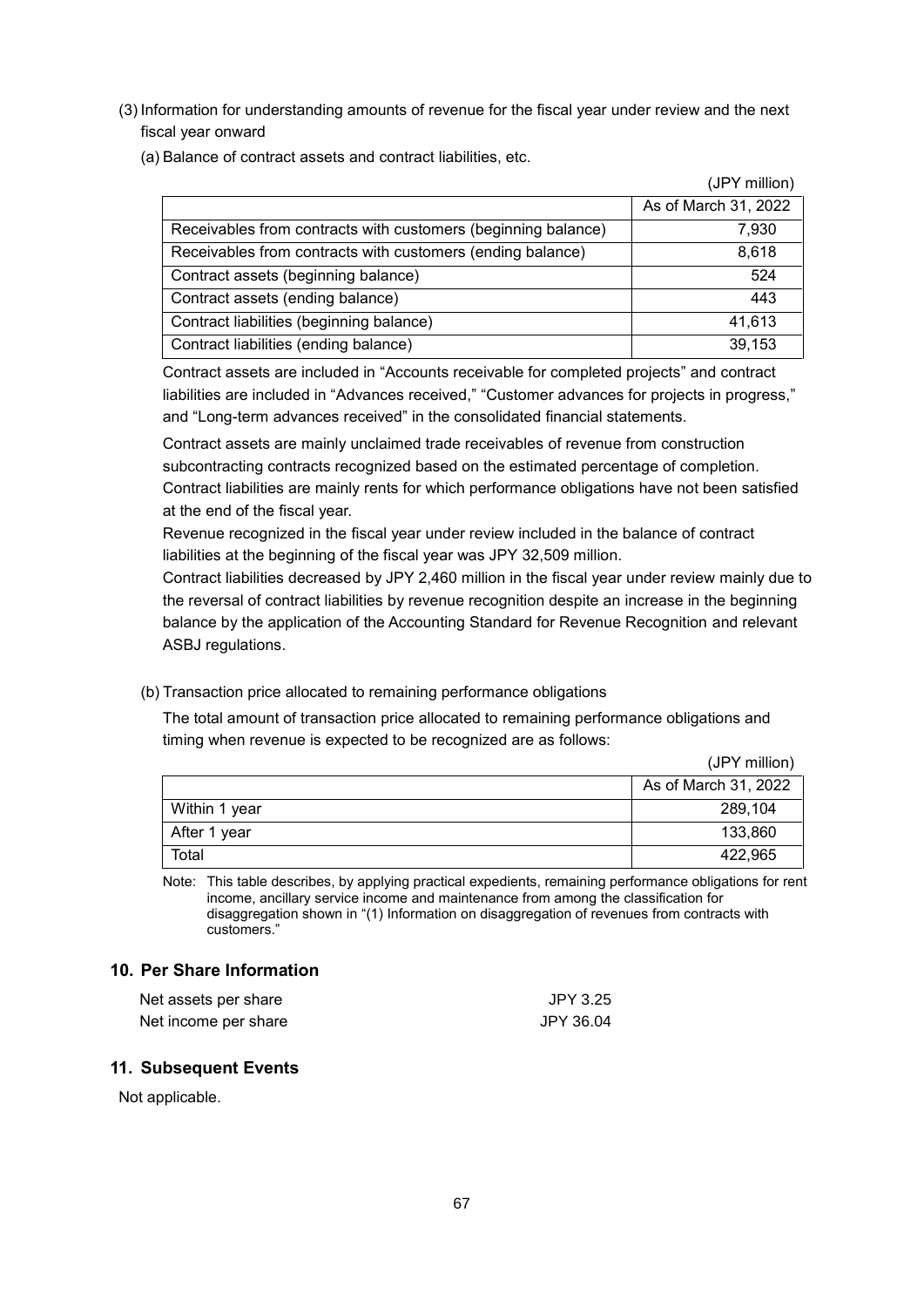# **NON-CONSOLIDATED FINANCIAL STATEMENTS**

# **NON-CONSOLIDATED BALANCE SHEET** (as of March 31, 2022)

|                                                              | (JPY million) |
|--------------------------------------------------------------|---------------|
| <b>ASSETS</b>                                                |               |
| <b>Current assets</b>                                        | 53,159        |
| Cash and deposits                                            | 37,025        |
| <b>Trade receivables</b>                                     | 7,700         |
| Accounts receivable for completed projects                   | 385           |
| Payment for construction in progress                         | 199           |
| <b>Supplies</b>                                              | 338           |
| Prepaid expenses                                             | 1,579         |
| Other accounts receivable                                    | 639           |
| Deposits paid                                                | 2,124         |
| Short-term loans receivable from subsidiaries and affiliates | 2,898         |
| <b>Others</b>                                                | 473           |
| Allowance for doubtful accounts                              | (205)         |
| <b>Non-current assets</b>                                    | 79,683        |
| Property, plant and equipment                                | 34,891        |
| <b>Buildings</b>                                             | 4,436         |
| <b>Structures</b>                                            | 94            |
| Machinery and equipment                                      | 1             |
| Tools, furniture and fixtures                                | 213           |
| Land                                                         | 23,645        |
| Leased assets                                                | 6,497         |
| Construction in progress                                     | 2             |
| <b>Intangible fixed assets</b>                               | 2,088         |
| Software                                                     | 586           |
| Software in progress                                         | 962           |
| <b>Others</b>                                                | 539           |
| <b>Investments and other assets</b>                          | 42,704        |
| Investment securities                                        | 3,485         |
| Shares in subsidiaries and affiliates                        | 25,494        |
| Long-term loans                                              | 512           |
| Long-term loans receivable from subsidiaries and affiliates  | 5,438         |
| <b>Bad debts</b>                                             | 266           |
| Long-term prepaid expenses                                   | 567           |
| Deferred tax assets                                          | 4,139         |
| <b>Others</b>                                                | 3,540         |
| Allowance for doubtful accounts                              | (741)         |
| <b>Total assets</b>                                          | 132,842       |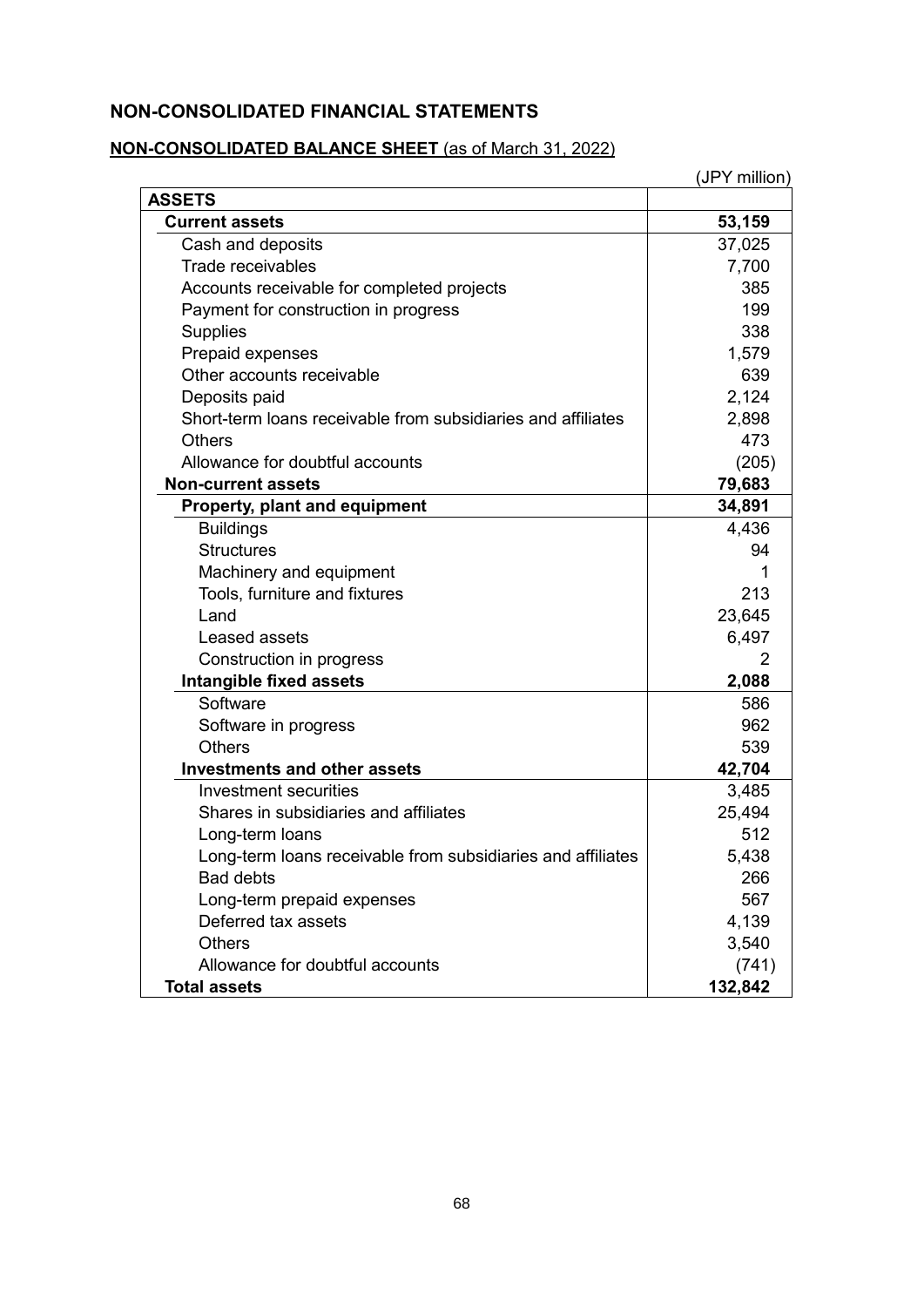# **NON-CONSOLIDATED BALANCE SHEET** (as of March 31, 2022) *(Continued)*

|                                                          | (JPY million) |
|----------------------------------------------------------|---------------|
| <b>LIABILITIES</b>                                       |               |
| <b>Current liabilities</b>                               | 54,853        |
| Accounts payable                                         | 2,517         |
| Accounts payable for completed projects                  | 27            |
| Lease obligations                                        | 4,299         |
| Accounts payable-other                                   | 8,436         |
| Accrued income taxes                                     | 153           |
| Advances received                                        | 29,423        |
| Customer advances for projects in progress               | 144           |
| Deposits received                                        | 2,680         |
| Provision for warranty obligations on completed projects | 7             |
| Provision for losses related to repairs                  | 1,941         |
| Provision for apartment vacancy loss                     | 4,218         |
| <b>Others</b>                                            | 1,004         |
| <b>Non-current liabilities</b>                           | 75,010        |
| Long-term debt                                           | 30,000        |
| Lease obligations                                        | 2,959         |
| Long-term advances received                              | 7,151         |
| Lease/guarantee deposits received                        | 7,342         |
| Retirement benefit reserves                              | 9,191         |
| Provision for losses related to repairs                  | 16,145        |
| Provision for apartment vacancy loss                     | 1,414         |
| <b>Others</b>                                            | 804           |
| <b>Total liabilities</b>                                 | 129,863       |
|                                                          |               |
| <b>NET ASSETS</b>                                        |               |
| <b>Shareholders' equity</b>                              | 2,660         |
| Common stock                                             | 100           |
| Capital surplus                                          | 132,406       |
| Legal capital surplus                                    | 51,235        |
| Other capital surplus                                    | 81,171        |
| Retained earnings                                        | (129, 543)    |
| Other retained earnings                                  | (129, 543)    |
| Retained earnings brought forward                        | (129, 543)    |
| <b>Treasury stock</b>                                    | (302)         |
| Valuation and translation adjustments                    | (39)          |
| Net unrealized gains on other securities                 | (39)          |
| <b>Share subscription rights</b>                         | 357           |
| <b>Total net assets</b>                                  | 2,979         |
| <b>Total liabilities and net assets</b>                  | 132,842       |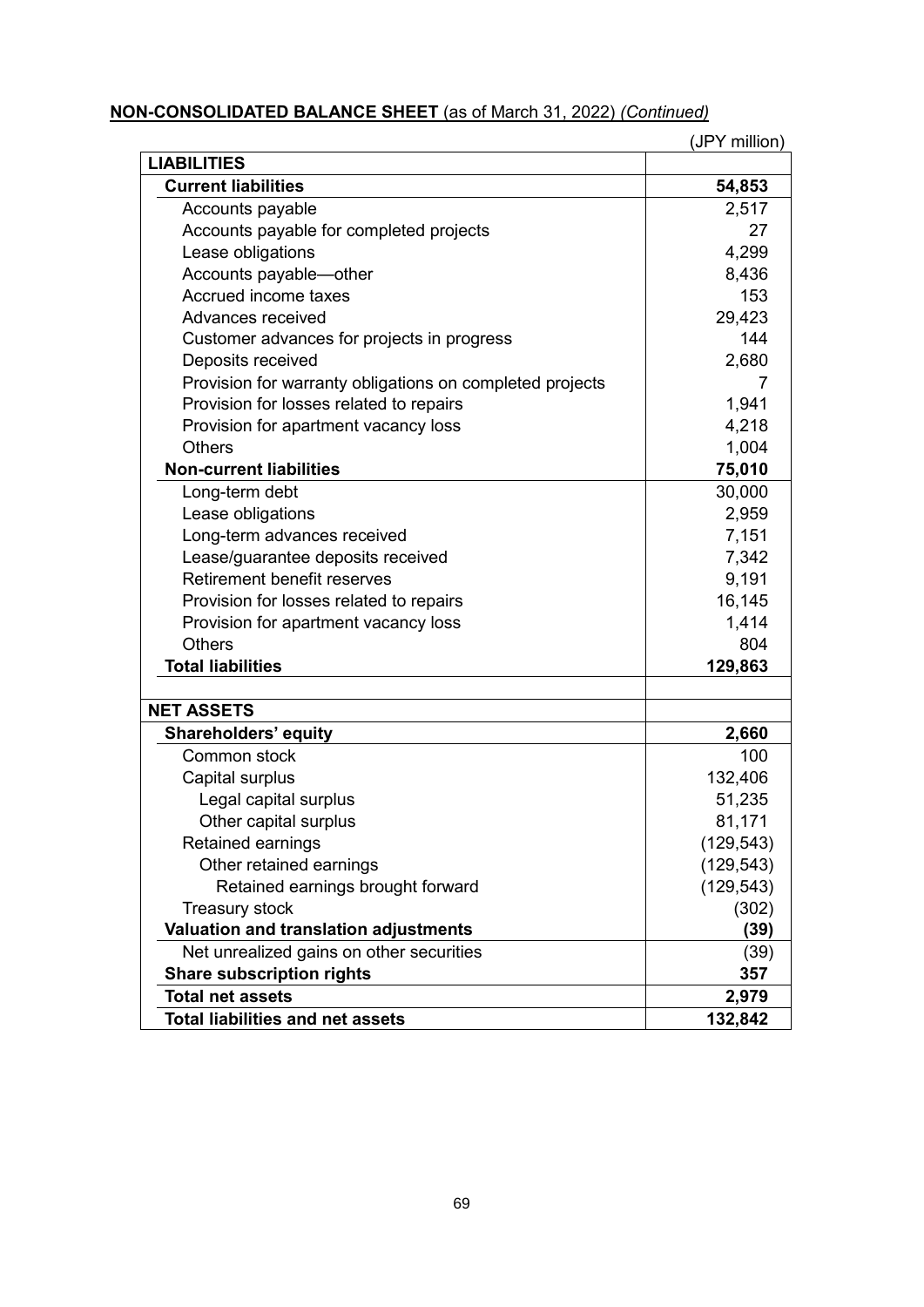# **NON-CONSOLIDATED STATEMENT OF INCOME**

(from April 1, 2021 to March 31, 2022)

|                                                     | (JPY million) |
|-----------------------------------------------------|---------------|
| <b>Net sales</b>                                    | 382,822       |
| <b>Sales from Leasing Business</b>                  | 372,170       |
| <b>Sales from Other Businesses</b>                  | 10,651        |
| <b>Cost of sales</b>                                | 341,647       |
| Cost of sales from Leasing Business                 | 331,360       |
| Cost of sales from Other Businesses                 | 10,287        |
| <b>Gross profit</b>                                 | 41,174        |
| Selling, general and administrative expenses        | 38,803        |
| <b>Operating profit</b>                             | 2,370         |
| <b>Non-operating income</b>                         | 1,293         |
| Interest and dividend income                        | 675           |
| Gain on valuation of investment securities          | 129           |
| <b>Others</b>                                       | 489           |
| <b>Non-operating expenses</b>                       | 4,714         |
| Interest expenses                                   | 4,631         |
| <b>Others</b>                                       | 82            |
| <b>Recurring loss</b>                               | (1,050)       |
| <b>Extraordinary income</b>                         | 11,969        |
| Reversal of provision for losses related to repairs | 11,959        |
| <b>Others</b>                                       | 9             |
| <b>Extraordinary losses</b>                         | 671           |
| Loss on retirement of property, plant and equipment | 24            |
| Impairment loss                                     | 3             |
| Provision of allowance for doubtful accounts        | 369           |
| Loss on valuation of shares in subsidiaries         | 203           |
| Loss on closure of offices                          | 69            |
| Income before income taxes                          | 10,247        |
| Income taxes-current                                | 153           |
| Income taxes-deferred                               | (4, 157)      |
| <b>Net income</b>                                   | 14,251        |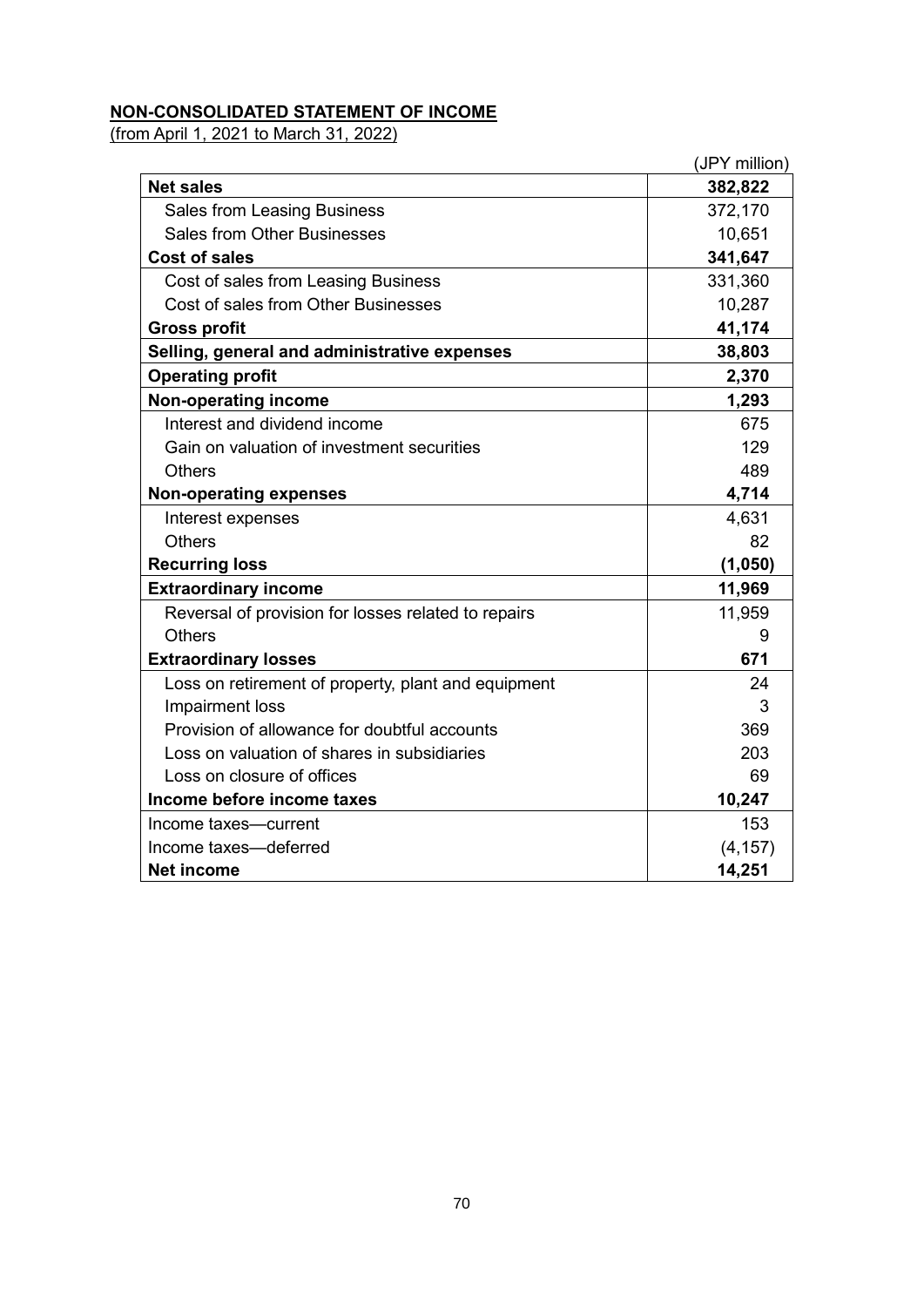# **NON-CONSOLIDATED STATEMENT OF CHANGES IN Equity**

(from April 1, 2021 to March 31, 2022)

|                                                                   | Shareholders' equity |                             |                             |                             |                                                                             |                               |                   |                                       |
|-------------------------------------------------------------------|----------------------|-----------------------------|-----------------------------|-----------------------------|-----------------------------------------------------------------------------|-------------------------------|-------------------|---------------------------------------|
|                                                                   |                      | Capital surplus             |                             |                             | Retained earnings                                                           |                               |                   |                                       |
|                                                                   | Common<br>stock      | Legal<br>capital<br>surplus | Other<br>capital<br>surplus | Total<br>capital<br>surplus | Other<br>retained<br>earnings<br>Retained<br>earnings<br>brought<br>forward | Total<br>retained<br>earnings | Treasury<br>stock | Total<br>share-<br>holders'<br>equity |
| Balance as of April<br>1, 2021                                    | 81,282               | 51,235                      |                             | 51,235                      | (139, 285)                                                                  | (139, 285)                    | (344)             | (7, 112)                              |
| <b>Cumulative effects</b><br>of changes in<br>accounting policies |                      |                             |                             |                             | (4,509)                                                                     | (4,509)                       |                   | (4,509)                               |
| Restated balance<br>after changes in<br>accounting policies       | 81,282               | 51,235                      | -                           | 51,235                      | (143, 794)                                                                  | (143, 794)                    | (344)             | (11, 621)                             |
| Change during<br>period                                           |                      |                             |                             |                             |                                                                             |                               |                   |                                       |
| Reduction of<br>common stock                                      | (81, 182)            |                             | 81,182                      | 81,182                      |                                                                             |                               |                   |                                       |
| Net income                                                        |                      |                             |                             |                             | 14,251                                                                      | 14,251                        |                   | 14,251                                |
| Disposal of<br>treasury stock                                     |                      |                             | (10)                        | (10)                        |                                                                             |                               | 41                | 30                                    |
| Net change of<br>items other than<br>shareholders'<br>equity      |                      |                             |                             |                             |                                                                             |                               |                   |                                       |
| <b>Total change</b><br>during period                              | (81, 182)            |                             | 81,171                      | 81,171                      | 14,251                                                                      | 14,251                        | 41                | 14,282                                |
| <b>Balance as of</b><br>March 31, 2022                            | 100                  | 51,235                      | 81,171                      | 132,406                     | (129, 543)                                                                  | (129, 543)                    | (302)             | 2,660                                 |

|                                                          |                                                |                                                   |                              | (JPY million)    |
|----------------------------------------------------------|------------------------------------------------|---------------------------------------------------|------------------------------|------------------|
|                                                          |                                                | Valuation and translation adjustments             |                              |                  |
|                                                          | Net unrealized<br>gains on other<br>securities | Total valuation and<br>translation<br>adjustments | Share subscription<br>rights | Total net assets |
| Balance as of April 1, 2021                              | (0)                                            | (0)                                               | 388                          | (6,724)          |
| Cumulative effects of changes in<br>accounting policies  |                                                |                                                   |                              | (4,509)          |
| Restated balance after changes in<br>accounting policies | (0)                                            | (0)                                               | 388                          | (11, 233)        |
| Change during period                                     |                                                |                                                   |                              |                  |
| Reduction of common stock                                |                                                |                                                   |                              |                  |
| Net income                                               |                                                |                                                   |                              | 14,251           |
| Disposal of treasury stock                               |                                                |                                                   |                              | 30               |
| Net change of items other than<br>shareholders' equity   | (38)                                           | (38)                                              | (30)                         | (69)             |
| Total change during period                               | (38)                                           | (38)                                              | (30)                         | 14,213           |
| Balance as of March 31, 2022                             | (39)                                           | (39)                                              | 357                          | 2,979            |

(JPY million)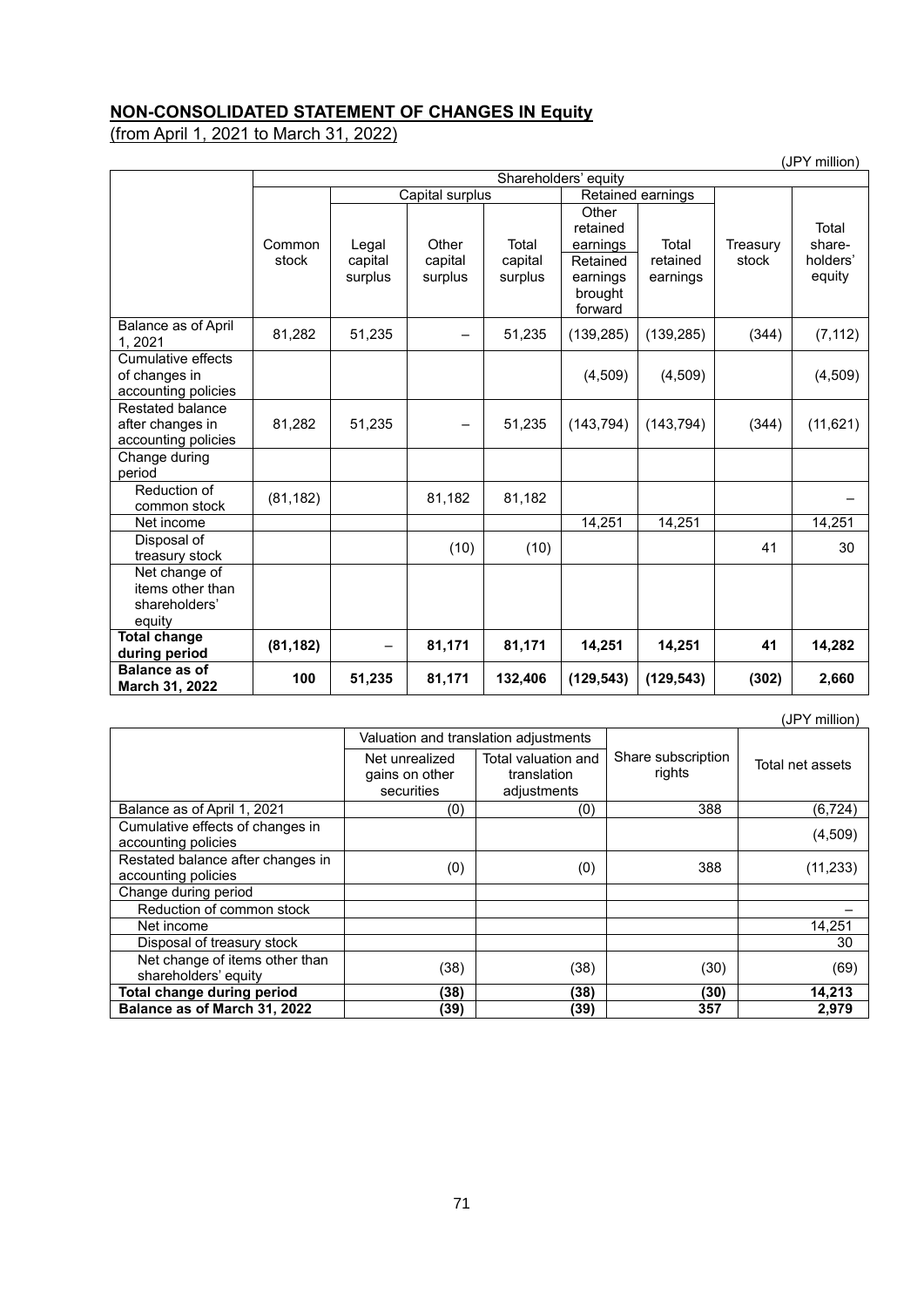# Notes to Non-consolidated Financial Statements

# **1. Significant Accounting Policies**

#### (1) Valuation bases and methods for assets

**Securities** 

Shares of subsidiaries and affiliates

Stated at cost determined by the moving-average method

#### Other securities

Securities other than shares, etc. without a market price are stated at fair market value. Unrealized gains and losses are directly included in net assets. The cost of securities sold is determined by the moving-average method.

Shares, etc. without a market price are stated at cost determined by the moving-average method.

Investments such as investments in silent partnerships are reported using the equity method, based on the latest financial statements available.

#### Inventories

Real estate for sale and real estate for sale in progress

Primarily stated at cost determined by the specific identification method (figures on the balance sheet are determined based on the method of writing down the book value in accordance with the decline in profitability of assets)

Payment for construction in progress

Primarily stated at cost determined by the specific identification method

**Supplies** 

Primarily stated at cost determined by the last purchase cost method (figures on the balance sheet are determined based on the method of writing down the book value in accordance with the decline in profitability of assets)

#### (2) Depreciation and amortization of non-current assets

Rental property, plant and equipment (except for leased assets):

Depreciated by the straight-line method

Useful lives of major assets are as follows:

Buildings: 22–47 years

Property, plant and equipment other than the above (except for leased assets):

Depreciated by the declining-balance method

However, buildings (excluding accompanying facilities) obtained on or after April 1, 1998 and facilities accompanying buildings and structures obtained on or after April 1, 2016 are depreciated by the straight-line method.

| Useful lives of major assets are as follows:        |                 |
|-----------------------------------------------------|-----------------|
| Buildings:                                          | $15 - 50$ years |
| Tools, furniture and fixtures:                      | 5-10 years      |
| Intangible fixed assets (except for leased assets): |                 |
| Amortized by the straight-line method               |                 |
| Useful lives of major assets are as follows:        |                 |
| Software for internal use:                          | 5 years         |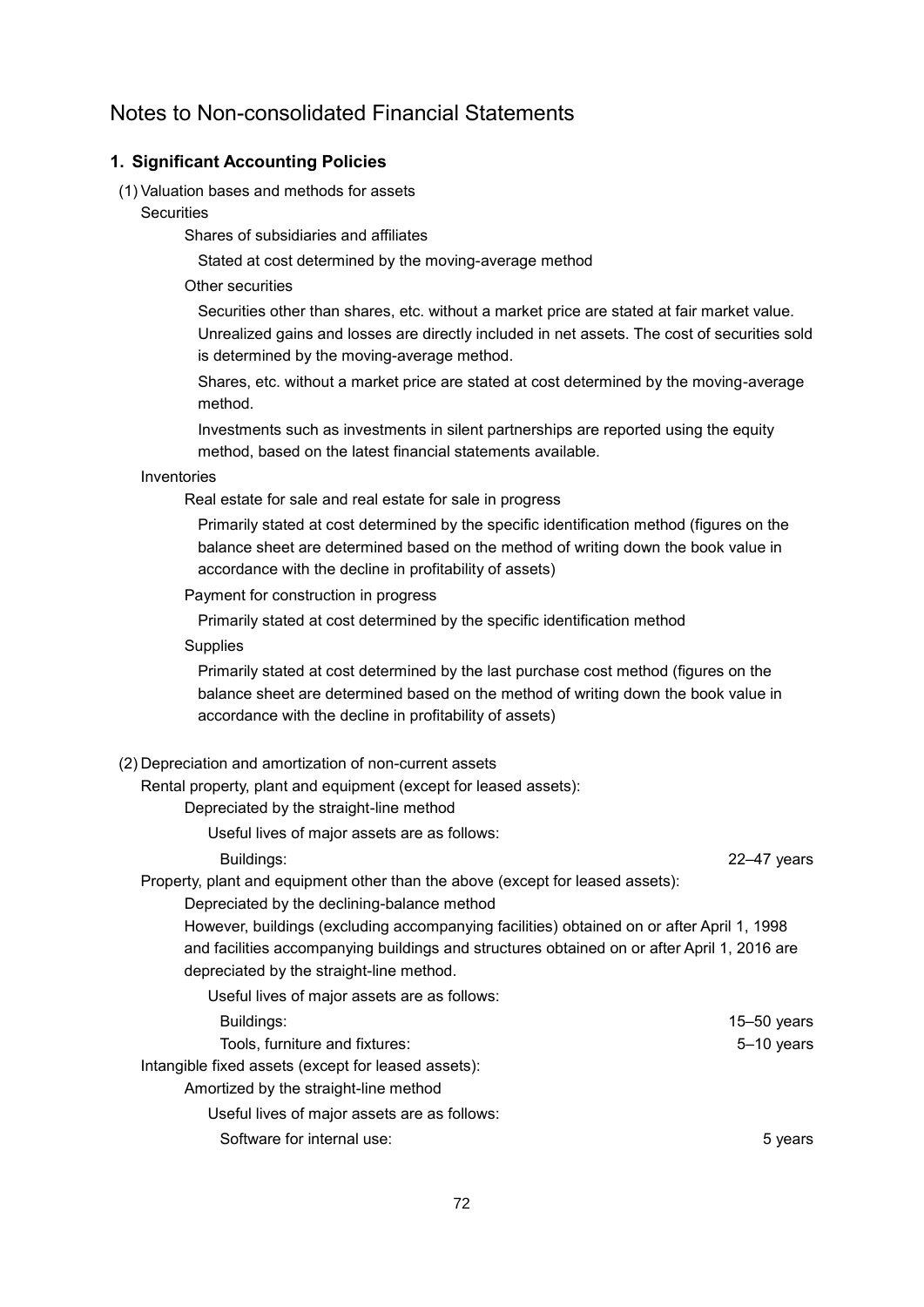Leased assets:

Depreciated and amortized by the straight-line method based on the lease term as the useful life and a residual value of zero.

Long-term prepaid expenses:

Evenly amortized mainly over the following period Prepaid master-lease rent: 5–7 years Nondeductible portion of consumption taxes related to non-current assets: 5 years

#### (3) Provision of allowance and provisions

Allowance for doubtful accounts

The Company maintains an allowance for doubtful accounts to provide for potentially uncollectible receivables such as accounts receivable and loans. An estimated uncollectible amount is provided at the amount estimated by either using the historical rate of credit loss in the case of general receivables, or based on individual consideration of collectibility in the case of specific receivables such as highly doubtful receivables.

Provision for warranty obligations on completed projects

With regard to the Leasing Business, provision for warranty obligations on completed projects is provided to provide for the Company's compensation expenses regarding its execution of warranty obligations under defect liabilities in the future pertaining to completed projects. It is calculated using the percentage of the past execution of warranty obligations on completed projects.

Retirement benefit reserves

To prepare for employees' retirement benefits, retirement benefit reserves are provided at the amount deemed to have accrued at the end of the fiscal year under review based on the estimated amount of retirement benefit obligations at the end of the fiscal year under review. Actuarial differences, which are prorated according to the straight-line method over a specified period (5 years) within the average remaining service years of employees at the time of accrual in each fiscal year, are amortized starting in the next fiscal year of the respective accruals.

Provision for losses related to repairs

An amount of loss estimated based on ratio of defects and others is recorded to prepare for the incurrence of repair work expenses and incidental expenses related to construction defects of properties (apartments) constructed by the Company.

Provision for apartment vacancy loss

With regard to the leasing business, provision to prepare for the risk of vacancy losses on apartment units managed under master lease agreements is provided according to the projected loss that could occur during a logically predictable period. It is based on estimated losses resulting from current rent to pay as a subleasing company and expected future occupancy rates for each rental property.

#### (4) Recognition of revenues and costs

The Company has applied the "Accounting Standard for Revenue Recognition" (ASBJ Statement No. 29, March 31, 2020) and relevant ASBJ regulations, and it has recognized revenue at the time the control of promised goods or services is transferred to the customer at the amount expected to be received upon exchange of said goods or services. The amount of the consideration does not include important financial components.

Details of major performance obligations in major businesses of the Company related to revenue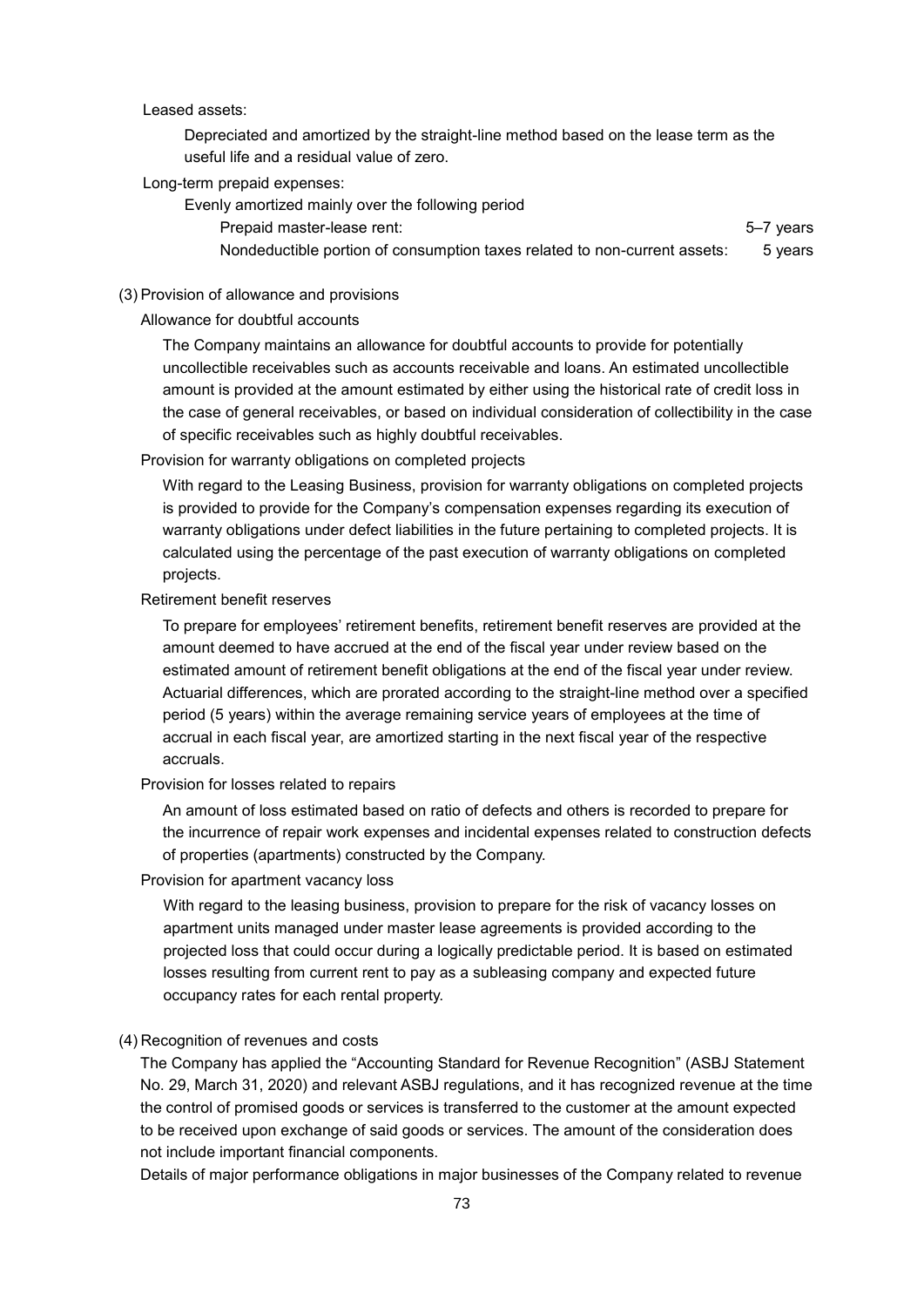from contracts with customers, and the timing the performance obligations are typically satisfied (when revenue is typically recognized), are as follows.

Leasing Business operations mainly comprise the leasing and management of apartment buildings. For these transactions, the Company determines that performance obligations are satisfied at the time the contractual conditions are implemented, and revenue is recognized at that point in time.

For key money, reduction of rent, and handling charge for monthly rental contract, revenue is recognized evenly over a certain period of time as the performance obligations are satisfied, by using the tenants' average staying period in the apartment as a period for satisfying the performance obligations.

As for LEONET viewing fee, because the service providers are third parties and the Company's performance obligation is to arrange for the service to be provided, the Company has determined that it acts as an agent in the transactions and revenue is recognized at the net amount derived by deducting the amount paid to those parties from the amount of consideration received from customers.

(5) Foreign currency translation of foreign currency-denominated assets and liabilities into Japanese yen

All monetary receivables and payables denominated in foreign currencies are translated into Japanese yen at the current exchange rates as of the balance sheet date. The foreign exchange gains and losses from translation are recognized in the statement of income.

## **2. Changes in Accounting Policies**

*Application of Accounting Standard for Revenue Recognition, etc.*

The Company has applied the "Accounting Standard for Revenue Recognition" (ASBJ Statement No. 29, March 31, 2020) and relevant ASBJ regulations from the beginning of the fiscal year under review, and it has recognized revenue at the time the control of promised goods or services is transferred to the customer at the amount expected to be received upon exchange of said goods or services.

As a result, instead of recognizing revenue in one go at the time of signing the contract, for key money, reduction of rent, handling charge for monthly rental contract, and other handling charges for service provision, such revenues have been divided by the tenants' average staying period in the apartment on a pro rata basis.

As for LEONET viewing fee, etc., for which revenue was previously recognized at the gross amount of consideration received from customers, revenue is now recognized at the net amount derived by deducting the amount paid to the service suppliers from the amount received from customers.

The application of the Accounting Standard for Revenue Recognition and relevant ASBJ regulations is subject to the transitional treatment provided for in the proviso to paragraph 84 of the Accounting Standard for Revenue Recognition. The cumulative effect of the retrospective application, assuming the new accounting policy had been applied to periods prior to the beginning of the fiscal year under review was added to or deducted from the opening balance of retained earnings of the fiscal year under review, and thus the new accounting policy was applied from such opening balance; provided, however, that the new accounting policy was not retrospectively applied to contracts for which nearly all the revenue amounts had been recognized according to the previous treatment in periods prior to the beginning of the fiscal year under review, by applying the method provided for in paragraph 86 of the Accounting Standard for Revenue Recognition. Furthermore, by applying the method set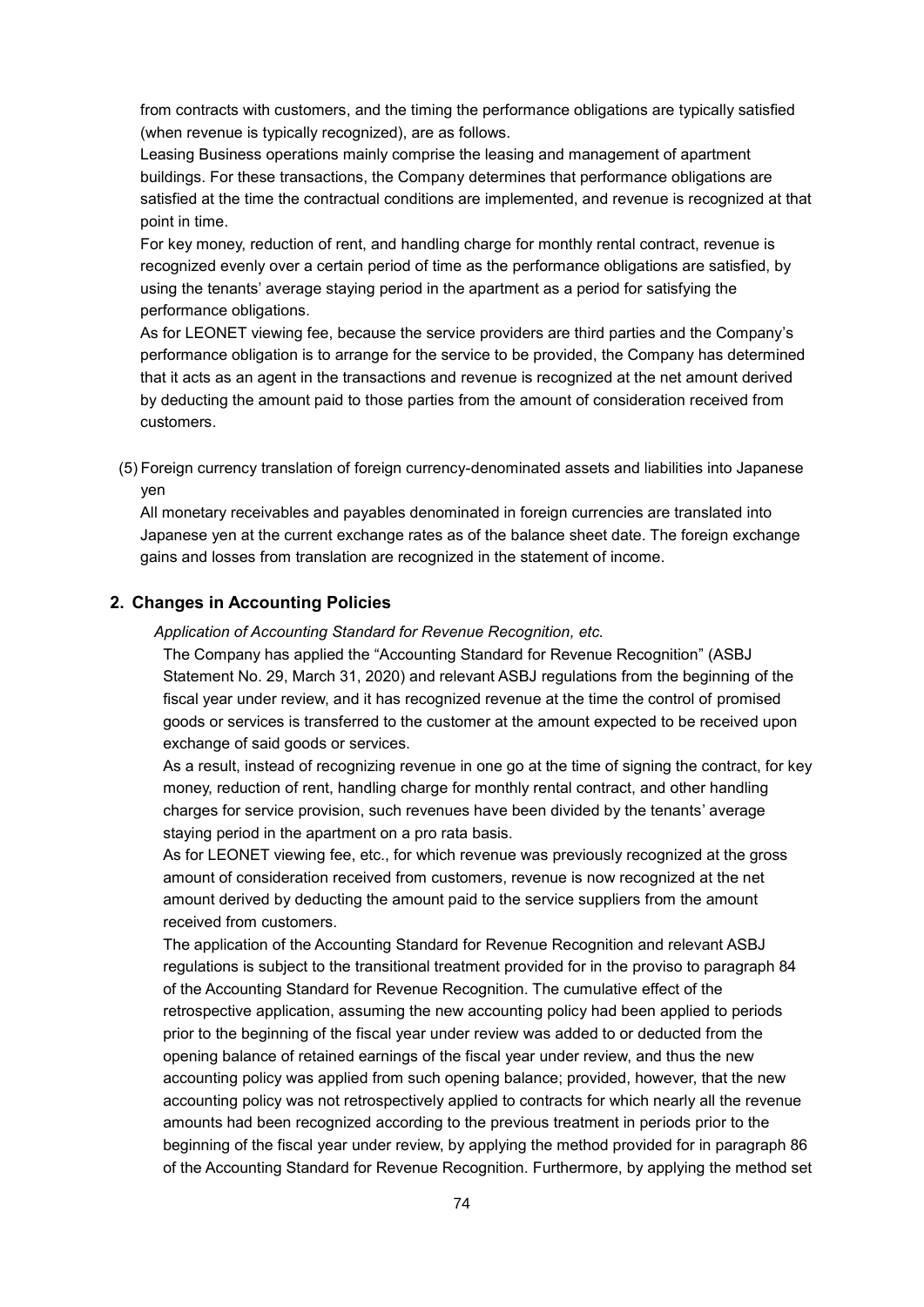forth in item (1) of the supplementary provisions of paragraph 86 of the Accounting Standard for Revenue Recognition, modifications to contracts carried out prior to the beginning of the fiscal year under review were accounted for based on the contractual terms after all contract modifications were reflected. Consequently, this cumulative effect was added to or deducted from the opening balance of retained earnings of the fiscal year under review.

As a result, for the fiscal year ended March 31, 2022, net sales decreased by JPY 501 million, cost of sales decreased by JPY 1,580 million, and operating profit increased by JPY 1,079 million, recurring loss decreased by the same amount, and income before income taxes increased by the same amount. The beginning balance of retained earnings brought forward was reduced by JPY 4,509 million. Furthermore, for the fiscal year ended March 31, 2022, net assets per share decreased by JPY 10.43 and net income per share increased by JPY 3.28.

#### *Application of Accounting Standard for Fair Value Measurement, etc.*

The Company has applied the "Accounting Standard for Fair Value Measurement" (ASBJ Statement No. 30, July 4, 2019) and relevant ASBJ regulations from the beginning of the fiscal year under review, and it has applied the new accounting policy provided for by the Accounting Standard for Fair Value Measurement, etc. prospectively in accordance with the transitional measures provided for in paragraph 19 of the Accounting Standard for Fair Value Measurement, and paragraph 44-2 of the "Accounting Standard for Financial Instruments" (ASBJ Statement No. 10, July 4, 2019). The effect of the application on the non-consolidated financial statements is immaterial.

#### **3. Changes in Presentation**

#### *Non-consolidated Balance Sheet*

The items of operating loans (JPY 63 million in the fiscal year under review) and real estate for sale (JPY 97 million in the fiscal year under review) were separately shown under current assets until the previous fiscal year. Since the amount of each item became immaterial for the fiscal year under review, they are included in others under current assets.

#### *Non-consolidated Statement of Income*

The item of employment adjustment subsidy (JPY 0 million in the fiscal year under review) was separately shown under other income until the previous fiscal year. Since the amount of the item became immaterial for the fiscal year under review, it is included in others under nonoperating income.

The item of gain on sale of investment securities (JPY 0 million in the fiscal year under review) was separately shown under extraordinary income until the previous fiscal year. Since the amount of the item became immaterial for the fiscal year under review, it is included in others under extraordinary income.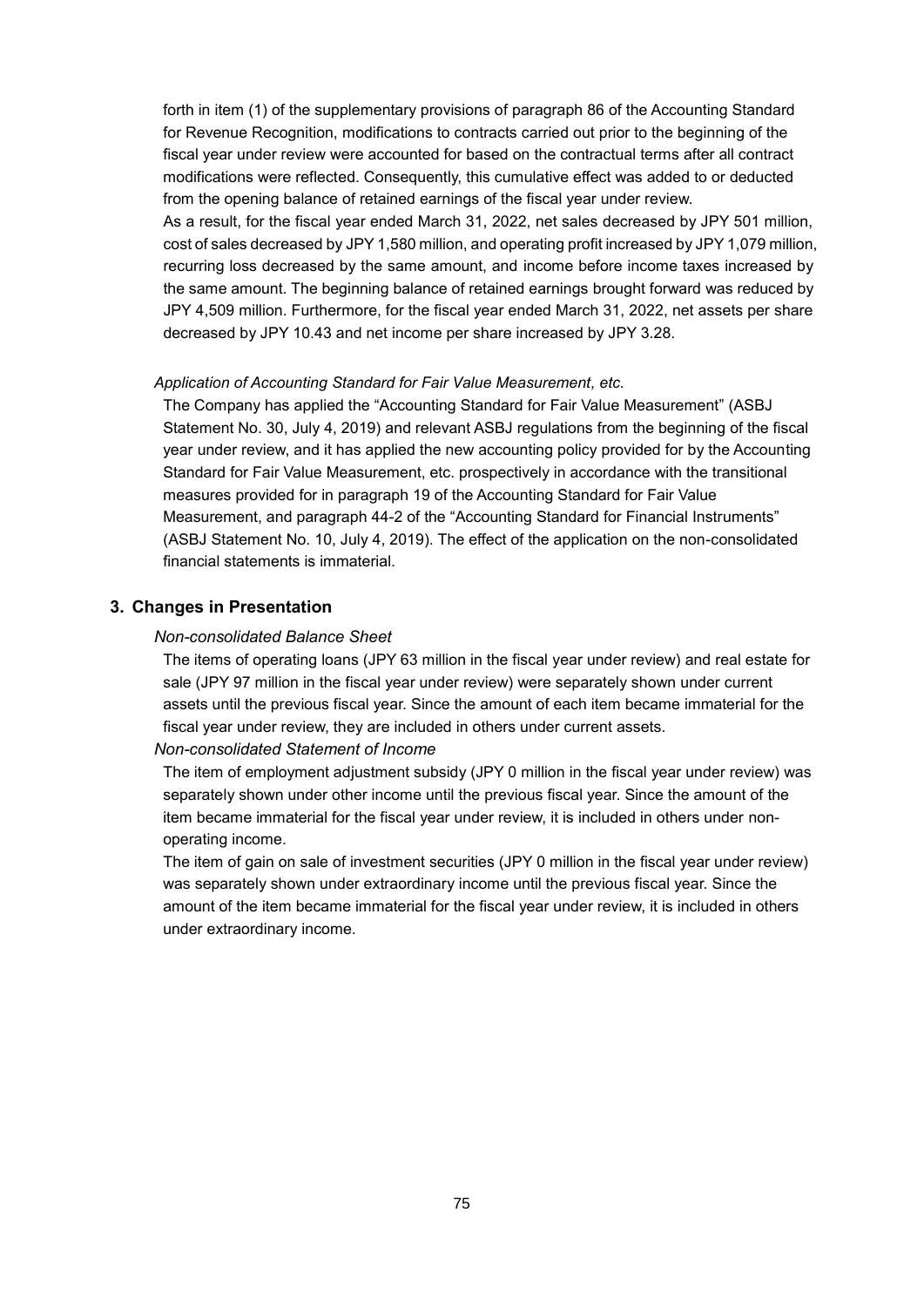# **4. Notes regarding Accounting Estimates**

## (1) Deferred tax assets

(a) Amount recorded in the non-consolidated financial statements for the fiscal year under review (JPY million)

|                     | As of March 31, 2022 |
|---------------------|----------------------|
| Deferred tax assets | -139                 |

(b) Information on the content of significant accounting estimates for identified items Deferred tax assets are recorded for schedulable deductible temporary differences and losses carried forward for tax purposes after determining the recoverability by using the estimated taxable income based on future profitability.

The estimate of taxable income based on future profitability is made in a basis of future business plans, and the significant assumptions used for the estimate include the number of rental agreements, number of units under contracts, rent revenues, contractual adjustment of master-lease rent, and reduction of administration costs. In addition, the estimate is made based on the assumptions that the impact of COVID-19 on results of operations will be limited because both implementing infection prevention measures and boosting economic activities are progressing, and that stagnated leasing demand from foreign nationals will recover to the pre-pandemic level due to the relaxation of immigration restrictions.

Recoverability of deferred tax assets depends on future taxable income. As a result, if conditions or assumptions used as the premise of these estimates are changed, the amount of deferred tax assets may vary in the non-consolidated financial statements for the next fiscal year.

(2) Provision for losses related to repairs

Information has been omitted because it has been provided in "Notes to Consolidated Financial Statements, 4. Notes regarding Accounting Estimates."

## (3) Provision for apartment vacancy loss

Information has been omitted because it has been provided in "Notes to Consolidated Financial Statements, 4. Notes regarding Accounting Estimates."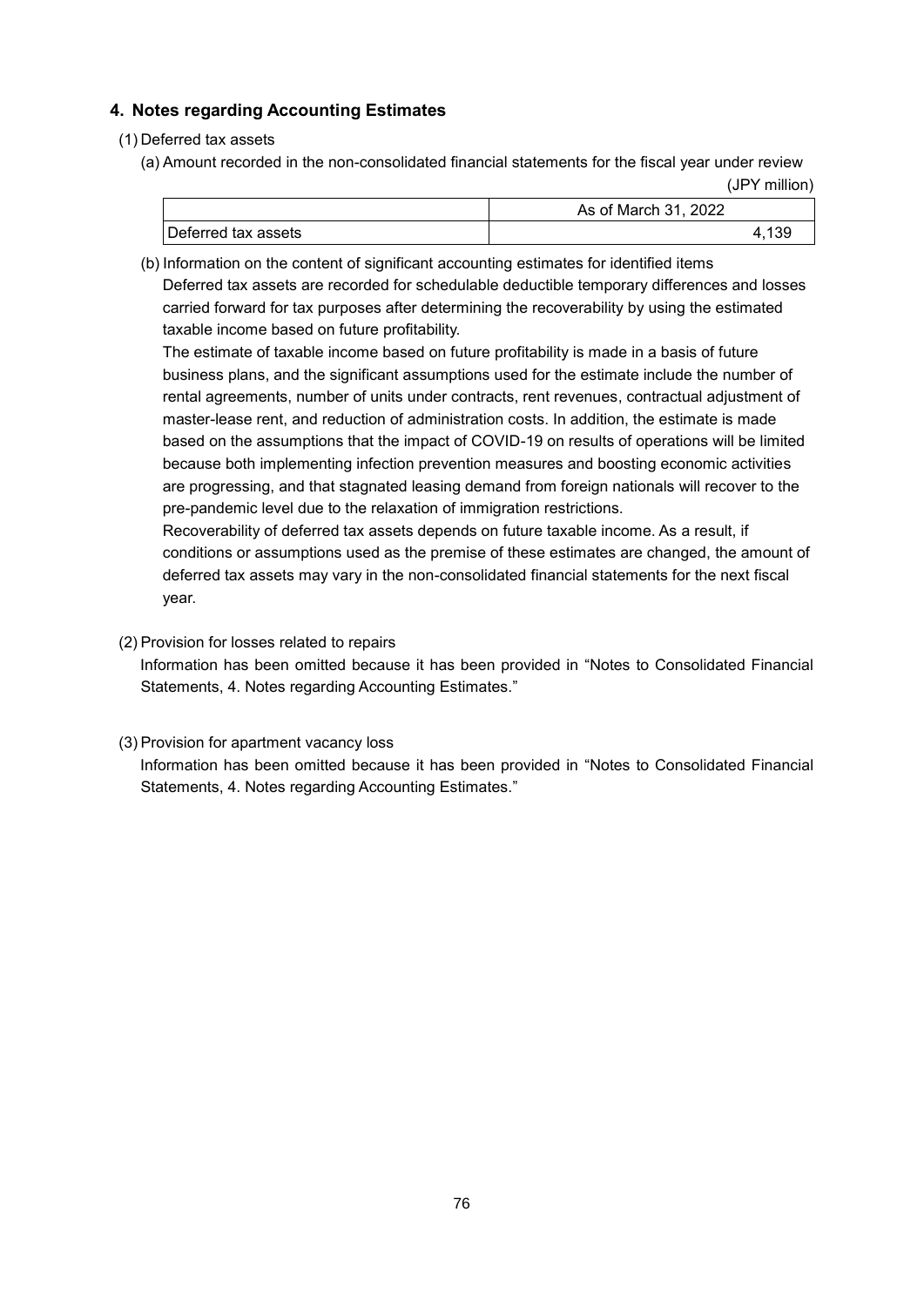## **5. Notes to Non-consolidated Balance Sheet**

- (1) Assets pledged as collateral and secured liabilities
	- (a) Assets pledged as collateral

| Cash and deposits                                            | JPY 99 million     |
|--------------------------------------------------------------|--------------------|
| Deposits paid                                                | JPY 244 million    |
| Short-term loans receivable from subsidiaries and affiliates | JPY 2,850 million  |
| Others (Current assets)                                      | JPY 38 million     |
| <b>Buildings</b>                                             | JPY 4,201 million  |
| <b>Structures</b>                                            | JPY 81 million     |
| Machinery and equipment                                      | JPY 1 million      |
| Land                                                         | JPY 23,538 million |
| Others (Intangible fixed assets)                             | JPY 321 million    |
| Investment securities                                        | JPY 2,261 million  |
| Stocks of subsidiaries and affiliates                        | JPY 476 million    |
| Long-term loans receivable from subsidiaries and affiliates  | JPY 5,365 million  |
| Total                                                        | JPY 39.480 million |

(b) Secured liabilities

Long-term loans and a state of the UPY 30,000 million

Of the assets pledged as collateral in (a) above, cash and deposits, deposits paid and JPY 35 million of investment securities have been pledged as collateral to customers and other lenders, and there are no secured liabilities.

- (c) Investments and other assets which have been deposited with the Legal Affairs Bureau Deposit for housing construction warranty **JPY 726 million** Advanced payment certificate in accordance with Payment Services Act **JPY 332 million** Deposit for operation stipulated in Building Lots and Buildings Transaction Business Act JPY 35 million Deposit for housing defect warranty **JPY 214 million** Others JPY 2 million
- (2) Accumulated depreciation of property, plant and equipment JPY 48,397 million
- (3) Reduction entry amount deducted from the acquisition cost of property, plant and equipment Tools, furniture and fixtures **JPY 44 million**
- (4) Guarantee obligation

```
Guarantee obligation for financial institutions for customers who 
have a housing loan and the state of the state of the state of the JPY 392 million
```
(5) Monetary claims and liabilities to subsidiaries and affiliates (excluding those classified separately in the Balance Sheet) Short-term monetary claims **JPY 342 million** 

| Short-term monetary liabilities | JPY 3,322 million |
|---------------------------------|-------------------|
| Long-term monetary liabilities  | JPY 2.402 million |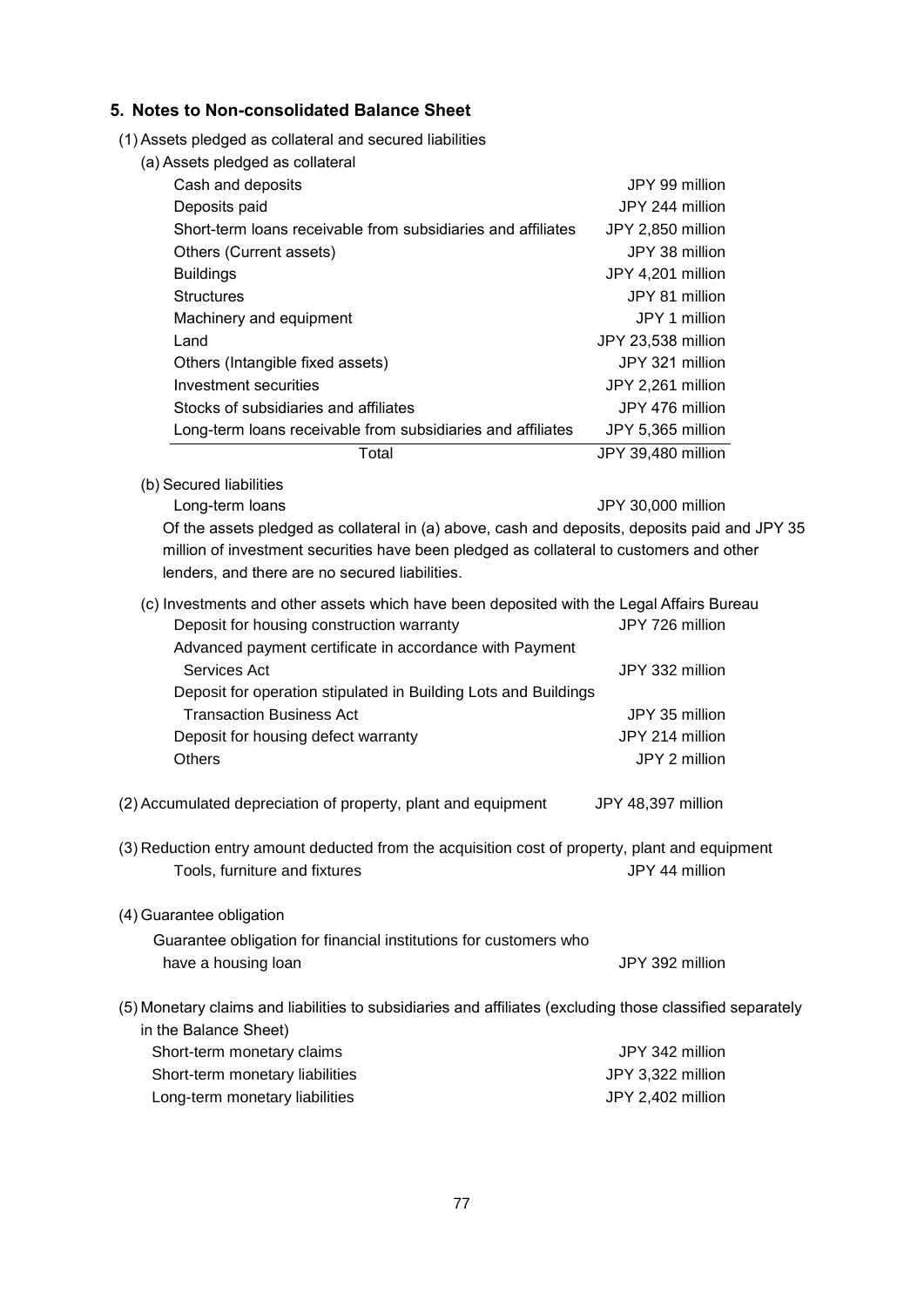## **6. Notes to Non-consolidated Statement of Income**

Transactions with subsidiaries and affiliates

| Sales to subsidiaries and affiliates       | JPY 4.007 million |
|--------------------------------------------|-------------------|
| Purchases from subsidiaries and affiliates | JPY 1.892 million |
| Non-operating transactions                 | JPY 594 million   |

### **7. Notes to Non-consolidated Statement of Changes in Equity**

Number of shares of treasury stock

| Class of shares | 2021<br>April  | Increase | Decrease      | 2022<br>March 31 |
|-----------------|----------------|----------|---------------|------------------|
| Common stock    | 561.610 shares |          | 68,000 shares | 493.610 shares   |

(JPY million)

Note: The decrease of 68 thousand shares in the number of treasury stock of common stock is the result of the exercise of share subscription rights.

# **8. Tax Effect Accounting**

Significant components of deferred tax assets and liabilities

| Deferred tax assets:                                          |           |
|---------------------------------------------------------------|-----------|
| Loss carried forward for tax purposes                         | 46,987    |
| Provision for losses related to repairs                       | 6,256     |
| Loss on devaluation of stock of shares of subsidiaries and    | 3,185     |
| affiliates                                                    |           |
| Retirement benefit reserves                                   | 3,179     |
| Provision for apartment vacancy loss                          | 1,948     |
| Impairment loss                                               | 1,035     |
| Advances from customers                                       | 258       |
| Software                                                      | 190       |
| Deposits received                                             | 168       |
| Asset retirement obligations                                  | 108       |
| Accounts payable-other                                        | 55        |
| <b>Others</b>                                                 | 414       |
| Sub-total                                                     | 63,790    |
| Valuation allowance for losses carried forward for tax        | (45, 589) |
| purposes                                                      |           |
| Valuation allowance for total deductible temporary difference | (14, 042) |
| and others                                                    |           |
| Sub-total                                                     | (59, 632) |
| Total deferred tax assets                                     | 4,158     |
|                                                               |           |
| <b>Deferred tax liabilities:</b>                              |           |
| Fixed asset retirement expenses                               | (3)       |
| Adjustment of gain/loss on transfer (buildings)               | (15)      |
| Total deferred tax liabilities                                | (18)      |
| Net deferred tax assets                                       | 4,139     |

#### **9. Revenue Recognition**

This description is omitted because the relevant information is described in "Notes to Consolidated Financial Statements, 9. Revenue Recognition."